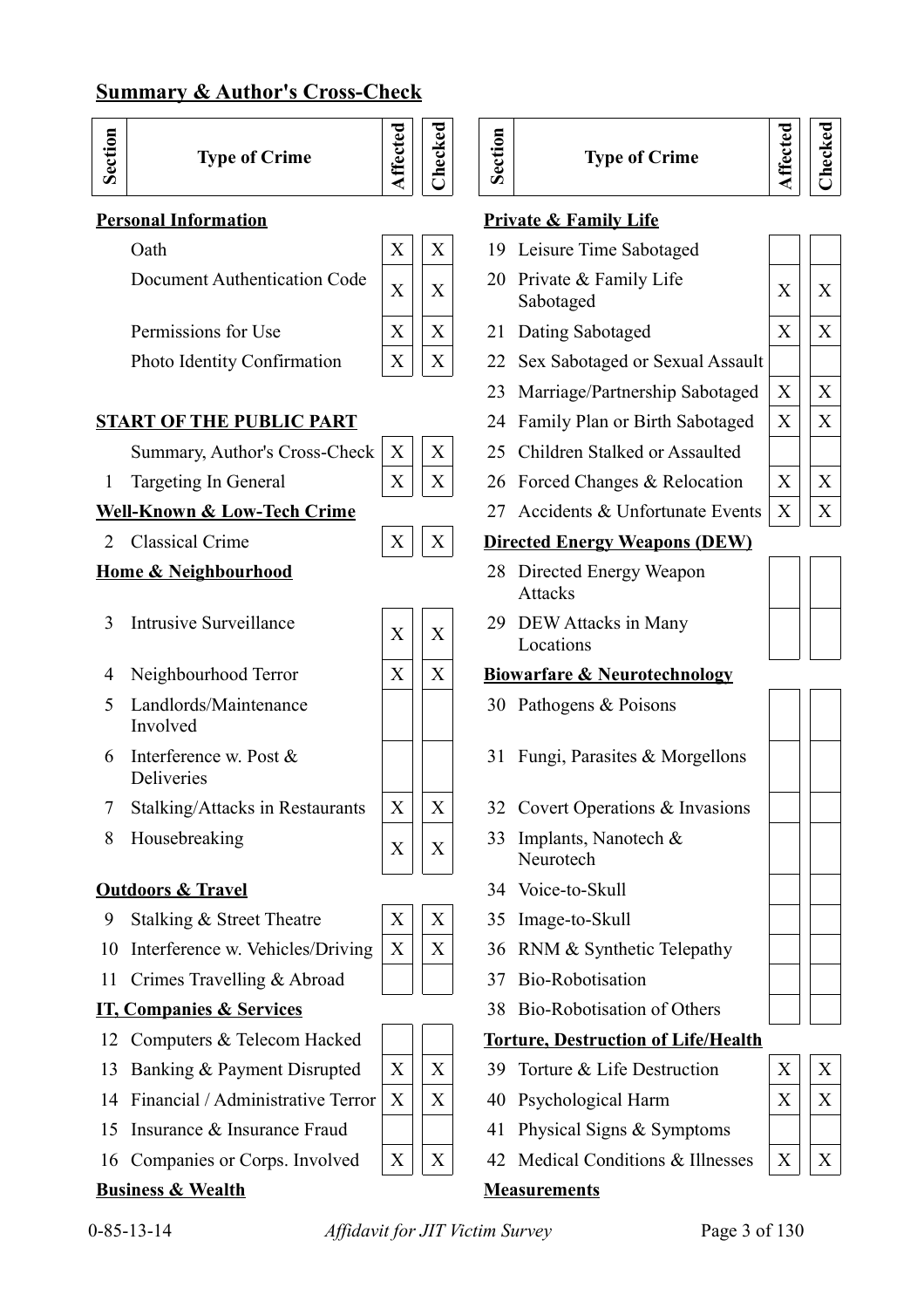

- 
- 
- 62 University & Research Involved  $X \mid X$  **Perpetrators**

- 63 Police & Prisons Involved  $|X|$  X
	-

# **Media, Regulator & Charities**

- 65 Journalists & Media Involved  $X \mid X$  **Statement of Truth, Witnessing**
- 66 Telecom Regulators Involved  $\|X\|X\|$  Statement of Truth, Witnessed  $\|X\|X\|$
- 67 Charities Involved  $X \mid X$

# **Type of Crime**

- 
- 

- 
- 
- 

- 
- 

- 
- Conventions
- 
- 
- 
- 
- 

- 
- Attacks
- 
- 61 Care Homes Involved | | 82 Female Body Diagram Implants

**Police & Military** 83 Perpetrators (Anonymous)  $\begin{array}{c|c|c|c|c} X & X & X \end{array}$ 

# 64 Military & Intel Involved  $X \mid X \mid \mathbf{X}$  **END OF THE PUBLIC PART**



# 0-85-13-14 *Affidavit for JIT Victim Survey* Page 4 of 130





| X | X |
|---|---|
|   |   |
|   |   |
| X | X |
| X | X |











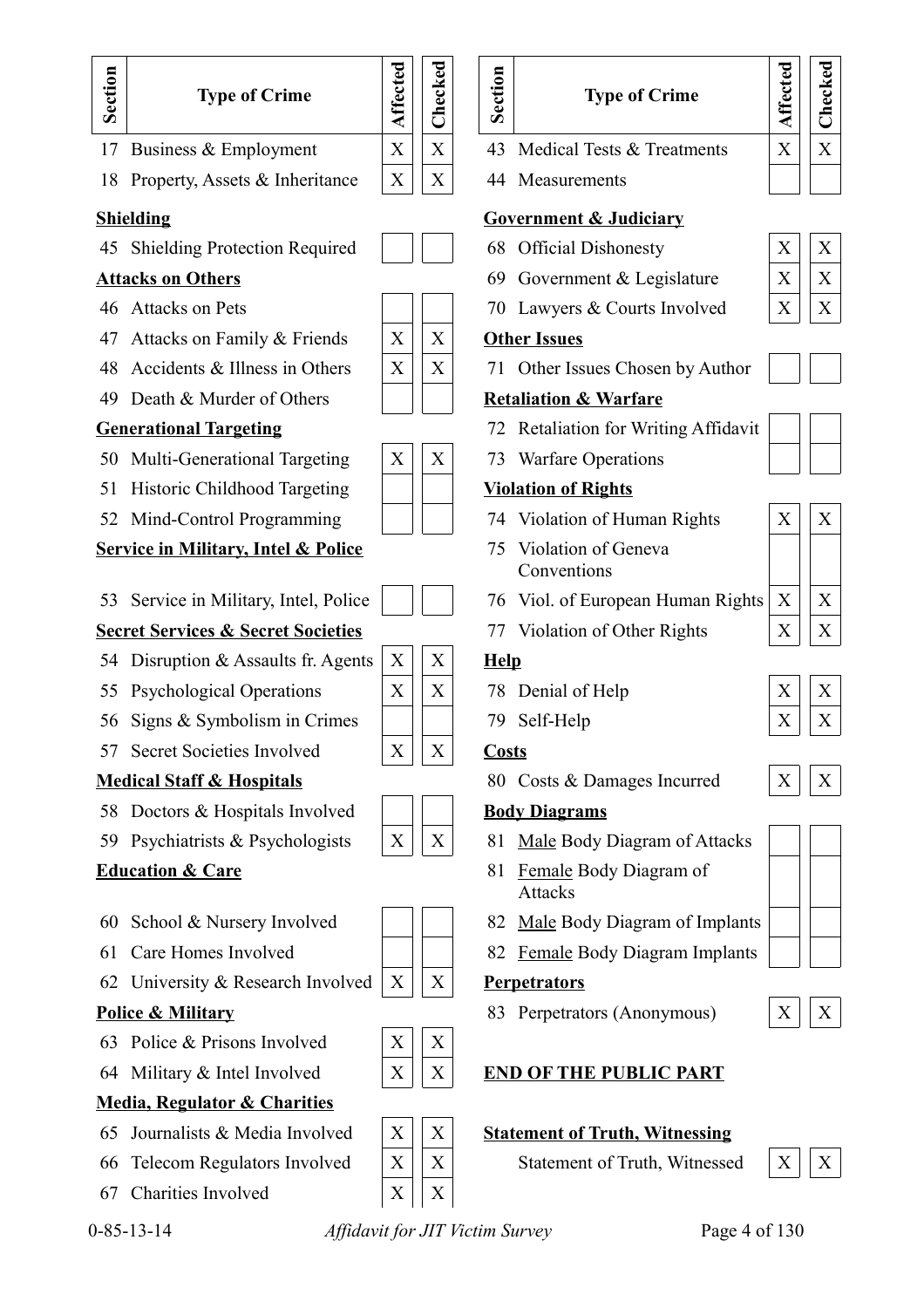# **Public and Anonymous Information (For Publication)**

# **1 Targeting in General**

## **Personal Details**

- 1.1 **Age Bracket (20s, 30s, 40s etc.)** 40s
- 1.2 **Sex** Male X Female
- 1.3 **Marital Status** Maried/Partnership X Single
- 1.4 **Children** | | | Yes | X | No
- 1.5 **Disabilities**  $|X|$  No
- 1.6 **Disabilities due to Targeting**  $|X|$  Yes  $|X|$  No
- 1.7 **Ethnicity** Caucasian
- 1.8 **Nationality** Russian

## **Targeting**

- 1.9 **Year Targeting Started** 2007 (OVERT
- 1.10 **Targeting Stopped Since It Started** | Yes X | X | No
- 1.11 **Targeted in Several Countries** X Yes No
- 1.12 **Country The Targeting Started In** RUSSIA
- 1.13 **Targeted in These Countries (List)** SPAIN

# **Victims**

- 1.14 **Spouse or Partner is a Victim** X Yes
- 1.15 **Child or Children are Victims** Yes
- 1.16 **Parents or Siblings are Victims** X Yes
- 1.17 **Other Relatives are Victims**  $\begin{array}{c} \begin{array}{c} \begin{array}{c} \times \\ \hline \end{array} \end{array}$  X Yes
- 1.18 **Friends are Victims**  $\begin{array}{c|c}\n\hline\nX & X\n\end{array}$
- 1.19 **Community Members are Victims** Tess
- 1.20 **Pets or Livestock are Victims** | Yes

# **2 Classical Crime (Excluding Implants, Nanotech, Directed Energy Weapons)**

- 2.1 **Theft of Valuables or Money**  $\begin{array}{c|c} \hline \end{array} X \begin{array}{c} \hline \end{array} Y$ es
- 2.2 **Burglary with Theft of Valuables**  $\begin{array}{c|c} \begin{array}{c} \begin{array}{c} \begin{array}{c} \end{array} \end{array} X \end{array}$
- 2.3 **Vandalism (excluding by Intel)** X Yes
- 2.4 **Violence or Physical Attacks** X | X | Yes

0-85-13-14 *Affidavit for JIT Victim Survey* Page 5 of 130



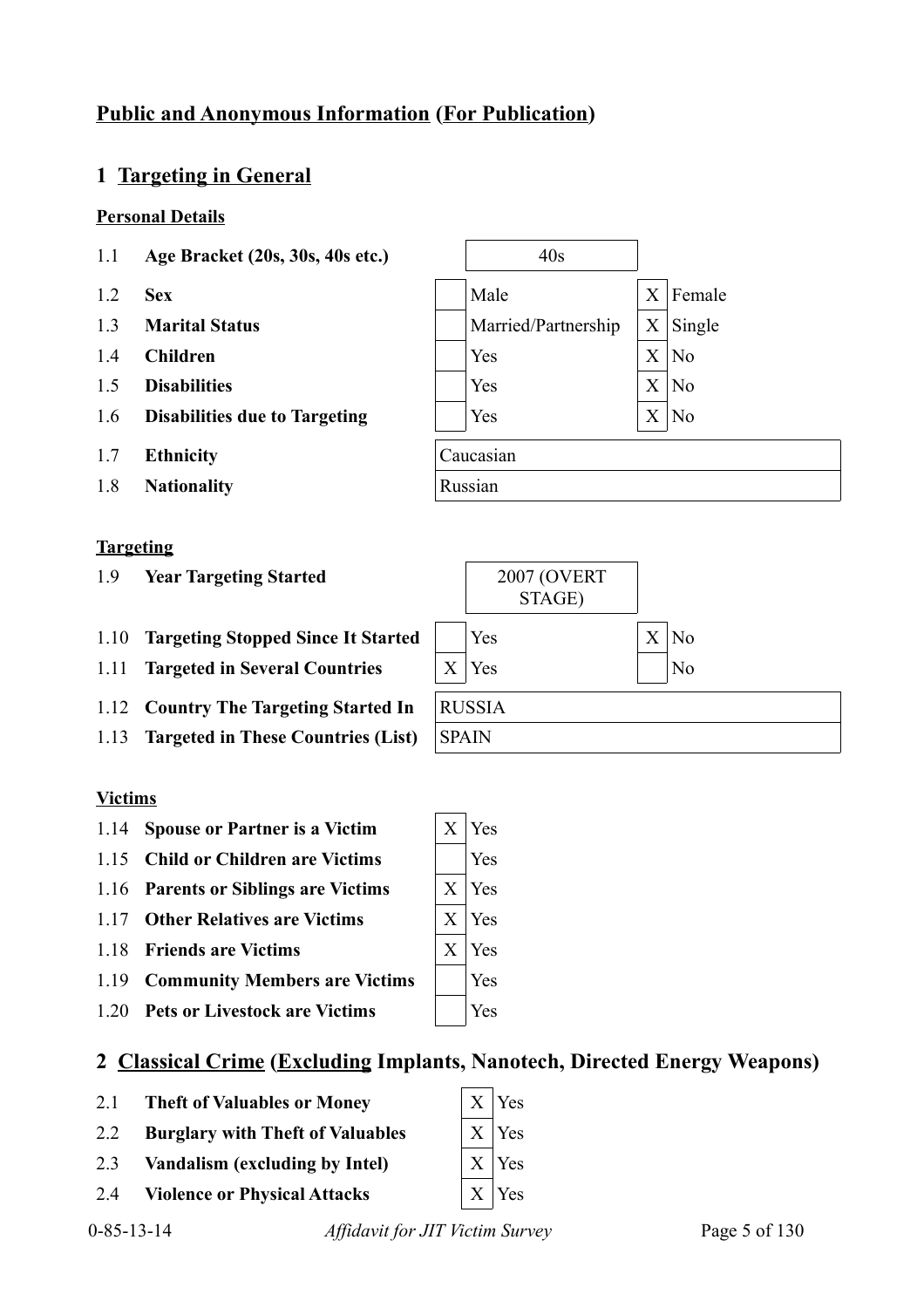| 2.5  | Rape & Attempted Rape                     | Yes |
|------|-------------------------------------------|-----|
| 2.6  | Kidnapping & Attempted Kidnap             | Yes |
| 2.7  | Human Trafficking (incl. Attempted)       | Yes |
| 2.8  | <b>Organ Theft</b>                        | Yes |
| 2.9  | <b>Attempted Murder (Non-Covert)</b>      | Yes |
| 2.10 | <b>Other Incidents of Classical Crime</b> | Yes |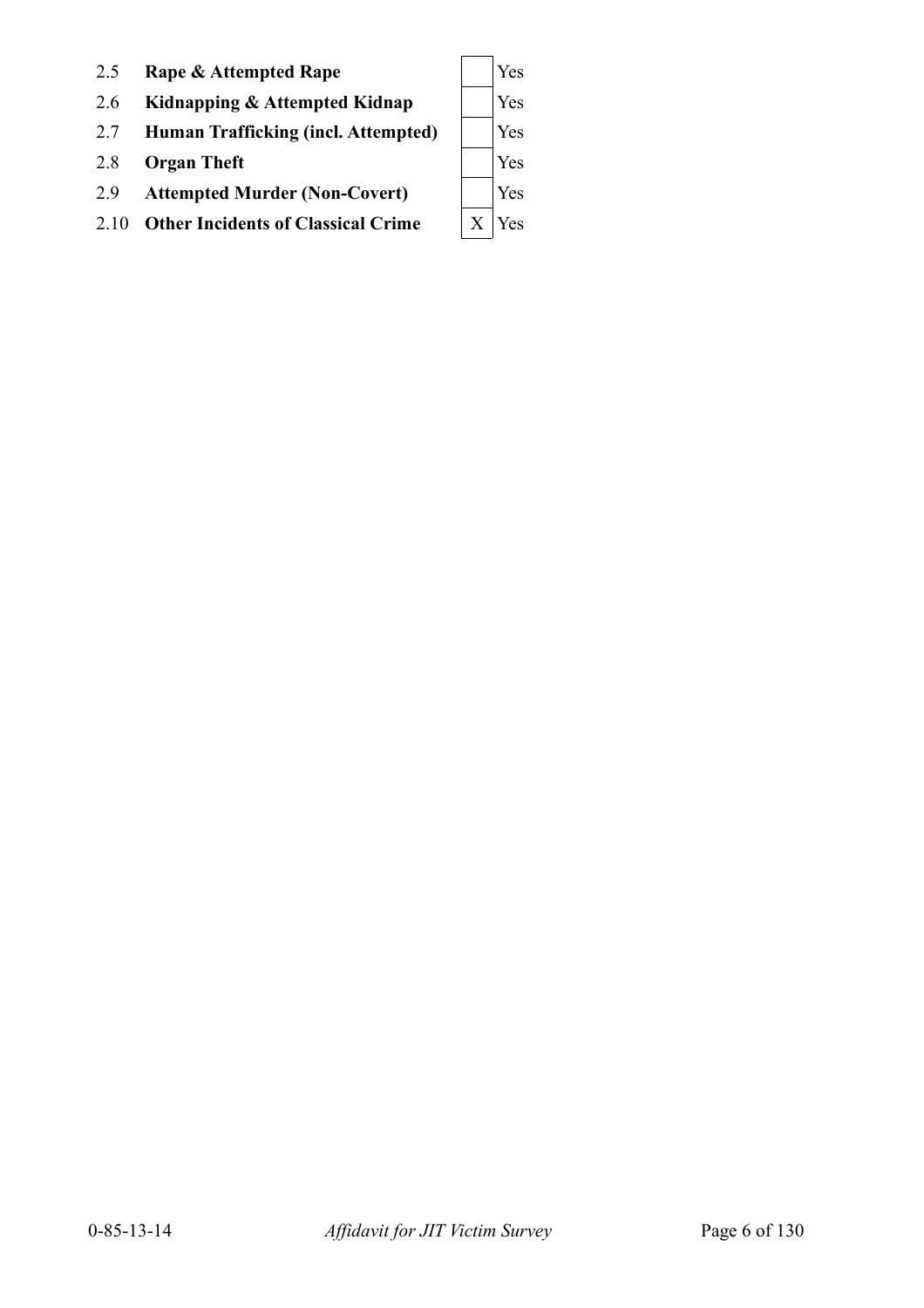| Index | <b>Offence</b> | w<br>Ο | $\omega$<br>∍<br>0<br>5<br>⊟<br>$\cdot$ $-$<br>9<br>◓ | Ĕ<br>∊ | $\cdot$ $-$<br>ದ | м<br>نه<br>ه | ▭<br>0 | ы<br>—<br>_<br>ᇰ<br>ω<br>≻<br>$\blacksquare$<br>-<br>ఆ | . . |
|-------|----------------|--------|-------------------------------------------------------|--------|------------------|--------------|--------|--------------------------------------------------------|-----|
|-------|----------------|--------|-------------------------------------------------------|--------|------------------|--------------|--------|--------------------------------------------------------|-----|

# **3 Intrusive Surveillance**

- 3.1 **Covert Surveillance (discovered by chance**  $\left| \begin{array}{c} 2007 \\ 2007 \end{array} \right| X$
- 3.2 **Overt Surveillance (Demonstrative Show)**
- 3.3 **Bugging & Surveillance of Home**
- 3.4 **Bugging & Surveillance of Office, Work Place**
- 3.5 **Bugging & Surveillance of Car**
- 3.6 **Bugging & Surveillance of Telecommunication**
- 3.7 **Bugging & Surveillance of Medical Care**
- 3.8 **Bugging & Surveillance of Legal Advice**
- 3.9 **Bugging & Surveillance of Sex Life**
- 3.10 **Video or Radar Surveillance of Inside of Home**
- 3.11 **X-Ray Surveillance of Inside of Home**
- 3.12 **Public Distribution of Private Documents**
- 3.13 **Public Distribution of Emails**
- 3.14 **Public Broadcast of Phone/Video Call Content**
- 3.15 **Public Broadcast of Surveillance Footage**
- 3.16 **Public Broadcast of Private Life**
- 3.17 **Public Broadcast of Medical/Therapy Sessions**
- 3.18 **Public Broadcast of Footage from Bathroom**
- 3.19 **Public Broadcast of Intimate Life and Sex Life**
- 3.20 **Commentary by Strangers on Private Info**
- 3.21 **Commentary by Strangers on Sex Life**
- 3.22 **Surveillance Activity Starts When Leave Home**
- 3.23 Timed or Staged Events, Odd Coincidences
- 3.24 **Surveillance & Monitoring of Bodily Functions**
- 3.25 **Surveillance & Monitoring of Brain Function**
- 3.26 **Interference with or Sabotage of Private Life**
- 3.27 **Interference with or Sabotage of Work Life**

| 2007 | $\overline{\text{X}}$     |    |                           |
|------|---------------------------|----|---------------------------|
| 2008 | $\mathbf X$               |    | $\boldsymbol{\mathrm{X}}$ |
| 2009 |                           | 2X |                           |
| 2011 | $\mathbf X$               |    | $\overline{X}$            |
|      |                           |    |                           |
| 2006 | $\boldsymbol{\mathrm{X}}$ |    | $\mathbf X$               |
| 2016 |                           | 2X |                           |
|      |                           |    |                           |
| 2015 |                           | 1X |                           |
|      |                           |    |                           |
|      |                           |    |                           |
|      |                           |    |                           |
|      |                           |    |                           |
|      |                           |    |                           |
|      |                           |    |                           |
|      |                           |    |                           |
|      |                           |    |                           |
|      |                           |    |                           |
|      |                           |    |                           |
|      |                           |    |                           |
|      |                           |    |                           |
|      |                           |    |                           |
|      |                           |    |                           |
| 2012 |                           | 5X |                           |
|      |                           |    |                           |
|      |                           |    |                           |
| 2008 | $\mathbf X$               |    | $\mathbf X$               |
| 2011 | $\mathbf X$               |    | X                         |
|      |                           |    |                           |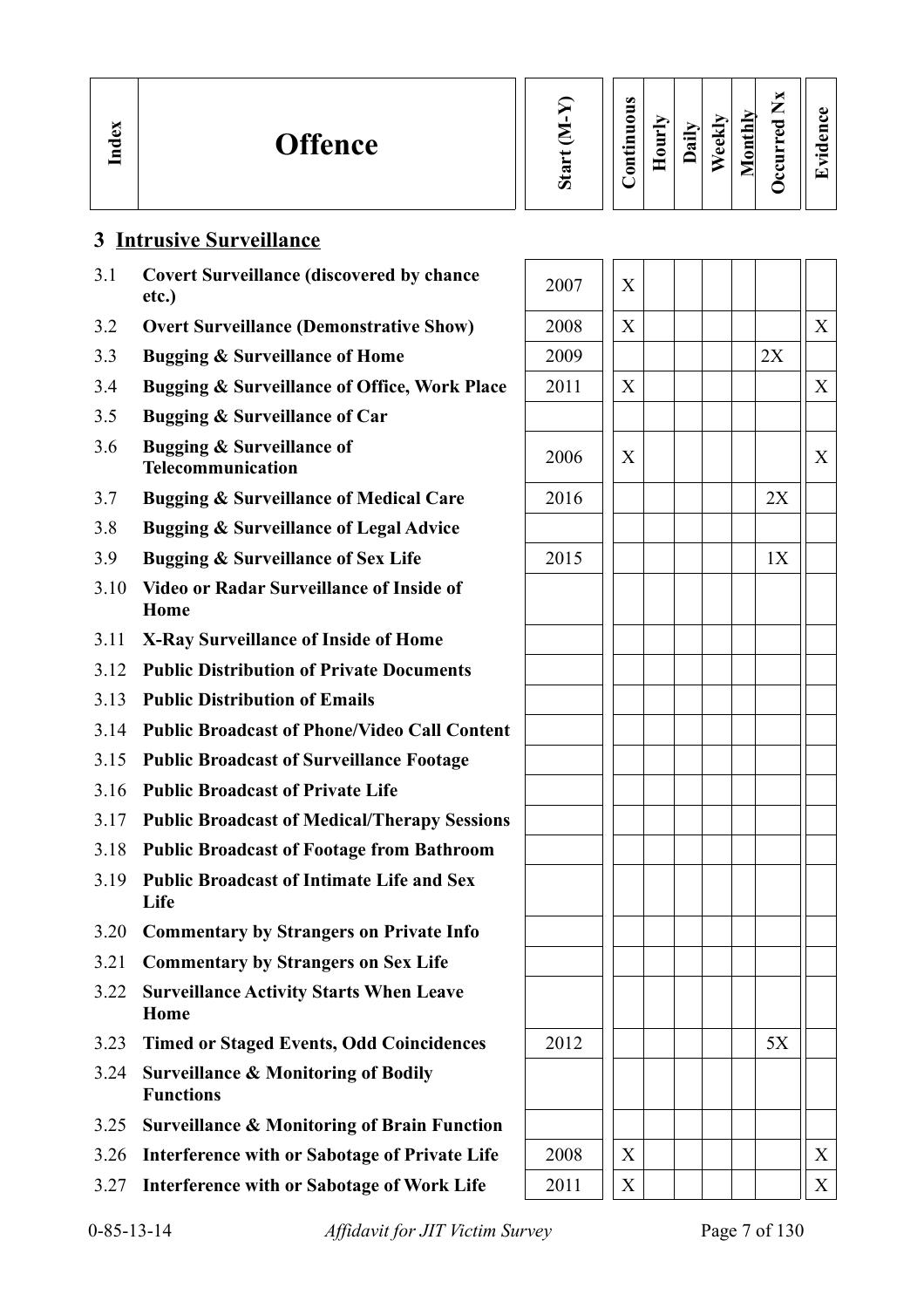| Index | <b>Offence</b>                                                | $\mathfrak{D}$<br>E<br>Start | uous<br>onti |  |  | $\mathbf{X}$<br>È | ರ<br>⊡ |
|-------|---------------------------------------------------------------|------------------------------|--------------|--|--|-------------------|--------|
|       | 3.28 Interference with or Sabotage of Sex Life                |                              |              |  |  |                   |        |
|       | 3.29 Interference with / Sabotage of Body Function            |                              |              |  |  |                   |        |
|       | 3.30 Interference with / Sabotage of Brain<br><b>Function</b> | 2009                         | $\rm X$      |  |  |                   |        |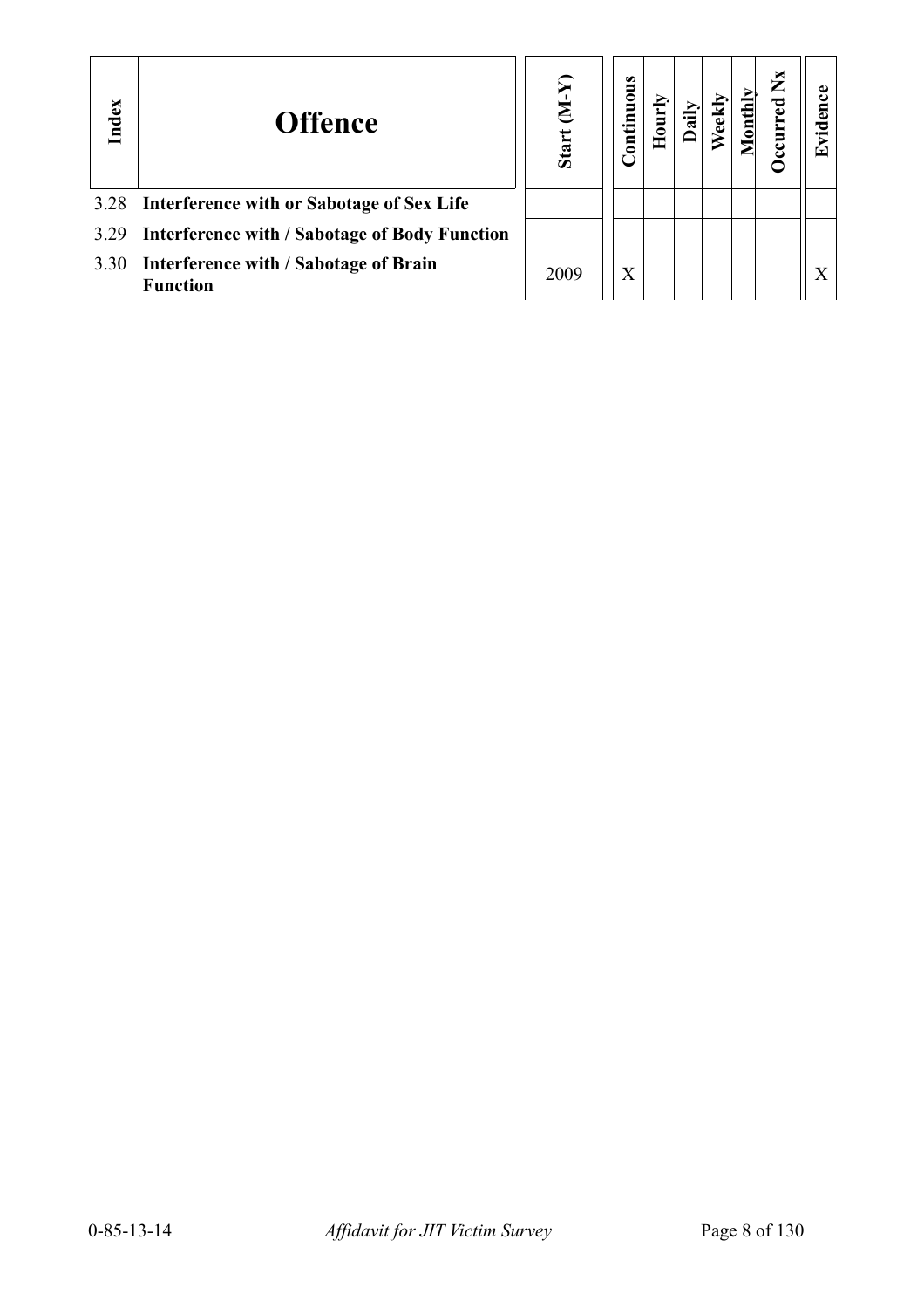| Index<br><b>Offence</b> |  | м<br>$\omega$<br>∽<br>5<br>O.<br>thly<br>_<br>0<br>P<br>5<br>≂<br>ω<br>$\ddot{a}$<br>È<br>-<br>5<br>ಠ<br>$\overline{\mathbf{5}}$<br>$\cdot$ $-$<br>D<br>≏<br>- 1<br>$\bullet$<br>3<br>-<br>౿<br>'+<br>౿<br>_ |
|-------------------------|--|--------------------------------------------------------------------------------------------------------------------------------------------------------------------------------------------------------------|
|-------------------------|--|--------------------------------------------------------------------------------------------------------------------------------------------------------------------------------------------------------------|

# **4 Neighbours & Neighbourhood**

| 4.1  | <b>Odd Commentary/Questions from</b><br><b>Neighbours</b>       | 2011     |   | $\overline{4}$<br>X |   |
|------|-----------------------------------------------------------------|----------|---|---------------------|---|
| 4.2  | <b>Odd Behaviour/Timed Meetings w.</b><br><b>Neighbours</b>     |          |   |                     |   |
| 4.3  | <b>Blocking Entrance/Exit/Passage w. Stuff/Cars</b>             |          |   |                     |   |
| 4.4  | <b>Surveillance/Noise/Harassment by</b><br><b>Neighbours</b>    | 2018     | X |                     |   |
| 4.5  | <b>Aggressive Behaviour, Threats fr. Neighbours</b>             | 2015     |   | $\mathbf{1}$<br>X   |   |
| 4.6  | <b>Damage to Property by Neighbours</b>                         | 01.05.18 |   | $\mathbf{1}$<br>X   | X |
| 4.7  | <b>Neighbours Trespassing or Housebreaking</b>                  | 2018     |   | $\mathbf{1}$<br>X   | X |
| 4.8  | <b>Neighbours Using Children/Youngsters for</b><br><b>Abuse</b> |          |   |                     |   |
| 4.9  | <b>Overt Admission/Show of Abuse by</b><br>Neighbour            |          |   |                     |   |
| 4.10 | <b>Neighbours' Military/Police/Intel Background</b>             |          |   |                     |   |
| 4.11 | <b>Directed Energy Attacks from Neighbours</b>                  |          |   |                     |   |
| 4.12 | <b>DEW Attacks from Vehicles or Passers-By</b>                  |          |   |                     |   |
| 4.13 | <b>Abuse Scripts Repeated in the Community</b>                  |          |   |                     |   |
| 4.14 | <b>Neighbourhood Slander Campaigns</b>                          |          |   |                     |   |
| 4.15 | <b>False Allegations to Landlords/Police/Council</b>            | 2017     |   | $\mathbf{1}$<br>X   | X |
| 4.16 | <b>Neighbours Suddenly Getting Odd/New Cars</b>                 |          |   |                     |   |
| 4.17 | <b>Neighbourhood Cars Without Licence Plates</b>                |          |   |                     |   |
| 4.18 | <b>Other Cars Parked at Neighbours' Property</b>                |          |   |                     |   |
| 4.19 | <b>Congregations of People at Neighbours'</b><br><b>Homes</b>   |          |   |                     |   |
| 4.20 | <b>Coordinated Action/Swarming by Neighbours</b>                | 2018     | X |                     | X |
| 4.21 | <b>Unusual Traffic/Passers-By in Neighbourhood</b>              | 2017     | X |                     |   |
| 4.22 | <b>Unusual Use-Pattern/Shifts in Homes Nearby</b>               |          |   |                     |   |
| 4.23 | <b>Empty/Unused Homes/Flats/Properties</b><br><b>Nearby</b>     | 2015     |   | $\overline{c}$<br>X |   |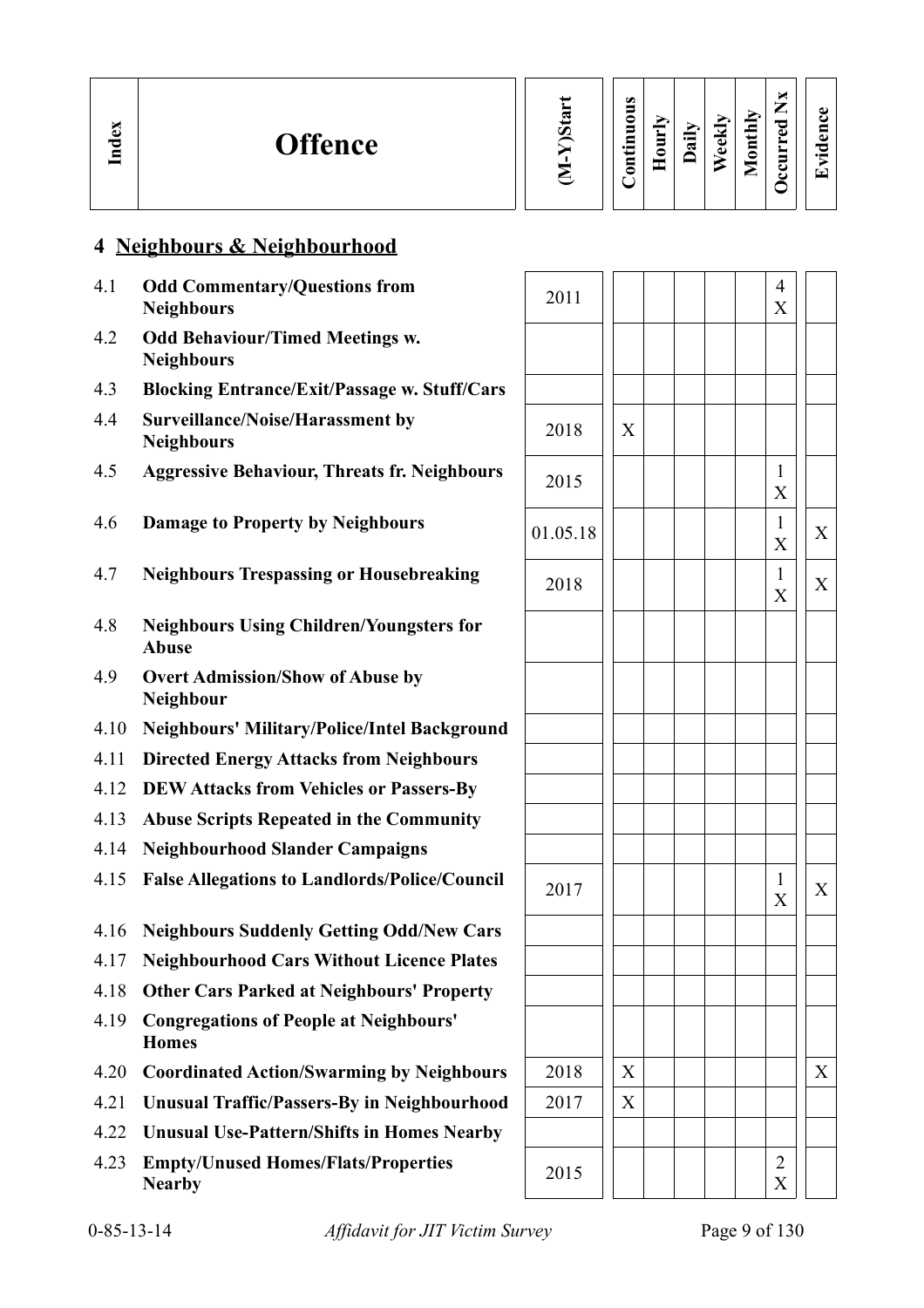| Index | <b>Offence</b>                                                | M-Y)Start | Continuous | Hourly | $\lim_{a \in \mathbb{N}}$ | Weekly | Monthly | $\mathbf{X}$<br><b>Decurred</b> | Evidence |
|-------|---------------------------------------------------------------|-----------|------------|--------|---------------------------|--------|---------|---------------------------------|----------|
| 4.24  | <b>Windows Permanently</b><br>Shuttered/"Tempested"           | 2017      |            |        |                           |        | X       |                                 | X        |
| 4.25  | <b>Timed/Odd/Many Cold-Callers Visiting Home</b>              | 2010      |            |        |                           |        |         | 8<br>X                          |          |
| 4.26  | <b>Street Lighting Turning On/Off as</b><br><b>Harassment</b> |           |            |        |                           |        |         |                                 |          |
| 4.27  | <b>Neighbourhood Weaponisation &amp; War Action</b>           |           |            |        |                           |        |         |                                 |          |
| 4.28  | <b>Neighbours Moving &amp; Perpetrators Moving</b><br>In      |           |            |        |                           |        |         |                                 |          |
| 4.29  | <b>Neighbours Dying and Perpetrators Moving</b><br>In         |           |            |        |                           |        |         |                                 |          |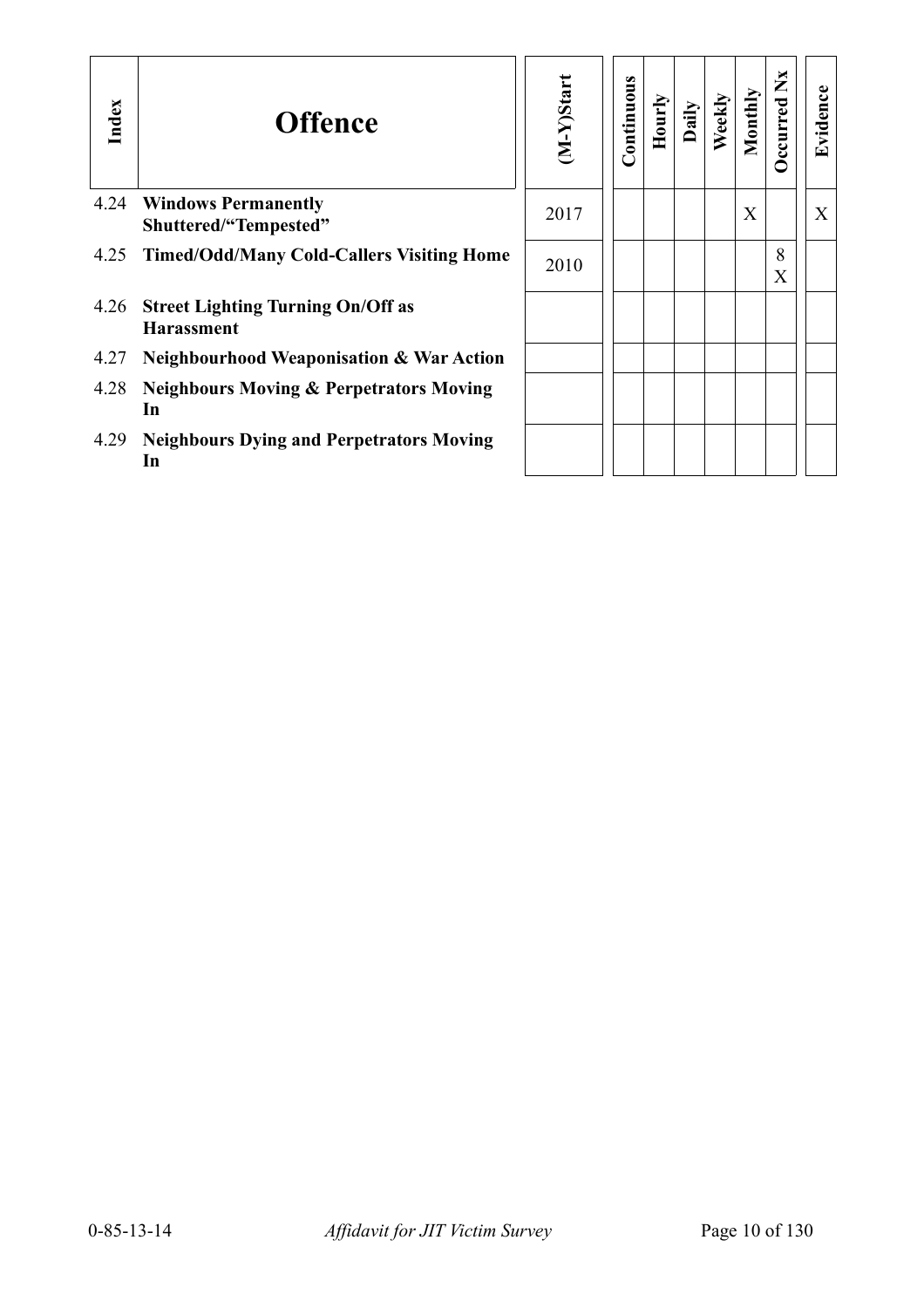# **5 Landlords, Street or Building Works, Property Maintenance**

- 5.1 **Unusual, Timed or Frequent Building Works**  $\begin{bmatrix} 2016 \end{bmatrix} \begin{bmatrix} X \end{bmatrix} \begin{bmatrix} X \end{bmatrix} \begin{bmatrix} X \end{bmatrix}$
- 5.2 **Unusual DIY or Home Works at Neighbours'** 2014 X
- 5.3 **Unusual Tree-Cutting / Replacement of Lights**
- 5.4 **Burdened with Cost of Neighbours' Utilities**
- 5.5 **Malicious Alterations to Utility Supplies** 2011 20
- 5.6 **Negligence or Damage in Maintenance Works**
- 5.7 **Extreme Charges for Maintenance or Repairs**
- 5.8 **Harassment / Undue Complaints by Landlords**
- 5.9 **Unjustified Termination of Rental Agreements**
- 5.10 **Damage or Misdemeanours by Tenants** 2011 | | | | | 3X || X
- 5.11 **Non-Payment of Rent by Tenants**

# **6 Post & Deliveries**

- 6.1 **Opened Mail or Packages**
- 6.2 **Harassment or Threat Mail or Packages**
- 6.3 **Delay or Cancellation of Mail or Packages**
- 6.4 **Damage, Theft, Sabotage of Mail or Packages**
- 6.5 **Delay, Damage or Theft of Other Deliveries**

# **7 Restaurants, Cafés, Bars & Other Gastronomy**

- 7.1 **Stalking/Harassment in Restaurants, Cafés** 2014 | | | | | 3X
- 7.2 **Guests Monitoring or Harassing**
- 7.3 **Guests Staging Theatre Events** 2013 1X
- 7.4 **Guests Stealing from Bags or Coats**
- 7.5 **Waiters or Staff Monitoring or Harassing** 2013 X
- 7.6 **Waiters or Staff Staging Theatre Events** 2014 | | | | 2X
- 7.7 **Waiters or Staff Stealing from Bags or Coats**
- 7.8 **Poisoning/Contamination of Food or Drink**
- 7.9 **Directed Energy Weapon Attacks Inside**



| 2008 |  | X |  |  |  |
|------|--|---|--|--|--|
|      |  |   |  |  |  |
|      |  |   |  |  |  |
|      |  |   |  |  |  |

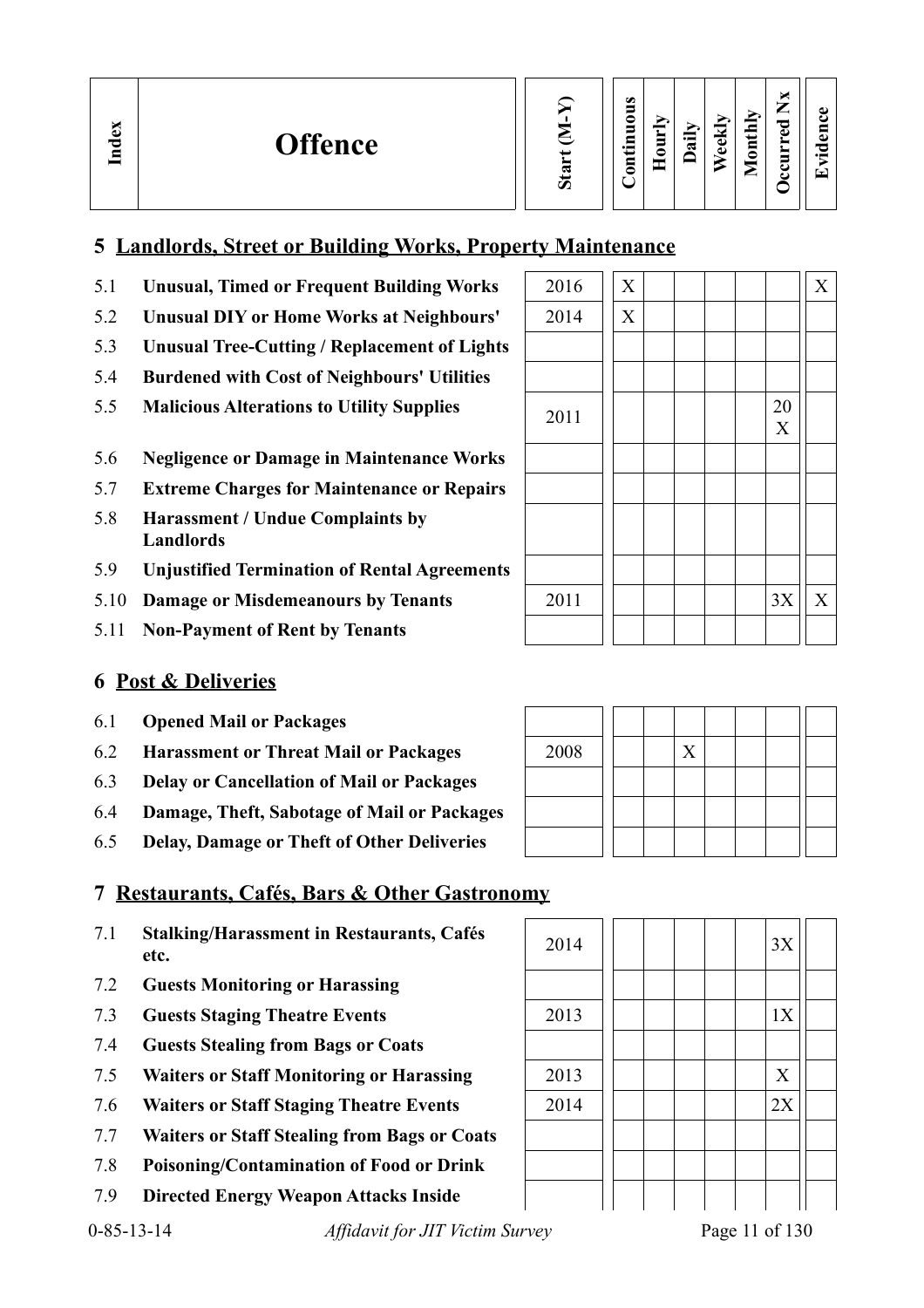# **8 Housebreaking**

## **With or Without Property Damage**

- 8.1 **Housebreaking for Harassment Only**
- 8.2 **Housebreaking with Leaving Foreign Objects**
- 8.3 **Housebreaking with Leaving Dead Animals**
- 8.4 **Housebreaking with Theft**
- 8.5 **Housebreaking with Vandalism or Sabotage**
- 8.6 Theft/Alteration/Damage of Clothes or Shoes
- 8.7 **Housebreaking with Alteration of Fittings**
- 8.8 **Housebreaking with Harm to Pets**
- 8.9 **Housebreaking Into Garages or Cars at Home**
- 8.10 **Damage/Alteration/Sabotage of Outdoor Area**
- 8.11 **Tunnelling or Burrowing Under Property**
- 8.12 **Intrusions into Other Personal/Private Areas**
- 8.13 **Remote-Control of Heating for Abuse / Torture**
- 8.14 **Remote-Control of Lighting/Electricity/Water**
- 8.15 **Planting of False Incriminating Evidence**

# **With Human Harm**

- 8.16 **Noise Campaigns from the Street for Stress** 2017 X X
- 8.17 **Sleep Deprivation due to Noise or Harassment** 2008 2008 2008
- **EXECUTE:** Housebreaking for Terror/Psychological **Parameter is a set of**  $\begin{bmatrix} 2011 \ 2011 \end{bmatrix}$  **|**  $\begin{bmatrix} 20 \ 2 \end{bmatrix}$
- 8.19 **Targeted Sabotage to Cause Harm to People** 2013 X
- 8.20 **Pumping of Noxious Smells / Gasses into Home**
- 8.21 **Pumping of Anaesthetic Gases into Home**
- 8.22 **"Missing Time" Period Without Recollection**
- 8.23 Waking Up Unusually Late Without Reason | 2008 | X

| 2008 |  |  |             | $\frac{20}{X}$       |                           |
|------|--|--|-------------|----------------------|---------------------------|
|      |  |  |             |                      |                           |
|      |  |  |             |                      |                           |
|      |  |  |             |                      |                           |
| 2009 |  |  |             | 20<br>$\overline{X}$ | $\boldsymbol{\mathrm{X}}$ |
| 2013 |  |  |             | 10<br>X              | $\boldsymbol{\mathrm{X}}$ |
|      |  |  |             |                      |                           |
| 2018 |  |  |             | $\frac{1}{X}$        |                           |
|      |  |  |             |                      |                           |
| 2018 |  |  | $\mathbf X$ |                      | $\overline{X}$            |
|      |  |  |             |                      |                           |
|      |  |  |             |                      |                           |
|      |  |  |             |                      |                           |
|      |  |  |             |                      |                           |
|      |  |  |             |                      |                           |

**Evid ence**

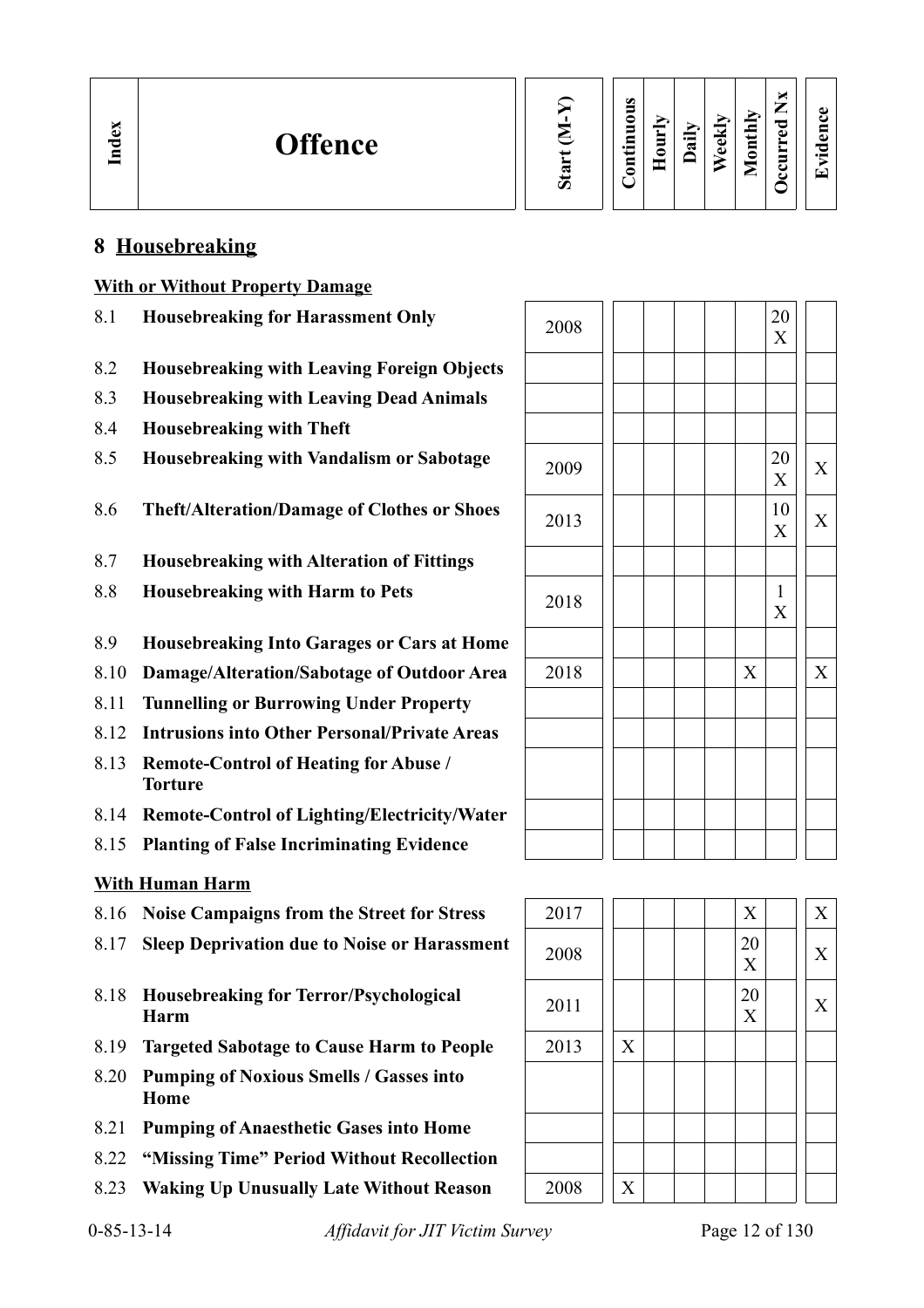| Index | <b>Offence</b>                                      | ନ୍ଦ<br>E<br><b>Start</b> | <b>Continuous</b> |  |  | ×<br>⇁ | ⋤ |
|-------|-----------------------------------------------------|--------------------------|-------------------|--|--|--------|---|
| 8.24  | <b>Spreading / Smearing of Poisons or Pathogens</b> |                          |                   |  |  |        |   |
| 8.25  | <b>Implanting / Maiming during Housebreaking</b>    |                          |                   |  |  |        |   |
| 8.26  | <b>Physical Attacks and Injury in Housebreaking</b> |                          |                   |  |  |        |   |
| 8.27  | <b>Rape during Housebreaking</b>                    |                          |                   |  |  |        |   |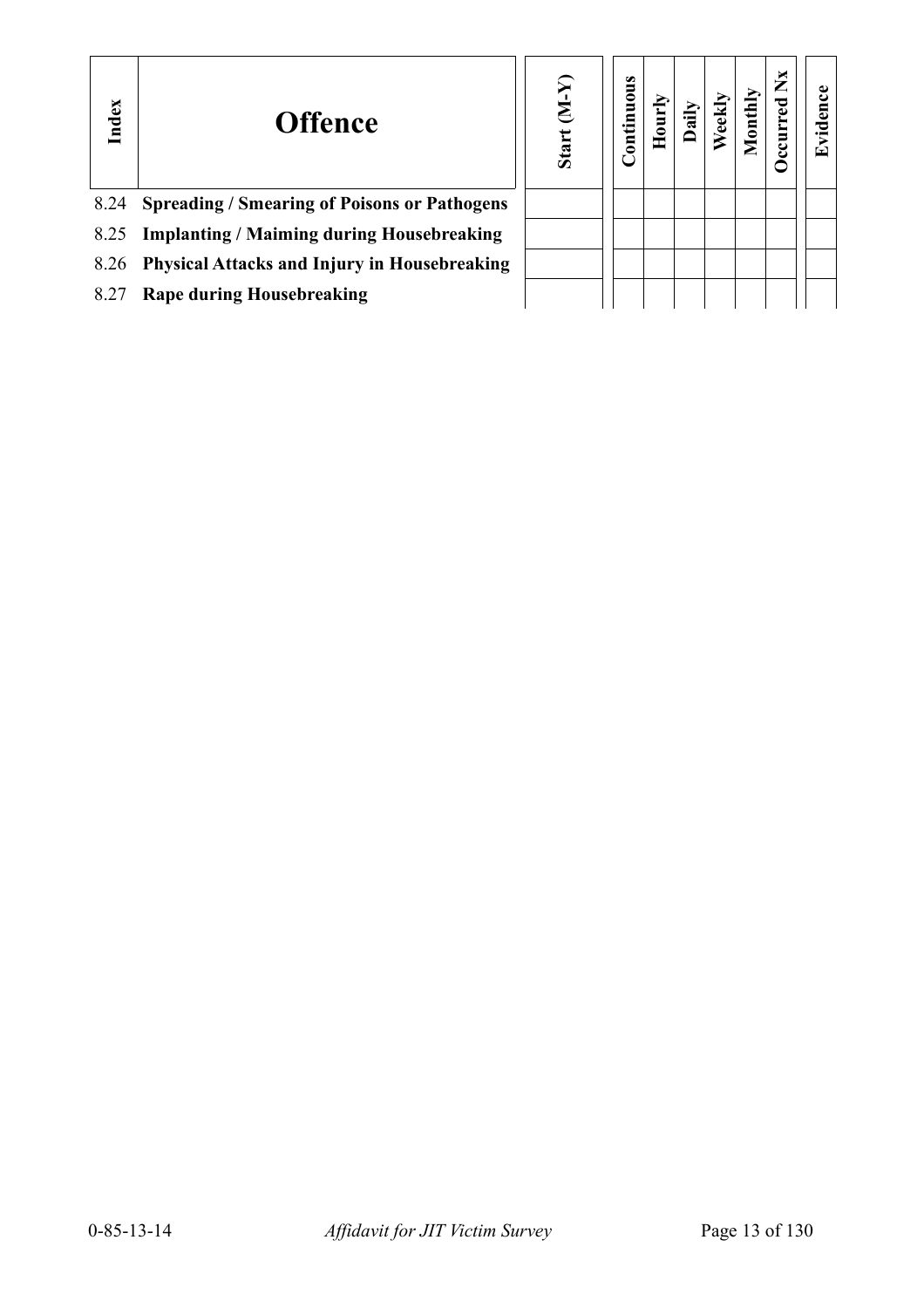| $\mathbf{e}$<br><b>Offence</b><br>Ind |  | $\omega$<br>-<br>$\cdot$ $-$ | Ē | $\cdot$ $-$<br>ದ | ≂<br>ω<br>ه | $\overline{\phantom{a}}$<br>◓<br>_ | —<br>_<br>о<br>$\bullet$<br>−<br>▬<br>5<br>౿ | $\bullet$ .<br>$\overline{\phantom{0}}$ |  |
|---------------------------------------|--|------------------------------|---|------------------|-------------|------------------------------------|----------------------------------------------|-----------------------------------------|--|
|---------------------------------------|--|------------------------------|---|------------------|-------------|------------------------------------|----------------------------------------------|-----------------------------------------|--|

## **9 Stalking & Street Theatre**

- 9.1 **Stalking, Gang-Stalking, Organised Stalking**
- **9.2 Known or Recognised Stalkers**
- 9.3 **VIP Stalkers: Public Officials, Famous People**
- 9.4 **Stalking Patrol Outside Home or Property**
- 9.5 **Stalkers Appearing as Soon as Leave Home**
- 9.6 **Stalkers & Harassment in Shops and Offices**
- 9.7 **Stalkers & Harassment in Doctors' Practices**
- 9.8 **Stalkers Quoting/Recording Private Convers.** <sup>2009</sup> 2X
- 9.9 **Stalkers Accessing or Interfering with Body**
- 9.10 **Stalkers Mimicking Private Life, Family etc.**
- 9.11 **Stalking Rituals and Harassment Routines**
- 9.12 **Elaborate Street Theatre Spectacles**
- 9.13 **Stalkers Pointing Phones at Victim**
- 9.14 **Stalking/Street Theatre w Children/Youngsters**
- 9.15 **Stalking with Bikes or Mopeds**
- 9.16 **Stalking with Private or Unmarked Cars**
- 9.17 **Stalking w Public Service Vehicles (Police etc.)**
- 9.18 **Stalking with Company Vehicles**
- 9.19 **Stalking with Helicopters and Planes**
- 9.20 **Stalking with Drones**
- 9.21 **Physical Attacks / DEW Attacks from Stalkers**
- 9.22 **RFID Sniper-Shots / Poison-Darts fr. Stalkers**

## **10 Vehicles & Driving**

- 10.1 **Stalkers Following in Cars**
- 10.2 **Swarming by Stalkers in Cars**
- 10.3 **Licence Plates / Stickers w. Targeted**

| 2008 | $\mathbf{X}$            |  |  |    | $\mathbf{X}$          |
|------|-------------------------|--|--|----|-----------------------|
| 2013 | $\mathbf{\overline{X}}$ |  |  |    | $\overline{\text{X}}$ |
|      |                         |  |  |    |                       |
|      |                         |  |  |    |                       |
|      |                         |  |  |    |                       |
|      |                         |  |  |    |                       |
|      |                         |  |  |    |                       |
|      |                         |  |  |    |                       |
|      |                         |  |  |    |                       |
| 2009 |                         |  |  | 2X |                       |
|      |                         |  |  |    |                       |
|      |                         |  |  |    |                       |
|      |                         |  |  |    |                       |
|      |                         |  |  |    |                       |
|      |                         |  |  |    |                       |
|      |                         |  |  |    |                       |
| 2018 |                         |  |  | 5X | $\mathbf X$           |
|      |                         |  |  |    |                       |
|      |                         |  |  |    |                       |
|      |                         |  |  |    |                       |
|      |                         |  |  |    |                       |
|      |                         |  |  |    |                       |
|      |                         |  |  |    |                       |
|      |                         |  |  |    |                       |
|      |                         |  |  |    |                       |
|      |                         |  |  |    |                       |
|      |                         |  |  |    |                       |
|      |                         |  |  |    |                       |
|      |                         |  |  |    |                       |



0-85-13-14 *Affidavit for JIT Victim Survey* Page 14 of 130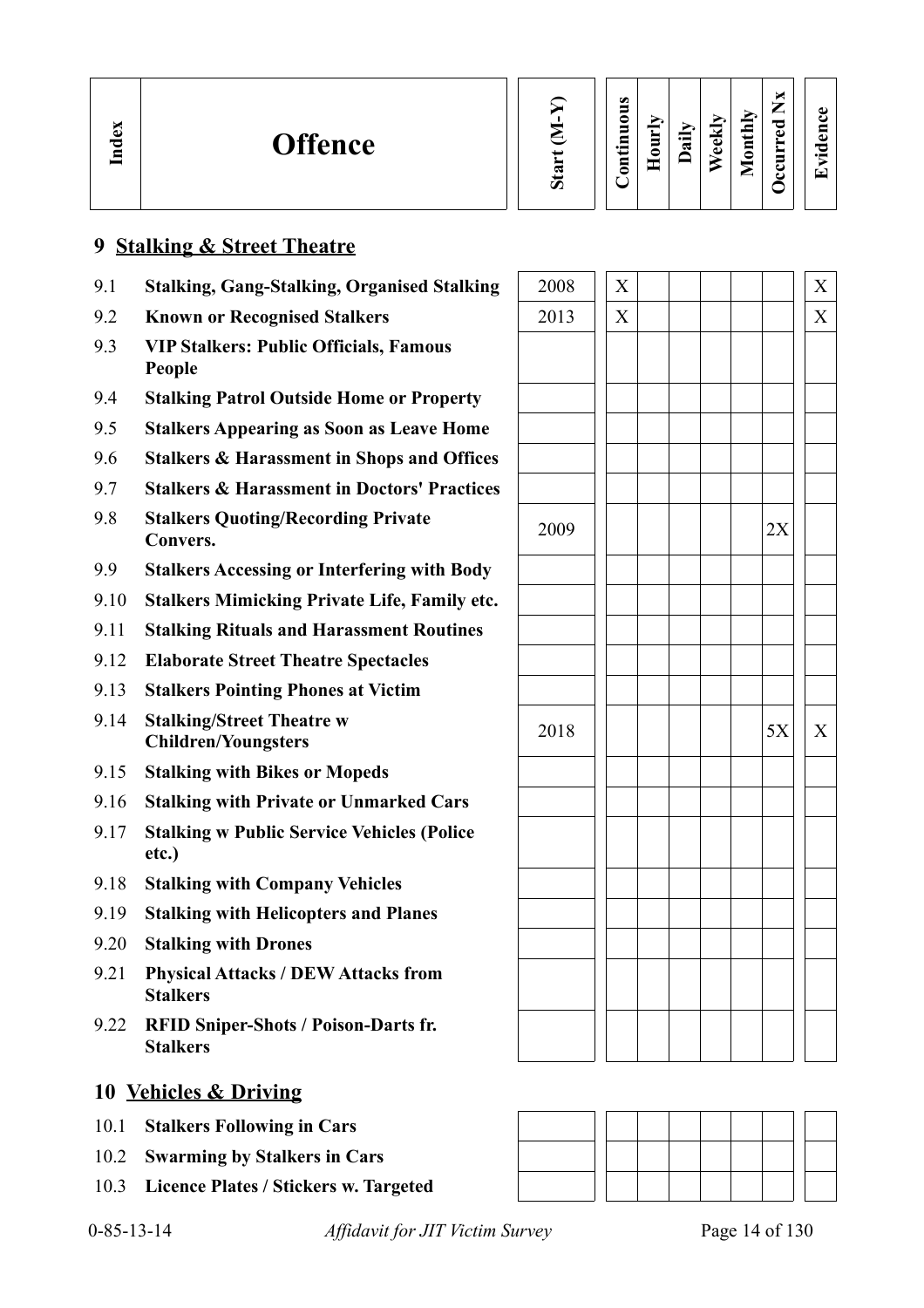| Index              | <b>Offence</b>                                                 | Start $(M-Y)$ | Continuous | Hourly | Daily | Weekly | Monthly | <b>Decurred Nx</b> | Evidence |
|--------------------|----------------------------------------------------------------|---------------|------------|--------|-------|--------|---------|--------------------|----------|
|                    | <b>Messages</b>                                                |               |            |        |       |        |         |                    |          |
| 10.4               | Dangerous Driving or Cutting-Up by<br><b>Stalkers</b>          | 2015          |            |        |       |        |         | 1X                 |          |
| 10.5               | <b>Odd Recurring Traffic Behaviour</b>                         |               |            |        |       |        |         |                    |          |
| 10.6               | <b>Odd or Vexatious Traffic Light Behaviour</b>                |               |            |        |       |        |         |                    |          |
| 10.7               | <b>Car Break-Ins &amp; Theft from Vehicles</b>                 |               |            |        |       |        |         |                    |          |
| 10.8               | <b>Modification, Vandalism, Sabotage of</b><br><b>Vehicle</b>  |               |            |        |       |        |         |                    |          |
| 10.9               | Hacking/Rem. Control of Sat Navs/Dash<br>Cams                  |               |            |        |       |        |         |                    |          |
|                    | 10.10 Hacking / Remote Control of Vehicle                      |               |            |        |       |        |         |                    |          |
|                    | 10.11 Attacks Knocking Out or Stopping Vehicles                |               |            |        |       |        |         |                    |          |
|                    | 10.12 Attacks with Visible Lasers while Driving                |               |            |        |       |        |         |                    |          |
|                    | 10.13 Directed Energy Weapon Attack while<br><b>Driving</b>    |               |            |        |       |        |         |                    |          |
|                    | 10.14 Fake Traffic Fines, Sudden Increase in Fines             |               |            |        |       |        |         |                    |          |
|                    | 10.15 Neurotech-Induced Speeding/Danger.<br><b>Driving</b>     |               |            |        |       |        |         |                    |          |
|                    | 10.16 Car Accidents in General                                 |               |            |        |       |        |         |                    |          |
|                    | 10.17 Car Accidents Caused by Attacks or Stalkers              |               |            |        |       |        |         |                    |          |
|                    | 10.18 Problems with Roadside Assistance or<br><b>Rescue</b>    |               |            |        |       |        |         |                    |          |
|                    | 10.19 Repairs at Car Garages due to Vandalism<br>etc.          |               |            |        |       |        |         |                    |          |
|                    | 10.20 Irregularities or Fraud at Car Repair<br><b>Garages</b>  |               |            |        |       |        |         |                    |          |
|                    | 10.21 Car Damage/Sabotage at Car Repair<br><b>Garages</b>      |               |            |        |       |        |         |                    |          |
|                    | 10.22 Fraudulent Bills by Car Repair Garages                   |               |            |        |       |        |         |                    |          |
|                    | 11 Travel & Abroad                                             |               |            |        |       |        |         |                    |          |
| 11.1               | <b>Disruption/Sabotage of Travel</b><br><b>Plans/Itinerary</b> |               |            |        |       |        |         |                    |          |
| 11.2               | <b>Local Public Transport: Stalking,</b><br><b>Harassment</b>  |               |            |        |       |        |         |                    |          |
| 11.3               | <b>Local Public Transport: DEW / Other</b><br><b>Assaults</b>  |               |            |        |       |        |         |                    |          |
| 11.4               | <b>Trains/Travel Bus: Stalking &amp; Harassment</b>            |               |            |        |       |        |         |                    |          |
| $0 - 85 - 13 - 14$ | Affidavit for JIT Victim Survey                                |               |            |        |       |        |         | Page 15 of 130     |          |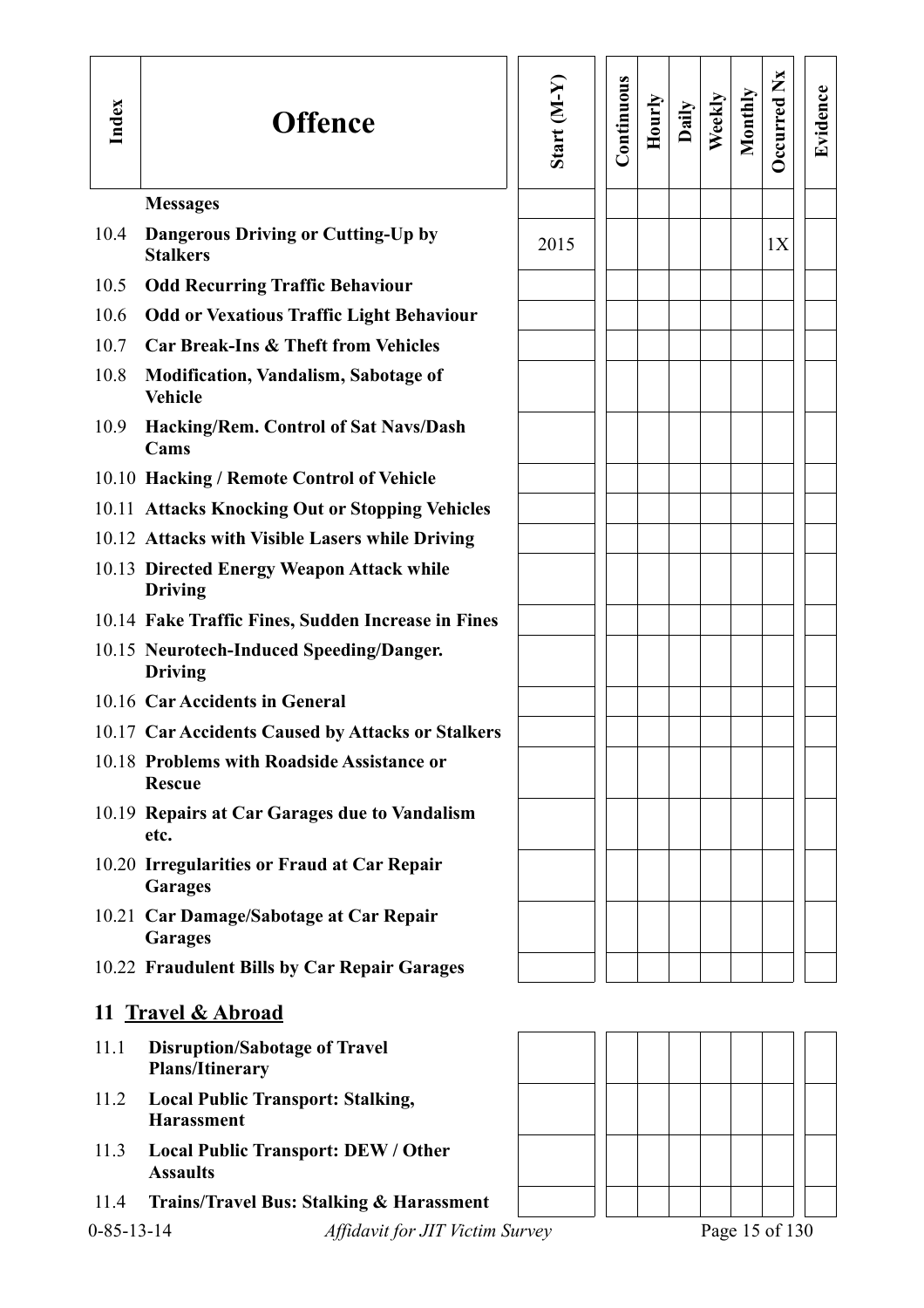| Index | <b>Offence</b>                                               | Start (M-Y) | ontinuous | Hourly | Daily | Weekly | Monthly | $\mathbf{X}$<br>ccurred | Evidence |
|-------|--------------------------------------------------------------|-------------|-----------|--------|-------|--------|---------|-------------------------|----------|
| 11.5  | <b>Trains/Travel Bus: DEW or Other Assaults</b>              |             |           |        |       |        |         |                         |          |
| 11.6  | <b>Air Planes: Stalking and Harassment</b>                   |             |           |        |       |        |         |                         |          |
| 11.7  | <b>Air Planes: DEW or Other Assaults</b>                     |             |           |        |       |        |         |                         |          |
| 11.8  | <b>Ships &amp; Cruises: Stalking and Harassment</b>          |             |           |        |       |        |         |                         |          |
| 11.9  | <b>Ships &amp; Cruises: DEW or Other Assaults</b>            |             |           |        |       |        |         |                         |          |
| 11.10 | <b>Hotel Rooms: Harassment, Noise</b><br><b>Harassment</b>   |             |           |        |       |        |         |                         |          |
| 11.11 | <b>Hotel Rooms: Intrusions, Break-Ins, Theft</b>             | 2009        |           |        |       |        |         | 1X                      | X        |
|       | 11.12 Hotel Rooms: DEW or Other Assaults                     |             |           |        |       |        |         |                         |          |
| 11.13 | <b>Hotel Rooms: Covert Implanting /</b><br><b>Operations</b> |             |           |        |       |        |         |                         |          |
|       | 11.14 Stalking, Harassment & Assaults Abroad                 |             |           |        |       |        |         |                         |          |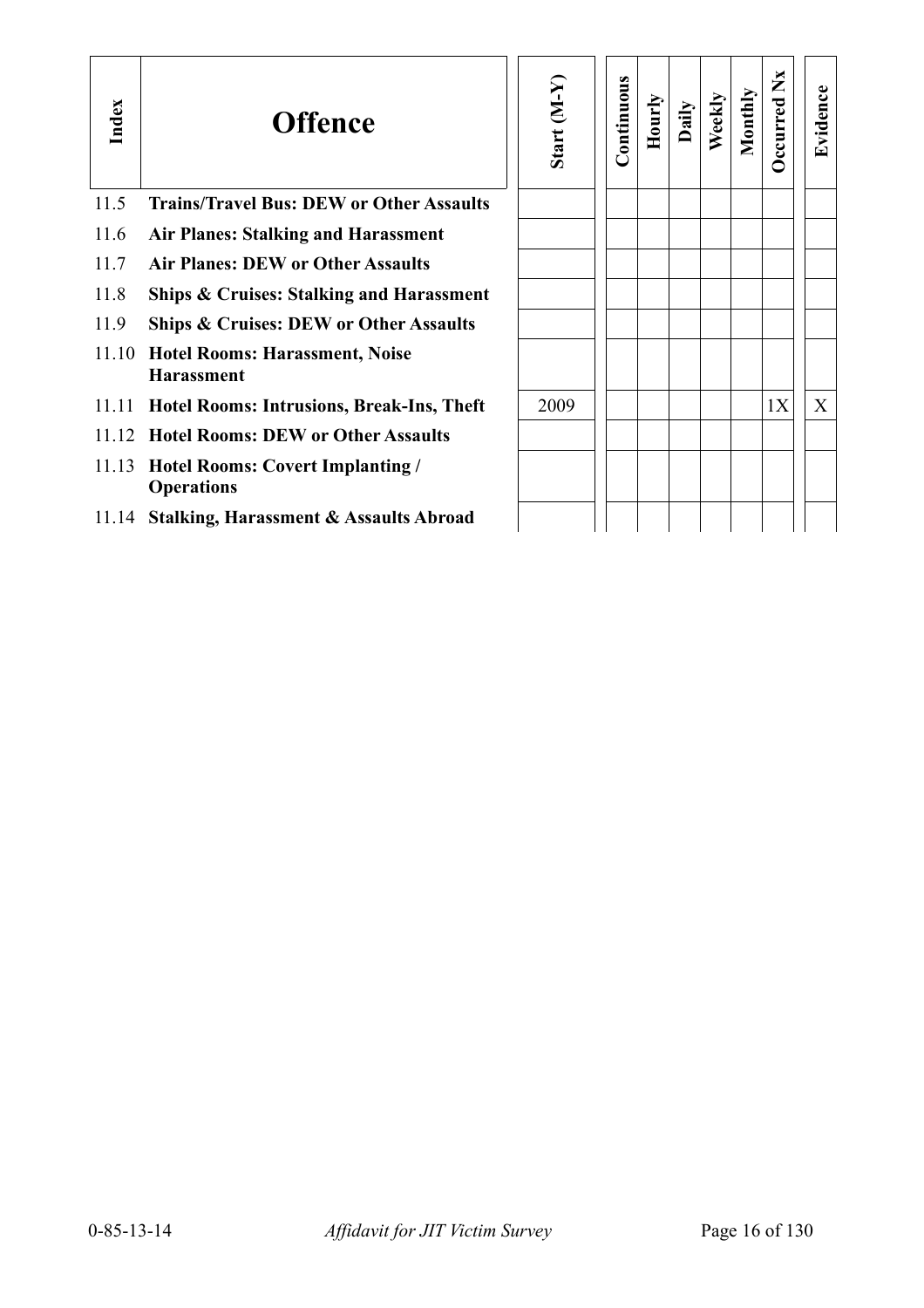| Start (M-Y) | Continuous | Hourly | Daily | Weekly | Monthly | <b>Occurred Nx</b> | Evidence |
|-------------|------------|--------|-------|--------|---------|--------------------|----------|
|-------------|------------|--------|-------|--------|---------|--------------------|----------|

# **12 Computers & Telecommunication**

**In dex**

- 12.1 **Phone Harassment, Nuisance Calls & Threats**
- 12.2 **Sabotage of Phones, Answer Machines & Calls** <sup>2014</sup> <sup>2</sup>
- 12.3 Sabotage of Cell Phones, Apps, Cell Calls
- 12.4 **Targeted Draining of Cell Phone Batteries**
- 12.5 **Remote-Ctrld Shutdown of Cell/Tablet/Comp.**
- 12.6 **Cell Text Messages: Delayed / Failed Delivery**
- 12.7 **Cell Txt Messages: Fake Messages, Threats etc** <sup>2008</sup> <sup>X</sup>
- 12.8 **Hacking / Modification of WLAN Routers**
- 12.9 **Fake WLAN Networks / Network Spoofing**
- 12.10 **Disruption of Internet Service or Video Calls**
- 12.11 **Computers & Accessories: Damage, Sabotage**
- 12.12 Computer Hacking & Forced Remote Access
- 12.13 **Remote Recording Web Cam/Microphone/TV**
- 12.14 Deletion of Data, Files, Emails, Evidence etc.
- 12.15 **Phishing Emails Trying to Gain Access Details**
- 12.16 **Emails: Targeted Spam, Threats, Fake Emails**
- 12.17 **Emails: Delayed/Failed Delivery, Interference**
- 12.18 **Email Accounts: Hacking/Disruption/Blocking**
- 12.19 **Online Accounts:Hacking/Disruption/Blocking**
- 12.20 **Stolen Email Accounts or Online Accounts**
- 12.21 **Monitoring of Online Accounts & Theatre Use**
- 12.22 Social Media: Trolling, Harassment, Threats
- 12.23 **Social Media Account Blocked by Provider**
- 12.24 **Online Slander Campaigns/Libellous Websites**

| 2008 | $\overline{\text{X}}$     |  |             |               |   |
|------|---------------------------|--|-------------|---------------|---|
| 2014 |                           |  |             | $\frac{2}{X}$ |   |
| 2008 | $\mathbf X$               |  |             |               |   |
|      |                           |  |             |               |   |
|      |                           |  |             |               |   |
|      |                           |  |             |               |   |
| 2008 |                           |  | $\mathbf X$ |               |   |
|      |                           |  |             |               |   |
|      |                           |  |             |               |   |
|      |                           |  |             |               |   |
| 2014 | $\boldsymbol{\mathrm{X}}$ |  |             |               |   |
|      |                           |  |             |               |   |
| 2015 |                           |  |             | $\frac{1}{X}$ |   |
|      |                           |  |             |               |   |
| 2008 | $\overline{X}$            |  |             |               |   |
|      |                           |  |             |               |   |
|      |                           |  |             |               |   |
|      |                           |  |             |               |   |
|      |                           |  |             |               |   |
|      |                           |  |             |               |   |
| 2008 |                           |  |             | $\frac{2}{X}$ | X |
|      |                           |  |             |               |   |
|      |                           |  |             |               |   |
|      |                           |  |             |               |   |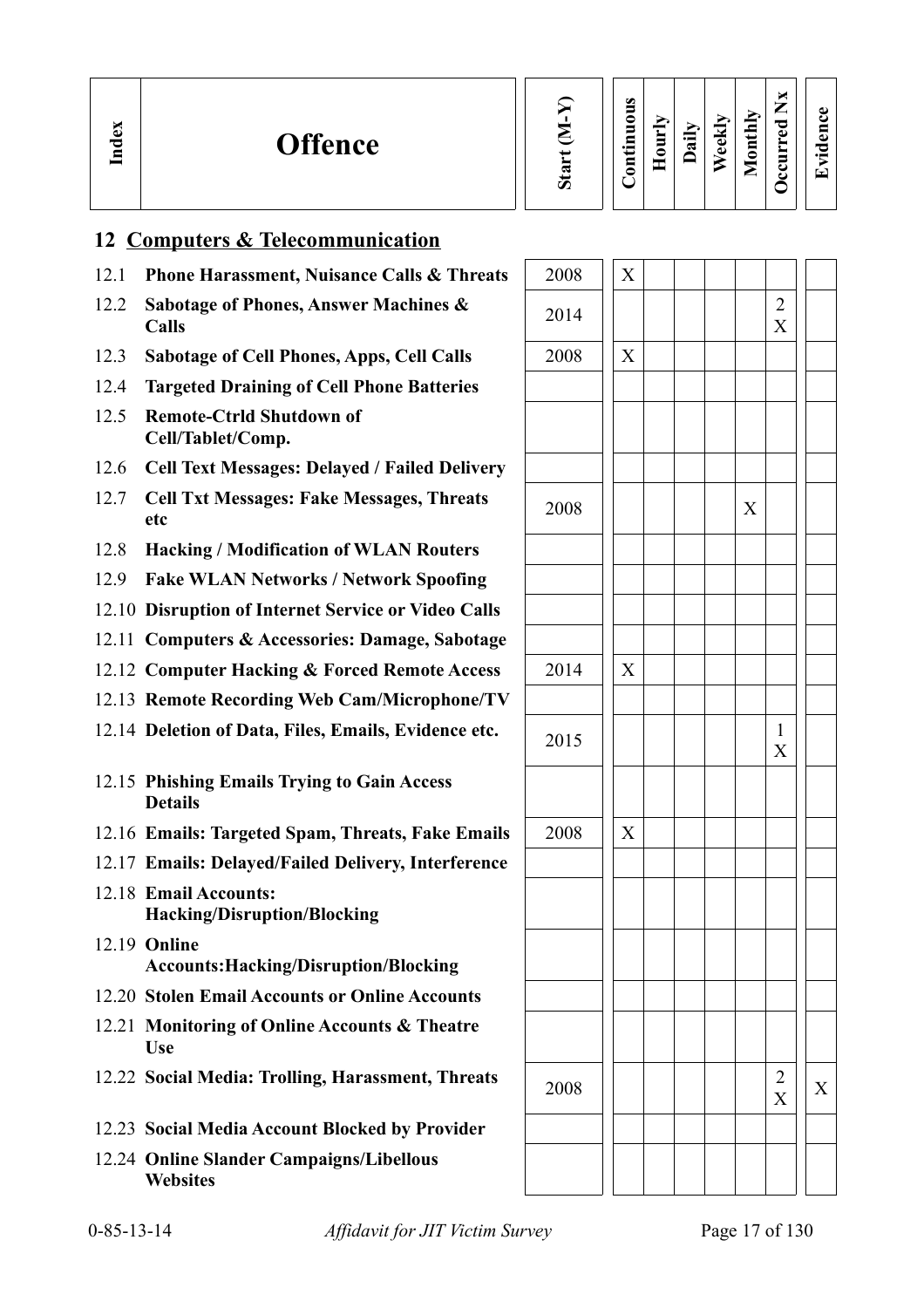# **Offence**

12.25 **Imitation Website Mimicking Own Intel. Prop.**

**In dex**

- 12.26 **Public Distribution Online of Private Details**
- 12.27 **Profile Featured on Trafficking/Abuse Website**
- 12.28 **Fake / Targeted Online Headlines and Adverts**
- 12.29 **Fake / Targeted Messages via Radio or TV**
- 12.30 **TV Hacking to Show Private Footage / Threats**

# **13 Banking & Online Banking**

- 13.1 **Online Banking: Hacking, Sabotage, Blocking**
- 13.2 **Banking Access Codes: Access, Modification**
- 13.3 **Bank Accounts: Illegal Access, Theft of Money**
- 13.4 **Bank Accounts: Closing & Denial of Service**
- 13.5 **Bank/Credit Cards: Theft/Illegal Use/Fraud**
- 13.6 **Bank /Credit Cards: Blocking, Access Denial**
- 13.7 Loans & Credit: Loan / Repayment Fraud
- 13.8 **Payment Service Providers Blocking Accounts**
- 13.9 **Payment Service Providers: Theft or Fraud**

# **14 Finance & Administration**

- 
- 14.2 **Trick Contracts, Fraud (excl. Banking above)** 2016  $\vert \vert \vert$
- 
- 14.4 **Fake or Targeted Administrative Procedures**  $\begin{array}{|c|c|c|c|c|c|} \hline 2017 & 1 & 10 & 10 \\ \hline \end{array}$
- 14.5 **Fake or Targeted Retrospective/Dated Actions**
- 14.6 **Fake or Targeted Threats of Court Actions** 2015 1 1 1
- 

| Start (M-Y) | Continuous | Hourly | Daily | Weekly | Monthly | Occurred Nx | Evidence |
|-------------|------------|--------|-------|--------|---------|-------------|----------|
|             |            |        |       |        |         |             |          |
|             |            |        |       |        |         |             |          |
|             |            |        |       |        |         |             |          |
|             |            |        |       |        |         |             |          |

| 2014 |             |  |  | $\mathbf{1}$<br>$\boldsymbol{\mathrm{X}}$ | $\mathbf X$               |
|------|-------------|--|--|-------------------------------------------|---------------------------|
|      |             |  |  |                                           |                           |
|      |             |  |  |                                           |                           |
| 2008 | $\mathbf X$ |  |  |                                           | $\boldsymbol{\mathrm{X}}$ |
|      |             |  |  |                                           |                           |
| 2018 |             |  |  | $\frac{2}{X}$                             |                           |

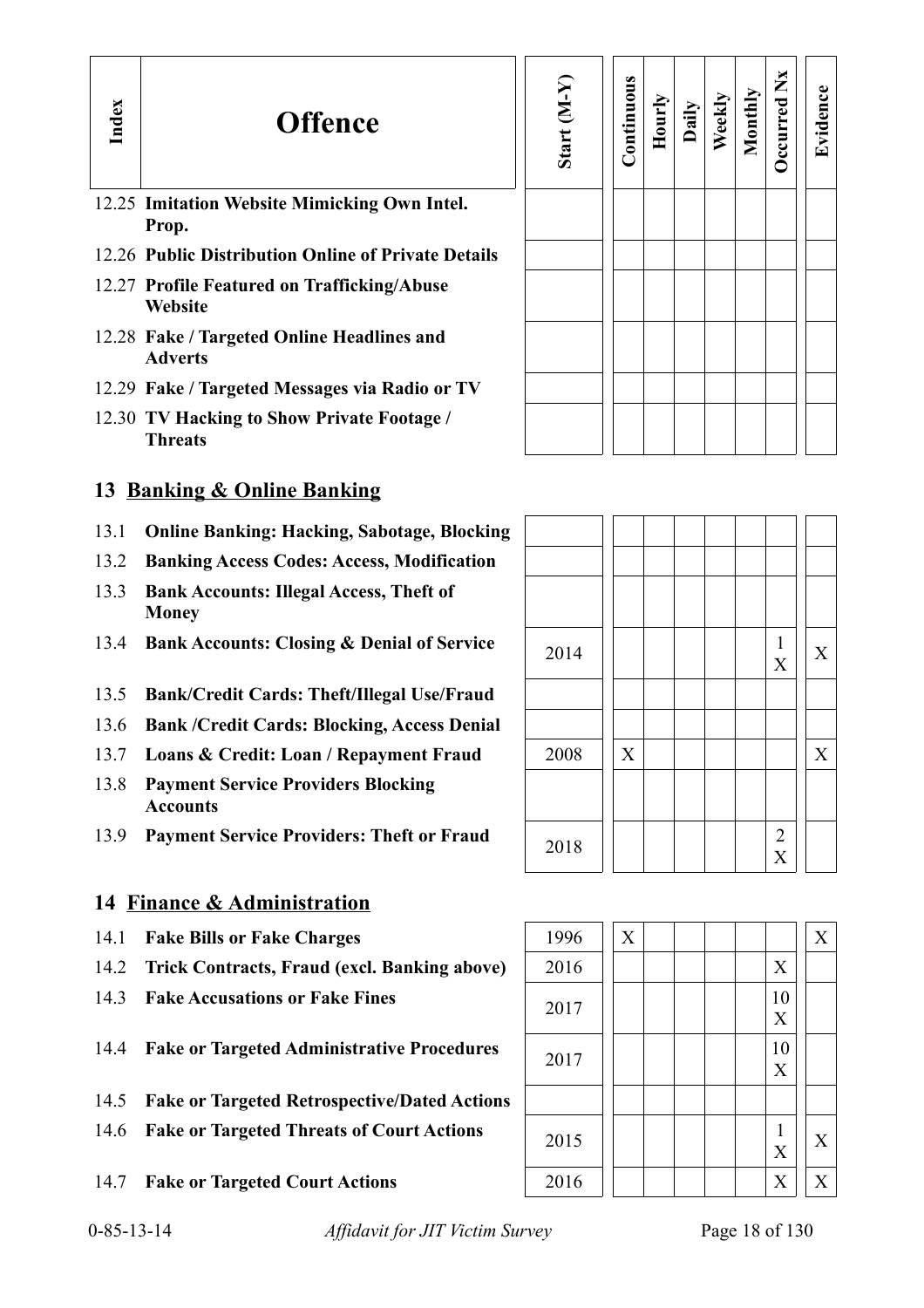| <b>Decurred Nx</b><br>Start (M-Y)<br>Continuous<br>Evidence<br>Monthly<br>Weekly<br>Hourly<br>Daily |
|-----------------------------------------------------------------------------------------------------|
|-----------------------------------------------------------------------------------------------------|

# **15 Insurance & Insurance Fraud**

- 15.1 **Insurance Refusal, Cancellation, Fee Increases**
- 15.2 **Fraudulent Life or Other Insurances**

# **16 Companies & Corporations**

- 16.1 **Overcharging & Fraud by Companies**
- 16.2 **Suspension or Termination of Services**
- 16.3 **Breach of Contract**
- **16.4 Threatening Behaviour**
- 16.5 Fake, Fraudulent & Non-Existent Companies
- 16.6 **Fake Comps./Directorships i. Name of Victims**

| 2008 |  |             |  | 10<br>$\mathbf X$      |             |
|------|--|-------------|--|------------------------|-------------|
|      |  |             |  |                        |             |
|      |  |             |  |                        |             |
| 2013 |  | $\mathbf X$ |  |                        |             |
| 2016 |  |             |  | $\frac{2}{\mathbf{X}}$ | $\mathbf X$ |
|      |  |             |  |                        |             |
|      |  |             |  |                        |             |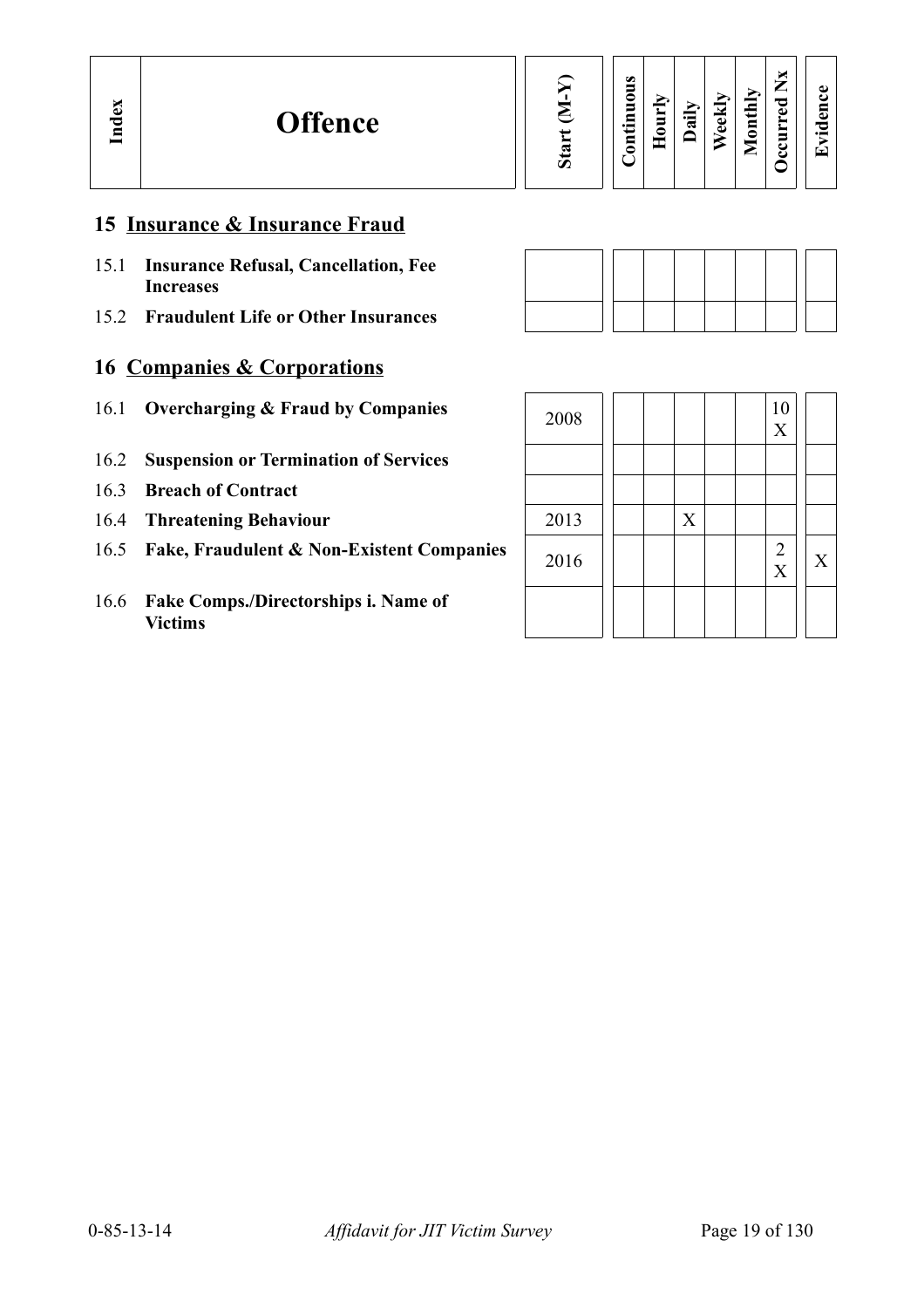# **17 Business & Employment**

## **At Work**

- 17.1 **Mobbing or Slander at Work** 2011 X X
- 17.2 **Surveillance or Harassment at Work**
- 17.3 Colleagues/Bosses Involved in Harassment
- 17.4 **Harassment by Customers/Clients/Suppliers**
- 17.5 **Neighbour/Perpetrator Planted at**
- 17.6 **Isolation or Bypassing of Victim at Work**
- 17.7 **Denigrating Work Achievement or**
- 17.8 **Overburdening with Work, Extreme Demands**
- 17.9 **Fabricated Customer & Other Complaints**
- 17.10 **Sabotage of Projects, Employment,** 2013 | X <br> **Promotion**
- 17.11 **Leap-Frogging by Colleagues for Promotions**
- 17.12 **Bad Work Condition, Health & Safety**  Breach **Breach** 2009  $\begin{bmatrix} X \\ \end{bmatrix}$   $\begin{bmatrix} X \\ \end{bmatrix}$   $\begin{bmatrix} X \\ \end{bmatrix}$
- 17.13 **Intimidation or Threats at Work**
- 17.14 Covert Recordings of Victim at Work
- 17.15 Colleagues/Boss Access to <u>Private</u> Victim 2013  $\left| \begin{array}{c} | \ X | \end{array} \right| \left| \begin{array}{c} | \ X | \end{array} \right| \left| \begin{array}{c} | \ X | \end{array} \right| \left| \begin{array}{c} | \ X | \end{array} \right|$
- 17.16 **Colleagues/Boss Access to Nude Victim Photos**
- 17.17 **Colleagues/Boss Access to Synthetic Telepathy**
- 17.18 **Poisoning/Contaminat. of Food/Drink at Work**
- 17.19 **DEW / Neurotech / Implant Torture at Work**
- 17.20 Colleagues or Bosses Involved in Torture
- 17.21 **Other Physical Attacks at Work**

### **Income, Salary & Holidays**

| Mobbing or Slander at Work                                      | 2011 | X |   | X |
|-----------------------------------------------------------------|------|---|---|---|
| <b>Surveillance or Harassment at Work</b>                       | 2009 | X |   | X |
| <b>Colleagues/Bosses Involved in Harassment</b>                 | 2010 | X |   | X |
| <b>Harassment by Customers/Clients/Suppliers</b>                |      |   |   |   |
| Neighbour/Perpetrator Planted at<br>Workplace                   | 2013 | X |   | X |
| <b>Isolation or Bypassing of Victim at Work</b>                 | 2013 | X |   | X |
| <b>Denigrating Work Achievement or</b><br><b>Authority</b>      | 2013 | X |   | X |
| <b>Overburdening with Work, Extreme</b><br><b>Demands</b>       |      |   |   |   |
| <b>Fabricated Customer &amp; Other Complaints</b>               |      |   |   |   |
| <b>Sabotage of Projects, Employment,</b><br><b>Promotion</b>    | 2013 |   | X |   |
| <b>Leap-Frogging by Colleagues for</b><br><b>Promotions</b>     |      |   |   |   |
| <b>Bad Work Condition, Health &amp; Safety</b><br><b>Breach</b> | 2009 | X |   | X |
| <b>Intimidation or Threats at Work</b>                          | 2011 | X |   | X |
| <b>Covert Recordings of Victim at Work</b>                      | 2011 | X |   | X |
| <b>Colleagues/Boss Access to Private Victim</b><br>Info         | 2013 | X |   | X |
| <b>Colleagues/Boss Access to Nude Victim</b><br><b>Photos</b>   |      |   |   |   |
| <b>Colleagues/Boss Access to Synthetic</b><br><b>Telepathy</b>  |      |   |   |   |
| Poisoning/Contaminat. of Food/Drink at<br>Work                  |      |   |   |   |
| <b>DEW / Neurotech / Implant Torture at</b><br>Work             |      |   |   |   |
| <b>Colleagues or Bosses Involved in Torture</b>                 | 2011 | X |   | X |
| <b>Other Physical Attacks at Work</b>                           |      |   |   |   |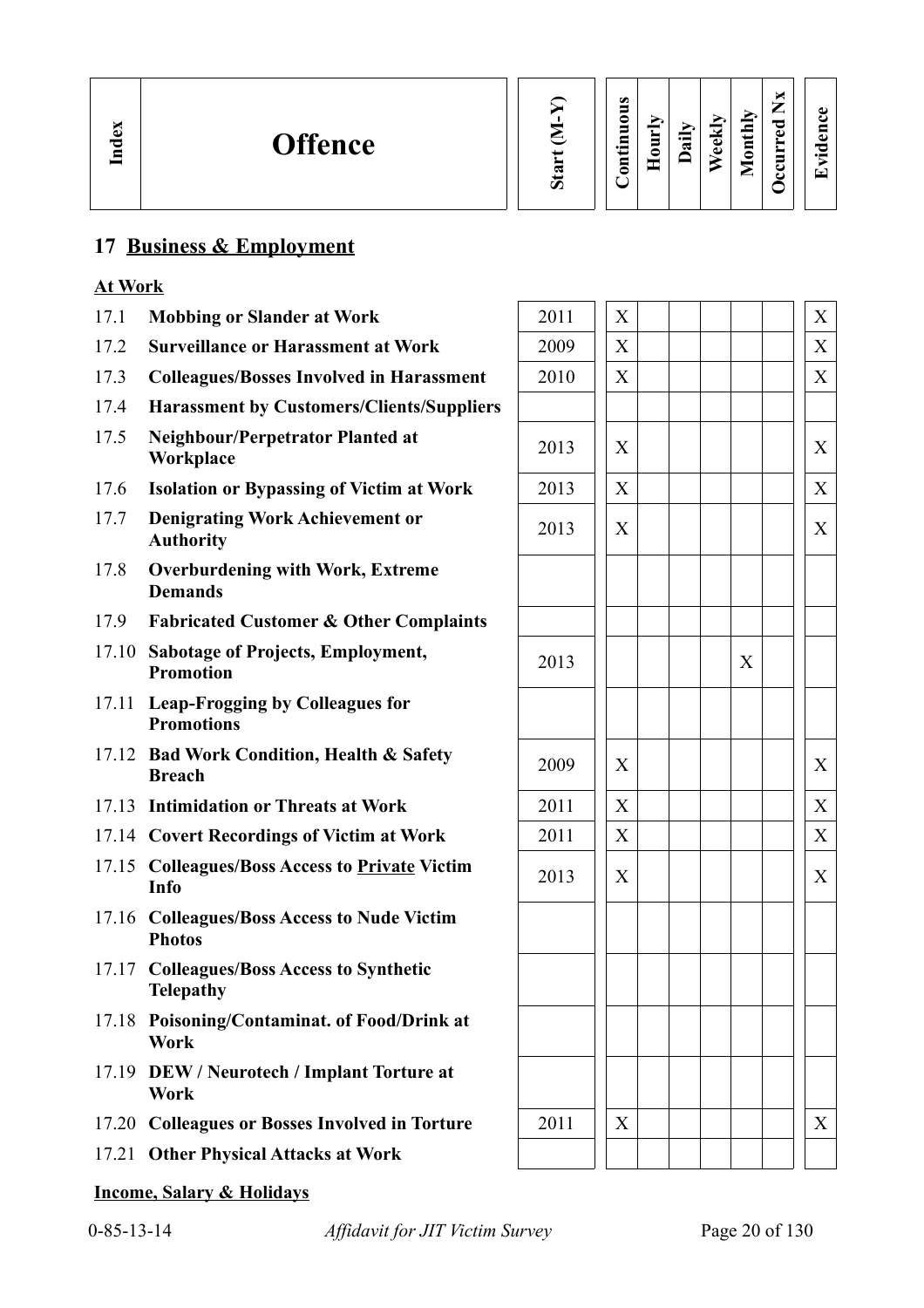| Index | <b>Offence</b>                                               | Start $(M-Y)$ | ontinuous | Hourly | Daily | Weekly | Monthly | ž<br>ccurred | Evidence |
|-------|--------------------------------------------------------------|---------------|-----------|--------|-------|--------|---------|--------------|----------|
|       | 17.22 Discrimination in Pay Relative to<br><b>Colleagues</b> | 2013          |           |        |       |        |         |              |          |
| 17.23 | Withholding of Pay & False Pay Accounting                    | 2007          | X         |        |       |        |         |              | X        |
|       | 17.24 Refusal to Pay Out or Remunerate<br>Overtime           |               |           |        |       |        |         |              |          |
| 17.25 | <b>Salary Money Used to Pay f. Others'</b><br>Damage         |               |           |        |       |        |         |              |          |
|       | 17.26 Denial or Sabotage of Work Holidays                    |               |           |        |       |        |         |              |          |
|       | 17.27 Damage to Career & Loss of Income                      | 2007          | X         |        |       |        |         | 1X           | X        |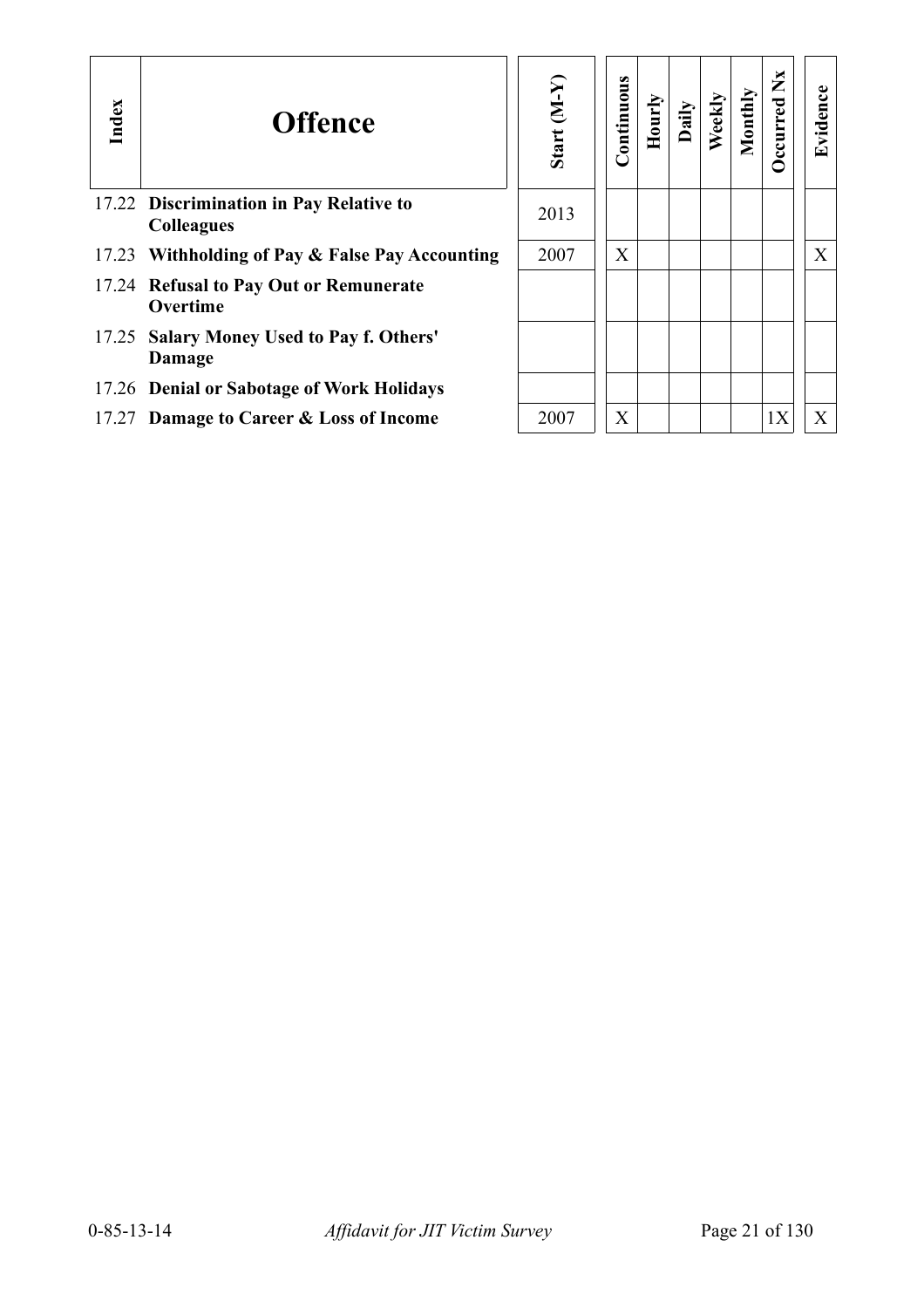| $\mathbf{S}$<br><b>Offence</b><br>ತ<br>Ē | ∾ | м<br>$\omega$<br>–<br>ω<br>_<br>ĹЦ<br>c<br>ెం<br>Ξ<br>≂<br>$\omega$<br>≖<br>∸<br>員<br>$\cdot$ $\cdot$<br>α.<br>Е<br>ω<br>$\overline{\mathbf{g}}$<br>$\vec{a}$<br>°<br>$\cdot$ $-$<br>$\Phi$<br>►<br>c<br>$\overline{\phantom{0}}$<br>▬<br>Ξ<br>드<br>٥<br>↩<br>ΓT<br>►<br>◡ |
|------------------------------------------|---|----------------------------------------------------------------------------------------------------------------------------------------------------------------------------------------------------------------------------------------------------------------------------|
|------------------------------------------|---|----------------------------------------------------------------------------------------------------------------------------------------------------------------------------------------------------------------------------------------------------------------------------|

## **Complaints & Complaint Handling**

- 17.28 **Withholding Records, CCTV, Other Evidence**
- 17.29 **Forbidding of Meeting Recording for Investig.**
- 17.30 **False Allegations, Blow-Up Trivial** 2013 X
- 17.31 Fake Investigations, Set-Ups & Cover-Ups
- 17.32 **Whistleblower Retaliation/Complainant Abuse** <sup>2011</sup> <sup>X</sup> <sup>X</sup>
- 17.33 **Delaying Employment Cases/Giving Evidence**
- 17.34 **Abusing Occupational Health f.**
- 17.35 **Union/Ombudsman Complicity in Set-Ups etc.**
- 17.36 **Union/Tribunal Sabotaging Employment Case**

## **Leaving or Changing Employment**

- 17.37 **Preventing Victim from Leaving Employment**
- 17.38 **Promising of Non-Existent Jobs/Employment**
- 17.39 **Termination of Job or Business Contracts**
- 17.40 **Withholding / Falsifying Work References**
- 17.41 **Blacklisting, Sabotage of Getting Other Work** | 2008 | | X
- 17.42 **Termination of Subsequent Work Contracts**

## **Self-Employment & Running a Business**

- 17.43 **Infiltration / Disruption of Business Relations** 2008 X
- 17.44 **Fake or Sabotaged Business Events**
- 17.45 **Sabotage of Start-Up Endeavour**
- 17.46 **Sabotage of Advertising/Business Presentation**
- 17.47 **Sabotage and Destruction of Customer Base**
- 17.48 **Sabotage of Investment, Slander to Investors**
- 17.49 **Hiring of Employees by Competitors**
- 17.50 **Slander of Victim to Business Partners** 2018  $\vert$  | | | | X
- 17.51 **Destruction of Business or Opportunities** 2008 | X

| <b>Withholding Records, CCTV, Other Evidence</b>               |      |   |   |
|----------------------------------------------------------------|------|---|---|
| <b>Forbidding of Meeting Recording for</b><br>Investig.        |      |   |   |
| <b>False Allegations, Blow-Up Trivial</b><br><b>Complaints</b> | 2013 | X |   |
| Fake Investigations, Set-Ups & Cover-Ups                       | 2008 | X | X |
| <b>Whistleblower Retaliation/Complainant</b><br>Abuse          | 2011 | X | X |
| <b>Delaying Employment Cases/Giving Evidence</b>               |      |   |   |
| <b>Abusing Occupational Health f.</b><br><b>Fraud/Smears</b>   | 2013 | X | X |
| <b>Union/Ombudsman Complicity in Set-Ups</b><br>etc.           |      |   |   |
| <b>Union/Tribunal Sabotaging Employment</b><br>Case            |      |   |   |
| <u>ig or Changing Employment</u>                               |      |   |   |



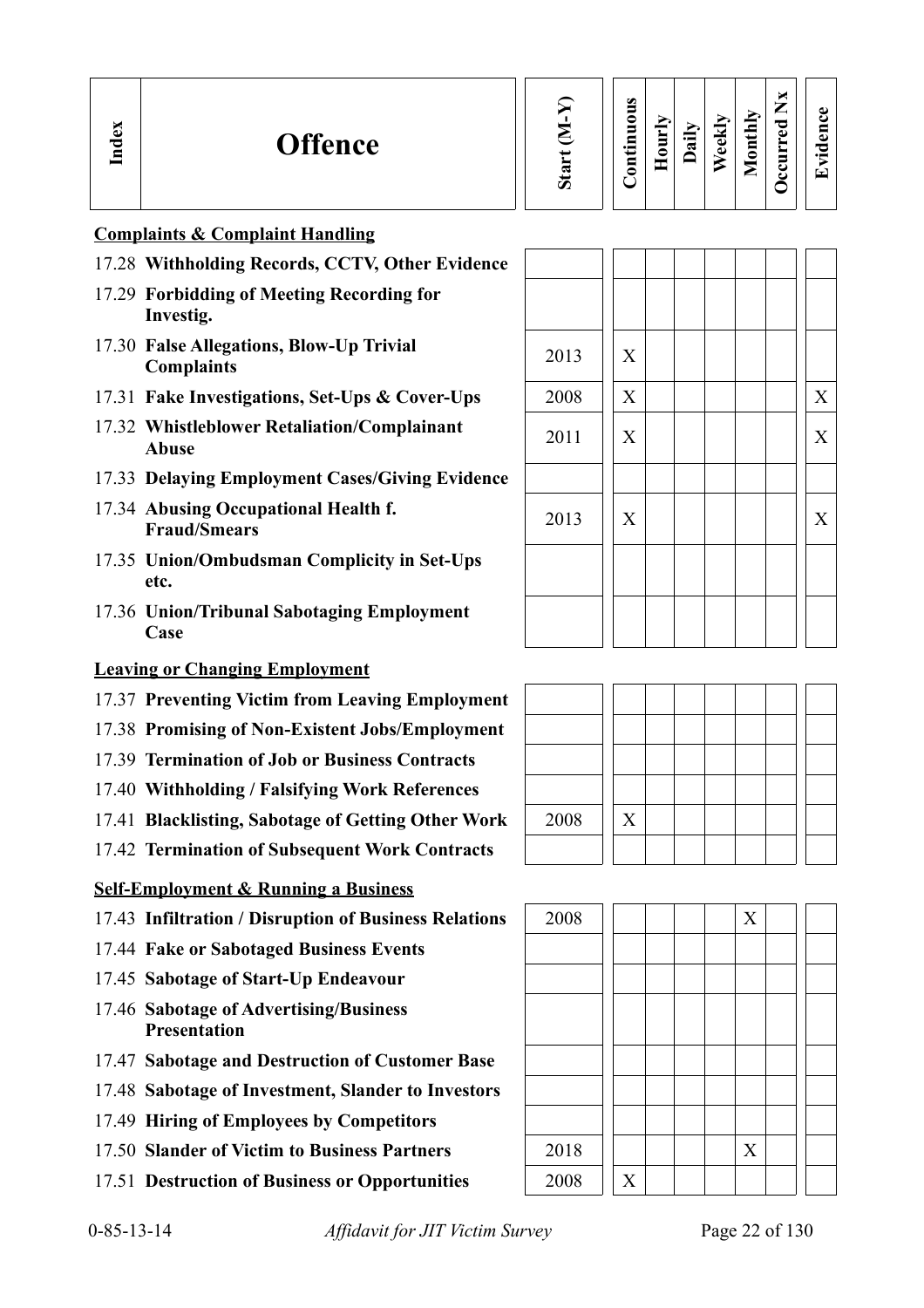| ×            |  |
|--------------|--|
| ì<br>۱.<br>۳ |  |
|              |  |
|              |  |
|              |  |

# **Offence**

# 17.52 **Theft of Intellectual Property**

- 17.53 **Theft of Business Ideas & Business Plans**
- 17.54 **Industrial Espionage**
- 17.55 **Copyright Infringement**

# **18 Property, Assets & Inheritance**

### **Property & Assets**

- 18.1 **Theft/Fraud/Embezzlement of Property/Assets** <sup>2009</sup> <sup>3</sup>
- 18.2 **Misappropriation of Property, Funds & Assets** <sup>2009</sup> <sup>1</sup>
- 18.3 **Damaging Value of Property, Funds & Assets**
- 18.4 **Forced Sale of Property, Funds & Assets**
- 18.5 **Price Deflation during Sale of Property/Assets**
- 18.6 **Infiltration and Sabotage of Sale Process**

| Start (M-Y) | Continuous | Hourly | Daily | Weekly | Monthly | Occurred Nx | Evidence |
|-------------|------------|--------|-------|--------|---------|-------------|----------|
|             |            |        |       |        |         |             |          |
|             |            |        |       |        |         |             |          |
|             |            |        |       |        |         |             |          |

| 2009 |  |  | 3<br>X            | X |  |
|------|--|--|-------------------|---|--|
| 2009 |  |  | X                 | X |  |
|      |  |  |                   |   |  |
| 2009 |  |  | $\mathbf{1}$<br>X | X |  |
| 2009 |  |  | X                 | X |  |
| 2008 |  |  | X                 | X |  |

### **Shares & Investment**

- 18.7 **Fraud Related to Shares and Investment**
- 18.8 **Misappropriation of Shares and Investment**
- 18.9 **Forced Sale of Shares**
- 18.10 **Issuance of Non-Existent Shares Off the Books**
- 18.11 **Fraudulent Companies Stealing Investment**
- 18.12 **Asset-Stripping of Companies Invested In**
- 18.13 **Loss of Investment via Company Destruction**

### **Inheritance**

- 18.14 Not Informed About Existence of Inheritance
- 18.15 Damage / Denial / Reduction of Inheritance
- 18.16 **Damage/Misappropriation of Ancestors' Land** <sup>1917</sup> <sup>X</sup>
- 18.17 Damage/Misappropr. of Inheritance Property

| 2004 |  |  | X             | X |
|------|--|--|---------------|---|
| 2006 |  |  | $\frac{2}{X}$ |   |
| 1917 |  |  | X             |   |
| 2004 |  |  | X             |   |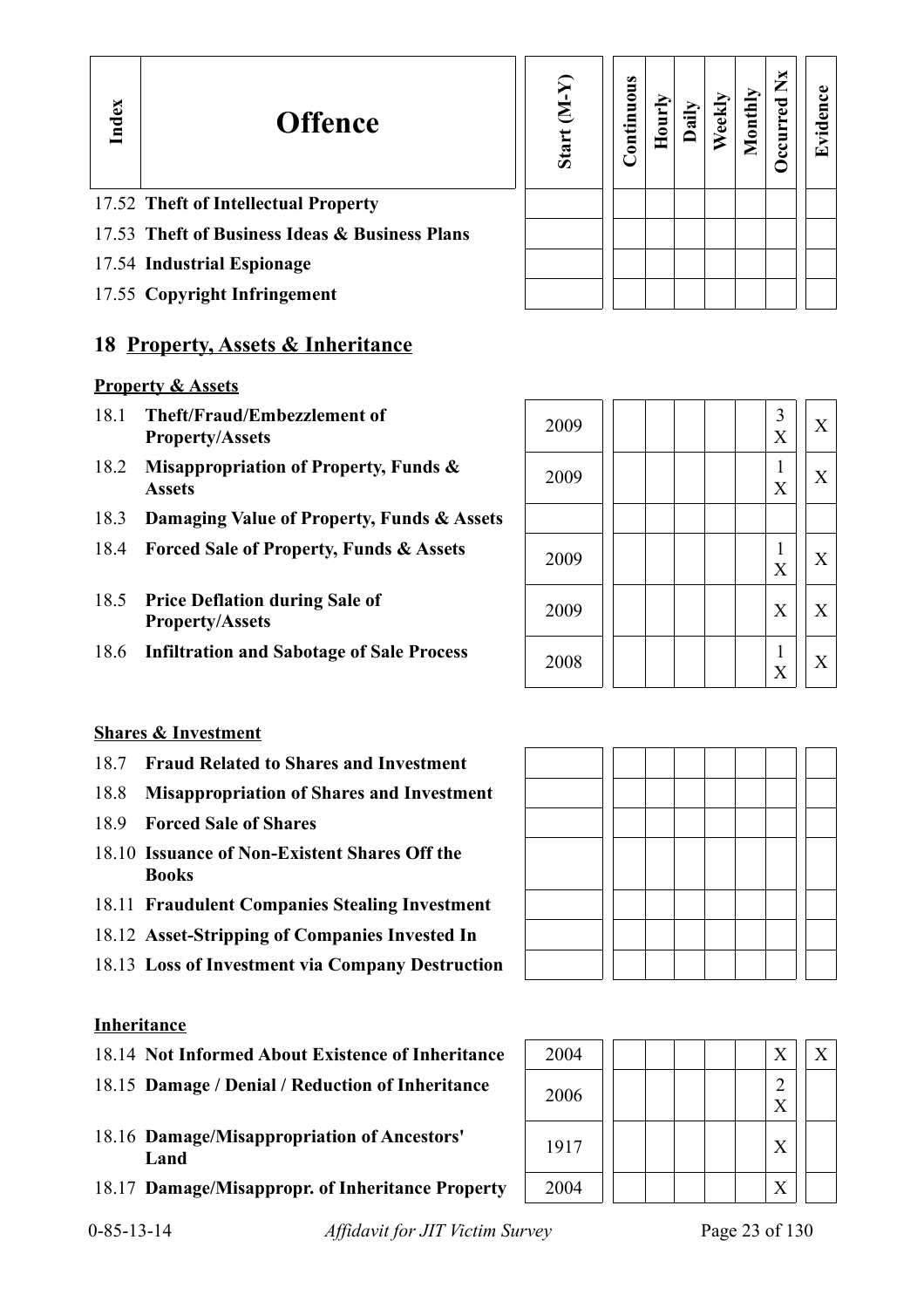**Evid ence**

**Wills & Testaments**

- 18.18 Interference with a Will or Writing of a Will
- 18.19 Theft or Disappearance of a Will / Testament
- 18.20 **Fraudulent Modification of a Will / Testament**
- 18.21 **Theft of Property or Assets Mentioned in Will**
- 18.22 **Misinformation fr. Lawyer Administering Will**

| 2016 |  |  |  | X |  |
|------|--|--|--|---|--|
| 2018 |  |  |  | X |  |
|      |  |  |  |   |  |
|      |  |  |  |   |  |
|      |  |  |  |   |  |
|      |  |  |  |   |  |
|      |  |  |  |   |  |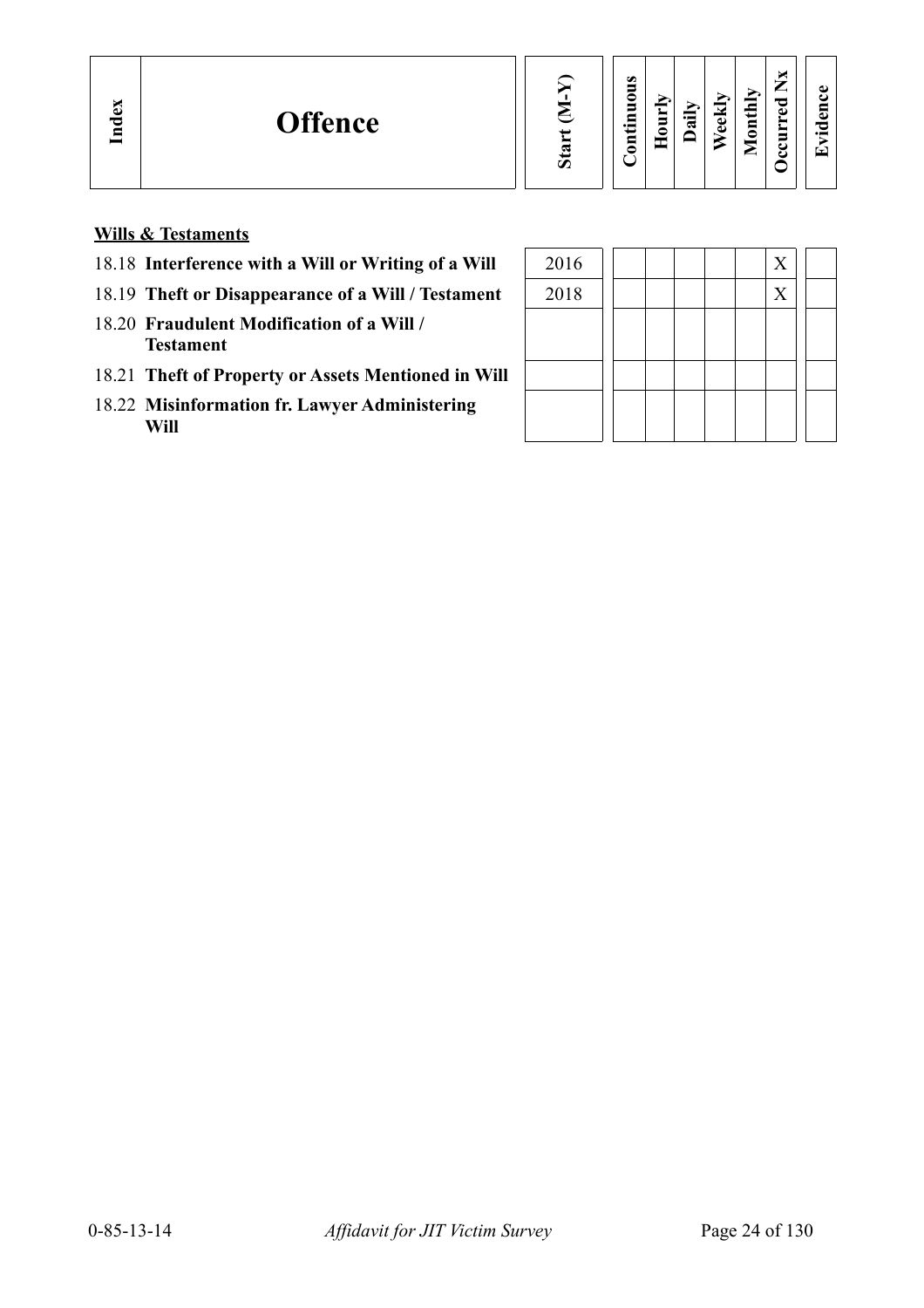| G.<br>ぁ |
|---------|

### **Contin uous Hourly D We ekly aily Monthly OccurredNxEvid ence**

# **19 Leisure Time, Hobbies, Sport & Clubs**

- 19.1 **Destroying of Leisure & Recuperation**
- 19.2 **Timed / Staged Interruptions of Leisure Time**
- 19.3 **Frequency at Which Given Time to Recover**
- 19.4 **Suffering Trauma/Harm in Leisure Activities**
- 19.5 **Avoid Activities & Sport Due to Harassment**
- 19.6 **Avoid Activities & Sport Due to Phys. Attacks**
- 19.7 **Avoid Activities/Sport Due to Implant Torture**

### **Leisure Time & Hobbies**

**In dex**

- 19.8 **Leisure Time & Hobbies: Disruption/Sabotage**
- 19.9 Leisure & Hobbies: Infiltration, 2008 X<br> **Harassment**
- 19.10 **Leisure & Hobbies: Disrupted by V2K Terror**
- 19.11 **Leisure & Hobbies: DEW Assaults & Torture**
- 19.12 **Leisure & Hobbies: Physical Harm fr. Assaults**
- 19.13 **Leisure Time & Hobbies: Stopped by Assaults**

## **Sport & Fitness**

- 19.14 **Fitness & Sport: Disruption, Sabotage**
- 19.15 **Fitness & Sport: Infiltration, Harassment**
- 19.16 **Fitness & Sport: Disrupted by V2K Terror**
- 19.17 **Fitness & Sport: DEW Assaults & Torture**
- 19.18 **Fitness & Sport: Assaults w. Bio-Robotisation**
- 19.19 **Fitness & Sport: Accident fr. Bio-Robotisation**
- 19.20 **Fitness & Sport: Physical Harm from**



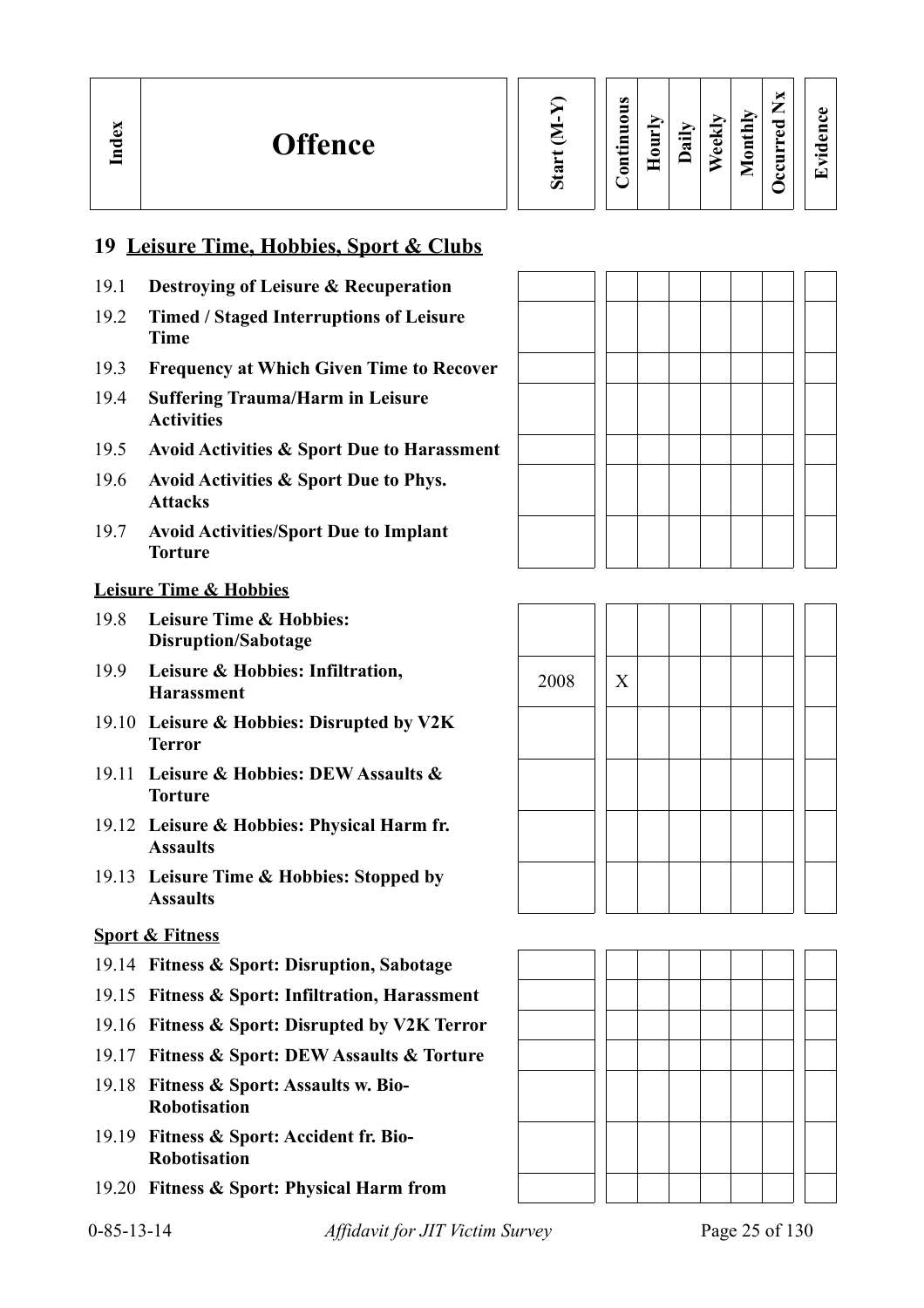| Start (M-Y) | Continuous | Hourly | Daily | Weekly | Monthly | Occurred Nx | Evidence |
|-------------|------------|--------|-------|--------|---------|-------------|----------|
|             |            |        |       |        |         |             |          |
|             |            |        |       |        |         |             |          |

## **Assaults**

19.21 **Fitness & Sport: Stopped by Assaults or Harm**

## **Activities With Others & Clubs**

- 19.22 **Activities & Clubs: Stalking & Infiltration**
- 19.23 **Activities & Clubs: Harassment by Members**
- 19.24 **Activities & Clubs: V2K Terror by Members**
- 19.25 **Activities & Clubs: DEW/Torture by Members**
- 19.26 **Activities & Clubs: Left Clubs Due to Assaults**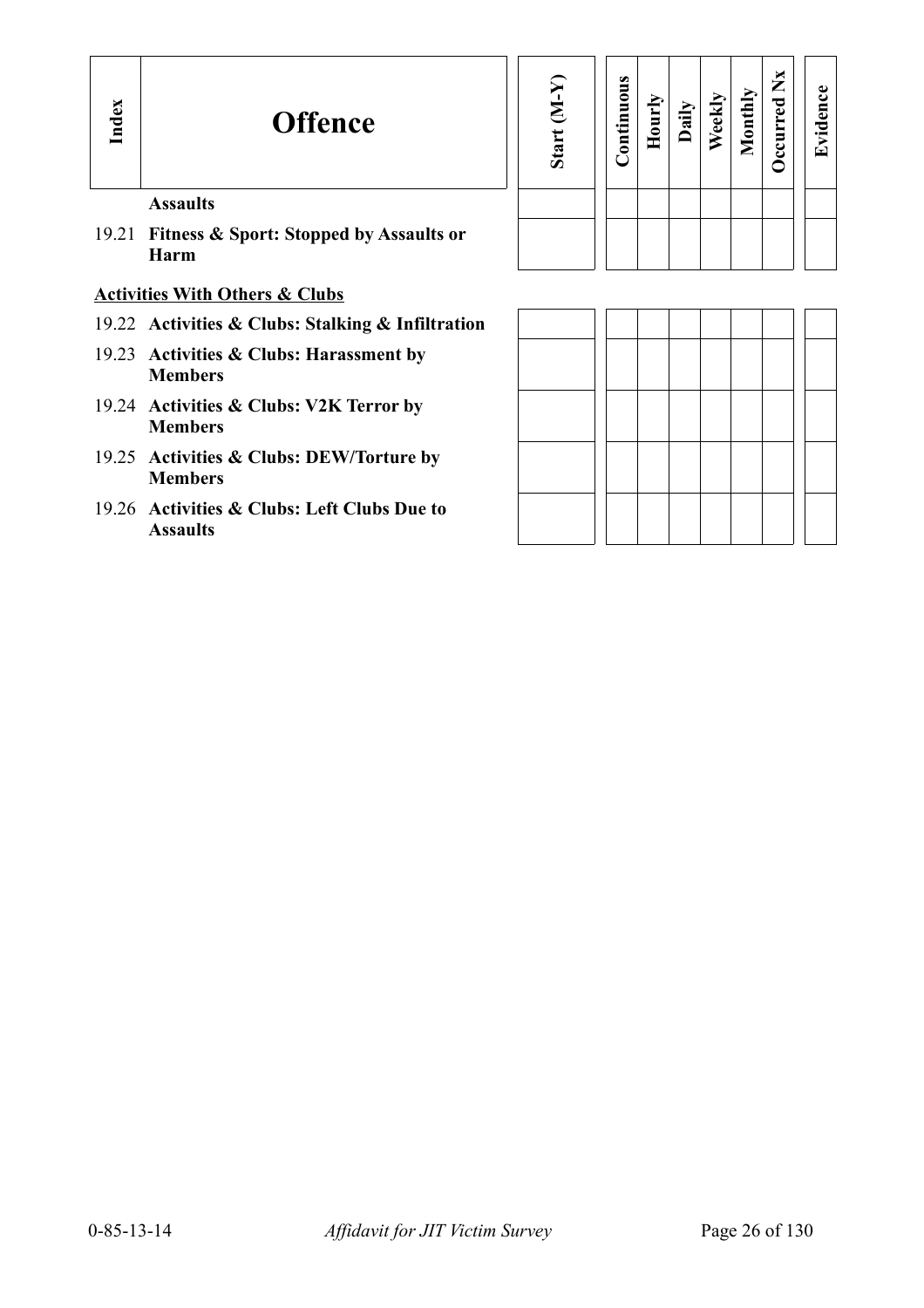**We ekly**

**Monthly Occurred**

**Nx**

# **20 Private & Family Life**

- 20.1 **Disruption, Sabotage of Private & Family Life**
- 20.2 **Voice-to-Skull (V2K) Torture**
- 20.3 **Attacks/Torture Disrupting Private/Fam. Life**
- 20.4 **Family/Friends Taking Part in Harass./Abuse**
- 20.5 **Social Life: Harassment/Disruption/Sabotage**
- 20.6 **Social Life: Slander Campaigns**
- 20.7 Odd or Altered Behaviour in Family / Friends
- 20.8 **Personality Changes in Family / Friends**
- 20.9 **Harassment & Abuse by Family / Friends**
- 20.10 **Infiltration of Family, Friends or Community**
- 20.11 **Interference with or Damage to Relationships**
- 20.12 **Isolation from Family and Friends**
- 20.13 **Social Network Destroyed, Isolation fr Society**

# **21 Romantic Interests & Dating**

- 21.1 **Disruption & Sabotage of Partner Search**
- 
- 21.3 **Attacks on Love Interests / Sexual Partners**
- 21.4 **Sex Partner/Love Interest Recruited for Abuse**
- 21.5 **Dating Site Infiltration by Agents / Operatives**
- 21.6 **Agents/Operatives Pretending a Love Interest**
- 21.7 **Honey Traps Planted in the Victim's Life**
- 21.8 **Harm/Damage by Honey Traps / Love Agents**
- 21.9 **Slander by Honey Traps / Love Agents**
- 21.10 **Entrapment by Honey Traps / Love Agents**
- 21.11 **Exploitation/Harm by Honey Trap/Love Agent**
- 21.12 **Sexual Abuse by Honey Traps / Love Agents**
- 21.13 **Physical Assault by Honey Traps/Love Agents**
- 21.14 **Covert Drugging by Honey Traps/Love Agents**
- 21.15 **Murder Attempt by Honey Traps/Love Agents**

| 2008 | $\boldsymbol{\mathrm{X}}$ |                           |  | $\mathbf X$               |
|------|---------------------------|---------------------------|--|---------------------------|
|      |                           |                           |  |                           |
|      |                           |                           |  |                           |
|      |                           |                           |  |                           |
|      |                           |                           |  |                           |
|      |                           |                           |  |                           |
| 2008 | $\mathbf X$               |                           |  | $\mathbf X$               |
| 2008 | $\mathbf X$               |                           |  | $\overline{X}$            |
| 2007 |                           | X                         |  | X                         |
| 2008 |                           | $\boldsymbol{\mathrm{X}}$ |  | $\boldsymbol{\mathrm{X}}$ |
| 2008 |                           | $\boldsymbol{X}$          |  |                           |
| 2008 | $\boldsymbol{\mathrm{X}}$ |                           |  | $\boldsymbol{\mathrm{X}}$ |
| 2008 | X                         |                           |  |                           |

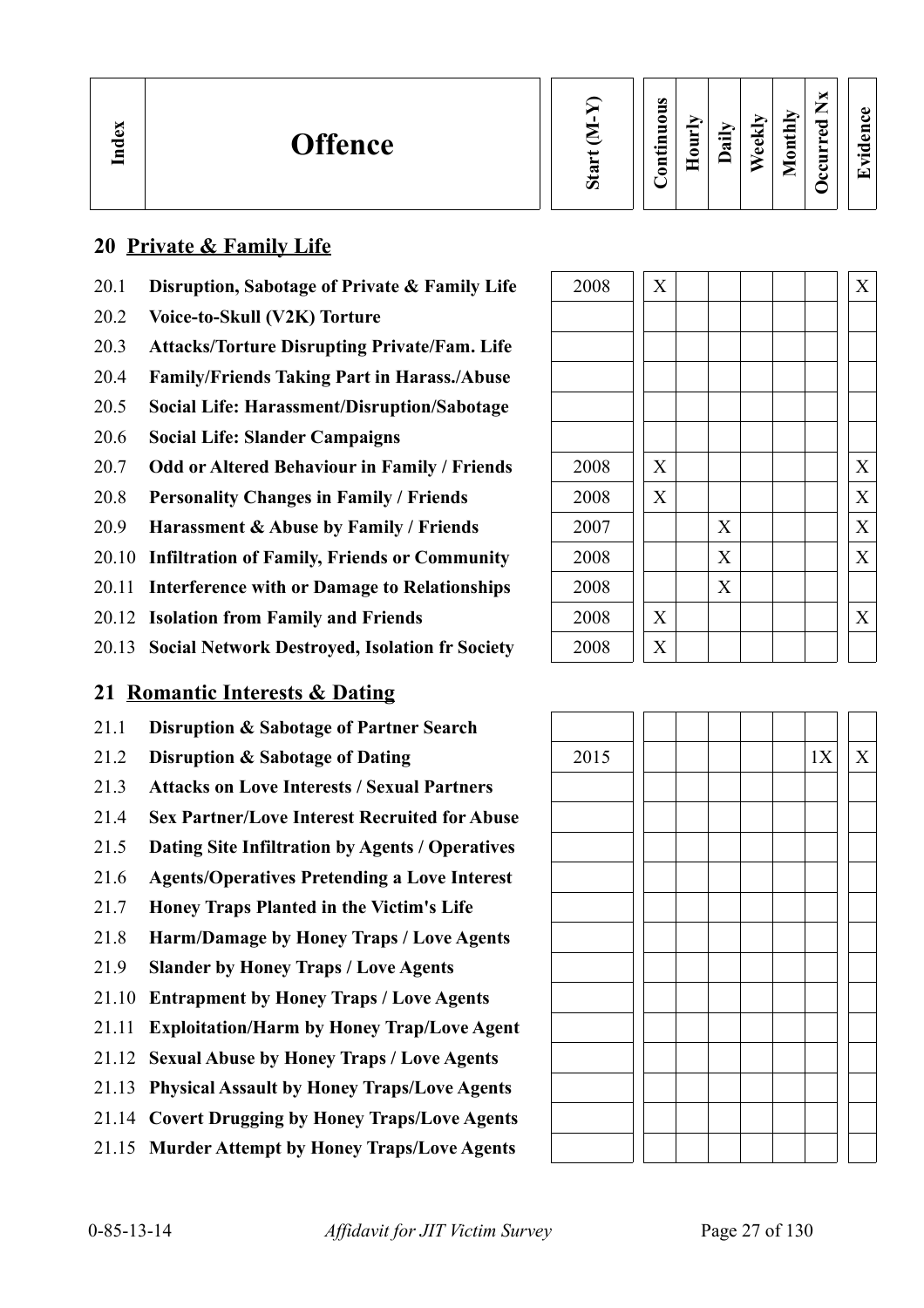**We ekly**

**Monthly Occurred**

**Nx**

**Evid ence**

# **22 Sex & Sexual Assault (incl. remote-controlled (RC) with biotech & DEW)**

# 22.1 **Sex. Harassm./Humil./Comments on Sex Life**

- 22.2 **Sexual Assault & Rape (classical)**
- 22.3 **Systematic Long-term Sexual Abuse (classical)**
- 22.4 **Sex Trafficking & Sexual Slavery (classical)**
- 22.5 **Genital Mutilation / Targeted Venereal Infects**
- 22.6 **Interference with Sex Life by Covert Means**
- 22.7 **Sexual Harassment / Assaults / Rape (all RC)**
- 22.8 **Sex Trafficking & Sexual Slavery (RC)**
- 22.9 **Forced Orgasms, Erection, Ejaculation (RC)**
- 22.10 **Forced Urination or Defecation (RC)**
- 22.11 **MKUltra/Monarch Prog./Satanic Ritual Abuse**

# **23 Marriage & Partnership**

- 23.1 **Interference with & Sabotage of Married Life**
- 23.2 **Stress on Marriage/Partnership by Targeting**
- 23.3 **Personality Changes in Partner**
- 23.4 **Targeted Break-Up / Destruction of Marriage**

# **24 Family Planning, Reproduction, Pregnancy & Birth**

- 24.1 **Disruption or Sabotage of Family Planning** 2008 1X
- 24.2 **Targeted Attacks to Reproductive Organs**
- 24.3 **Forced Removal of Reproductive Organs**
- 24.4 **Reproductive Problems / Difficulty Conceiving**
- 24.5 **Attacks During Pregnancy and on the Foetus**
- 24.6 **Pregnancy: Unusual/Rare Symptoms/Illnesses**
- 24.7 **Miscarriages**
- 24.8 **Difficult Births & Irregularities During Birth**
- 24.9 **Harm to Mother or Child During Birth**
- 24.10 **Birth Defects or Disabilities in Children**

# **25 Children & Child Custody**

25.1 **Odd Behaviour of a Child**

| 2008 |  |  |  | 5X |  |
|------|--|--|--|----|--|
|      |  |  |  |    |  |
|      |  |  |  |    |  |
|      |  |  |  |    |  |
|      |  |  |  |    |  |
|      |  |  |  |    |  |
| 2008 |  |  |  | 1X |  |
|      |  |  |  |    |  |
|      |  |  |  |    |  |
|      |  |  |  |    |  |
|      |  |  |  |    |  |

| 2007 |  |  |    |  |
|------|--|--|----|--|
| 2008 |  |  | 1X |  |
| 2008 |  |  |    |  |



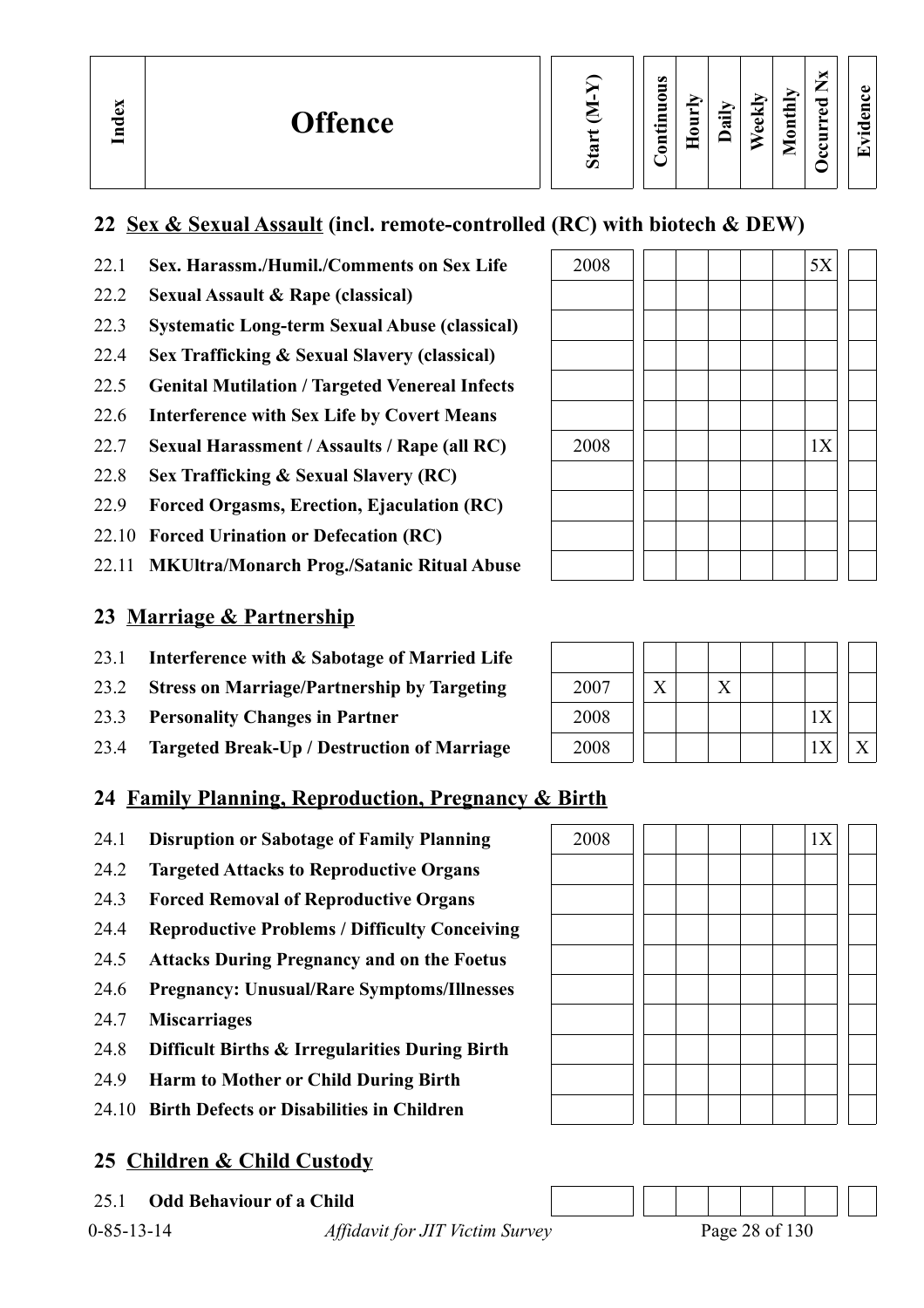| Index | <b>Offence</b>                                         | Start $(M-Y)$ | Continuous | Hourly | Daily | Weekly | Monthly | Occurred Nx | Evidence                  |
|-------|--------------------------------------------------------|---------------|------------|--------|-------|--------|---------|-------------|---------------------------|
| 25.2  | <b>Personality Changes in a Child</b>                  |               |            |        |       |        |         |             |                           |
| 25.3  | <b>Sleep-Walking of a Child</b>                        |               |            |        |       |        |         |             |                           |
| 25.4  | <b>Timed/Severe/Devastating Child Illnesses</b>        |               |            |        |       |        |         |             |                           |
| 25.5  | <b>Disruption or Sabotage of a Child's Activities</b>  |               |            |        |       |        |         |             |                           |
| 25.6  | Disruption / Sabotage of Child's Medical Care          |               |            |        |       |        |         |             |                           |
| 25.7  | Harassment, Stalking, Intimidation of a Child          |               |            |        |       |        |         |             |                           |
| 25.8  | <b>Physical Violence Against a Child</b>               |               |            |        |       |        |         |             |                           |
| 25.9  | <b>Irradiation or Torture of a Child</b>               |               |            |        |       |        |         |             |                           |
| 25.10 | <b>Implanting of a Child</b>                           |               |            |        |       |        |         |             |                           |
| 25.11 | <b>Sexual Harassment, Abuse, Rape of a Child</b>       |               |            |        |       |        |         |             |                           |
|       | 25.12 Physical Injury or Mutilation of a Child         |               |            |        |       |        |         |             |                           |
| 25.13 | <b>Satanic Ritual Abuse of a Child</b>                 |               |            |        |       |        |         |             |                           |
|       | 25.14 Death or Murder of a Child                       |               |            |        |       |        |         |             |                           |
|       | 25.15 Harassment or Abuse of Disabled Child            |               |            |        |       |        |         |             |                           |
|       | 25.16 Removal of the Custody of a Child                |               |            |        |       |        |         |             |                           |
|       | 25.17 Blocking of Access to a Child / Visitation Right |               |            |        |       |        |         |             |                           |
|       | 25.18 Taking of Child into Care, Forced Adoption       |               |            |        |       |        |         |             |                           |
|       | <b>26 Forced Changes, Relocation &amp; House Moves</b> |               |            |        |       |        |         |             |                           |
| 26.1  | <b>Forced Personal Changes Due to Targeting</b>        | 2007          | X          |        |       |        |         |             | X                         |
| 26.2  | <b>Parts of Home Unusable Due to Attacks</b>           |               |            |        |       |        |         |             |                           |
| 26.3  | <b>Forced Change of Employment</b>                     |               |            |        |       |        |         |             |                           |
| 26.4  | <b>Forced Fleeing of Home</b>                          | 2007          | X          |        |       |        |         | 2X          | X                         |
| 26.5  | <b>Forced House Moves</b>                              | 2007          | X          |        |       |        |         | 5X          | $\boldsymbol{\mathrm{X}}$ |
| 26.6  | <b>Forced Change of Country or Emigration</b>          | 2019          |            |        |       |        |         | 2X          | X                         |
| 26.7  | <b>Forced Separation from Spouse</b>                   |               |            |        |       |        |         |             |                           |
| 26.8  | <b>Forced Separation from Children</b>                 |               |            |        |       |        |         |             |                           |
| 26.9  | <b>Forced Separation from Support Network</b>          |               |            |        |       |        |         |             |                           |
|       | 27 Accidents & Unfortunate Events                      |               |            |        |       |        |         |             |                           |
|       |                                                        |               |            |        |       |        |         |             |                           |



- 27.2 **Bad or Catastrophic Damage from Accidents**
- 27.3 **Bad or Catastrophic Injury from Accidents**
- 27.4 **Death from Accidents**

0-85-13-14 *Affidavit for JIT Victim Survey* Page 29 of 130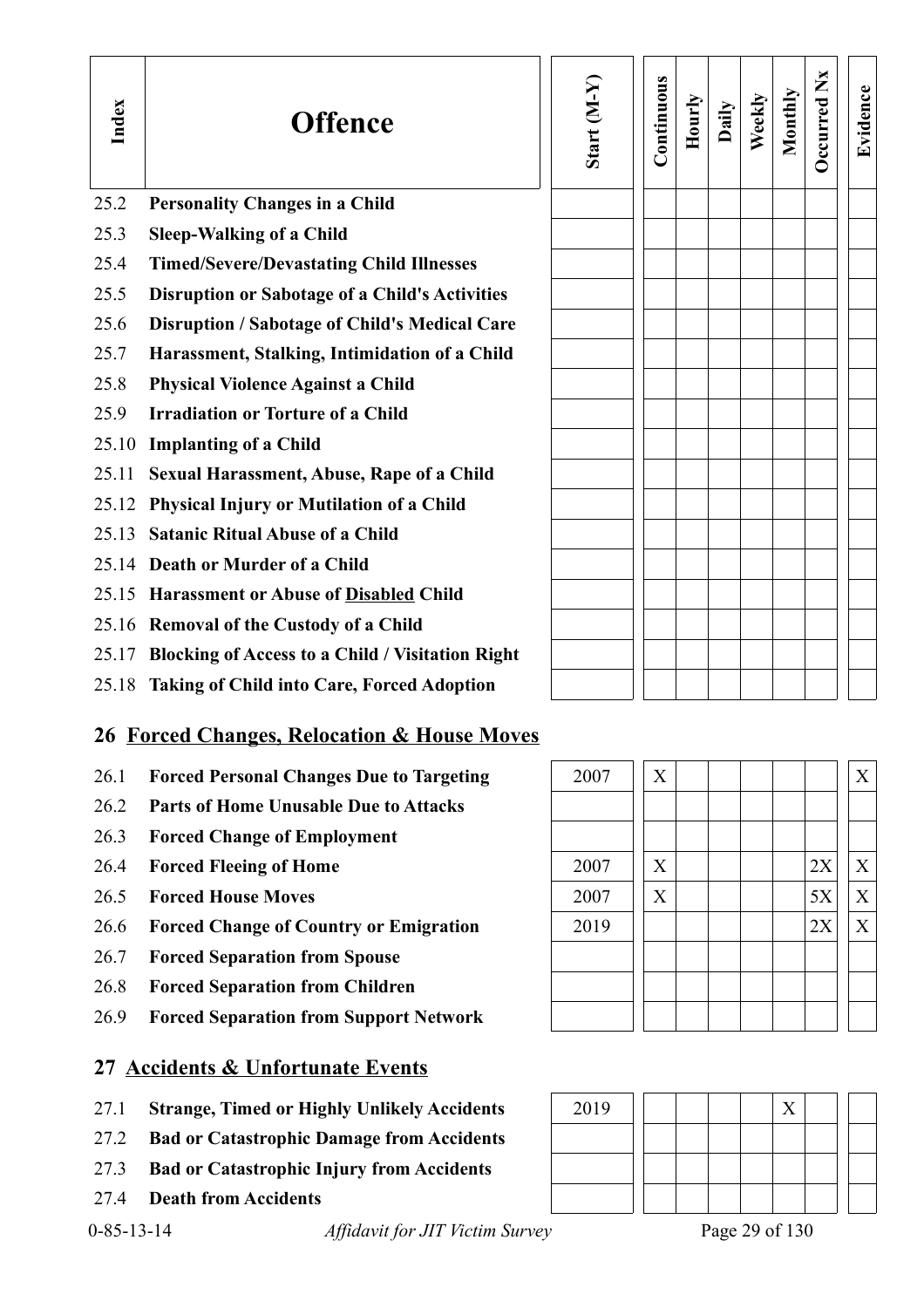| 27.5 Strange/Timed Accidents fr. Broken Equipm. |  |  |
|-------------------------------------------------|--|--|
|                                                 |  |  |

- 27.6 **Accidents Due to Sabotaged Equipment**
- 27.7 **Accidents that Affected Significant Events**
- 27.8 **Accidents Announced by V2K, Threats etc.**
- 27.9 **Strange/Unlikely Accidents of Family/Friends**
- 27.10 **Many Unusual or Highly Unlikely Events**
- 27.11 **Systematic Misfortune in Life** 2008  $X$   $X$

| Start (M-Y) | Continuous | Hourly | Daily | Weekly | Monthly | Occurred Nx | Evidence |
|-------------|------------|--------|-------|--------|---------|-------------|----------|
|             |            |        |       |        |         |             |          |
|             |            |        |       |        |         |             |          |
|             |            |        |       |        |         |             |          |
|             |            |        |       |        |         |             |          |
|             |            |        |       |        |         |             |          |
|             |            |        |       |        |         |             |          |
| 2008        |            |        |       |        |         |             | v        |

# **Tripping & Falling, Dropping Items**

- 27.12 **Timed or Unusual Tripping or Falling**
- 27.13 **Repeated Tripping or Falling**
- 27.14 **Timed/Unusual Dropping Items Unexpectedly**
- 27.15 **Repeated Dropping of Items Unexpectedly**
- 27.16 **Accidents Due to Sudden Muscle Failure**
- 27.17 **Muscle Failure in Specific Situations Only**
- 27.18 **Falls Due to Broken or Sabotaged Equipment**
- 27.19 **Tripping/Falls/Dropping Announced by V2K**

# **Car Accidents**

**In dex**

- 27.20 **Timed or Unusual Car Accidents**
- 27.21 **Car Accidents Due to Sabotage of Vehicle**
- 27.22 **Car Accidents Due to Stalkers or Attackers**
- 27.23 **Staged Car Accidents for Entrapment**
- 27.24 Car Accidents Involving Family or Friends
- 27.25 **Car Accidents Announced by V2K or Threats**

| 2016 |  |  | 1X |  |
|------|--|--|----|--|
|      |  |  |    |  |
|      |  |  |    |  |
|      |  |  |    |  |
| 2008 |  |  | 1X |  |
|      |  |  |    |  |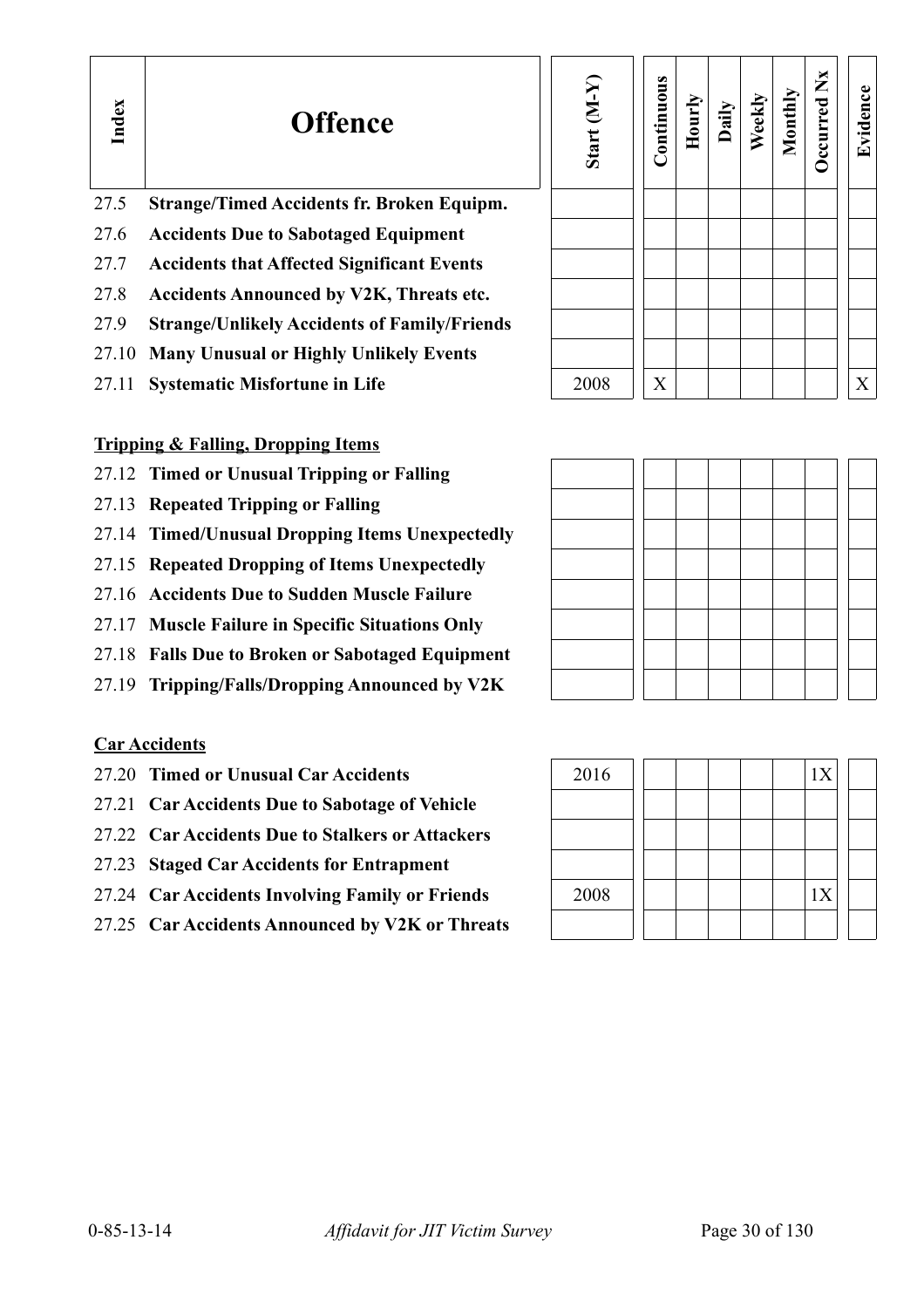# **28 Directed Energy Weapons (DEW) & Radiation**

## **Radioactivity (Ionising Radiation Measured by Geiger Counters)**

- 28.1 **Attacks with Radioactivity (Geiger Counter)**
- 28.2 **Radioactivity Increasing Significantly at Night**
- 28.3 **Flashes of High Radioactivity of Similar Value**
- 28.4 **High Radioactivity Lasting 5 Seconds or More**

## **WLAN, Cell Phones, Cell Phone Towers**

- 28.5 **Weaponised WLAN & Unusual Signals**
- 28.6 **Weaponised Cell Phone Radiation & Signals**
- 28.7 Weaponised Cell Towers, Increased Radiation
- **Directed Energy Weapons (Non-Ionising Radiation Measured by Electromagnetic Detectors)**
- 28.8 **DEW Interference with Electronic Equipment**
- 28.9 **DEW Damage/Frying of Electronic Equipment**
- 28.1  $\Omega$ **DEW Knocking Out Car or Bringing to a Halt**
- 28.11 **Fires Started by Directed Energy Weapons**
- 28.1 **Physical Attacks with DEW**
- 28.1 3 **DEW Attacks Inhibiting/Sabotaging Activities**
- 28.1 4 **"Herding" with DEW, Keeping From Areas**
- 28.1 5 **Pain & Torture with DEW and Radiation**
- 28.1 6 **Visible Injuries from DEW Attacks (Burns etc)**
- 28.1 7 **Systematic or Targeted Mutilation with DEW**
- 28.1 8 **DEW Attacks at Night & Sleep Deprivation**
- 28.1 **DEW Attacks in Shower, on Toilet, During**



| 2016 |  |  |  |  |  |
|------|--|--|--|--|--|



2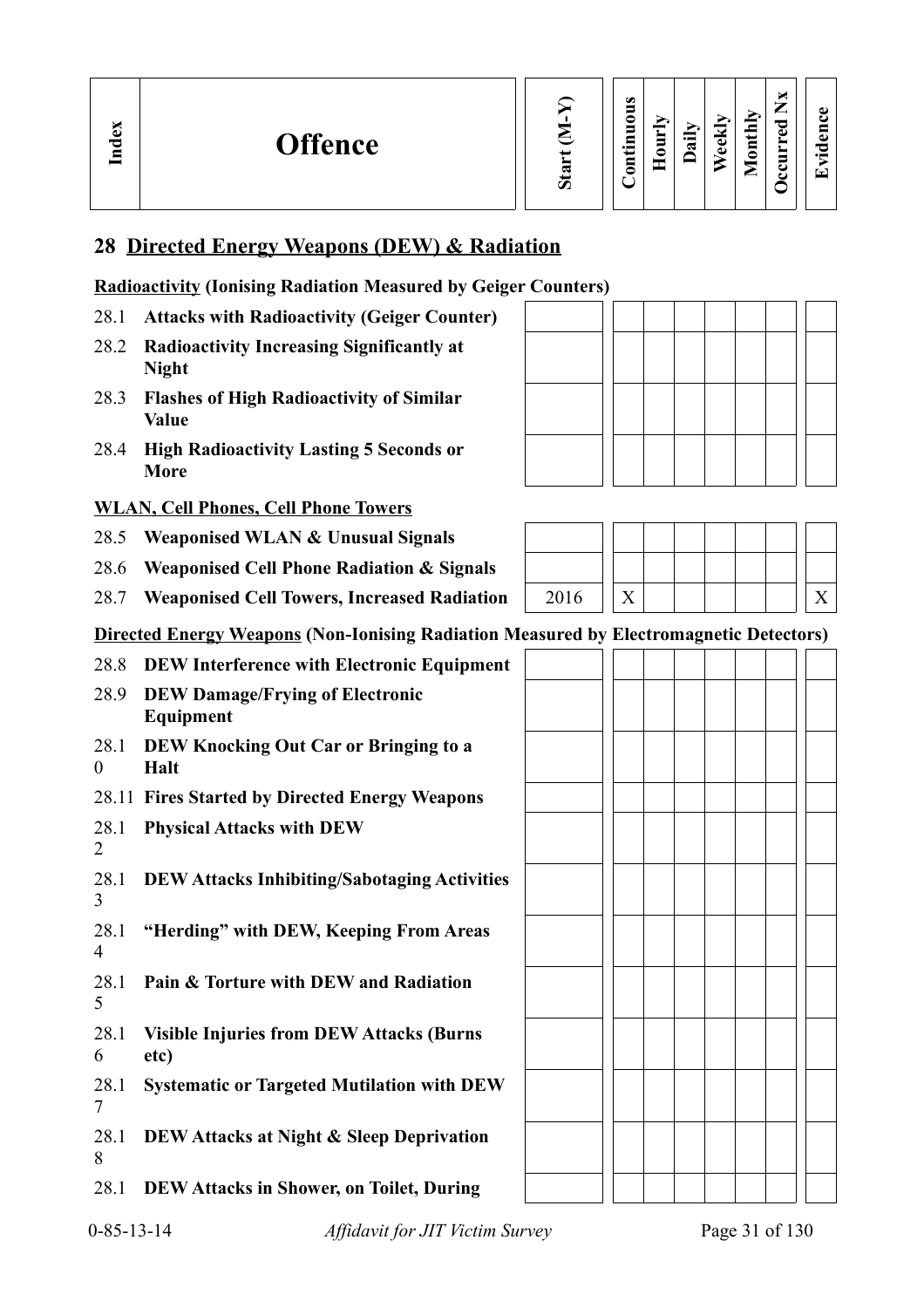| Index                  | <b>Offence</b>                                       | Start (M-Y) | Continuous | Hourly | Daily | Weekly | Monthly | Occurred Nx | Evidence |
|------------------------|------------------------------------------------------|-------------|------------|--------|-------|--------|---------|-------------|----------|
| 9                      | <b>Sex</b>                                           |             |            |        |       |        |         |             |          |
| 28.2<br>$\overline{0}$ | <b>DEW Attacks of Family, Friends, Community</b>     |             |            |        |       |        |         |             |          |
| 28.2<br>1              | <b>DEW Attacks Simultaneously On Others</b>          |             |            |        |       |        |         |             |          |
| 28.2<br>$\overline{2}$ | <b>DEW Attacks on Pets or Animals</b>                |             |            |        |       |        |         |             |          |
| 28.2<br>3              | <b>DEW Damage to Plants Inside / Outside</b><br>Home |             |            |        |       |        |         |             |          |
| 28.2<br>4              | DEW Damage to Objects, Home or Exterior              |             |            |        |       |        |         |             |          |
| 28.2<br>5              | <b>DEW Injuries Requiring Medical Attention</b>      |             |            |        |       |        |         |             |          |
| 28.2<br>6              | <b>DEW Attacks Resulting in Disabilities</b>         |             |            |        |       |        |         |             |          |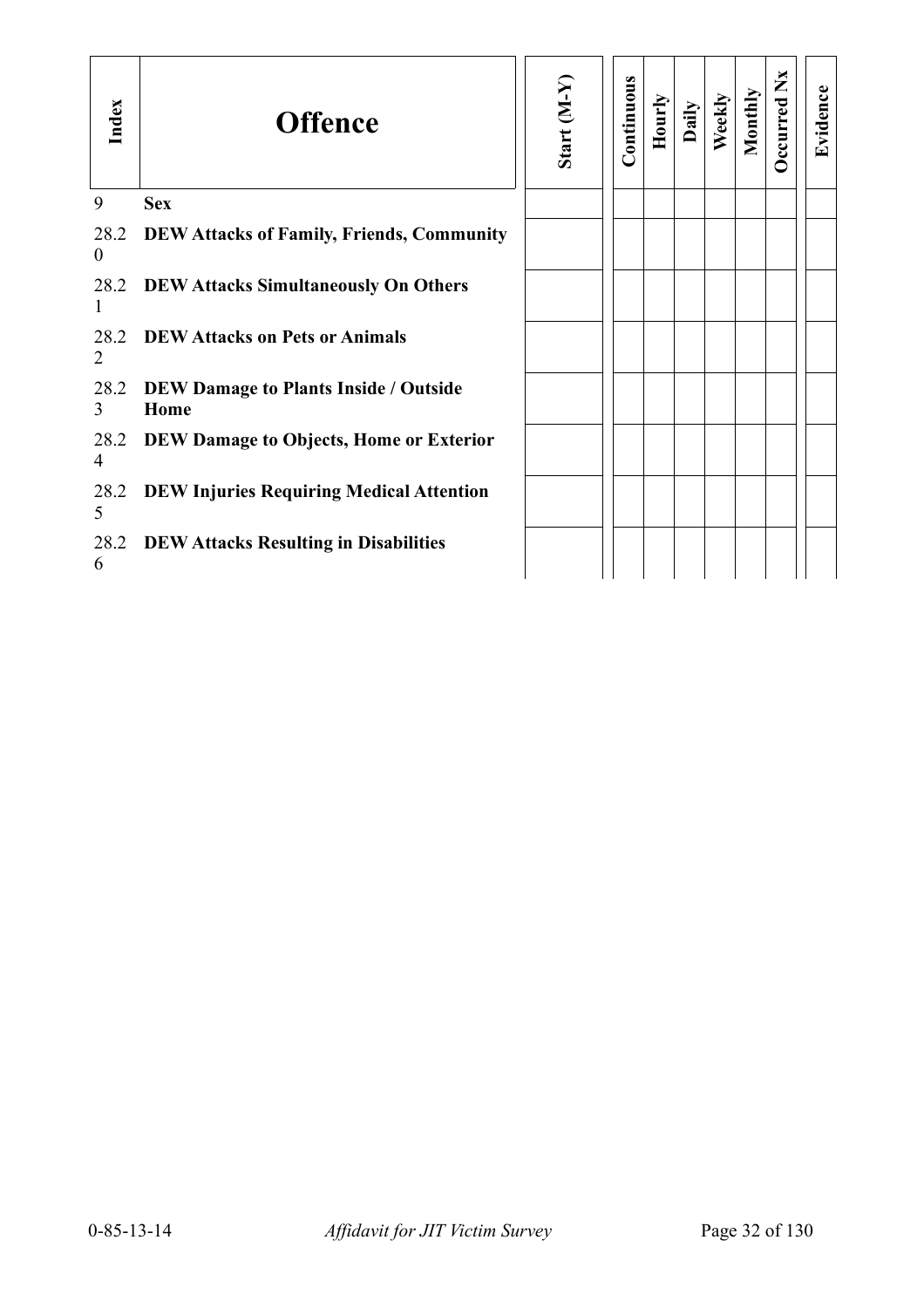| $\sin$ |
|--------|
|        |

### **Contin uous Hourly D We ekly aily Monthly OccurredNxEvid ence**

# **Pulsed Energy Projectiles (PEP)**

**In dex**

- 28.27 **Shot to Body with Pulsed Energy Projectiles**
- 28.28 **Audible Impact of Pulsed Energy Projectiles**
- 28.29 **Rain-Like Patter of Pulsed Energy Projectiles**
- 28.30 **Light-Flashes Seen With Open or Closed Eyes**
- 28.31 **Loud PEP Bangs When Entering a Room**

# **DEW Psychological Effects**

- 28.32 **Anger Fits Due to DEW**
- 28.33 **Lethargy or Paralysis due to DEW**
- 28.34 **Depression or Suicide Thoughts due to DEW**

# **DEW Physical Effects – Skin & Tissue**

- 28.35 **Skin Tingling or Crawling due to DEW**
- 28.36 **Vibrations of Skin or Tissue due to DEW**
- 28.37 **Swelling of Tissue due to DEW**
- 28.38 **Dehydration of Tissue due to DEW**
- 28.39 **Burning due to DEW Attacks**
- 28.40 **Tissue Visibly Cooked from DEW Attacks**
- 28.41 **Skin Pigment Changes due to DEW Attacks**
- 28.42 **Premature Ageing of Skin from DEW Attacks**
- 28.43 **DEW Causing Permanent Scars, Skin Damage**

# **DEW Physical Effects – Blood & Circulation**

- 28.44 **Bruising due to DEW Attacks**
- 28.45 **Burst Blood Vessels due to DEW Attacks**
- 28.46 **Circulation Cut Off by DEW Attacks**
- 28.47 **Blood Vessels Damaged / Altered due to DEW**



- 28.48 **Muscle-Twitching or Spasms due to DEW**
- 28.49 **Trips & Falls due to DEW or Pulsed Shots**
- 28.50 **Muscle Changes / Atrophy due to DEW**
- 28.51 **Muscle Tremors / Loss of Muscle Control**







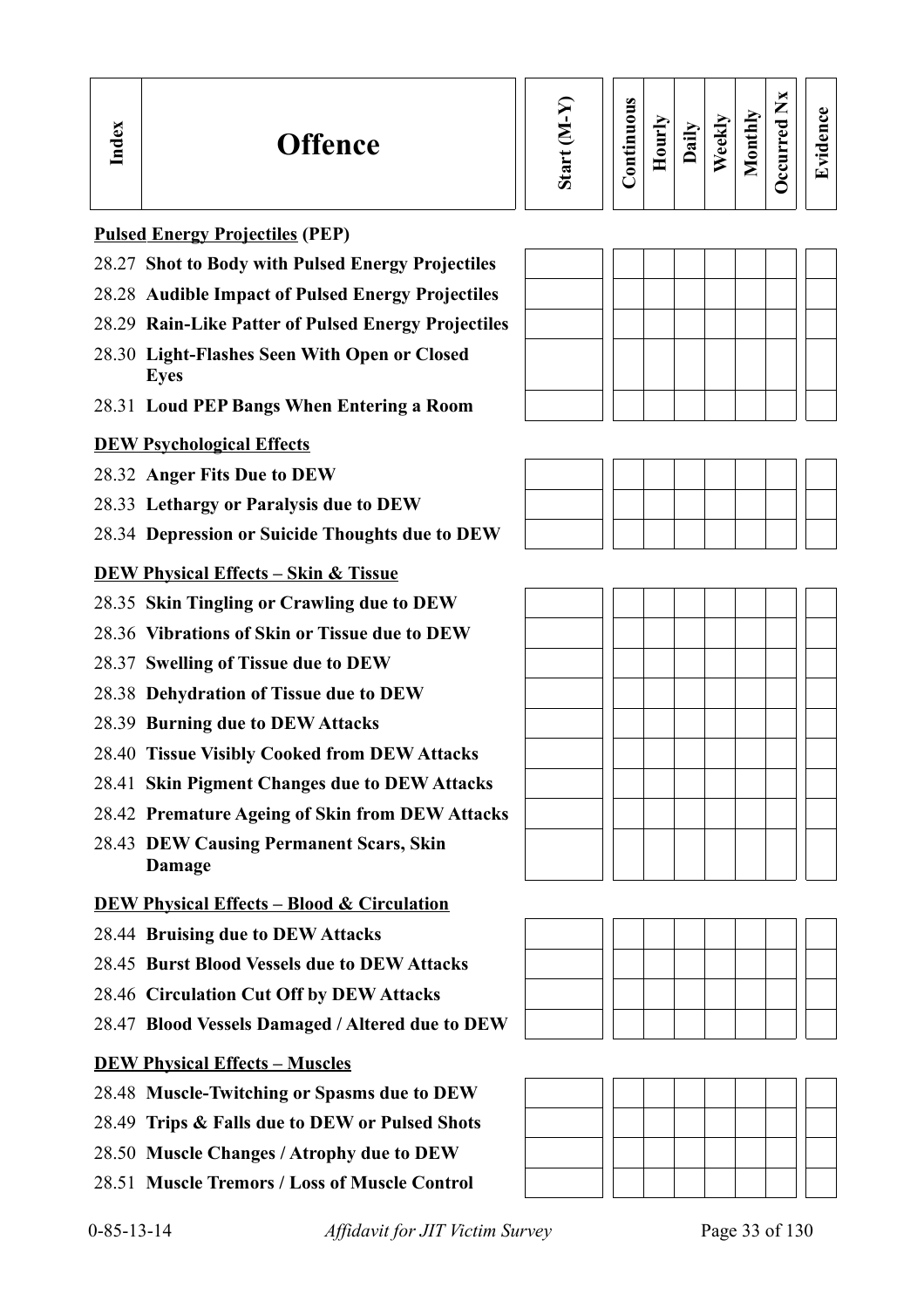| Index | <b>Offence</b> | ↸ | $\bullet$<br>−<br>-<br>0<br>▬<br>⊟<br>5<br>◓ | s<br>≏ | $\cdot$ $\cdot$<br>ಷ | €<br>ω<br>ت | Ыy<br>⊌<br>5<br>-<br>► | ×<br>—<br>_<br>ರ<br>$\omega$<br>►<br>►<br>▬<br>$\overline{\phantom{a}}$<br>↩ | ω<br>Ξ<br>a.<br>"⊂<br>$\cdot$ $\,$<br>r₩ |  |
|-------|----------------|---|----------------------------------------------|--------|----------------------|-------------|------------------------|------------------------------------------------------------------------------|------------------------------------------|--|
|-------|----------------|---|----------------------------------------------|--------|----------------------|-------------|------------------------|------------------------------------------------------------------------------|------------------------------------------|--|

# **DEW Physical Effects – Scalp & Hair**

| 28.5<br>2        | <b>DEW Burning of Scalp</b>                                 |
|------------------|-------------------------------------------------------------|
| 3                | 28.5 DEW Targeted Burning Off Hair                          |
| $\overline{4}$   | 28.5 Hair Loss due to DEW, Baldness due to DEW              |
| 5                | 28.5 Change of Hair Colour/White Patches fr.<br><b>DEW</b>  |
|                  | <b>DEW Physical Effects – Ears &amp; Hearing</b>            |
| 28.5<br>6        | <b>DEW Attacks to Ears</b>                                  |
| 28.5<br>7        | <b>DEW Burning or Pain Torture of Ear</b>                   |
| 8                | 28.5 Pulsed Shots Into Ears or Onto Outer Ear               |
| 9                | 28.5 Tissue Damage on Ears from DEW Attacks                 |
| 28.6<br>$\theta$ | <b>Popping/Impact Sounds Heard fr. DEW Shots</b>            |
| 28.6<br>1        | <b>Temporary Hearing Loss from DEW Attacks</b>              |
| 28.6<br>2        | <b>Hearing Loss / Deafness from DEW Attacks</b>             |
|                  | <b>DEW Physical Effects – Eyes &amp; Vision</b>             |
| 28.6<br>3        | <b>DEW Attacks to Eyes</b>                                  |
| 28.6<br>4        | <b>Twitching/Tingling/Dryness of Eyes fr. DEW</b>           |
| 28.6<br>5        | DEW Burning of Eyes / Pain Torture of Eyes                  |
| 28.6<br>6        | <b>Light-Flashes Seen From Pulsed DEW</b><br><b>Attacks</b> |
| 28.6<br>7        | <b>Temporary Reduction/Loss in Vision fr. DEW</b>           |
| 28.6<br>8        | <b>Sight Issues / Eye Damage from DEW Attacks</b>           |



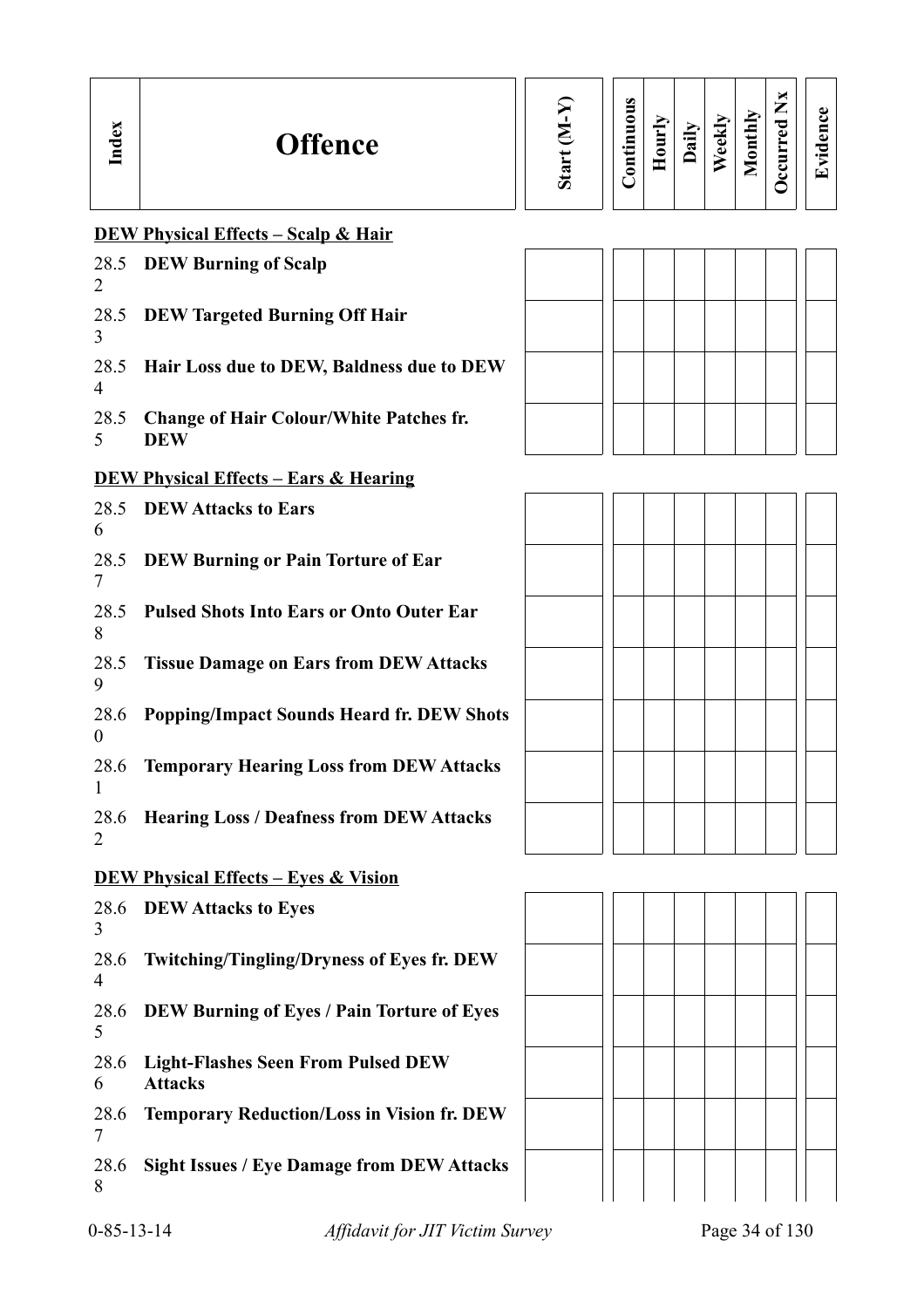| Index                  | <b>Offence</b>                                     | Start (M-Y) | Continuous | Hourly | Daily | Weekly | Monthly | Occurred Nx | Evidence |
|------------------------|----------------------------------------------------|-------------|------------|--------|-------|--------|---------|-------------|----------|
| 28.6<br>9              | <b>Loss of Sight / Blindness from DEW Attacks</b>  |             |            |        |       |        |         |             |          |
|                        | <b>DEW Physical Effects - Nose &amp; Smell</b>     |             |            |        |       |        |         |             |          |
| 28.7<br>$\overline{0}$ | <b>DEW Attacks to Nose</b>                         |             |            |        |       |        |         |             |          |
| 28.7<br>$\mathbf{1}$   | <b>Tingling or Twitching of Nose from DEW</b>      |             |            |        |       |        |         |             |          |
| 28.7<br>2              | <b>Running Nose or Forced Sneezing fr. DEW</b>     |             |            |        |       |        |         |             |          |
| 28.7<br>3              | <b>DEW Burning or Pain Torture of Nose</b>         |             |            |        |       |        |         |             |          |
| 28.7<br>4              | <b>Pigment Changes on Nose from DEW Attacks</b>    |             |            |        |       |        |         |             |          |
| 28.7<br>5              | <b>Nosebleeds from DEW Attacks</b>                 |             |            |        |       |        |         |             |          |
| 28.7<br>6              | <b>Swelling of Nose / Sinuses from DEW Attacks</b> |             |            |        |       |        |         |             |          |
| 28.7<br>7              | <b>Loss of Sense of Smell due to DEW Attacks</b>   |             |            |        |       |        |         |             |          |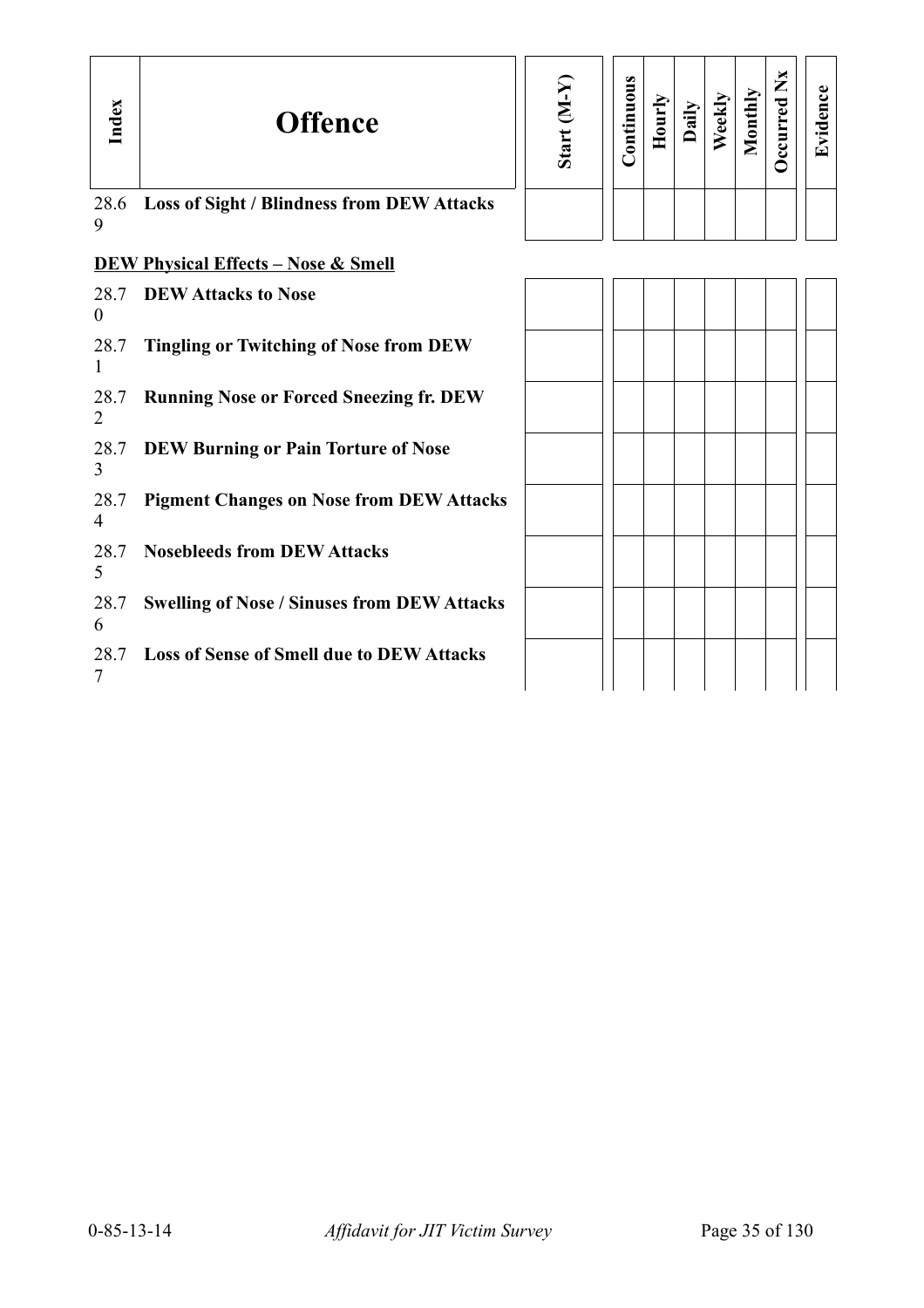| Index | <b>Offence</b>                                  | Start | <b>Continuous</b> | Hourly | Dail | <b>Weekl</b> | Monthly | $\mathbf{X}$<br>Occurred | Evidence |
|-------|-------------------------------------------------|-------|-------------------|--------|------|--------------|---------|--------------------------|----------|
|       | <b>DEW Physical Effects - Mouth &amp; Taste</b> |       |                   |        |      |              |         |                          |          |
| 28.78 | <b>DEW Attacks to Mouth</b>                     |       |                   |        |      |              |         |                          |          |
| 28.79 | <b>Tingling or Twitching of Tongue from DEW</b> |       |                   |        |      |              |         |                          |          |
| 28.80 | <b>DEW Burning or Pain Torture of Mouth</b>     |       |                   |        |      |              |         |                          |          |
| 28.81 | <b>Holes Burned Into Gums from DEW Attacks</b>  |       |                   |        |      |              |         |                          |          |

- 28.82 **Tongue Burned by DEW**
- 28.83 **Pulsed Shots to Tongue by DEW**
- 28.84 **Permanent Damage/Scars to Mouth by DEW**
- 28.85 **Paralysis of Tongue from DEW Attacks**
- 28.86 **Sudden Odd Tastes in Mouth fr DEW Attacks**
- 28.87 **Loss of Sense of Taste from DEW**

### **DEW Physical Effects – Teeth**

- 28.88 **DEW Attacks to Teeth**
- 28.89 **DEW Change Colour/Transparency of Teeth**
- 28.90 **Teeth Cracked by DEW**
- 28.91 **Tooth Loss due to DEW**

# **DEW Physical Effects – Throat & Speech**

- 28.92 **DEW Attacks to Throat or Vocal Cords**
- 28.93 **DEW Burning or Pain Torture of Throat**
- 28.94 **Hoarseness / Loss of Voice due to DEW**
- 28.95 **Change or Damage to Voice / Singing Voice**
- 28.96 **Permanent Damage Vocal Cords / Voice Loss**

## **DEW Physical Effects – Neck & Spine**

- 28.97 **DEW Attacks to Neck or Spine**
- 28.98 **Vibrations of Entire Body via Spine**
- 28.99 **Pulsed Shots to Neck or Spine Jolting Body**
- 28.10 **DEW Burning or Pain Torture of**
- 0 **Neck/Spine**
- 28.10 **Blowing Out Vertebrae in DEW Attacks** 1
- 28.10 **Damage to Spine / Loss of Sensation in Limb**





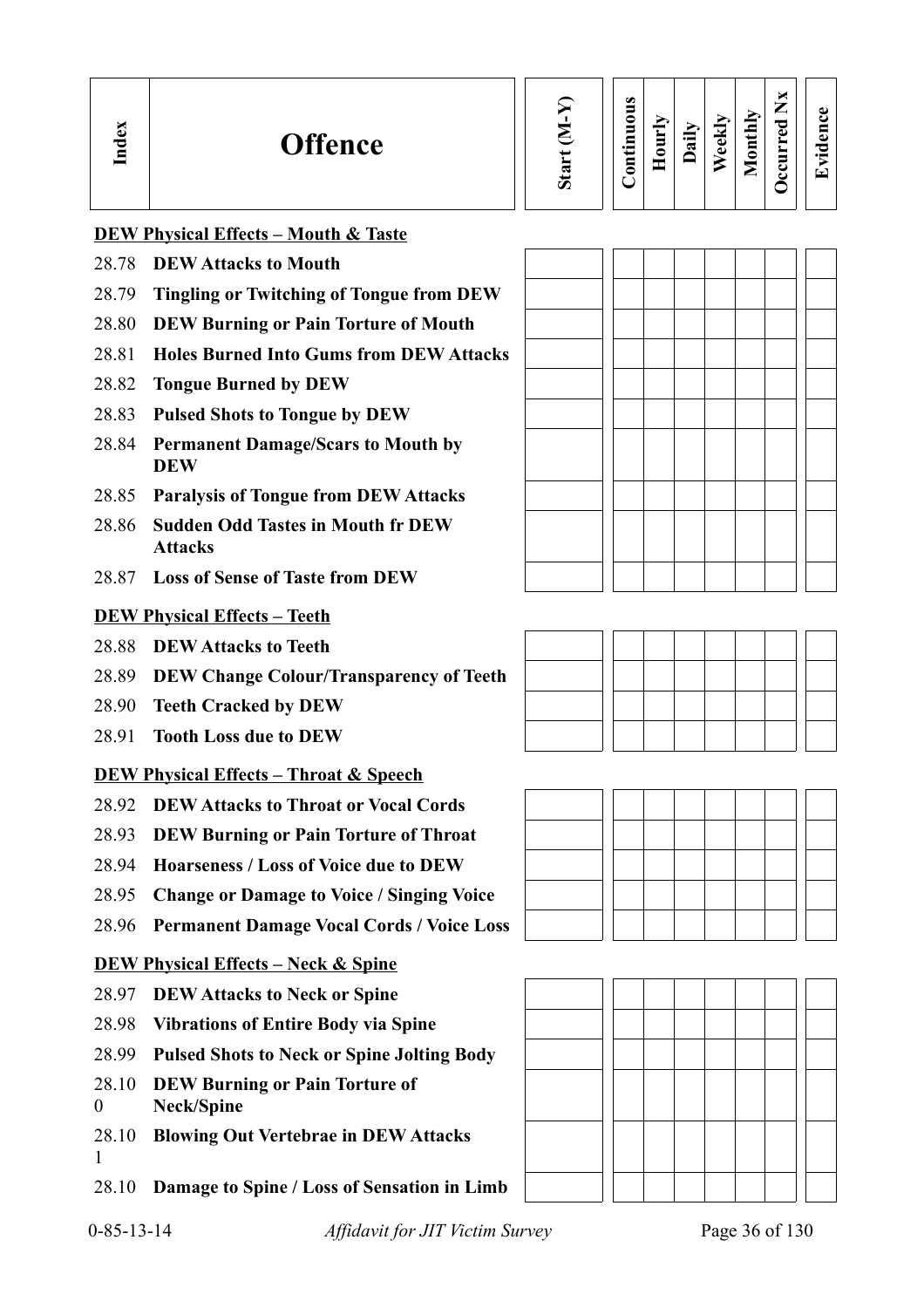| Index | <b>Offence</b>                                         | Stai | ontinuous | 5 | न्नु | ekl | onthly | ×<br>⇁<br>C | œ |
|-------|--------------------------------------------------------|------|-----------|---|------|-----|--------|-------------|---|
|       |                                                        |      |           |   |      |     |        |             |   |
| 28.10 | Loss of Ability to Walk / Paralysis from<br><b>DEW</b> |      |           |   |      |     |        |             |   |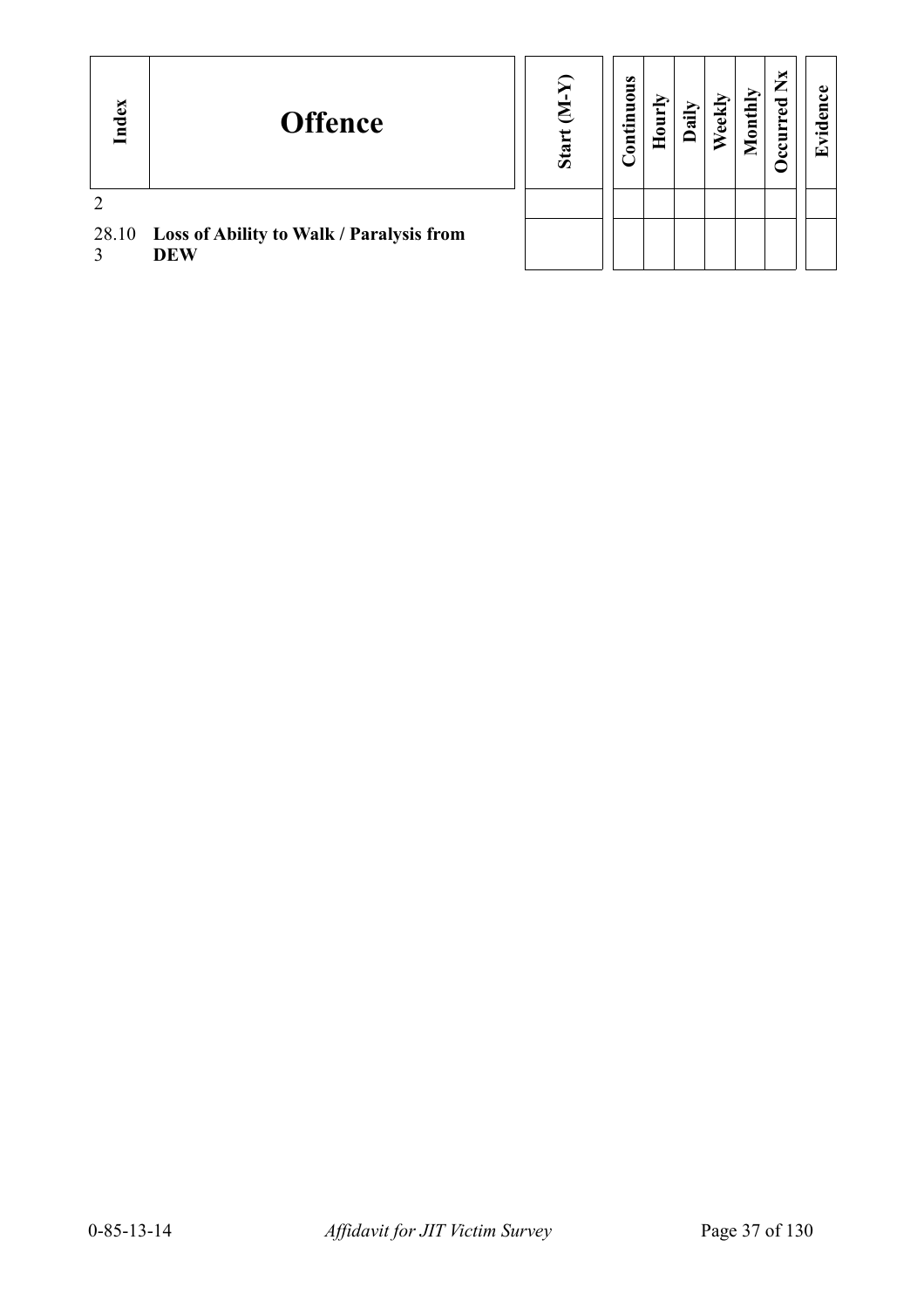| ി<br><b>Offence</b><br>ರ<br>ē | ದ<br>ω | $\bullet$<br>5<br>0<br>Ξ<br>르.<br>L<br>Ē | Ĕ<br>≏ | $\hat{=}$<br>≂<br>۰ | ↴<br>-<br>$\omega$<br>ه | ➣<br>으<br>. <i>.</i><br>₽<br>∊<br>_<br>_ | ы<br>◚<br>-<br>ెం<br>ക<br>_<br>ల | $\cdot$ $-$<br>′ ┯ |
|-------------------------------|--------|------------------------------------------|--------|---------------------|-------------------------|------------------------------------------|----------------------------------|--------------------|
|-------------------------------|--------|------------------------------------------|--------|---------------------|-------------------------|------------------------------------------|----------------------------------|--------------------|

# **DEW Physical Effects – Head & Brain**

| 28.10<br>4              | DEW Attacks to Head & Brain                                 |  |  |                |  |
|-------------------------|-------------------------------------------------------------|--|--|----------------|--|
| 28.10<br>5              | DEW Burning or Pain Torture of Head                         |  |  |                |  |
| 28.10<br>6              | <b>Pulsed Shots to Head, Knocking on Skull</b>              |  |  |                |  |
| 28.10<br>7              | <b>Headaches due to DEW Attacks</b>                         |  |  |                |  |
| 28.10<br>8              | Head & Skull Shot Raw by DEW Attacks                        |  |  |                |  |
| 28.10<br>9              | <b>Cognitive/Memory/Attention Issues fr. DEW</b>            |  |  |                |  |
|                         | 28.110 Fainting and Collapses due to DEW Attacks            |  |  |                |  |
|                         | 28.111 Epileptic Fits due to DEW Attacks                    |  |  |                |  |
|                         | 28.112 Strokes due to DEW Attacks                           |  |  |                |  |
|                         | 28.113 Brain Lesions & Brain Damage due to DEW              |  |  |                |  |
|                         | 28.114 Parkinson's due to DEW Attacks                       |  |  |                |  |
|                         | 28.115 Alzheimer's due to DEW Attacks                       |  |  |                |  |
|                         | 28.116 Other Neurodegenerative Disease from<br><b>DEW</b>   |  |  |                |  |
|                         | 28.117 Change in Skull Shape due to DEW Assaults            |  |  |                |  |
|                         | <b>DEW Physical Effects - Heart</b>                         |  |  |                |  |
|                         | 28.118 DEW Attacks to Heart                                 |  |  |                |  |
|                         | 28.119 Heart Pains due to DEW                               |  |  |                |  |
| $\boldsymbol{0}$        | 28.12 Heart Arrhythmia due to DEW                           |  |  |                |  |
| 28.12<br>$\mathbf{1}$   | <b>Heart Attacks due to DEW</b>                             |  |  |                |  |
| 28.12<br>$\overline{2}$ | <b>Heart Damage due to DEW</b>                              |  |  |                |  |
| 28.12<br>3              | <b>Cooking of Heart Tissue due to DEW</b><br><b>Attacks</b> |  |  |                |  |
| 28.12<br>4              | <b>High / Low Blood Pressure due to DEW</b>                 |  |  |                |  |
| 28.12                   | <b>Circulation Problems due to DEW</b>                      |  |  |                |  |
| $0 - 85 - 13 - 14$      | Affidavit for JIT Victim Survey                             |  |  | Page 38 of 130 |  |

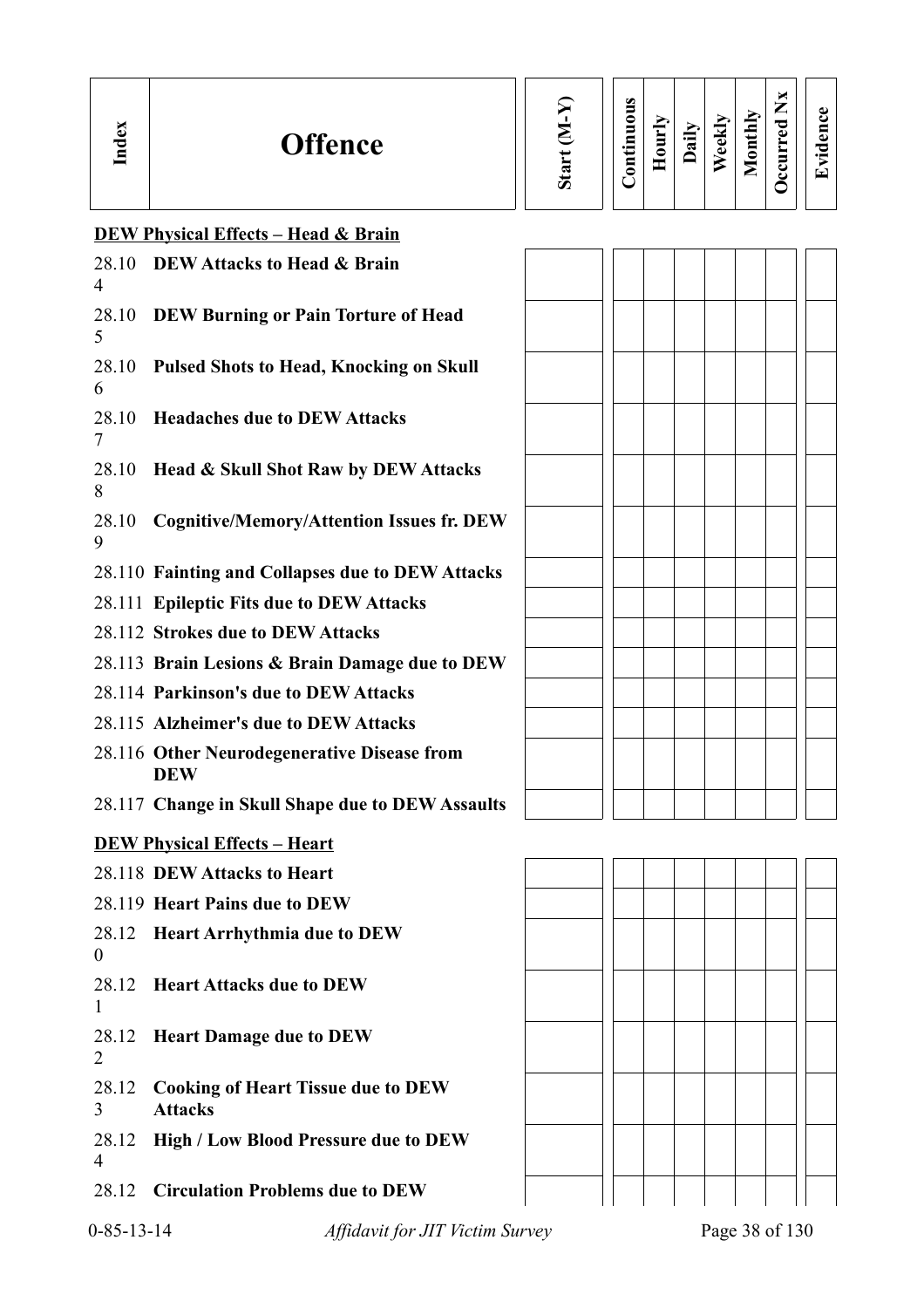| Index                 | <b>Offence</b>                                             | Start (M-Y | Continuous | Hourly | Daily | Weekly | Monthly | Occurred Nx | Evidence |
|-----------------------|------------------------------------------------------------|------------|------------|--------|-------|--------|---------|-------------|----------|
| 5<br>6                | 28.12 Thrombosis due to DEW                                |            |            |        |       |        |         |             |          |
|                       | <b>DEW Physical Effects - Bones &amp; Joints</b>           |            |            |        |       |        |         |             |          |
| 7                     | 28.12 DEW Attacks to Joints or Bones                       |            |            |        |       |        |         |             |          |
| 28.12<br>8            | <b>Joint or Bone Pain due to DEW Attacks</b>               |            |            |        |       |        |         |             |          |
| 9                     | 28.12 Permanent Joint / Bone Damage due to<br><b>DEW</b>   |            |            |        |       |        |         |             |          |
| $\boldsymbol{0}$      | 28.13 Porous / Soft / Weak Bones due to DEW                |            |            |        |       |        |         |             |          |
| 28.13<br>$\mathbf{1}$ | <b>Bone Fractures / Stress Weakness from</b><br><b>DEW</b> |            |            |        |       |        |         |             |          |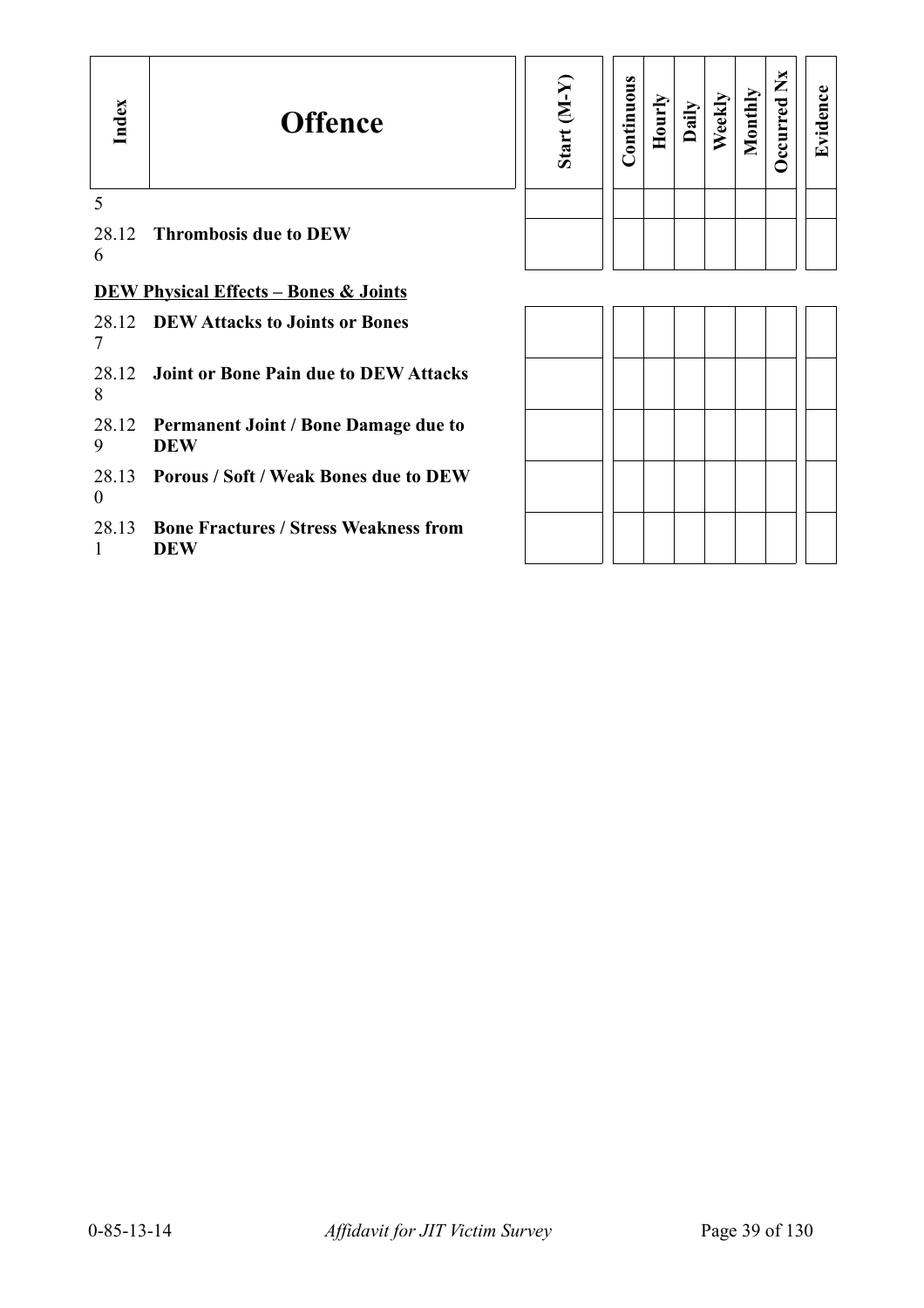| Index                   | <b>Offence</b>                                                   | Start (M-Y) | Continuous | Hourly | Daily | Weekly | Monthly | <b>Decurred Nx</b> | Evidence |
|-------------------------|------------------------------------------------------------------|-------------|------------|--------|-------|--------|---------|--------------------|----------|
|                         | <b>DEW Physical Effects - Lungs</b>                              |             |            |        |       |        |         |                    |          |
| 28.13<br>$\overline{2}$ | <b>DEW Attacks to Lungs</b>                                      |             |            |        |       |        |         |                    |          |
| 28.13<br>3              | <b>DEW Burning or Pain Torture of Lungs</b>                      |             |            |        |       |        |         |                    |          |
| 28.13<br>$\overline{4}$ | <b>Shortness of Breath due to DEW</b>                            |             |            |        |       |        |         |                    |          |
| 28.13<br>5              | <b>Permanent Damage to Lungs due to DEW</b>                      |             |            |        |       |        |         |                    |          |
|                         | <b>DEW Physical Effects - Inner Organs</b>                       |             |            |        |       |        |         |                    |          |
| 28.13<br>6              | DEW Attacks to Liver/Kidneys/Pancreas etc.                       |             |            |        |       |        |         |                    |          |
| 28.13<br>7              | <b>DEW Disruption of Function of Inner</b><br>Organs             |             |            |        |       |        |         |                    |          |
| 28.13<br>8              | <b>Permanent Damage to Inner Organs fr.</b><br><b>DEW</b>        |             |            |        |       |        |         |                    |          |
|                         | <b>DEW Physical Effects - Digestive System</b>                   |             |            |        |       |        |         |                    |          |
| 9                       | 28.13 DEW Attacks to Stomach or Guts                             |             |            |        |       |        |         |                    |          |
| 0                       | 28.14 Stomach Gargling Sounds due to DEW                         |             |            |        |       |        |         |                    |          |
| 28.14<br>1              | Diarrhoea / Vomiting Induced by DEW                              |             |            |        |       |        |         |                    |          |
|                         | <b>DEW Physical Effects - Genitals &amp; Reproductive Organs</b> |             |            |        |       |        |         |                    |          |
| 28.14<br>2              | <b>DEW Attacks to Genitals or Rectum</b>                         |             |            |        |       |        |         |                    |          |
| 28.14<br>$\overline{3}$ | <b>DEW Burning/Torture of Genitals or</b><br><b>Rectum</b>       |             |            |        |       |        |         |                    |          |
| 28.14<br>4              | <b>DEW Vibrating of Genitals or Rectum</b>                       |             |            |        |       |        |         |                    |          |
| 28.14<br>5              | Targeted Sexual Assault & Rape with DEW                          |             |            |        |       |        |         |                    |          |
| 28.14<br>6              | <b>Forced Sexual Arousal/Inhibition with DEW</b>                 |             |            |        |       |        |         |                    |          |
| 28.14<br>7              | <b>Genitals Shot Raw by DEW Attacks</b>                          |             |            |        |       |        |         |                    |          |
| 28.14                   | <b>Genital Mutilation with DEW</b>                               |             |            |        |       |        |         |                    |          |
| $0 - 85 - 13 - 14$      | Affidavit for JIT Victim Survey                                  |             |            |        |       |        |         | Page 40 of 130     |          |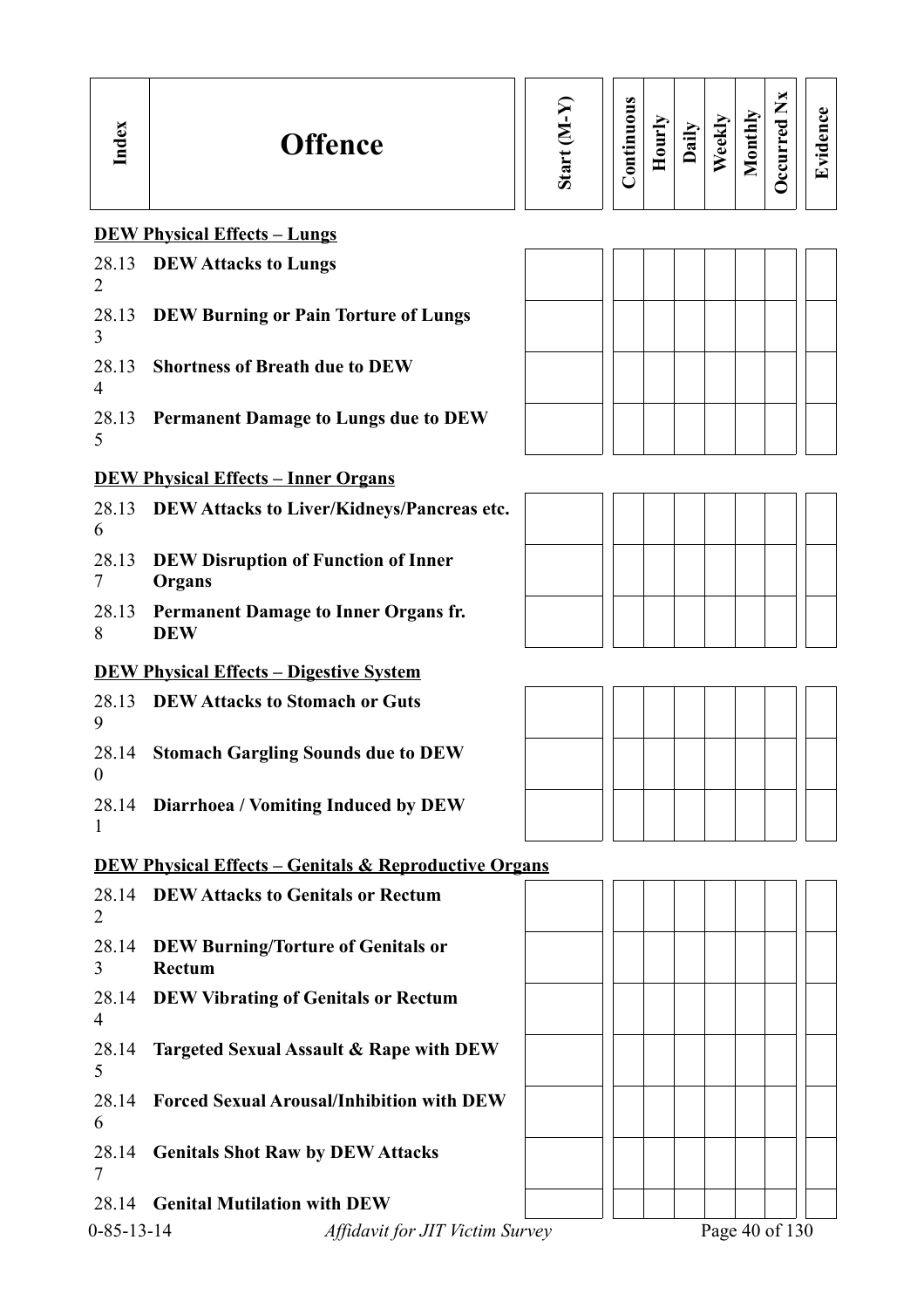| Index          | <b>Offence</b>                                           | Start (M-Y) | Continuous | Hourly | Daily | Weekly | Monthly | Occurred Nx | Evidence |
|----------------|----------------------------------------------------------|-------------|------------|--------|-------|--------|---------|-------------|----------|
| 8              |                                                          |             |            |        |       |        |         |             |          |
| 28.14<br>9     | <b>DEW Beam/Pulsed Shots Into</b><br><b>Womb/Ovaries</b> |             |            |        |       |        |         |             |          |
|                | <b>DEW Physical Effects - Hands &amp; Nails</b>          |             |            |        |       |        |         |             |          |
| $\theta$       | 28.15 DEW Attacks to Hands or Fingers                    |             |            |        |       |        |         |             |          |
| 1              | 28.15 DEW Burning or Pain Torture of Hands               |             |            |        |       |        |         |             |          |
| $\overline{2}$ | 28.15 DEW Attack Splitting Nails                         |             |            |        |       |        |         |             |          |
| 28.15<br>3     | Damage to Finger Joints due to DEW<br><b>Attacks</b>     |             |            |        |       |        |         |             |          |
| $\overline{4}$ | 28.15 Deformation of Fingers / Joints due to DEW         |             |            |        |       |        |         |             |          |
| 28.15<br>5     | Loss of Ability to Play an Instrument fr<br><b>DEW</b>   |             |            |        |       |        |         |             |          |
| 6              | 28.15 Loss of Ability to Write due to DEW Attacks        |             |            |        |       |        |         |             |          |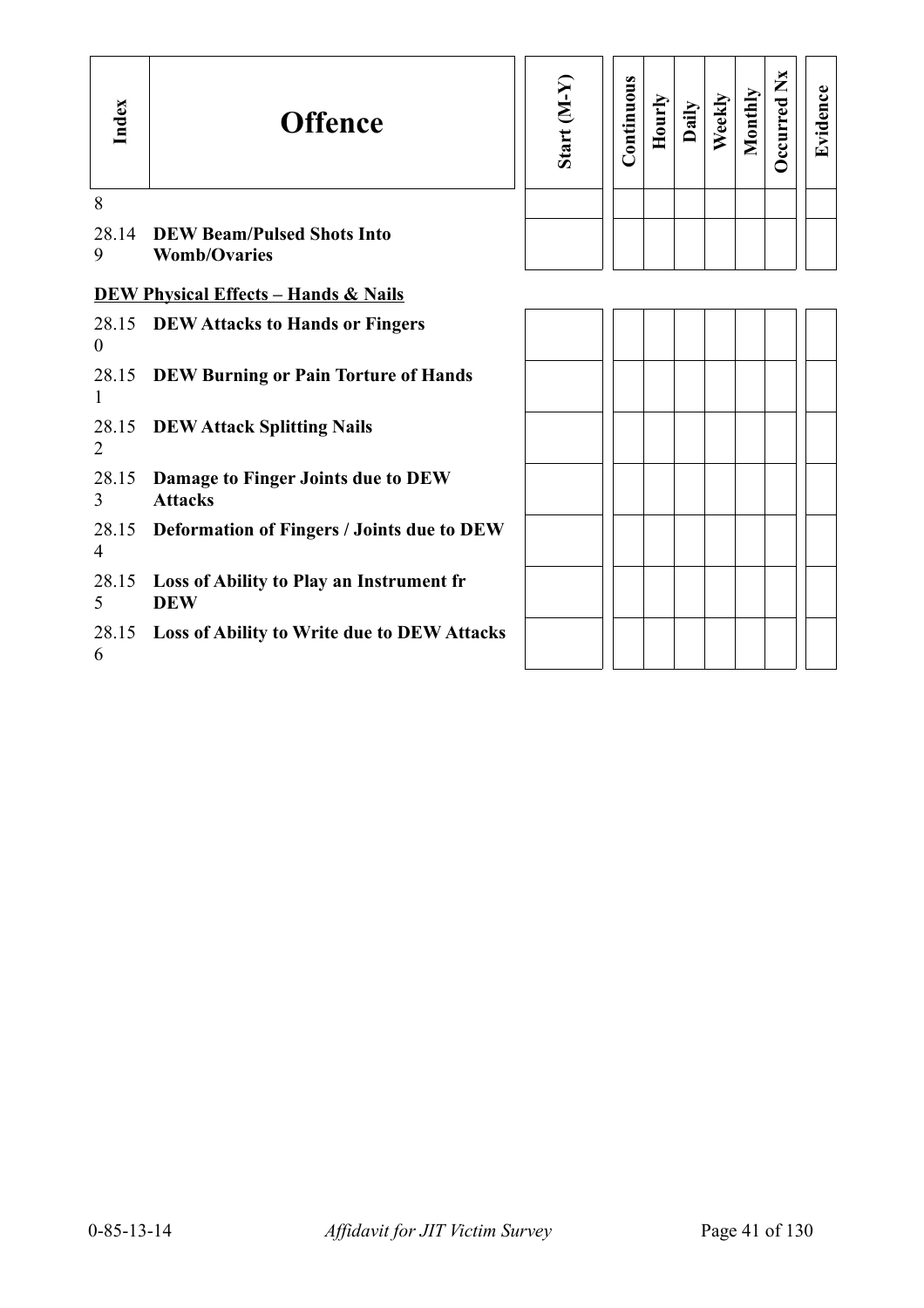| Lex<br>$\Gamma$ | <b>Offence</b>                                | ದ<br>Ö | $\omega$<br>5<br>◓<br>5<br>⊟<br>$\cdot$ $\,$<br>5 | È<br>è<br>Ξ | ail | ₫<br>E | thly<br>Ē | ×<br>—<br>P<br>O) | c۱<br>$\bullet$<br>⊡ |
|-----------------|-----------------------------------------------|--------|---------------------------------------------------|-------------|-----|--------|-----------|-------------------|----------------------|
|                 | <b>DEW Physical Effects – Legs &amp; Feet</b> |        |                                                   |             |     |        |           |                   |                      |

| 7                       | 28.15 DEW Attacks to Legs or Feet                 |  |  |  |  |
|-------------------------|---------------------------------------------------|--|--|--|--|
| 28.15<br>8              | <b>DEW Burning or Pain Torture of Legs / Feet</b> |  |  |  |  |
| 28.15<br>9              | <b>Trips or Falls due to DEW Attacks</b>          |  |  |  |  |
| 28.16<br>$\theta$       | <b>Collapsing of Legs due to DEW Attacks</b>      |  |  |  |  |
|                         | 28.16 DEW Attacks to Hips                         |  |  |  |  |
| 2                       | 28.16 DEW Attacks to Knees                        |  |  |  |  |
| 28.16<br>3              | <b>DEW Attacks to Toes or Heels</b>               |  |  |  |  |
| 28.16<br>$\overline{4}$ | <b>DEW Attacks to Thighs</b>                      |  |  |  |  |
| 28.16<br>5              | Hot or Cold Spots on Legs Induced by DEW          |  |  |  |  |
| 28.16<br>6              | Damage to Hip due to DEW Attacks                  |  |  |  |  |
| 28.16<br>7              | Damage to Knee due to DEW                         |  |  |  |  |
| 28.16<br>8              | Damage to Toes or Heels due to DEW                |  |  |  |  |
| 28.16<br>9              | <b>Deformation of Toes due to DEW</b>             |  |  |  |  |
| $\boldsymbol{0}$        | 28.17 Loss of Ability to Walk due to DEW Attacks  |  |  |  |  |
|                         | <b>DEW Physical Effects - General Assaults</b>    |  |  |  |  |
| 28.17<br>1              | <b>Timed DEW Shots to Pulse Awake</b>             |  |  |  |  |
| 28.17<br>2              | <b>Specific Body Parts Targeted with DEW</b>      |  |  |  |  |
| 28.17<br>3              | <b>Targeted Shots With Millimeter-Precision</b>   |  |  |  |  |

28.17 4 **Body Parts Being Shot Raw by DEW Attacks**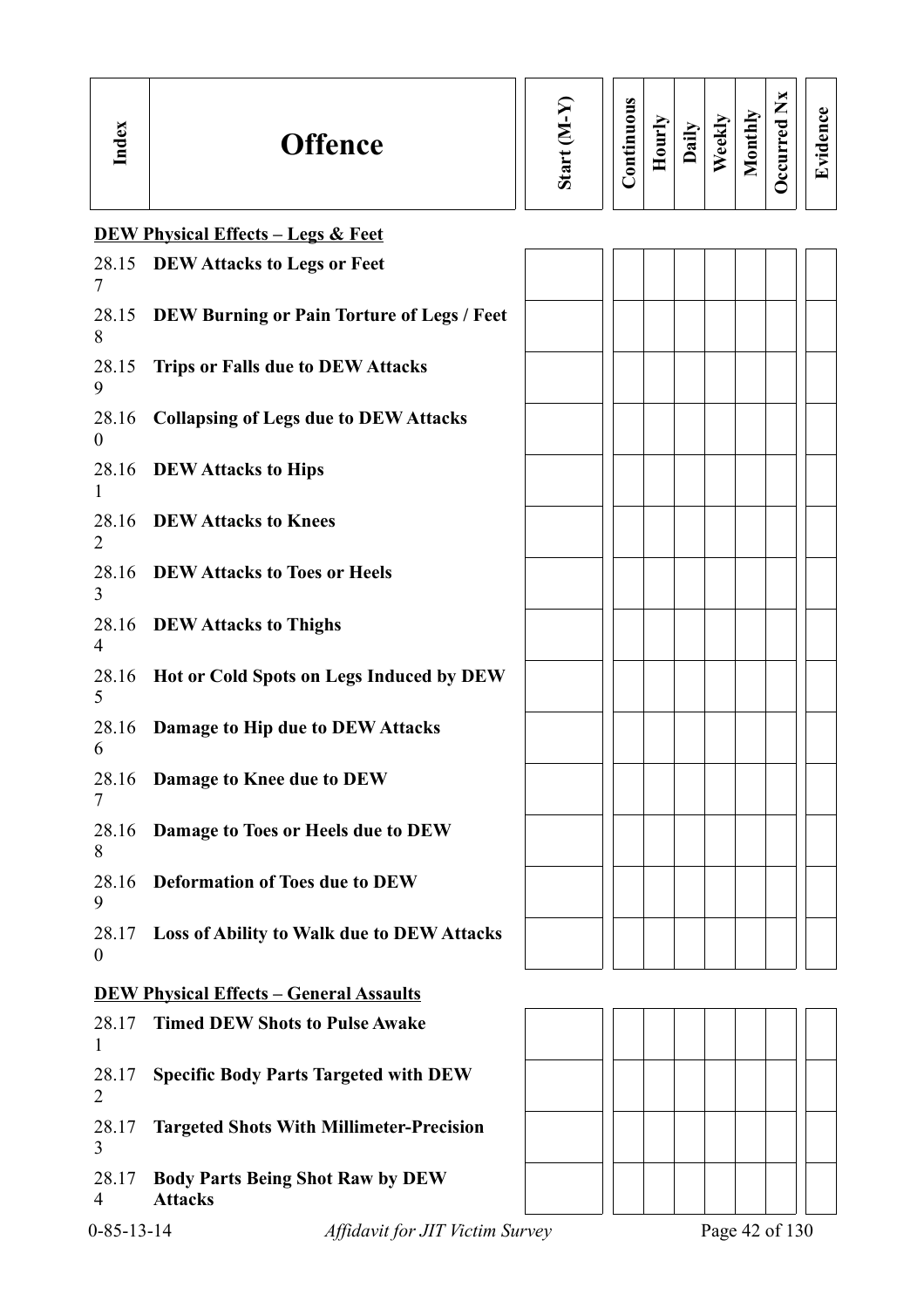| Index      | <b>Offence</b>                                              | $(Y-W)$<br>Start | Continuous | Hourly | Daily | $e$ ekl | onthly | ×<br>Ž | $\mathbf{g}$<br><u>ਰੁੱ</u><br>$\mathbf{r}$ |
|------------|-------------------------------------------------------------|------------------|------------|--------|-------|---------|--------|--------|--------------------------------------------|
| 28.17      | <b>Vomiting Due to Intensity of Pain Torture</b>            |                  |            |        |       |         |        |        |                                            |
| 28.17<br>6 | <b>Coughing Up or Vomiting Blood After</b><br><b>Attack</b> |                  |            |        |       |         |        |        |                                            |
| 28.17      | <b>Cancer due to DEW Attacks</b>                            |                  |            |        |       |         |        |        |                                            |
| 28.17<br>8 | <b>Miscarriages Induced by DEW Assaults</b>                 |                  |            |        |       |         |        |        |                                            |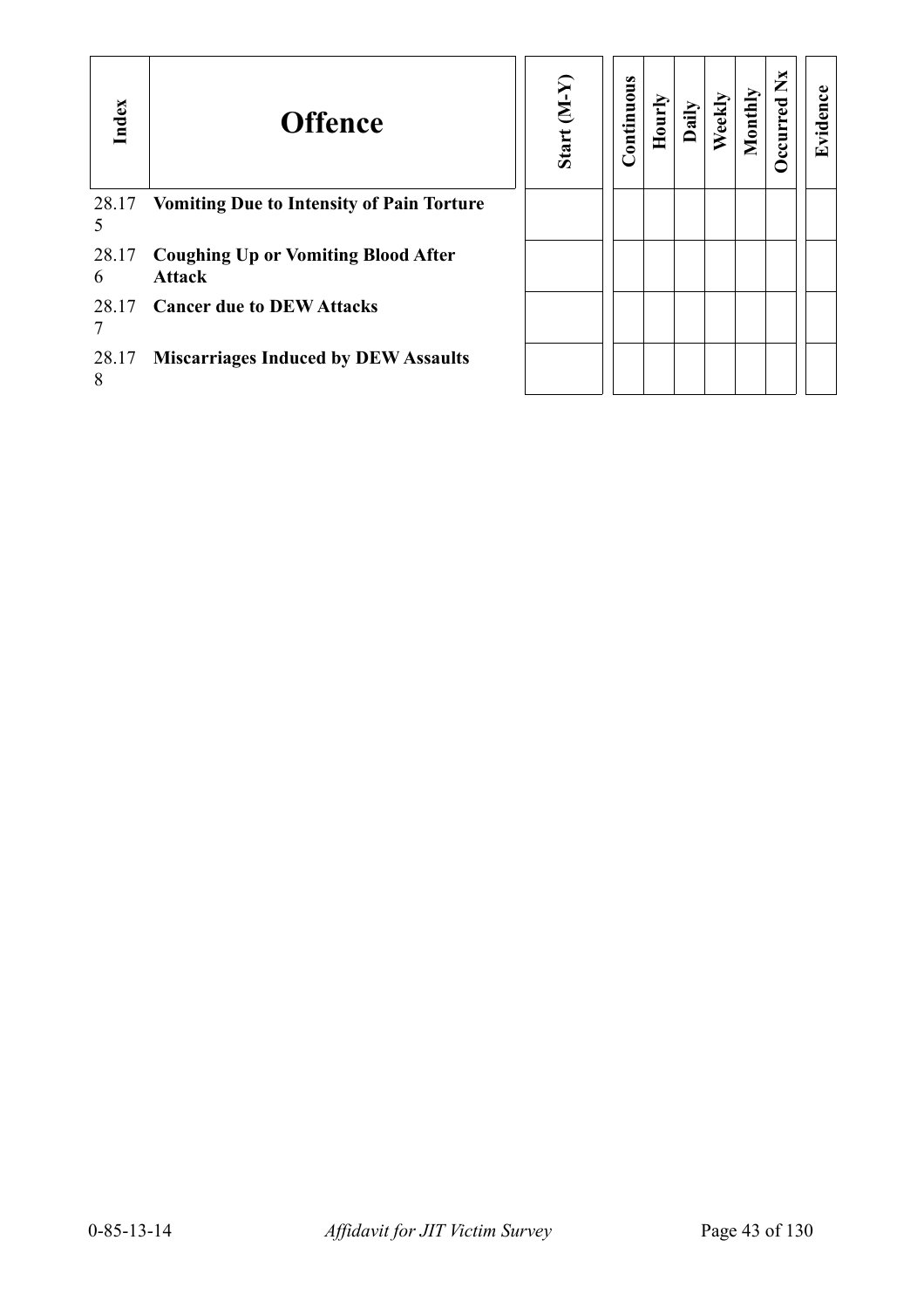**In dex**

**Hourly Daily**

| $_{\text{onthl}}$<br>Weekl<br>Σ | Ξ<br>ccurred |  |
|---------------------------------|--------------|--|
|---------------------------------|--------------|--|

**Evid ence**

# **29 Directed Energy Weapon (DEW) Attack Locations**

29.1 **DEW Attacks Inside Your Home** 29.2 **DEW Attacks Outside Your Home** 29.3 **DEW Attacks at Relatives' Homes** 29.4 **DEW Attacks at Friends' Homes** 29.5 **DEW Attacks at Hotels / Motels** 29.6 **DEW Attacks at Work** 29.7 **DEW Attacks at Restaurants / Cinemas** 29.8 **DEW Attacks During Sport** 29.9 **DEW Attacks in Hospitals / Care Facilities** 29.10 **DEW Attacks in Schools** 29.11 **DEW Attacks Driving A Car** 29.12 **DEW Attacks on Ground Public Transport** 29.13 **DEW Attacks on Board of Air Planes** 29.14 **DEW Attacks from Neighbours' Homes** 29.15 **DEW Attacks from Other Nearby Properties** 29.16 **DEW Attacks from Bags & Backpacks** 29.17 **DEW Attacks from Private or Unmarked Cars** 29.18 **DEW Attacks from Public Service Vehicles** 29.19 **DEW Attacks from Drones** 29.20 **DEW Attacks from Helicopters and Planes** 29.21 **DEW Attacks from Camouflaged Star Drones** 29.22 **DEW Attacks from Unidentifiable Locations**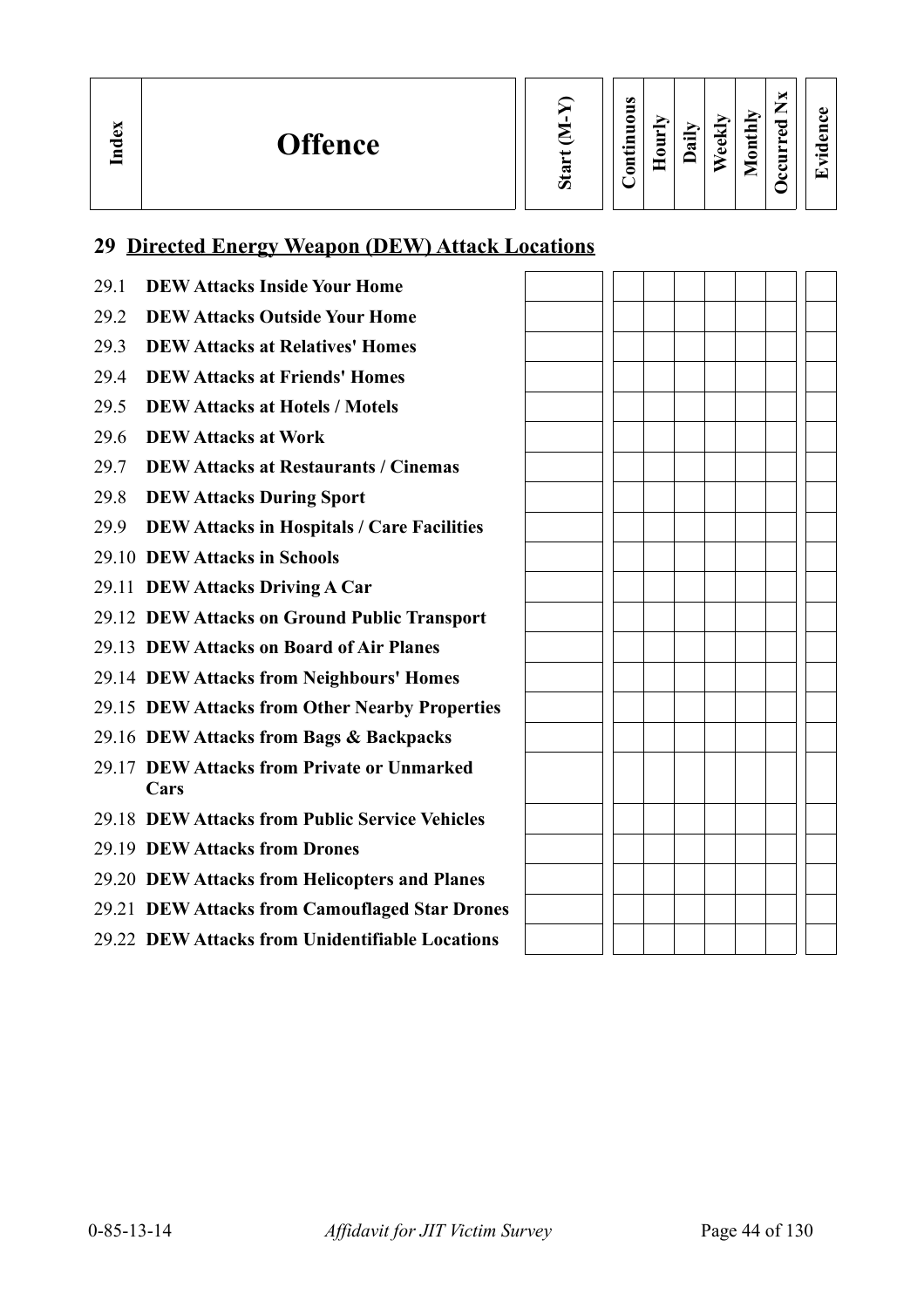

#### **Contin uous Hourly D We ekly aily Monthly OccurredNxEvid ence**

# **30 Pathogens, Poisons & Contaminations**

#### **Pathogen Infections**

- 30.1 **Targeted Infections with Temporary Diseases**
- 30.2 **Targeted Infections with Long-Term Diseases**
- 30.3 **Targeted Infection of Facial Region or Scalp**
- 30.4 **Targeted Infection of Skin Elsewhere on Body**
- 30.5 **Targeted Infection of Genital Region**
- 30.6 **Targeted Infection of Organs**
- 30.7 **Targeted Infection of Brain**
- 30.8 **Targeted Infection Causing Rashes & Itching**
- 30.9 **Targeted Infection Causing Swelling**
- 30.10 **Targeted Infection Causing Pain**

#### **Noxious & Toxic Gases**

- 30.11 **Noxious / Toxic Gases Pumped Into Home**
- 30.12 **Noxious / Toxic Gases Pumped Into Car**
- 30.13 **Noxious / Toxic Gases Pumped Into Office**

# **Contamination, Poisons & Food Poisons**

- 30.14 **Radioactive Contamination**
- 30.15 **Contaminants Smeared on Dishes in Home**
- 30.16 **Contaminants on Furniture, Door Knobs etc.**
- 30.17 **Contaminants on Clothing or Shoes** 2017 | | | | | | | 1
- 30.18 **Contamination of Food or Drink in the Home**
- 30.19 **Contamination of Restaurant Food or Drink**
- 30.20 **Contamination of Cosmetic Products**
- 30.21 **Contamination of Medicine/Medical Products**
- 30.22 **Poisoning from Contaminations**
- 30.23 **Poison Darts/Projectiles/Spraying w. Pathogen**

# **Consequences of Infections & Contaminations**

30.24 **Health Issues from Infections/Contaminations**







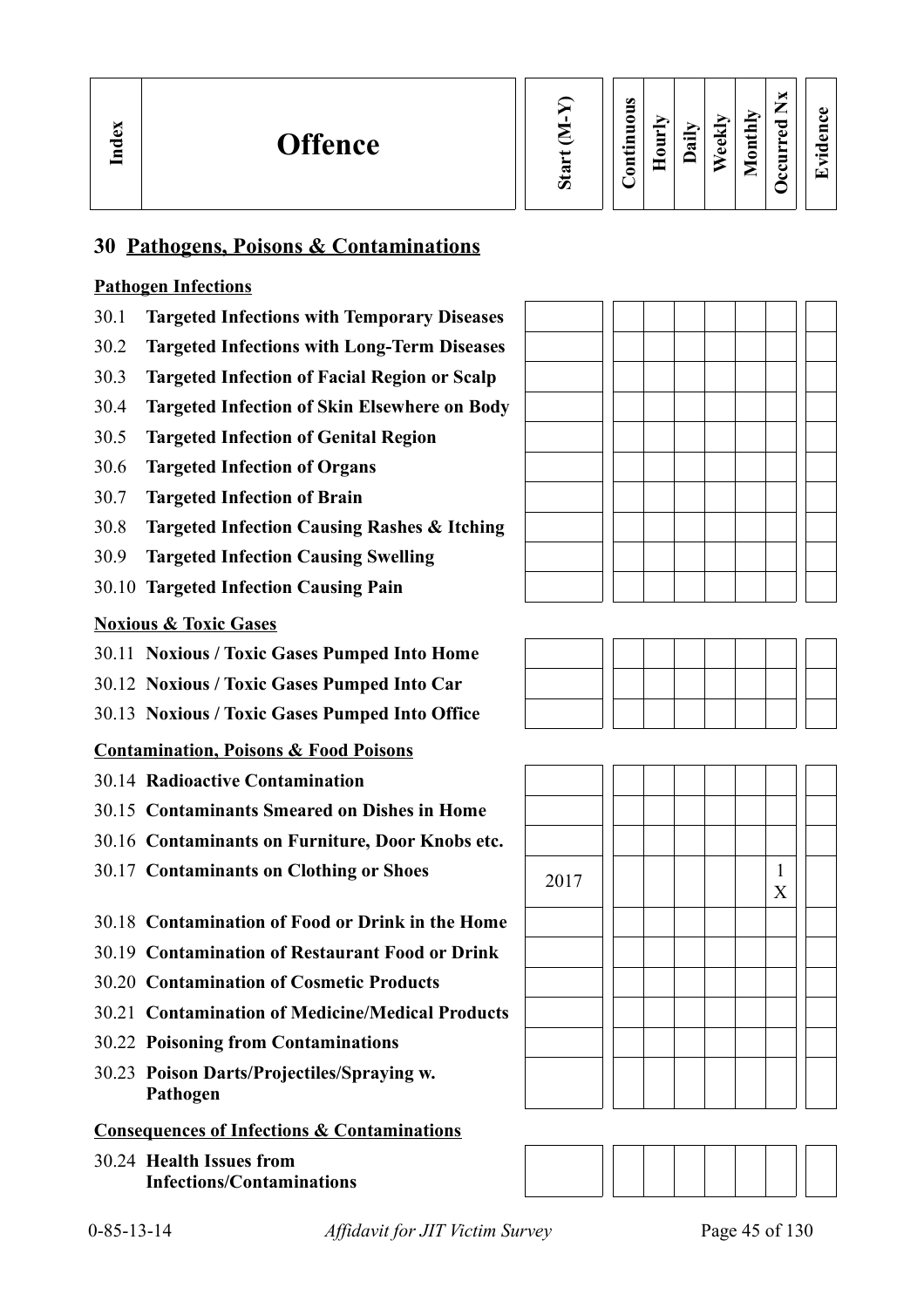**Offence**

| Start (M-Y) | Continuous | Hourly | Daily | Weekly | Monthly | Occurred Nx |
|-------------|------------|--------|-------|--------|---------|-------------|
|             |            |        |       |        |         |             |

**Evid ence**

30.25 **Debilitation from Infections/Contaminations**

# **31 Fungi, Parasites & Morgellons**

#### **Fungal Infections**

- 31.1 **Targeted Fungal Infections**
- 31.2 **Fungal Infection of Skin**
- 31.3 **Fungal Infection of Nails**
- 31.4 **Fungal Infection of Genital Region**

# **Parasites**

- 31.5 **Targeted Parasite Infections**
- 31.6 **Parasites in Skin or Hair**
- 31.7 **Parasites Internally in Digestive System etc.**
- 31.8 **Parasites Attacking Organs**
- 31.9 **Parasites Attacking Brain**
- 31.10 **Infection with Hybrid Parasites / Life Forms**

# **Morgellons & Synthetic Self-Replicators**

- 31.11 **Skin Exuding Synthetic Fibres**
- 31.12 **Skin Exuding Synthetic Solid Objects**
- 31.13 **Skin Exuding Foreign Organic Matter**
- 31.14 **Morgellons/Self-Replicators in Eyes/Tear Duct**
- 31.15 **Body Internal Self-Replicators**
- 31.16 **Self-Replicators Creating Fibres/Networks**
- 31.17 **Synthetic Fibres / Networks in the Brain**
- 31.18 **Itching due to Morgellons / Self-Replicators**
- 31.19 **Rashes due to Morgellons / Self-Replicators**
- 31.20 **Swelling due to Morgellons / Self-Replicators**
- 31.21 **Pain due to Morgellons / Self-Replicators**
- 31.22 **Morgellons/Self-Replicators Triggered by Sun**

#### **Consequences of Fungi, Parasites, Morgellons**

- 31.23 **Health Issues fr Fungi, Parasites, Morgellons**
- 31.24 **Open Lesions fr. Fungi, Parasites, Morgellons**
- 31.25 **Debilitation from Fungi, Parasites, Morgellons**





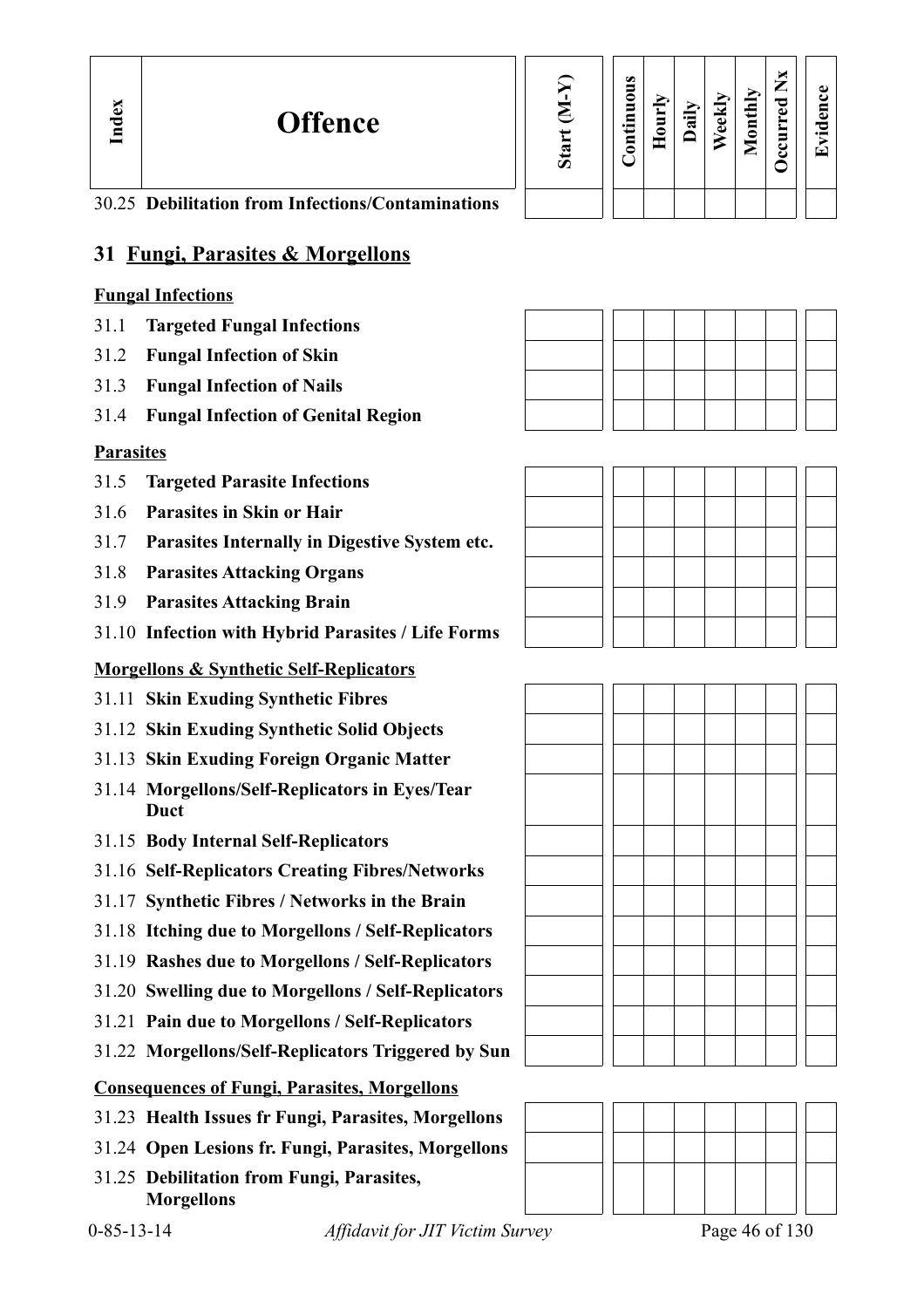| lex<br><b>Offence</b><br>≂<br>든 |  | Ø<br>⊂<br>5<br>⊏<br>$\bullet$<br>⊟<br>0 | ➢<br>È<br>c | ≂ | ≂<br>$\bullet$<br>$\Phi$ | Ыy<br>پ<br>5<br>_ | ×<br>–<br>_<br>ಾ<br>ω<br>_<br>5<br>ల<br>ت | $\bullet$ $\blacksquare$<br>$\mathbf \tau$ |
|---------------------------------|--|-----------------------------------------|-------------|---|--------------------------|-------------------|-------------------------------------------|--------------------------------------------|
|---------------------------------|--|-----------------------------------------|-------------|---|--------------------------|-------------------|-------------------------------------------|--------------------------------------------|

# **32 Covert Operations & Body Invasions**

- 32.1 **"Missing Time" Period Without Recollection**
- 32.2 **Waking Up With Bruises or Injuries**
- 32.3 **Fine Scratches/Scars Appearing w. No Cause**
- 32.4 **Syringe Marks Without Known Cause**
- 32.5 **Cuts In Skin Without Known Cause**
- 32.6 **Skin Samples Taken Without Knowledge**
- 32.7 **Tissue Samples Taken Without Knowledge**
- 32.8 **Blood Samples Taken Without Knowledge**
- 32.9 **Bruises in Pattern of Grabbing Fingers**
- 32.10 **Signs of Covert Rape or Sexual Body Invasion**
- 32.11 **Large Surgery Scars from Covert Operations**
- 32.12 **Fine Laser Surgery Scars Certified by Doctor**
- 32.13 **Implants Found at Invasion/Scar Locations**
- 32.14 **Complex Covert Surgery,Heart/Brain Surgery**
- 32.15 **Facial Mutilation During Covert Operation**
- 32.16 **Tattooing of Body in Covert Invasion**
- 32.17 **Piercing or Impact Marks from Poison-Darts**
- 32.18 **Poison-Dart Marks on Neck/Shoulders/Ears**

#### **Purpose of Covert Body Invasion**

- 32.19 **Covert Body Invasion for Experimentation**
- 32.20 **Covert Body Invasion for Implanting**
- 32.21 **Covert Body Invasion to Drug / Infect / Poison**
- 32.22 **Covert Body Invasion for Sexual Humiliation**
- 32.23 **Covert Body Invasion to Cause Trauma**
- 32.24 **Covert Body Invasion in Retaliation**
- 32.25 **Covert Body Invasion for Mutilation**
- 32.26 **Covert Body Invasion to Facilitate Torture**
- 32.27 **Covert Body Invasion to Cause Debilitation**
- 32.28 **Covert Body Invasion as Murder Attempt**

0-85-13-14 *Affidavit for JIT Victim Survey* Page 47 of 130



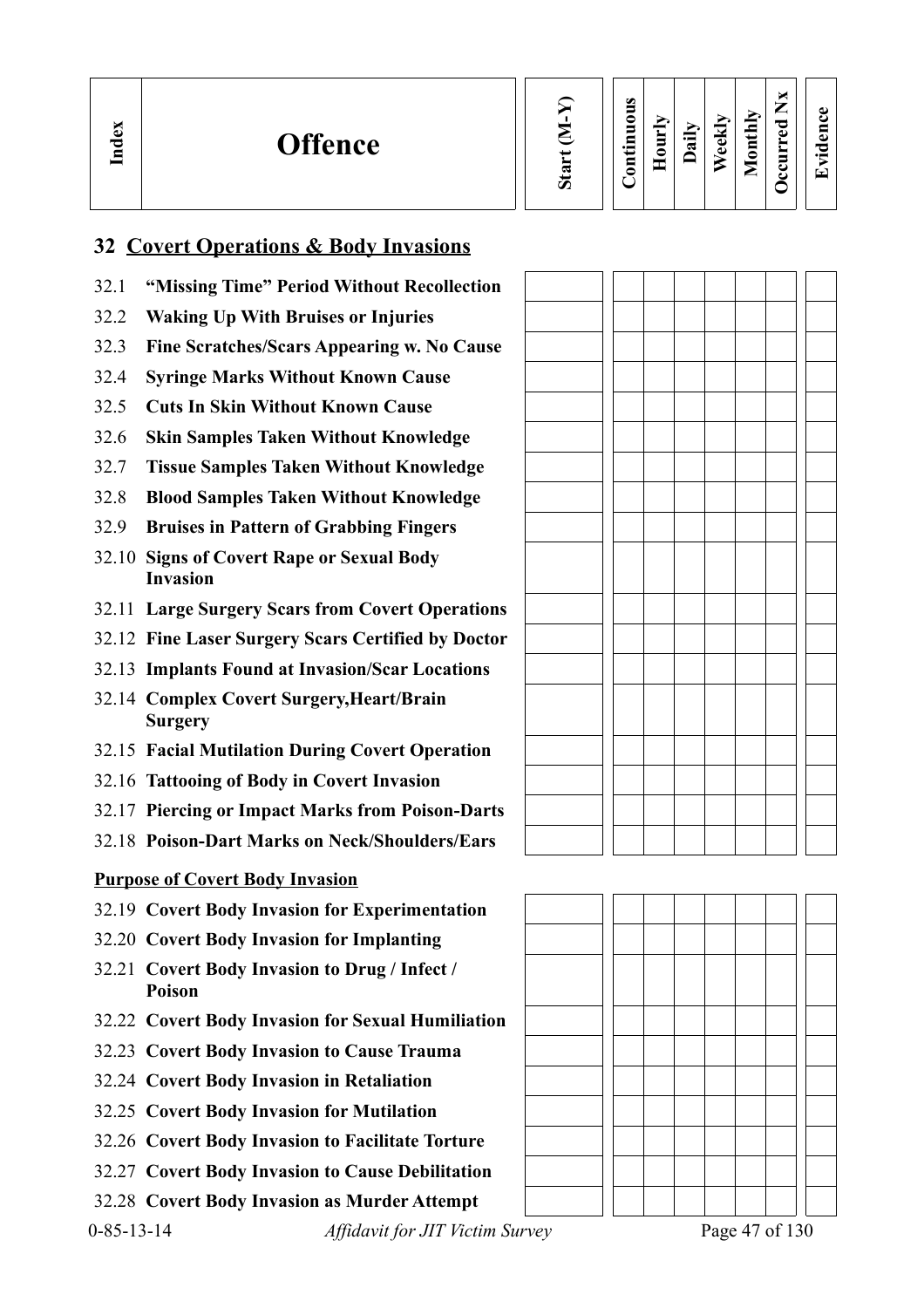| Start (M-Y | Continuous<br>Hourly | Daily |
|------------|----------------------|-------|
|------------|----------------------|-------|

| ccurred | vidence<br>$\mathbf{r}$ |
|---------|-------------------------|
|         |                         |

**We ekly**

**Monthly**

# **33 Implants, Body Area Networks (BAN), Nanotechnology & Neurotechnology**

- 33.1 **RF Chips Implanted for Body Area Networks**
- 33.2 **Brain Chips Implanted in the Cranium**
- 33.3 **Targeted Contamination with Nanotechnology**

**In dex**

- 33.4 **Nanotechnology Networks Inside Tissue**
- 33.5 **Neurotechnology, Neural Lace, Smart Dust**
- 33.6 **Other Non-Consensual Implants in the Body**

#### **Use of Non-Consensual Implants**

- 33.7 **Implants Used for Intrusive Surveillance**
- 33.8 **Implants Used for Targeting of Weapons**
- 33.9 **Implants for Remote-Control or Manipulation**
- 33.10 **Implants Used to Induce Pain**
- 33.11 **Implants Used for Systematic Torture**
- 33.12 **Implants Used for Retaliation or Punishment**
- 33.13 **Implants Used for Sexual Violation and Rape**
- 33.14 **Implants Used to Induce or Simulate Illnesses**
- 33.15 **Implants Used to Inhibit Bodily Functions**
- 33.16 **Implants Used to Cripple Body Movement**
- 33.17 **Implants Used for Numbness or Paralysis**
- 33.18 **Implants Used to Burn Tissue from the Inside**
- 33.19 **Implants Used to Cause Tumours and Cancer**

#### **Eye Implants (Non-Consensual)**

- 33.20 **Eye Implant on Iris or Thin-Film Technology**
- 33.21 **Eye Implant on Optical Nerve**
- 33.22 **Eye Lid Implants**
- 33.23 **Eye Implant Used to Show Flashes, Patterns**
- 33.24 **Eye Implant Used for Image Transmissions**
- 33.25 **Eye Implant Showing Abuse / Horror Footage**
- 33.26 **Eye Implant Targeted by DEW Pulses / Beams**

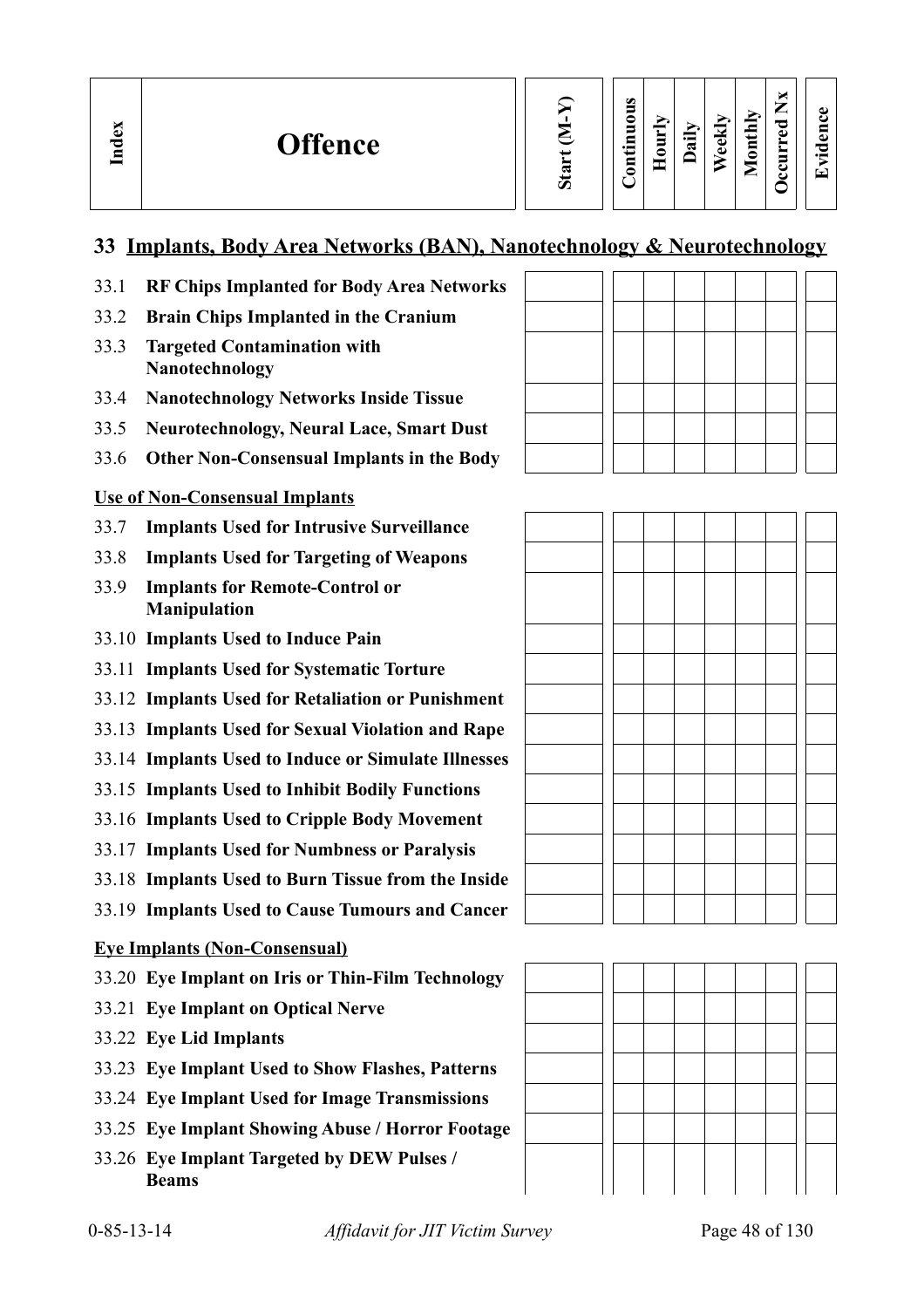| Index | <b>Offence</b>                                                 | Start (M-Y | Continuous | Hourly | Daily | Weekly | Monthly | Occurred Nx | Evidence |
|-------|----------------------------------------------------------------|------------|------------|--------|-------|--------|---------|-------------|----------|
|       | 33.27 Reduction in Vision due to Eye Implants                  |            |            |        |       |        |         |             |          |
|       | <b>Ear Implants (Non-Consensual)</b>                           |            |            |        |       |        |         |             |          |
|       | 33.28 Ear Implants in Ear Canal                                |            |            |        |       |        |         |             |          |
|       | 33.29 Ear Implants in Inner Ear or Balance Organ               |            |            |        |       |        |         |             |          |
|       | 33.30 Ear Implants in Outer Ear                                |            |            |        |       |        |         |             |          |
|       | 33.31 Ear Implants Behind or Around the Ear                    |            |            |        |       |        |         |             |          |
|       | 33.32 Ear Implants Used for Audio-Transmission                 |            |            |        |       |        |         |             |          |
|       | 33.33 Ear Implant Behind Ear for Bone<br>Conduction            |            |            |        |       |        |         |             |          |
|       | 33.34 Ear Implants Used for<br>Noise/Clicking/Tinnitus         |            |            |        |       |        |         |             |          |
|       | 33.35 Ear Implant Amplifying Tones, e.g. for<br><b>Torture</b> |            |            |        |       |        |         |             |          |
|       | 33.36 Ear Implants Used for Audio-Messages<br>(V2K)            |            |            |        |       |        |         |             |          |
|       | 33.37 Ear Implants Used to Control<br><b>Hearing/Volume</b>    |            |            |        |       |        |         |             |          |
|       | 33.38 Ear/Inner Ear Implant Used to Cause Vertigo              |            |            |        |       |        |         |             |          |
|       | 33.39 Ear Implants Used for Pain Torture                       |            |            |        |       |        |         |             |          |
|       | 33.40 Ear Implant Targeted by DEW Pulses /<br><b>Beams</b>     |            |            |        |       |        |         |             |          |
|       | 33.41 Ear Implants Causing Damage to Hearing                   |            |            |        |       |        |         |             |          |
|       | <b>Nose Implants (Non-Consensual)</b>                          |            |            |        |       |        |         |             |          |
|       | 33.42 Nose Implants in Ridge of Nose                           |            |            |        |       |        |         |             |          |
|       | 33.43 Nose Implants in Sinuses                                 |            |            |        |       |        |         |             |          |
|       | 33.44 Nose Implants in Tip of Nose or Nasal Bulb               |            |            |        |       |        |         |             |          |
|       | 33.45 Nose Implants Used for Pain Torture                      |            |            |        |       |        |         |             |          |
|       | 33.46 Nose Implants Used for Forced Sneezing                   |            |            |        |       |        |         |             |          |
|       | 33.47 Nose Implants Used for Sending Scent                     |            |            |        |       |        |         |             |          |
|       | 33.48 Nose Implants Used to Trigger Nosebleeds                 |            |            |        |       |        |         |             |          |
|       | 33.49 Nose Implant Targeted by DEW<br><b>Pulses/Beams</b>      |            |            |        |       |        |         |             |          |
|       | 33.50 Nose Implants Damaging Sense of Smell                    |            |            |        |       |        |         |             |          |
|       | <b>Mouth Implants (Non-Consensual)</b>                         |            |            |        |       |        |         |             |          |
|       | 33.51 Tongue Implant on the Surface of the Tongue              |            |            |        |       |        |         |             |          |

0-85-13-14 *Affidavit for JIT Victim Survey* Page 49 of 130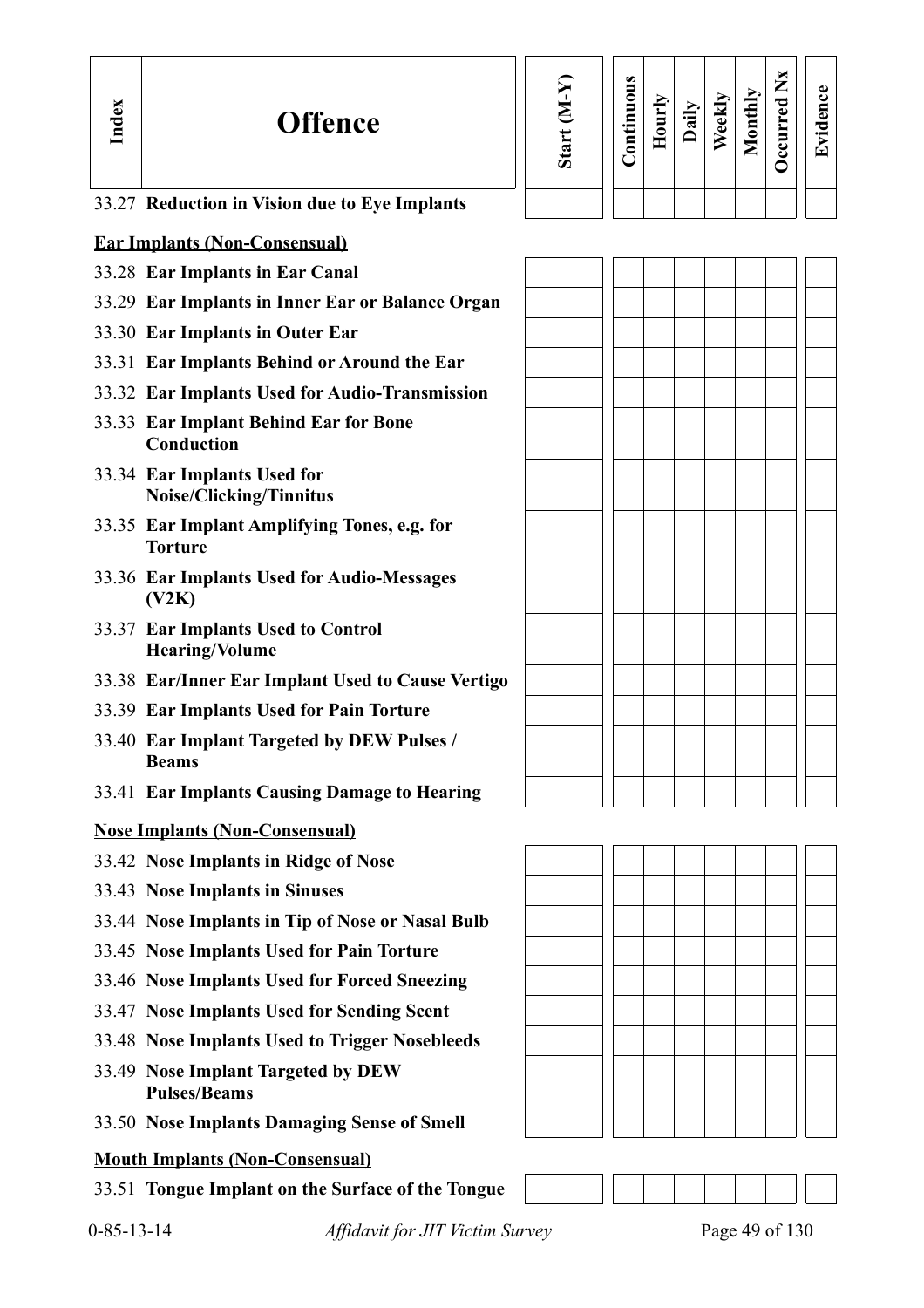| Index | <b>Offence</b>                                                | Start (M-Y) | Continuous | Hourly | Daily | Weekly | Monthly | Occurred Nx | Evidence |
|-------|---------------------------------------------------------------|-------------|------------|--------|-------|--------|---------|-------------|----------|
|       | 33.52 Tongue Implants Inside the Tongue (e.g.<br>Wire)        |             |            |        |       |        |         |             |          |
|       | 33.53 Tongue Implants to Slow or Paralyse Tongue              |             |            |        |       |        |         |             |          |
|       | 33.54 Tooth Implants                                          |             |            |        |       |        |         |             |          |
|       | 33.55 Lip Implants                                            |             |            |        |       |        |         |             |          |
|       | <b>Head &amp; Brain Implants (Non-Consensual)</b>             |             |            |        |       |        |         |             |          |
|       | 33.56 Implants on Skull and Forehead                          |             |            |        |       |        |         |             |          |
|       | 33.57 Implants in Cheeks or Chin                              |             |            |        |       |        |         |             |          |
|       | 33.58 Brain Implants                                          |             |            |        |       |        |         |             |          |
|       | 33.59 Head Implants Used for Monitoring                       |             |            |        |       |        |         |             |          |
|       | 33.60 Head Implants Used for Bone-Conduction                  |             |            |        |       |        |         |             |          |
|       | 33.61 Head Implants Used for Pain Torture                     |             |            |        |       |        |         |             |          |
|       | 33.62 Head Implants Pulsing/Tapping Sens. on<br><b>Skull</b>  |             |            |        |       |        |         |             |          |
|       | 33.63 Head Implants Giving<br><b>Electroshocks/Impulses</b>   |             |            |        |       |        |         |             |          |
|       | 33.64 Head Implants Accessed with Pulses or<br><b>Beams</b>   |             |            |        |       |        |         |             |          |
|       | 33.65 Head Implants to Assist Targeting of<br>Weapons         |             |            |        |       |        |         |             |          |
|       | 33.66 Head Implants Damaging Skin, Hair or Skull              |             |            |        |       |        |         |             |          |
|       | 33.67 Head Implants Manipulating Cognitive<br><b>Ability</b>  |             |            |        |       |        |         |             |          |
|       | 33.68 Brain Implants for Brain/Behaviour Control              |             |            |        |       |        |         |             |          |
|       | 33.69 Brain Implants Used to Confuse or Disorient             |             |            |        |       |        |         |             |          |
|       | 33.70 Brain Implants Used to Induce Stress or<br><b>Haste</b> |             |            |        |       |        |         |             |          |
|       | 33.71 Brain Implants Used to Induce Emotions                  |             |            |        |       |        |         |             |          |
|       | 33.72 Brain Implants Used to Control Body Motion              |             |            |        |       |        |         |             |          |
|       | 33.73 Brain Implants Used to Control Speech                   |             |            |        |       |        |         |             |          |
|       | 33.74 Brain Implants Used to Control Thoughts                 |             |            |        |       |        |         |             |          |
|       | 33.75 Meningitis/Brain Inflam. due to Brain<br>Implant        |             |            |        |       |        |         |             |          |
|       | 33.76 Brain Damage / Cancer due to Brain Implant              |             |            |        |       |        |         |             |          |
|       | 33.77 Hair Loss Due to Head Implant on Skull                  |             |            |        |       |        |         |             |          |
|       | 33.78 Wounds or Inflammation on Skull fr.                     |             |            |        |       |        |         |             |          |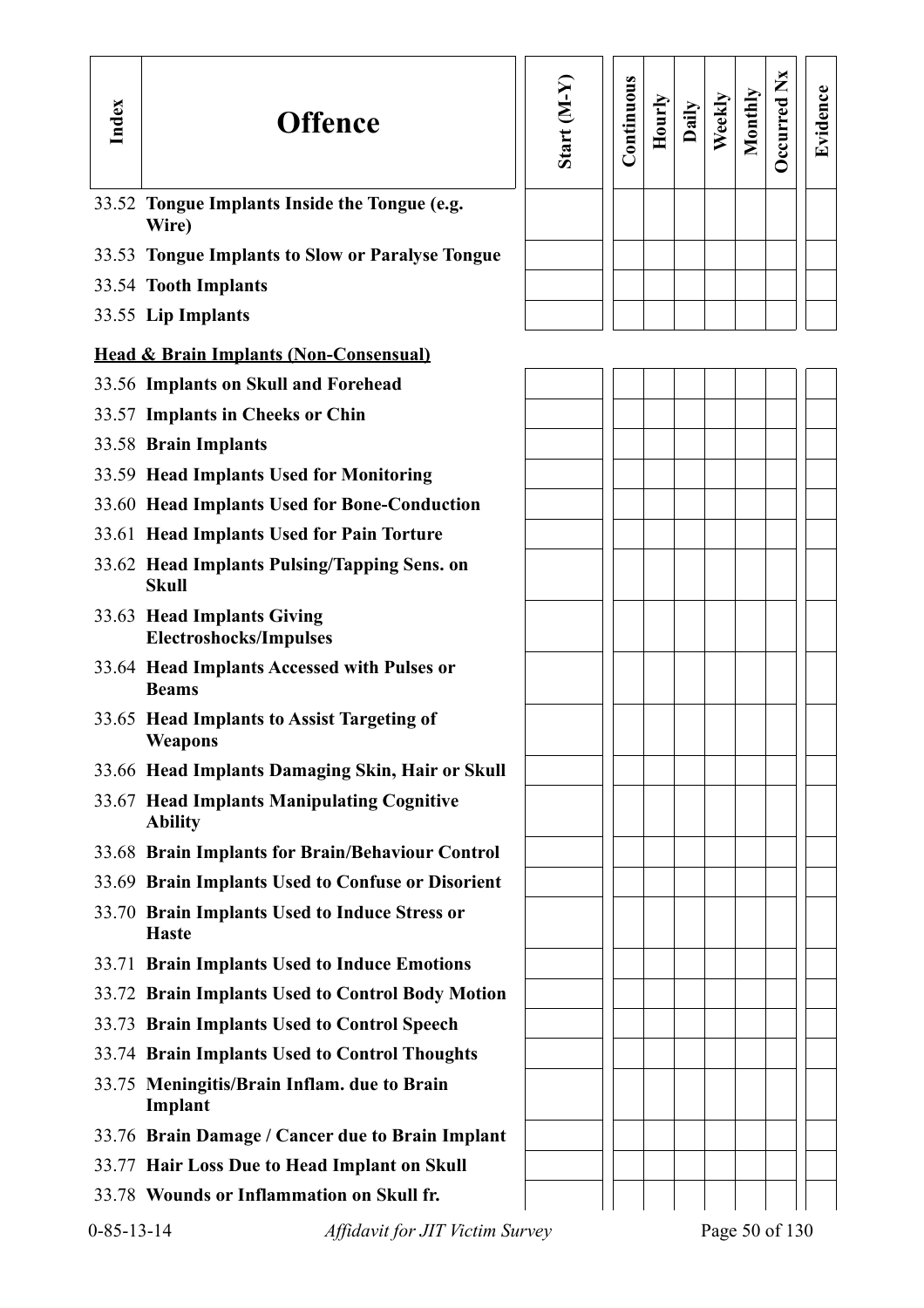| Index | <b>Offence</b>                                              | Start (M-Y) | Continuous | Hourly | Daily | Weekly | Monthly | $\mathbf{X}$<br><b>Decurred</b> | vidence<br>ല |
|-------|-------------------------------------------------------------|-------------|------------|--------|-------|--------|---------|---------------------------------|--------------|
|       | <b>Implants</b>                                             |             |            |        |       |        |         |                                 |              |
|       | <b>Neck &amp; Spine Implants (Non-Consensual)</b>           |             |            |        |       |        |         |                                 |              |
|       | 33.79 Neck Implants                                         |             |            |        |       |        |         |                                 |              |
|       | 33.80 Spinal Implants                                       |             |            |        |       |        |         |                                 |              |
|       | 33.81 Neck/Spinal Implants Used to Control<br><b>Motion</b> |             |            |        |       |        |         |                                 |              |
|       | 33.82 Neck/Spinal Implants Used to Vibrate Body             |             |            |        |       |        |         |                                 |              |
|       | 33.83 Neck/Spinal Implants Used for Pain Torture            |             |            |        |       |        |         |                                 |              |

33.84 **Neck/Spinal Implants Caused Damage/Cancer**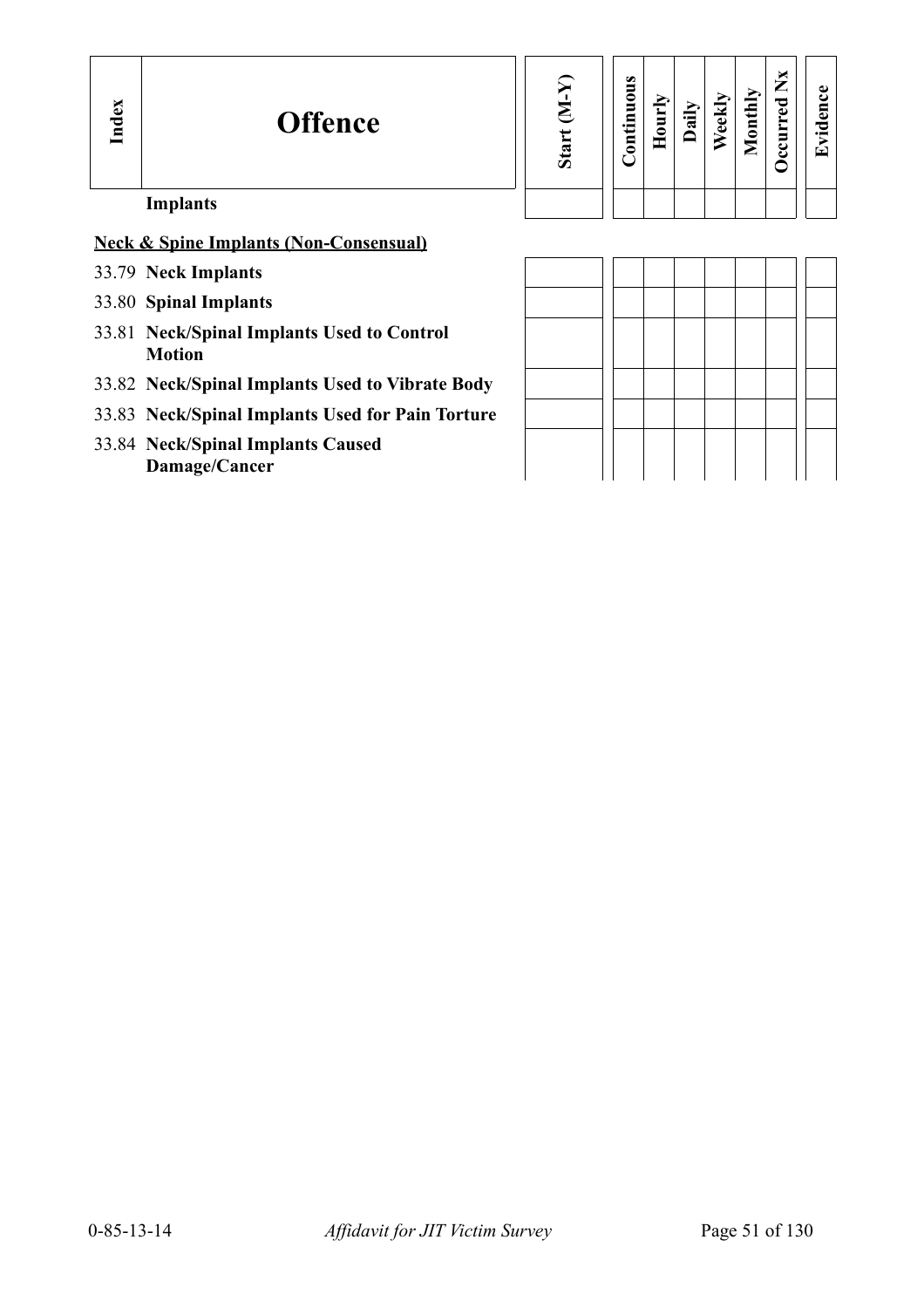| S<br><b>Offence</b><br>≂ | " | ο<br>5<br>0<br>5<br>⊟<br>$\cdot$ $-$<br>5 | Ĕ<br>═ | ह्न | $\overline{\phantom{a}}$<br>نه<br>Φ | thly<br>5<br>-<br>_ | ы<br>∽<br>⇁<br>_<br>ెం<br>ω<br>౿<br>ల | O)<br>О.<br>$\bullet$<br>⇁ |
|--------------------------|---|-------------------------------------------|--------|-----|-------------------------------------|---------------------|---------------------------------------|----------------------------|
|--------------------------|---|-------------------------------------------|--------|-----|-------------------------------------|---------------------|---------------------------------------|----------------------------|

#### **Heart Implants (Non-Consensual)**

- 33.85 **Heart Implant**
- 33.86 **Heart Implant Used for Pain Torture**
- 33.87 **Heart Implant to Remote-Control Heart Beat**
- 33.88 **Heart Implant Used to Induce Heart Attack**

#### **Torso Implants (Non-Consensual)**

- 33.89 **Shoulder Implants**
- 33.90 **Shoulder Implants Used for Pain Torture**
- 33.91 **Shoulder Implants Moving Arms / Shoulders**
- 33.92 **Breast Implants**
- 33.93 **Breast Implants Used for Pain Torture**
- 33.94 **Breast Implants Used to Burn Breasts**
- 33.95 **Navel Implants**
- 33.96 **Navel Implants Used for Pain Torture**
- 33.97 **Lung Implants**
- 33.98 **Lung Implants Used for Pain Torture**
- 33.99 **Lung Implants Controlling Breathing**
- 33.100 **Organ Implants in Kidney or Liver**
- 33.101 **Organ Implants Used for Pain Torture**
- 33.102 **Organ Implants Controlling Organ Function**
- 33.103 **Organ Implants Used to Induce Ill Health**

#### **Skin Implants (Non-Consensual)**

- 33.104 **Skin Implants**
- 33.105 **Skin Implants Used for for Pain Torture**
- 33.106 **Skin Implants Used to Burn Tissue fr. Inside**
- 33.107 **Skin Implants Used to Vibrate and Tingle**

#### **Arms, Hands & Finger Implants (Non-Consensual)**

- 33.108 **Finger-Tip or Finger Joint Implants**
- 33.109 **Implants in Elbow Joints**
- 33.110 **Implants in Wrist**







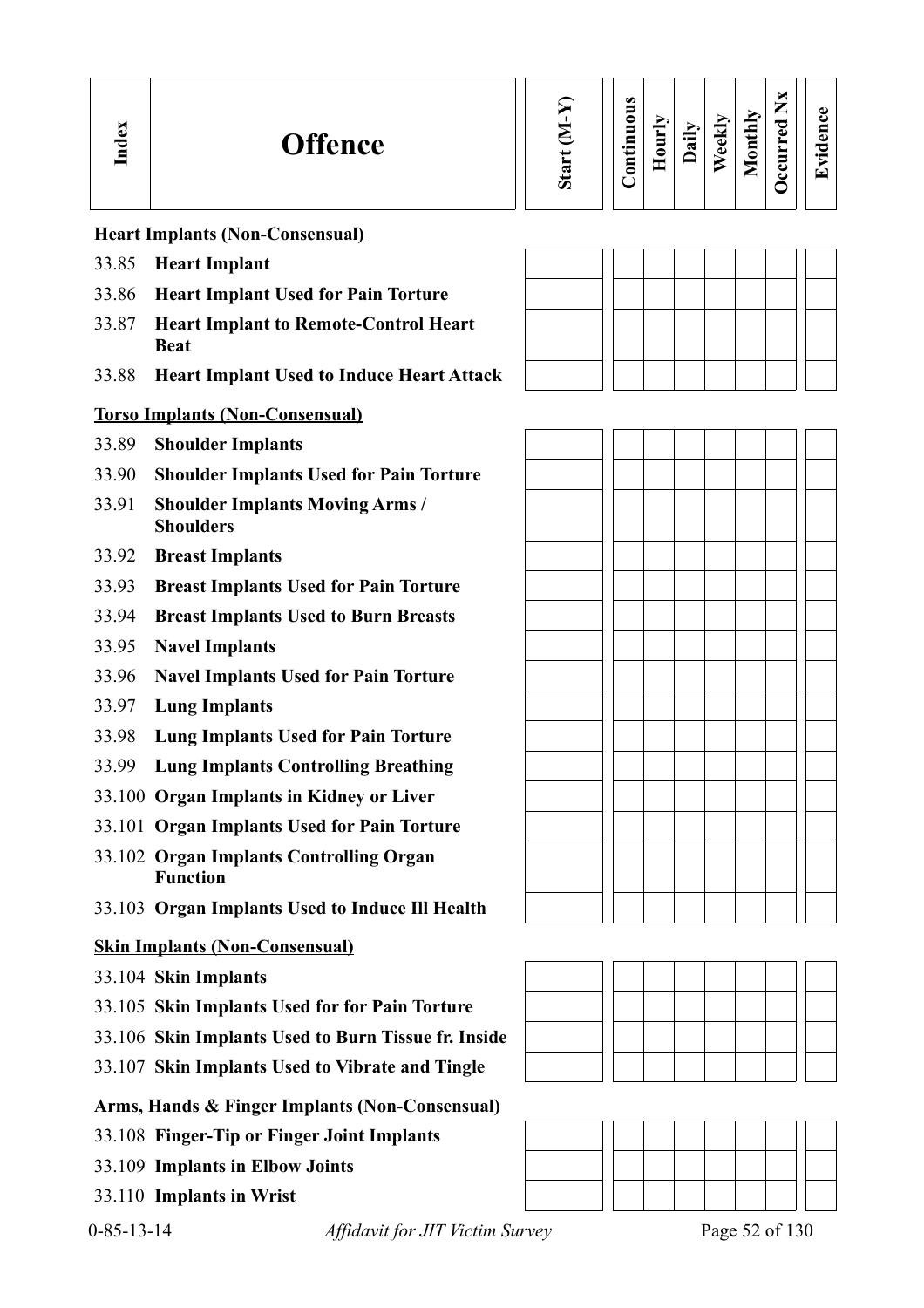| Index                     | <b>Offence</b>                                                | Start (M-Y) | Continuous | Hourly | Daily | Weekly | Monthly | Occurred Nx | Evidence |
|---------------------------|---------------------------------------------------------------|-------------|------------|--------|-------|--------|---------|-------------|----------|
|                           | <b>Leg &amp; Foot Implants (Non-Consensual)</b>               |             |            |        |       |        |         |             |          |
|                           | 33.111 Hip Implants                                           |             |            |        |       |        |         |             |          |
|                           | 33.112 Knee Implants                                          |             |            |        |       |        |         |             |          |
|                           | 33.113 Foot & Toe Implants                                    |             |            |        |       |        |         |             |          |
|                           | 33.114 Implants in Upper Thighs                               |             |            |        |       |        |         |             |          |
|                           | 33.115 Implants in Lower Thighs                               |             |            |        |       |        |         |             |          |
|                           | 33.116 Leg / Foot Implants Used for Pain Torture              |             |            |        |       |        |         |             |          |
|                           | 33.117 Leg / Foot Implants for Crippling Movement             |             |            |        |       |        |         |             |          |
|                           | 33.118 Foot Implants Used to Induce Cramps                    |             |            |        |       |        |         |             |          |
|                           | 33.119 Foot Implants Pulling Toes Apart in a<br>Cramp         |             |            |        |       |        |         |             |          |
| 33.12<br>$\overline{0}$   | <b>Foot Implants Used for Heating Sole of Foot</b>            |             |            |        |       |        |         |             |          |
| 33.12<br>1                | <b>Thigh Implants Used to Induce Cramps</b>                   |             |            |        |       |        |         |             |          |
|                           | <b>Genital &amp; Rectal Implants (Non-Consensual)</b>         |             |            |        |       |        |         |             |          |
| 33.12<br>2                | <b>Genital Implant</b>                                        |             |            |        |       |        |         |             |          |
| 33.12<br>3                | <b>Uterine Implant</b>                                        |             |            |        |       |        |         |             |          |
| 33.12<br>$\overline{4}$   | <b>Rectal Implant</b>                                         |             |            |        |       |        |         |             |          |
| 33.12<br>5                | <b>Genital/Rectal Implants Use for Pain</b><br><b>Torture</b> |             |            |        |       |        |         |             |          |
| 33.12<br>6                | <b>Genital or Rectal Implants Used to Vibrate</b>             |             |            |        |       |        |         |             |          |
| 33.12<br>7                | Sex Assault / Rape w. Genital/Rectal<br><b>Implants</b>       |             |            |        |       |        |         |             |          |
| 33.12<br>8                | <b>Genital Implants Forcing/Inhibiting</b><br><b>Orgasms</b>  |             |            |        |       |        |         |             |          |
| 33.12<br>9                | <b>Contractions Induced with Uterine Implants</b>             |             |            |        |       |        |         |             |          |
| 33.13<br>$\boldsymbol{0}$ | <b>Miscarriages Induced with Uterine Implants</b>             |             |            |        |       |        |         |             |          |
|                           | <b>People Accessing RF Implants (Non-Consensual)</b>          |             |            |        |       |        |         |             |          |
| 33.13                     | <b>Stalkers and Agents Accessing RF Implants</b>              |             |            |        |       |        |         |             |          |

0-85-13-14 *Affidavit for JIT Victim Survey* Page 53 of 130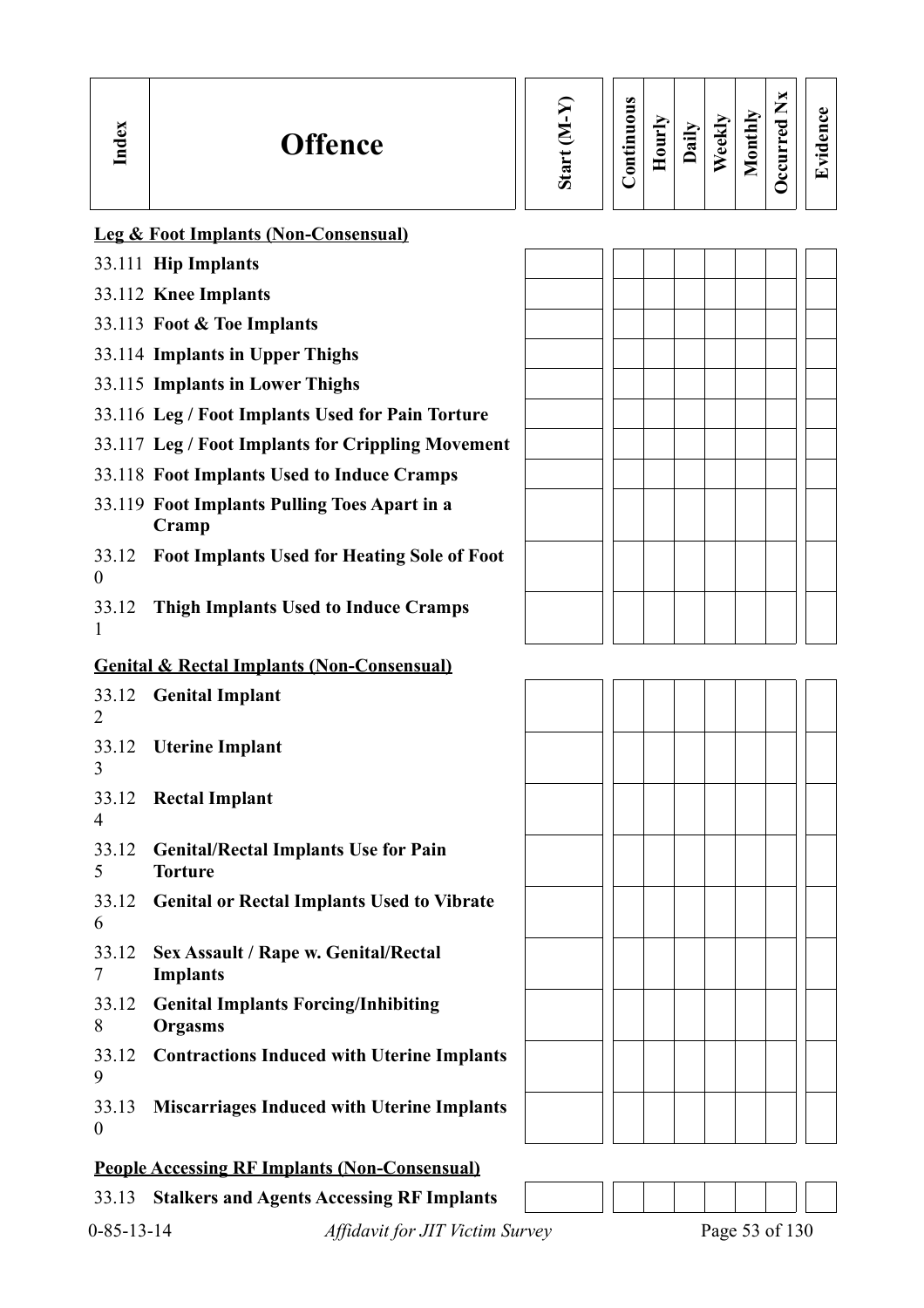| Index                     | <b>Offence</b>                                                | Start $(M-Y)$ | Continuous | Hourly | Daily | Weekly | Monthly | Occurred Nx    | Evidence |
|---------------------------|---------------------------------------------------------------|---------------|------------|--------|-------|--------|---------|----------------|----------|
| 1<br>33.13<br>2           | <b>Neighbours Accessing RF Implants</b>                       |               |            |        |       |        |         |                |          |
| 33.13<br>3                | <b>Police Accessing RF Chip Implants</b>                      |               |            |        |       |        |         |                |          |
| 33.13<br>4                | <b>Doctors / Neurologists Accessing RF</b><br><b>Implants</b> |               |            |        |       |        |         |                |          |
| 33.13<br>5                | <b>Weapons Accessing RF Implants</b>                          |               |            |        |       |        |         |                |          |
| 33.13<br>6                | <b>Cell Towers Accessing RF Implants</b>                      |               |            |        |       |        |         |                |          |
| 33.13<br>7                | <b>Cars Accessing RF Implants</b>                             |               |            |        |       |        |         |                |          |
| 33.13<br>8                | <b>Drones or Air Craft Accessing RF Implants</b>              |               |            |        |       |        |         |                |          |
|                           | <b>Throat &amp; Other Types of Non-Consensual Implants</b>    |               |            |        |       |        |         |                |          |
| 33.13<br>9                | <b>Strangulator Implanted in Throat</b>                       |               |            |        |       |        |         |                |          |
| 33.14<br>$\boldsymbol{0}$ | <b>Throat Implant to Read Out Subvocal</b><br><b>Speech</b>   |               |            |        |       |        |         |                |          |
| 33.14                     | <b>Other Types of Implants</b>                                |               |            |        |       |        |         |                |          |
|                           | <b>Nanotechnology (Non-Consensual)</b>                        |               |            |        |       |        |         |                |          |
| 33.14<br>2                | Nanotechnology Implanted or Injected                          |               |            |        |       |        |         |                |          |
| 33.14<br>3                | <b>Nanotechnology Fields Under the Skin</b>                   |               |            |        |       |        |         |                |          |
| 33.14<br>4                | <b>Nanotechnology Inside the Brain</b>                        |               |            |        |       |        |         |                |          |
| 33.14<br>5                | <b>Nanotechnology Used for Pain Torture</b>                   |               |            |        |       |        |         |                |          |
| 33.14<br>6                | <b>Nanotechnology Destroying Body Function</b>                |               |            |        |       |        |         |                |          |
| 33.14<br>7                | <b>Nanotechnology Used to Simulate Illnesses</b>              |               |            |        |       |        |         |                |          |
| 33.14<br>8                | <b>Nanotechnology Used to Heat or Sweat Body</b>              |               |            |        |       |        |         |                |          |
| 33.14                     | <b>Nanotechnology Used to Burn From Inside</b>                |               |            |        |       |        |         |                |          |
| $0 - 85 - 13 - 14$        | Affidavit for JIT Victim Survey                               |               |            |        |       |        |         | Page 54 of 130 |          |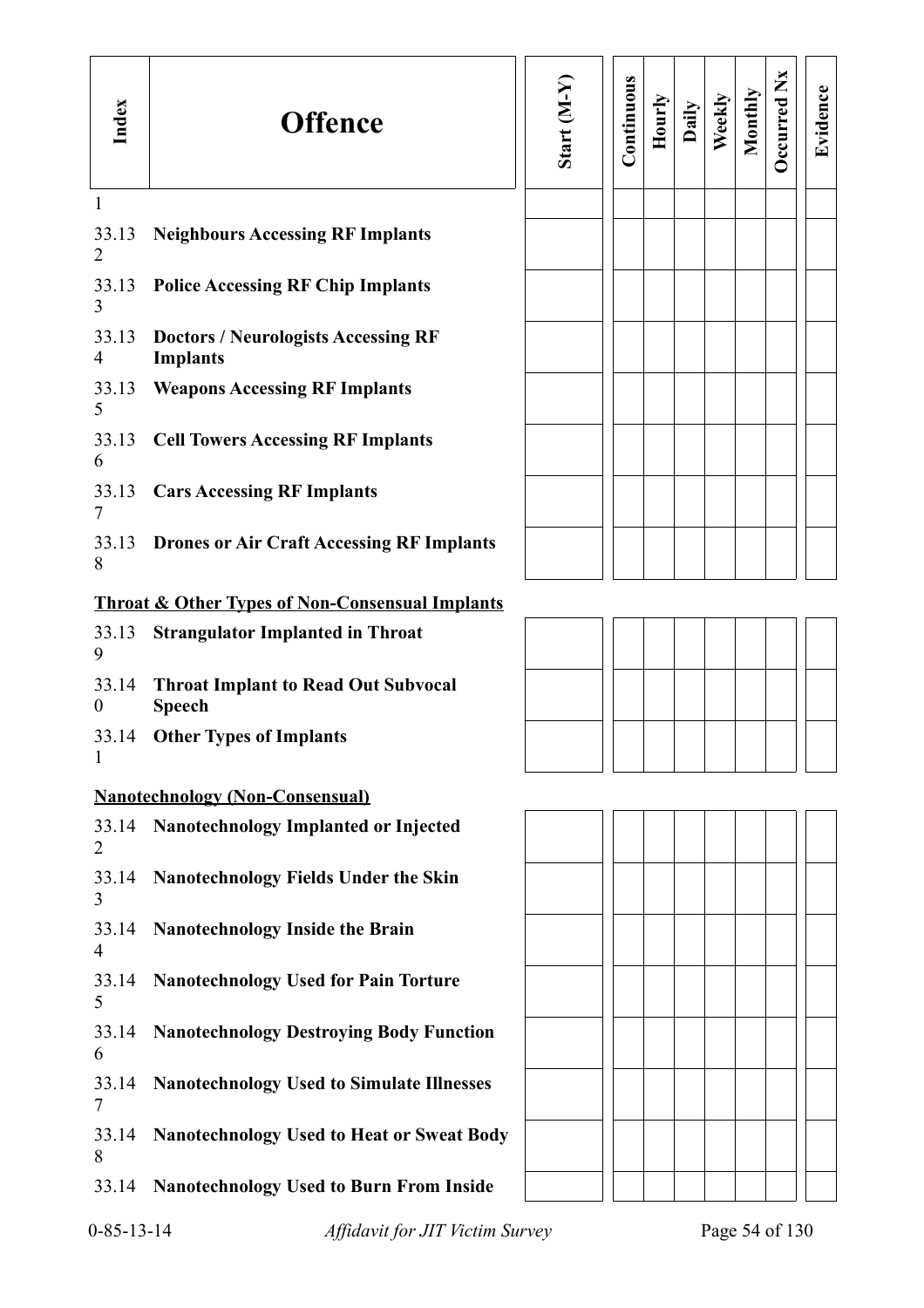| Index                     | <b>Offence</b>                                           | Start (M-Y) | Continuous | Hourly | Daily | Weekly | Monthly | Occurred Nx | Evidence |
|---------------------------|----------------------------------------------------------|-------------|------------|--------|-------|--------|---------|-------------|----------|
| 9                         |                                                          |             |            |        |       |        |         |             |          |
| 33.15<br>$\boldsymbol{0}$ | <b>Nanotechnology Used for Retaliation</b>               |             |            |        |       |        |         |             |          |
| 33.15                     | <b>Nanotechnology Network Grown Under</b><br><b>Skin</b> |             |            |        |       |        |         |             |          |
| 33.15<br>2                | <b>Nanotechnology Growing Wires Across Body</b>          |             |            |        |       |        |         |             |          |
| 33.15<br>3                | <b>Nanotechnology Used to Deform Bones</b>               |             |            |        |       |        |         |             |          |
| 33.15<br>4                | <b>Nanotechnology Detected in a Lab Test</b>             |             |            |        |       |        |         |             |          |
| 33.15<br>5                | <b>Nanotechnology Causing Health Issues</b>              |             |            |        |       |        |         |             |          |
| 33.15<br>6                | <b>Nanotechnology Causing Debilitation</b>               |             |            |        |       |        |         |             |          |
| 33.15<br>7                | <b>Nanotechnology Causing Sun Allergy</b>                |             |            |        |       |        |         |             |          |
| 33.15<br>8                | <b>Nanotechnology Causing Electro-Sensitivity</b>        |             |            |        |       |        |         |             |          |
|                           | <b>Neurotechnology (Non-Consensual)</b>                  |             |            |        |       |        |         |             |          |
| 8                         | 33.15 Neurotechnology Implanted or Injected              |             |            |        |       |        |         |             |          |
| 33.15<br>9                | <b>Neurotechnology Used for Pain Torture</b>             |             |            |        |       |        |         |             |          |
| 33.16<br>$\boldsymbol{0}$ | <b>Neurotechnology Destroying Brain Function</b>         |             |            |        |       |        |         |             |          |
| 33.16                     | <b>Neurotechnology Causing Mental Instability</b>        |             |            |        |       |        |         |             |          |
| 33.16<br>2                | <b>Neurotechnology to Deceive Brain or Senses</b>        |             |            |        |       |        |         |             |          |
| 33.16<br>3                | <b>Neurotechnology for Sex Assault and Rape</b>          |             |            |        |       |        |         |             |          |
| 33.16<br>4                | <b>Neurotechnology Causing Brain Damage</b>              |             |            |        |       |        |         |             |          |
| 33.16<br>5                | <b>Neurotechnology Causing Debilitation</b>              |             |            |        |       |        |         |             |          |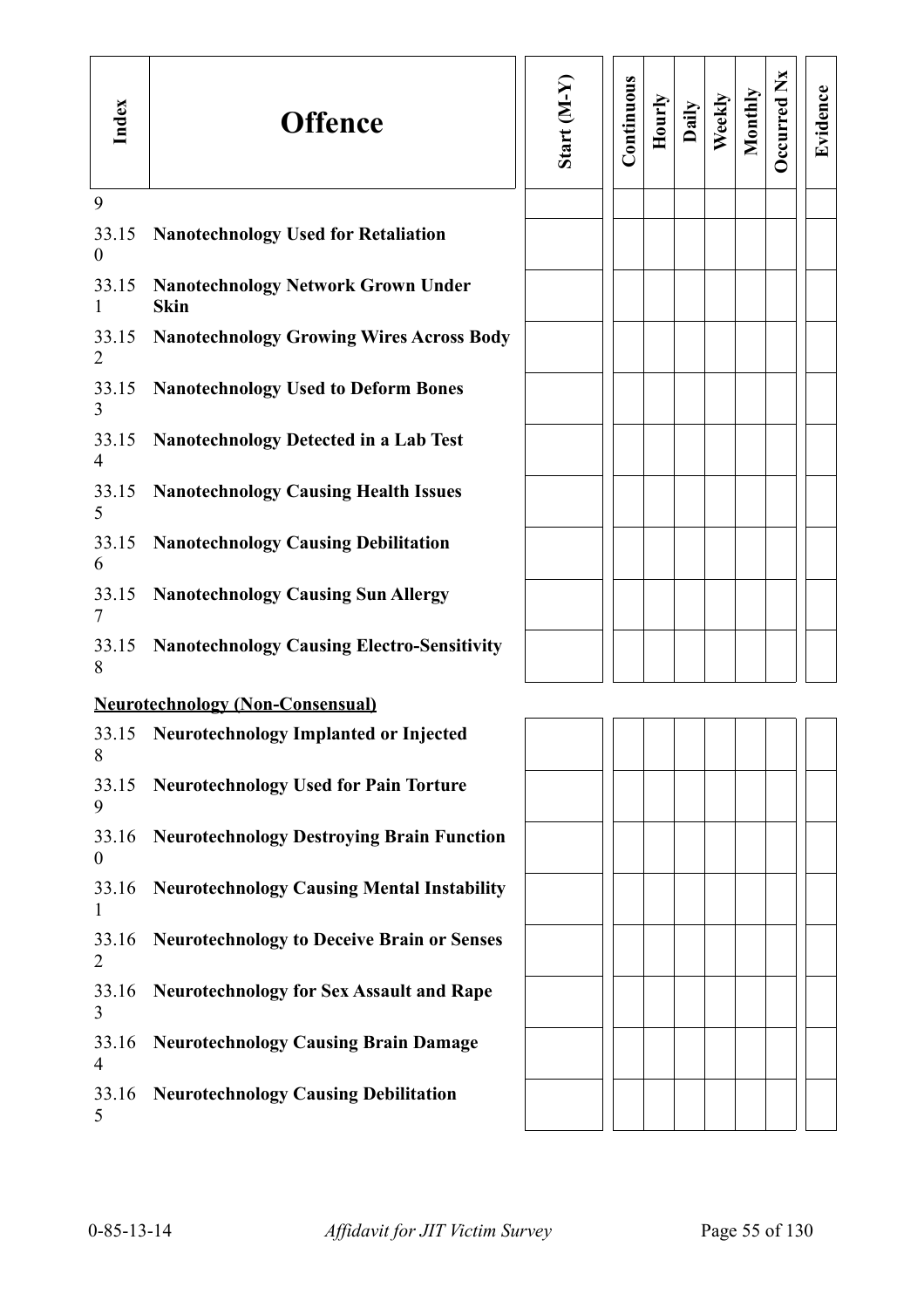| Sta |
|-----|
|     |

#### **Contin uous Hourly D We ekly aily Monthly OccurredNxEvid ence**

# **34 Voice-to-Skull (V2K)**

34.1 **Unusual Tinnitus**

**In dex**

- 34.2 **Discomfort / Pain / Heat in or Around the Ear**
- 34.3 **Audible V2K Audio Messages**
- 34.4 **Non-Audible, Subliminal V2K Audio Messages**
- 34.5 **Systematic or Constant V2K Torture**
- 34.6 **V2K Playing False Voices or Audio Recordings**
- 34.7 **V2K Playing Songs and Music**
- 34.8 **V2K Messages Commenting Live on Events**
- 34.9 **V2K Commentary on Intimate Life or Body**
- 34.10 **V2K Comments on Silent Thoughts**
- 34.11 **V2K Messages of Abuse and Denigration**
- 34.12 **V2K with Sexual or Pornographic Messages**
- 34.13 **V2K Messages of Threats, Violence or Death**
- 34.14 **V2K Inciting to Violence, Murder or Suicide**
- 34.15 **Psychological Stress from V2K Torture**
- 34.16 **Physical Pain and Damage from V2K Torture**

# **35 Image-to-Skull (I2K) & Video-to-Skull**

- 35.1 **Unusual Colour, Patterns, Light-Flashes Seen** -
- 35.2 **Discomfort/Pain in the Eye or in Eye Muscles**
- 35.3 **Image-to-Skull with Stand-Alone Images**
- 35.4 **Image-to-Skull Overlayed on Surroundings**
- 35.5 **Systematic/Constant Image-to-Skull Torture**
- 35.6 **I2K Scenes Flashed to Create a Déjà-Vu Effect**
- 35.7 **I2K Footage from the Past or Private Life**
- 35.8 **I2K Flashes Commenting on Silent Thoughts**
- 35.9 **I2K Footage of Abuse and Denigration**
- 35.10 **I2K Footage that is Sexual or Pornographic**
- 35.11 **I2K Footage of Child Abuse or Child Murder**

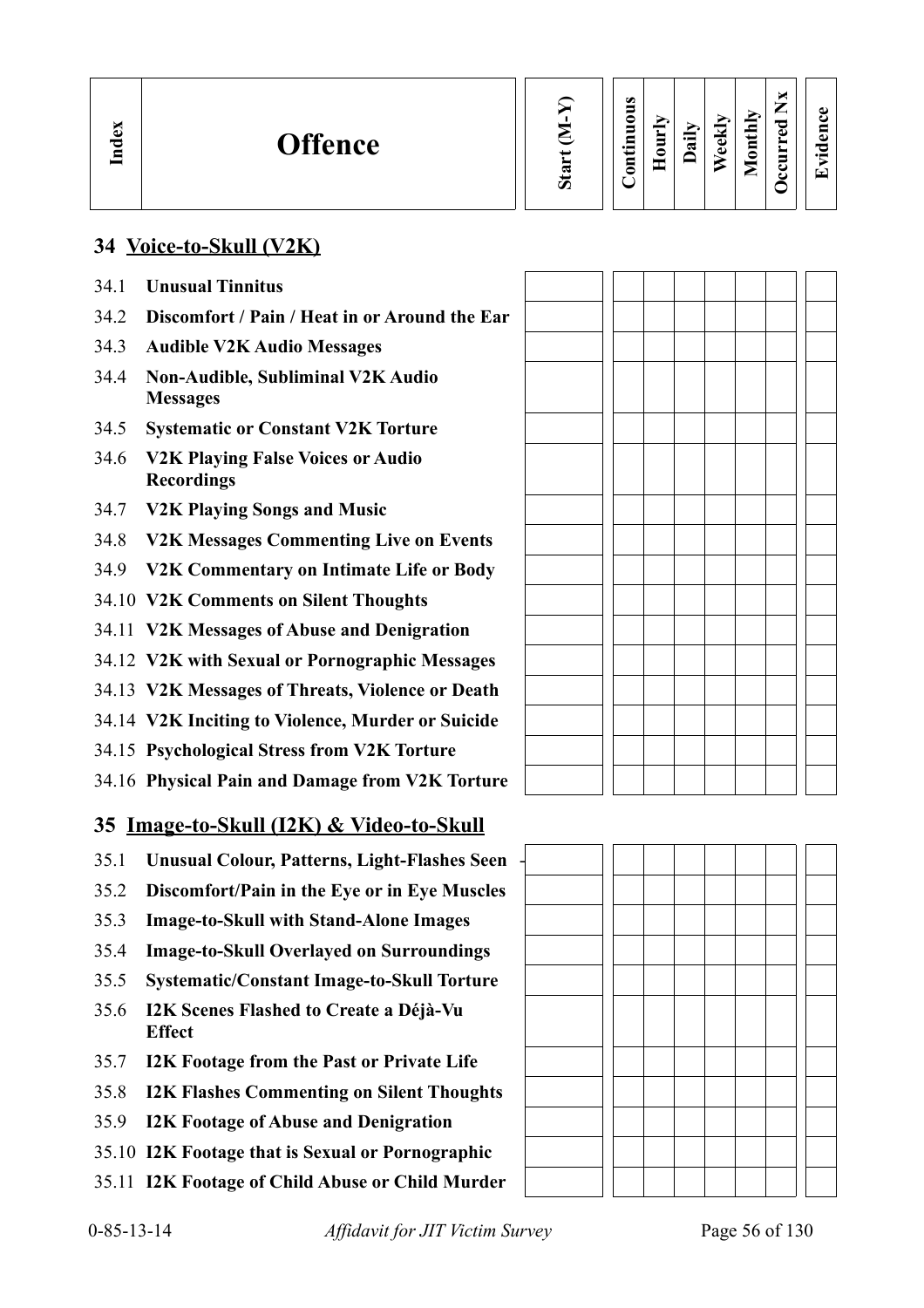| Index | <b>Offence</b>                                                   | Start (M-Y) | Continuous | Hourly | Daily | Weekly | Monthly | Occurred Nx | Evidence |
|-------|------------------------------------------------------------------|-------------|------------|--------|-------|--------|---------|-------------|----------|
|       | 35.12 I2K Footage with Nazi or KKK Content                       |             |            |        |       |        |         |             |          |
|       | 35.13 I2K Footage showing Injury, Violence, Death                |             |            |        |       |        |         |             |          |
|       | 35.14 I2K Footage of UFO, Aliens, Ghosts,<br><b>Monsters</b>     |             |            |        |       |        |         |             |          |
|       | 35.15 Psychological Stress from I2K Torture                      |             |            |        |       |        |         |             |          |
|       | 35.16 Physical Pain and Damage from I2K Torture                  |             |            |        |       |        |         |             |          |
|       | 36 Remote Neural Monitoring (RNM) & Synthetic Telepathy (Syn.T.) |             |            |        |       |        |         |             |          |
| 36.1  | <b>Internal Subliminal Messages and</b><br><b>Suggestions</b>    |             |            |        |       |        |         |             |          |
| 36.2  | <b>Internal Brainwashing and Conditioning</b>                    |             |            |        |       |        |         |             |          |
| 36.3  | <b>Changes to Inner Voice/Foreign Internal</b><br><b>Voice</b>   |             |            |        |       |        |         |             |          |
| 36.4  | <b>Fast or Unnatural Internal Dialogue</b>                       |             |            |        |       |        |         |             |          |
| 36.5  | <b>Remote Interrogation via Synthetic Telepathy</b>              |             |            |        |       |        |         |             |          |
| 36.6  | <b>Broadcasting of Thoughts so Others Respond</b>                |             |            |        |       |        |         |             |          |
| 36.7  | <b>Forced Thoughts and Implanted Thoughts</b>                    |             |            |        |       |        |         |             |          |
| 36.8  | <b>False or Implanted Memories</b>                               |             |            |        |       |        |         |             |          |
| 36.9  | <b>Conveying of Threats, Death Threats w.</b><br>Syn.T.          |             |            |        |       |        |         |             |          |
|       | 36.10 Hive-Mind or Synthetic Telepathy with<br><b>Others</b>     |             |            |        |       |        |         |             |          |
|       | 36.11 Hive-Mind Participation of Children                        |             |            |        |       |        |         |             |          |
|       | 36.12 Hypnosis and Trance States                                 |             |            |        |       |        |         |             |          |
|       | 36.13 Induced Emotions and Emotional States                      |             |            |        |       |        |         |             |          |
|       | 36.14 Induced Psychological Torment                              |             |            |        |       |        |         |             |          |
|       | 36.15 Induced Pain and Other Tortuous States                     |             |            |        |       |        |         |             |          |
|       | 36.16 Dream Manipulation & Forced Virtual<br><b>Reality</b>      |             |            |        |       |        |         |             |          |
|       | 36.17 Remote Access of Vision                                    |             |            |        |       |        |         |             |          |
|       | 36.18 Remote Access of Vocalised Speech & Sounds                 |             |            |        |       |        |         |             |          |
|       | 36.19 Remote Ac. of Non-Vocalised<br><b>Speech/Thoughts</b>      |             |            |        |       |        |         |             |          |
|       | 36.20 Synchronicity of Ambient Events w. Thoughts                |             |            |        |       |        |         |             |          |
|       | 36.21 Brain Interference and Mind Disintegration                 |             |            |        |       |        |         |             |          |
|       | 36.22 Altering of Intentions, Thoughts, Personality              |             |            |        |       |        |         |             |          |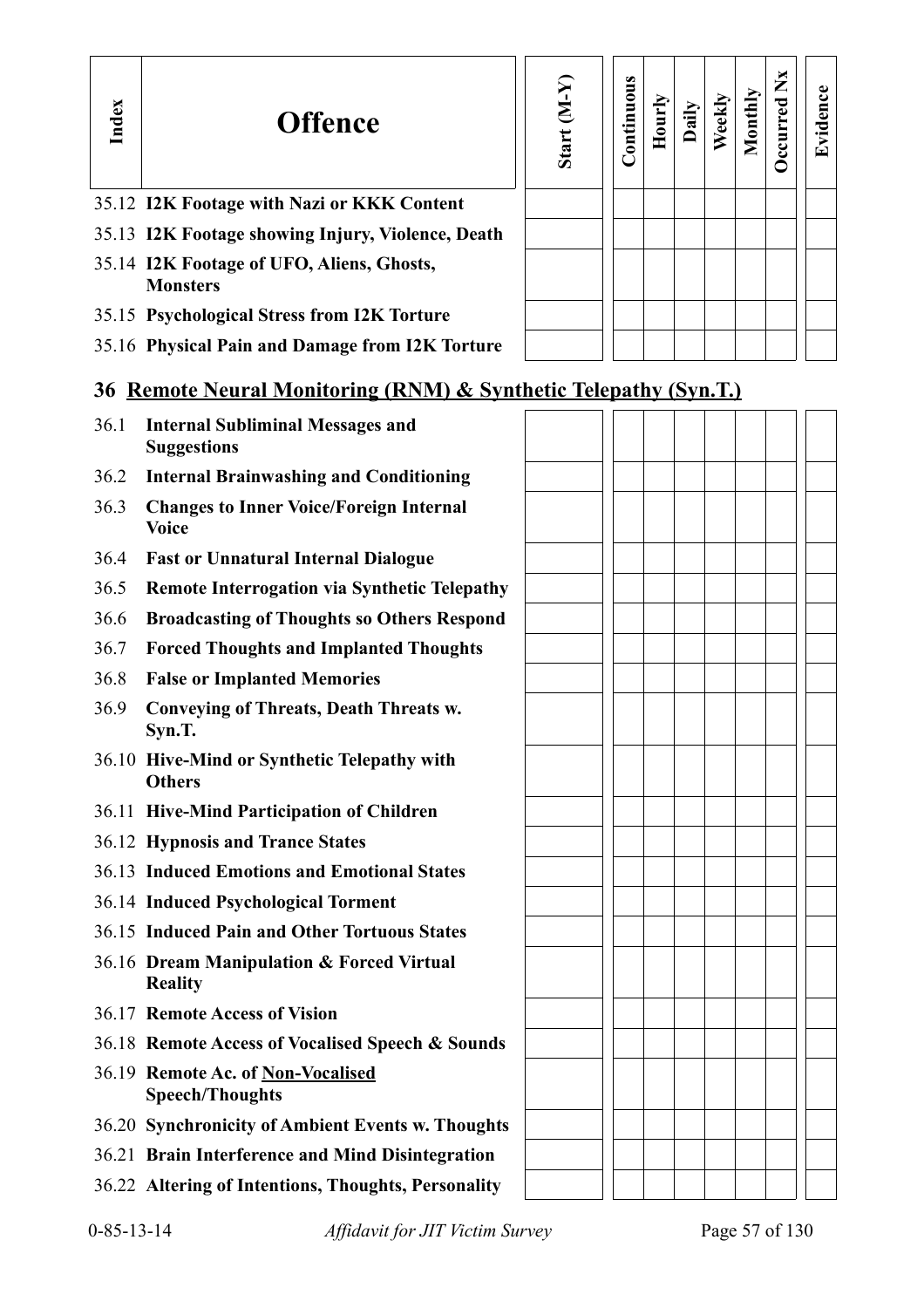| Index | <b>Offence</b>                                    | ନ୍ମ<br>$\mathsf{S}$<br>Start | tinuous<br>$\overline{\mathsf{e}}$ |  |  | × | ⋤ |
|-------|---------------------------------------------------|------------------------------|------------------------------------|--|--|---|---|
|       | 36.23 Being Taken Over by External Personality    |                              |                                    |  |  |   |   |
|       | 36.24 Pulses and Tapping Sensation on the Skull   |                              |                                    |  |  |   |   |
|       | 36.25 Pain or Shots to Head Triggered by Thoughts |                              |                                    |  |  |   |   |
|       | 36.26 Systematic RNM/Synthetic Telepathy Torture  |                              |                                    |  |  |   |   |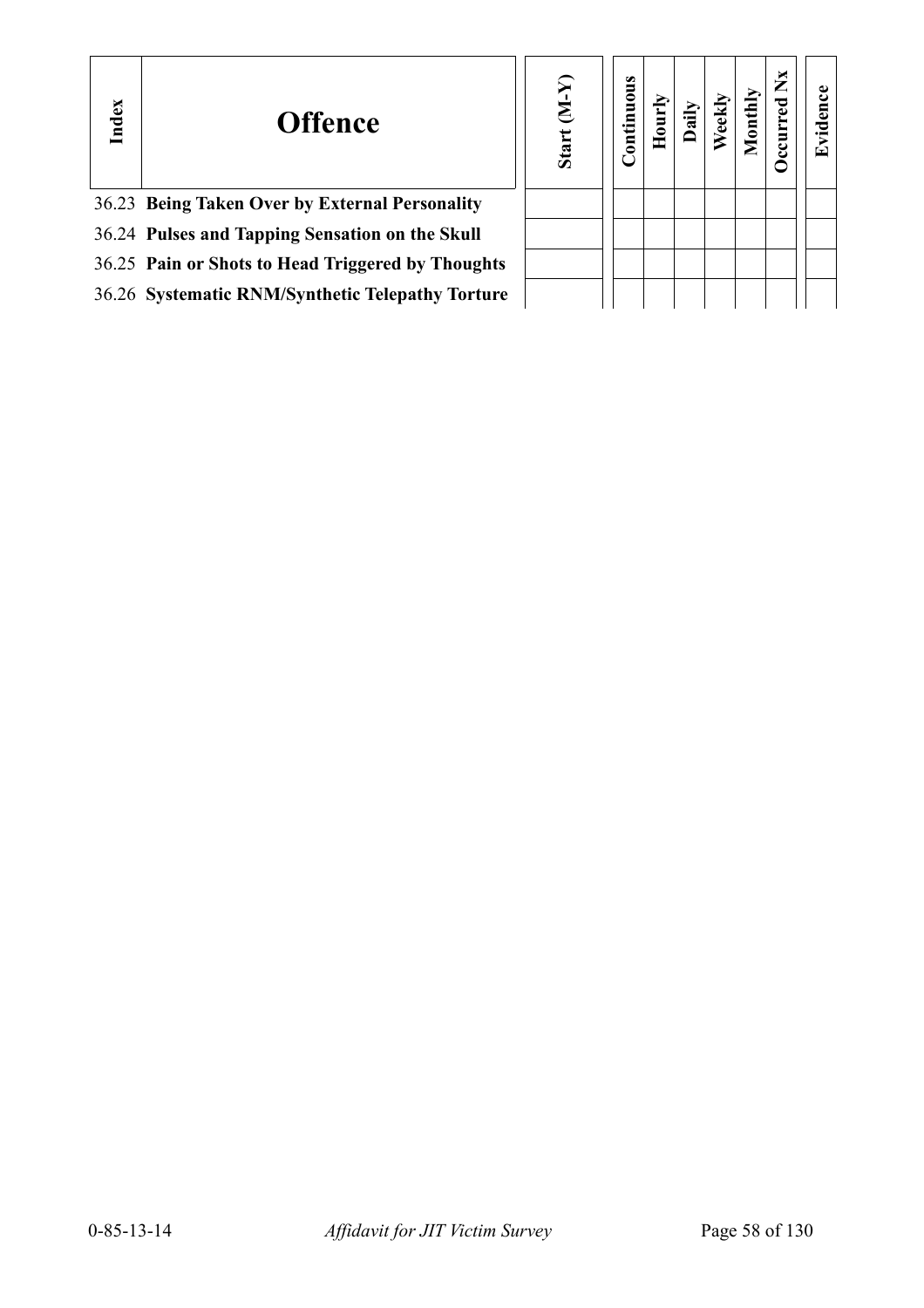| ×<br>نە<br>− | <b>Offence</b> |  | $\bullet$<br>$\equiv$<br>0<br>-<br>-<br>5<br>⊟<br>∍ | Ē<br>٥ | ≔<br>ನ | ನ<br>-<br>نه<br>۵ | ➢<br>−<br>◘<br>پ<br>⊟<br>0<br>- | ∼<br>–<br>_<br>ెం<br>đ۵<br>ఆ | $\bullet$ $\blacksquare$ |
|--------------|----------------|--|-----------------------------------------------------|--------|--------|-------------------|---------------------------------|------------------------------|--------------------------|
|--------------|----------------|--|-----------------------------------------------------|--------|--------|-------------------|---------------------------------|------------------------------|--------------------------|

# **37 Remote Control (RC) & Bio-Robotisation**

| 37.1               | <b>Remote Control of Muscles &amp; Muscle Jerking</b> |  |  |  |                |  |
|--------------------|-------------------------------------------------------|--|--|--|----------------|--|
| 37.2               | <b>RC</b> of Jaw, Jaw Grinding, Jaw Locking           |  |  |  |                |  |
| 37.3               | <b>RC</b> of Eye Twitches                             |  |  |  |                |  |
| 37.4               | <b>RC</b> of Eye Movement                             |  |  |  |                |  |
| 37.5               | <b>RC</b> of Vision, Reduction of Vision by RC        |  |  |  |                |  |
| 37.6               | <b>RC</b> of Hearing, Reduction of Hearing by RC      |  |  |  |                |  |
| 37.7               | <b>RC</b> of Facial Expressions                       |  |  |  |                |  |
| 37.8               | <b>RC</b> of Limbs, Hands, Feet, Movement             |  |  |  |                |  |
| 37.9               | <b>RC</b> of Spine, Neck and Back Movement            |  |  |  |                |  |
|                    | 37.10 RC of Posture, Forced Posture Change by RC      |  |  |  |                |  |
|                    | 37.11 RC of Heart Beat and Pulse                      |  |  |  |                |  |
|                    | 37.12 RC of Breathing or Breathing Muscles            |  |  |  |                |  |
|                    | 37.13 RC of Sensory Touch                             |  |  |  |                |  |
|                    | 37.14 RC of Smell                                     |  |  |  |                |  |
|                    | 37.15 RC of Taste                                     |  |  |  |                |  |
|                    | 37.16 RC of Saliva Production                         |  |  |  |                |  |
|                    | 37.17 RC of Tear Production                           |  |  |  |                |  |
|                    | 37.18 RC of Blood flow                                |  |  |  |                |  |
|                    | 37.19 RC of Tissue Swelling & Water Retention         |  |  |  |                |  |
|                    | 37.20 RC of Digestive Process                         |  |  |  |                |  |
|                    | 37.21 RC of Urination or Defecation                   |  |  |  |                |  |
|                    | 37.22 RC of Other Body Process (Menstruation          |  |  |  |                |  |
|                    | etc.)                                                 |  |  |  |                |  |
|                    | 37.23 RC of Sleep States, Forced Sleep                |  |  |  |                |  |
|                    | 37.24 RC of Awakening, Forced Awakening               |  |  |  |                |  |
|                    | 37.25 RC of Awake State, Forced Staying Awake         |  |  |  |                |  |
|                    | 37.26 RC of Speech, Forced Speech                     |  |  |  |                |  |
|                    | 37.27 RC of Erections, Sexual Arousal, Orgasm         |  |  |  |                |  |
|                    | 37.28 RC of Complex Body Movements                    |  |  |  |                |  |
|                    | 37.29 RC of Emotions, Moods and Urges (to Act<br>etc) |  |  |  |                |  |
|                    | 37.30 RC of Laughter/Crying, Forced                   |  |  |  |                |  |
| $0 - 85 - 13 - 14$ | <b>Affidavit for JIT Victim Survey</b>                |  |  |  | Page 59 of 130 |  |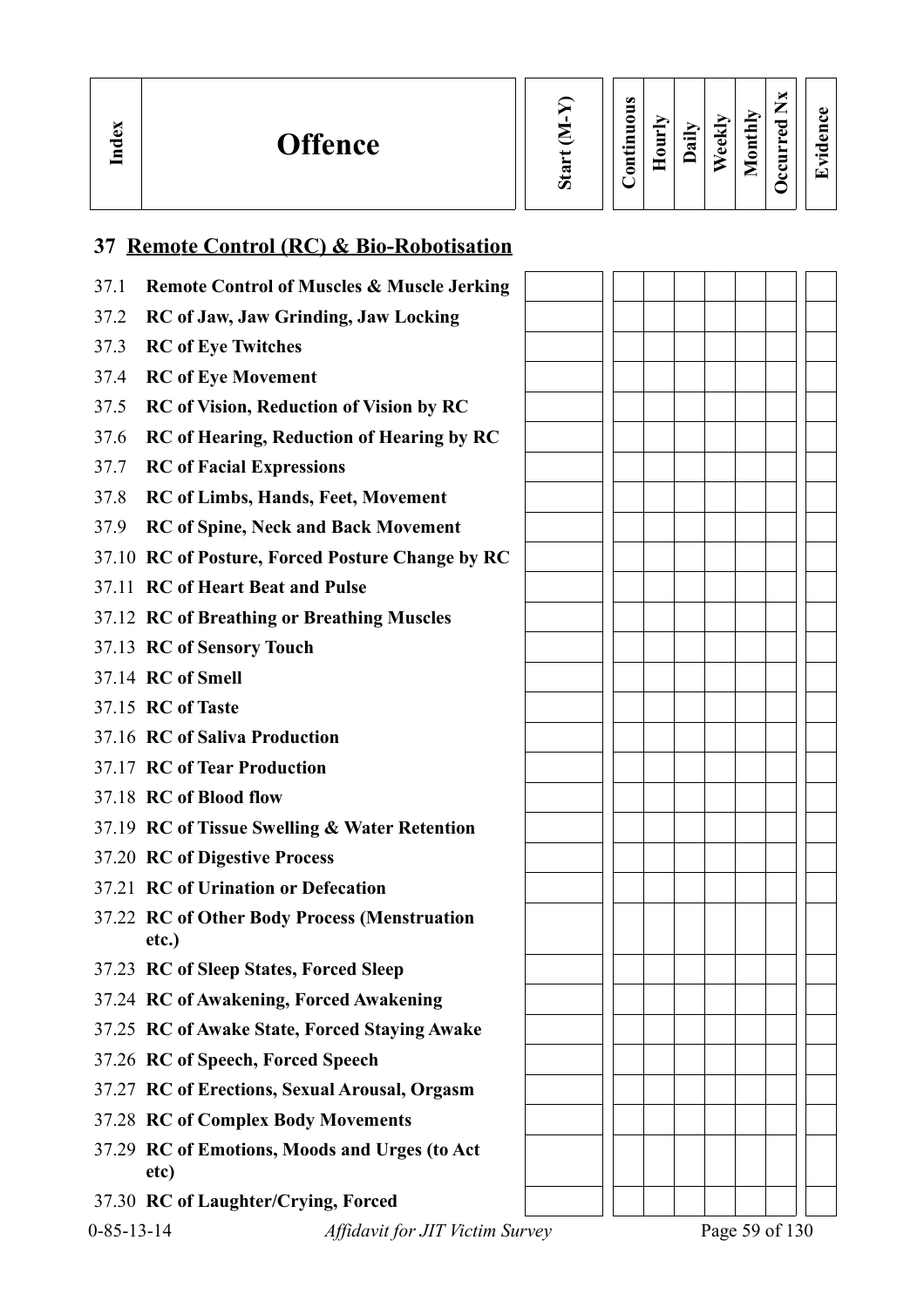# **Offence**

# **Sta rt (M-Y) Contin uous Hourly D We ekly aily Monthly OccurredNxEvid ence**

# **Laughter/Cry** 37.31 **RC of Memory and Cognitive Functions**

- 37.32 **RC of Thoughts**
- 37.33 **Forced Walking while Completely Conscious**
- 37.34 **Forced Walking with Combined Trance States**

#### **38 Remote Control & Bio-Robotisation of Others**

- 38.1 **Sudden/Temp. Personality Changes in Others**
- 38.2 Long-Term Personality Changes in Others
- 38.3 **Depression or Suicidal Thoughts in Others**
- 38.4 Loss of Memory of Events or Past Statements
- 38.5 **Sudden Anger Fits in Others**
- 38.6 **Sudden Sleep or Forced Sleep in Others**
- 38.7 **Family/Friends/Others Talking to Themselves**
- 38.8 **Sleep-Walking or Hypnotic States in Others**
- 38.9 **Perfectly Timed Impulsive Actions by Others**
- 38.10 **RC Weaponisation of Partner, Family,**  $2008$   $\begin{vmatrix} x & 1 \ x & 1 \end{vmatrix}$   $\begin{vmatrix} x & 1 \ x & 1 \end{vmatrix}$
- 38.11 **Harassment w Trained/Bio-Robotised Animals**
- 38.12 **Unusual/Out-of-Character Attacks by Animals**

| 2008 | $\mathbf X$    |  |  |  | $\mathbf X$ |
|------|----------------|--|--|--|-------------|
|      |                |  |  |  |             |
| 2000 | $\mathbf X$    |  |  |  | $\mathbf X$ |
|      |                |  |  |  |             |
|      |                |  |  |  |             |
|      |                |  |  |  |             |
|      |                |  |  |  |             |
|      |                |  |  |  |             |
| 2008 | $\overline{X}$ |  |  |  | $\mathbf X$ |
|      |                |  |  |  |             |
|      |                |  |  |  |             |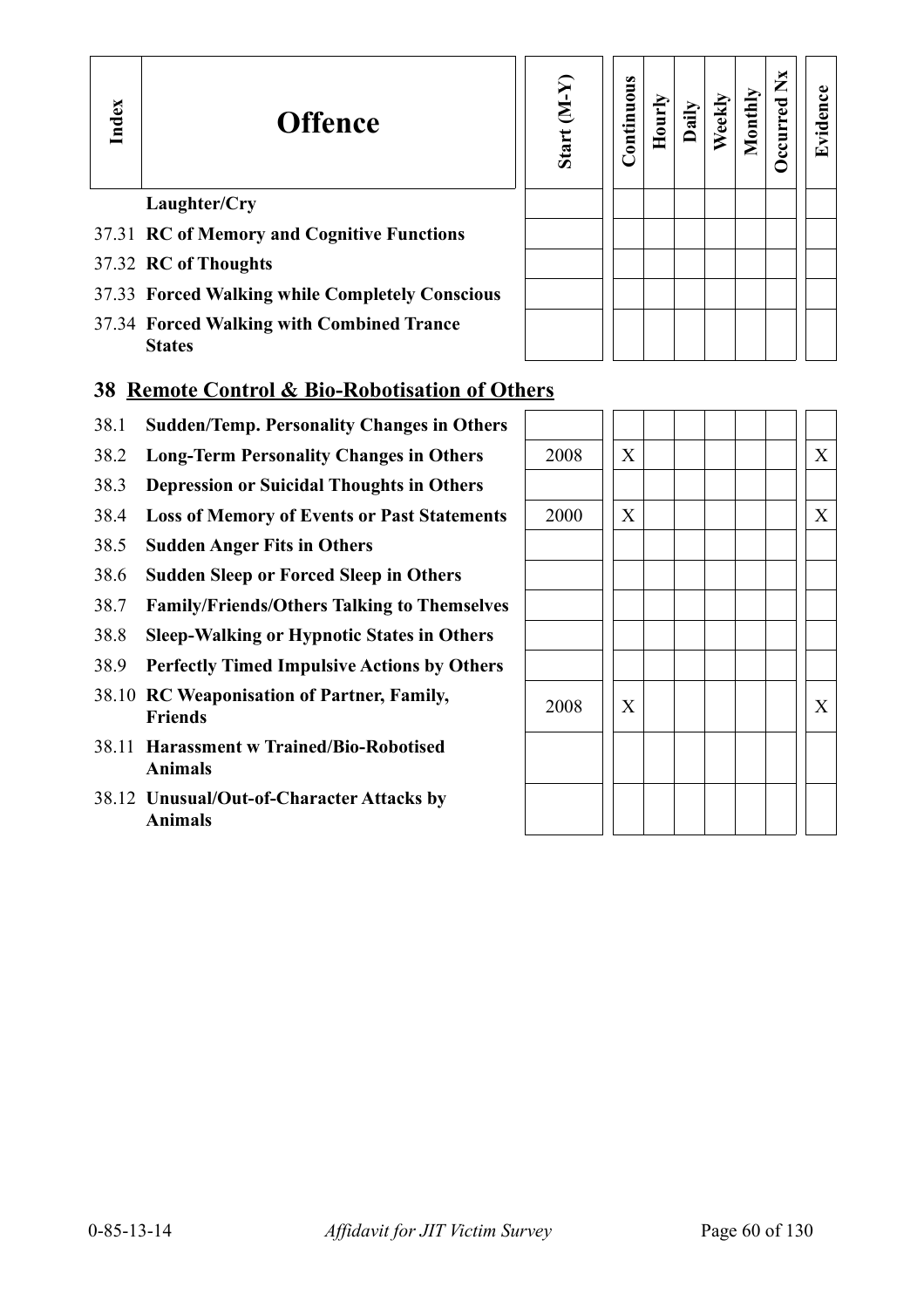| ×<br>്ലാ<br>$\mathbf{F}$ | <b>Offence</b> | Ο | $\omega$<br>-<br>-<br>∍<br>5<br>⊆<br>$\cdot$ $-$<br>⊆<br>0 | ≒<br>–<br>◓<br>_ | $\cdot$ $\,$<br>≂ | 호<br>٥<br>$\ddot{\bullet}$ | Ыy<br>ت<br>3<br>-<br>_ | м<br>∽<br>╼<br>ాం<br>$\omega$<br>॒<br>ల<br>◡ | ω<br>г.<br>Ξ<br>ω<br>ਟ<br>$\cdot$ $\,$<br>$\mathbf{r}$ |  |
|--------------------------|----------------|---|------------------------------------------------------------|------------------|-------------------|----------------------------|------------------------|----------------------------------------------|--------------------------------------------------------|--|
|--------------------------|----------------|---|------------------------------------------------------------|------------------|-------------------|----------------------------|------------------------|----------------------------------------------|--------------------------------------------------------|--|

# **39 Torture, Systematic Harm & Life Destruction**

- 39.1 **Systematic Disruption of Life & Hounding**
- 39.2 **Destruction of Reputation or Social Standing** 2008 X
- 39.3 **Targeted Destruction of Career**
- 39.4 **Cutting of Income Sources f. Financial Killing**
- 39.5 **Destruction of Businesses or Self-Employment**
- 39.6 **Separation fr. Partner, Marriage Disintegrated**
- 39.7 **Separation from Children**
- 39.8 **Social Isolation**
- 39.9 **Loss of Home or House**
- 39.10 **Psychological Warfare, Emotional Torment**
- **39.11 Humiliation and Sexual Humiliation**
- 39.12 **Rape**
- **39.13 Torture**
- 39.14 **Mutilation and Targeted Destruction of Health**
- 39.15 **Targeted Crippling or Paralysis**
- 39.16 **Permanent Injury or Damage to Health**
- 39.17 **Loss of Limbs**
- 39.18 **Neurological Degeneration and Brain Damage**
- 39.19 **Murder of Family, Friends or Colleagues**
- 39.20 **Killing of Pets**
- 39.21 **Inability to Be Pain Free**
- 39.22 Inability to Feel Safe, Rest and Be At Peace
- 39.23 **Inability to Sleep at Night**
- 39.24 Inability to Enjoy Time with Loved Ones
- 39.25 Inability to Enjoy Leisure/Weekends/Holidays
- 39.26 **Inability to Participate in Sports Activities**
- 39.27 Inability to Meet Friends and Be Social
- 39.28 **Inability to Move Around and Do Tasks Freely** 2013 | X
- 39.29 **Inability to Enjoy Your Life and Live It Freely** 2008  $\begin{bmatrix} x \end{bmatrix}$

| 2008 | X                         |    | $\overline{X}$ |
|------|---------------------------|----|----------------|
| 2008 | X                         |    |                |
| 2013 | X                         |    |                |
| 2008 | X                         |    |                |
|      |                           |    |                |
| 2009 |                           | 1X |                |
|      |                           |    |                |
| 2007 | $\mathbf X$               |    |                |
| 2009 | X                         | 3X | X              |
| 2008 | $\boldsymbol{\mathrm{X}}$ |    | X              |
| 2008 | X                         |    | X              |
|      |                           |    |                |
| 2008 | X                         |    | X              |
| 2008 |                           | 3X | $\overline{X}$ |
|      |                           |    |                |
| 2008 |                           | 3X |                |
|      |                           |    |                |
| 2009 | $\boldsymbol{\mathrm{X}}$ | 3X | X              |
|      |                           |    |                |
|      |                           |    |                |
|      |                           |    |                |
| 2007 | X                         |    |                |
|      |                           |    |                |
| 2008 | X                         |    |                |
| 2008 | $\overline{X}$            |    |                |
| 2008 | $\overline{X}$            |    |                |
|      |                           |    |                |
| 2008 | $\overline{X}$            |    |                |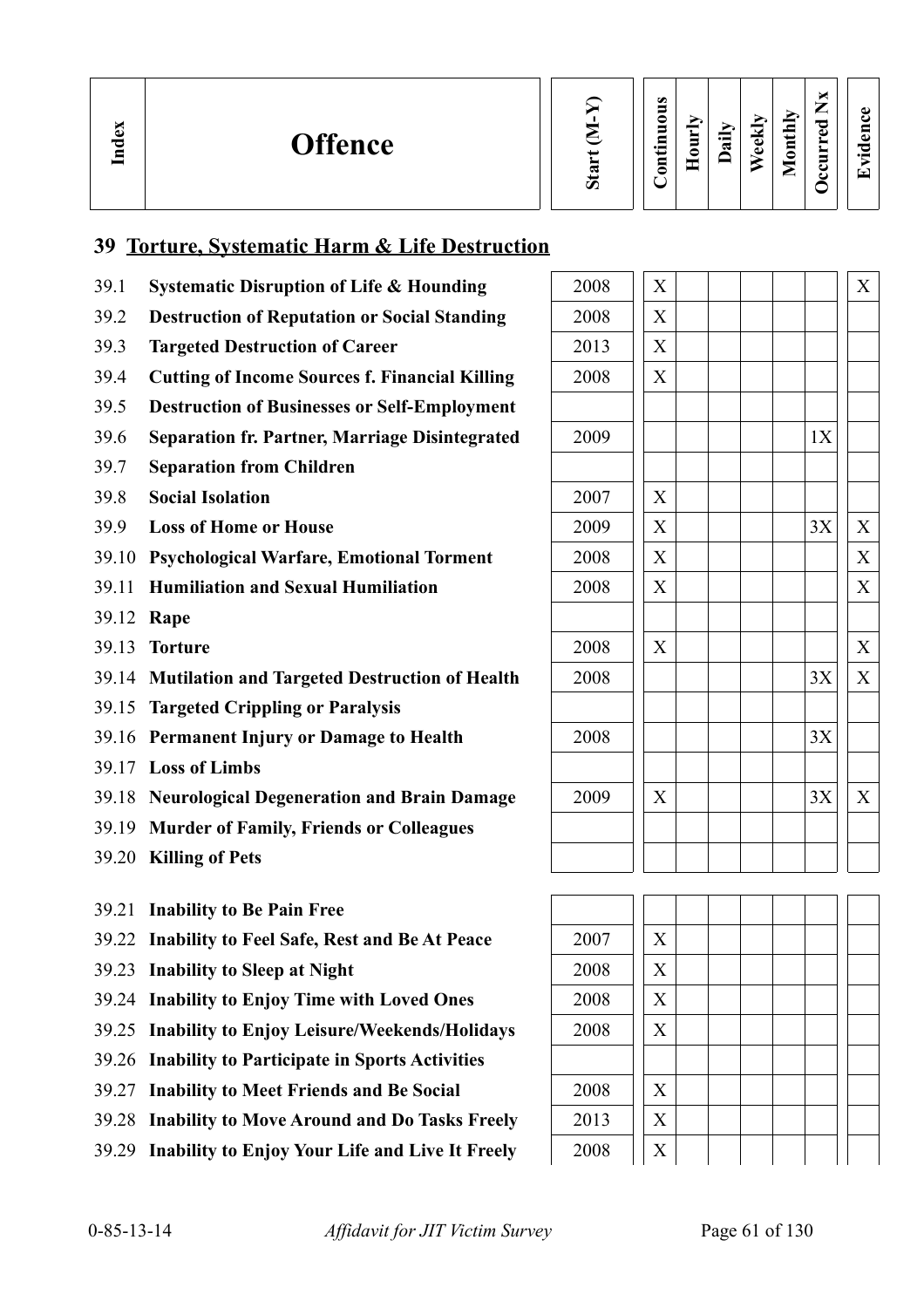#### **40 Psychological Harm**

- 40.1 **Psychological Stress and Aggravation of Issues**
- 40.2 Mood Swings and Emotional Instability
- 40.3 Nervousness, Fearfulness, Lack of Confidence
- 40.4 **Vivid Dreams or Nightmares**
- 40.5 **Recurring Thoughts and Memory Flashes**
- 40.6 **Compulsive Habits and Obsessiveness**
- 40.7 Change in Behaviour, Personality Changes
- 40.8 **Impatience and Anger Fits**
- 40.9 **Fearfulness, Nervousness, Feeling Unsafe**
- 40.10 **Aggression and Violent Bouts**
- 40.11 **Lethargy or Depression**
- 40.12 **Suicidal Thoughts and Suicide Attempts**
- 40.13 Need to Take Psycho-Pharmaceuticals

| 2007 | $\mathbf X$               |   |   |    | $\boldsymbol{\mathrm{X}}$ |
|------|---------------------------|---|---|----|---------------------------|
| 2008 |                           |   |   | 3X |                           |
| 2007 | $\mathbf X$               | X |   |    |                           |
| 2014 |                           |   | X |    |                           |
|      |                           |   |   |    |                           |
|      |                           |   |   |    |                           |
| 2008 | $\boldsymbol{\mathrm{X}}$ |   |   |    |                           |
| 2014 |                           |   | X |    |                           |
| 2007 | $\mathbf X$               |   |   |    |                           |
|      |                           |   |   |    |                           |
| 2008 | $\boldsymbol{\mathrm{X}}$ |   |   |    |                           |
|      |                           |   |   |    |                           |
| 2008 |                           | X |   |    |                           |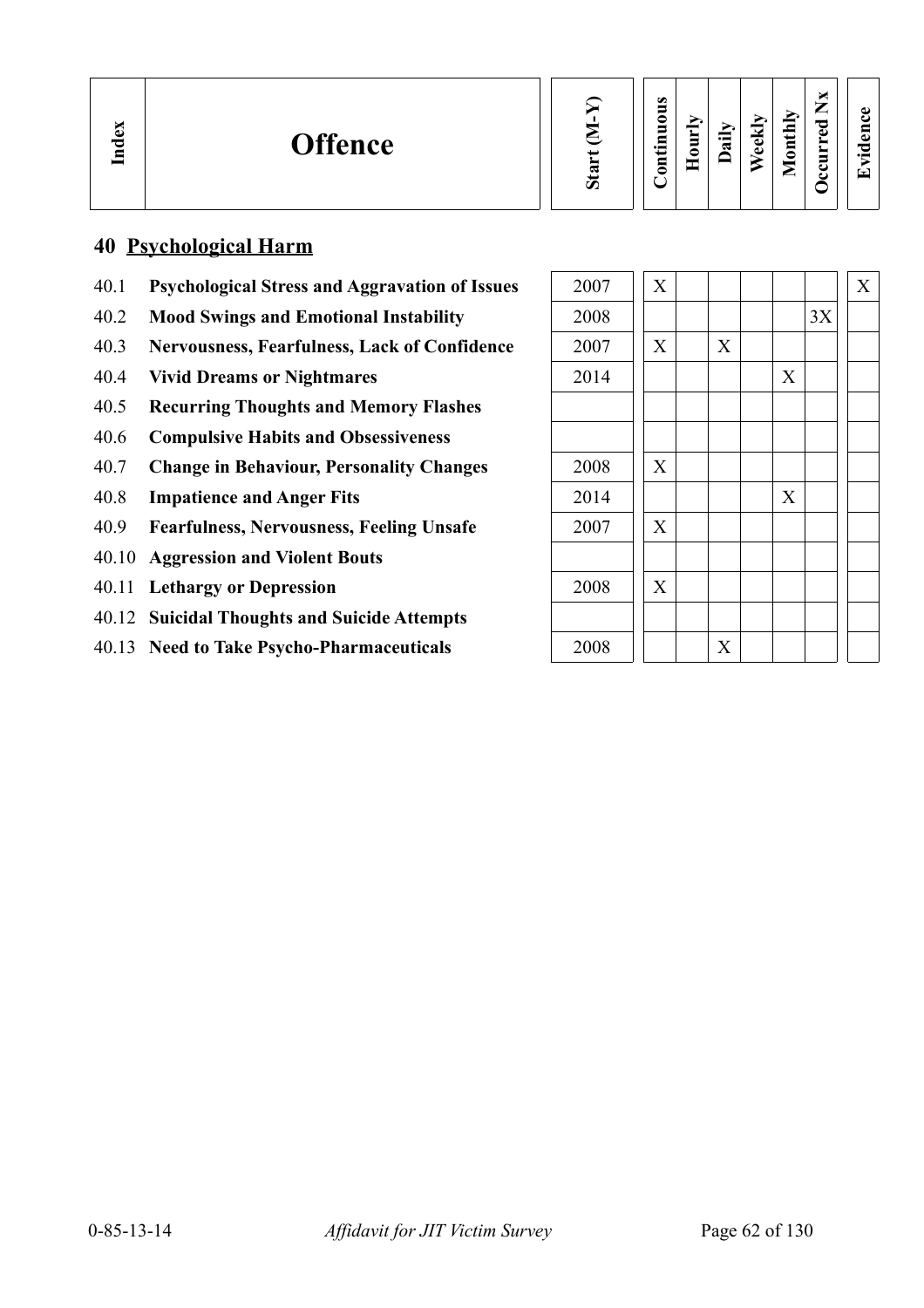# **41 Physical Signs & Symptoms**

#### **Face**

- 41.1 **Sudden Appearance of Scars in Face**
- 41.2 **Sudden Appearance of Skin Creases or Folds**
- 41.3 **Unexplained Changes to Facial Features**
- 41.4 **Realignment of Nose/Shifting of Bones in Nose**
- 41.5 **Facial Mutilation**

# **Ears & Hearing**

- 41.6 **Ringing in Ear and Tinnitus**
- 41.7 **Tingling or Crawling Sensation in Ear**
- 41.8 **Discomfort or Pain in Ear Canal & Inner Ear**
- 41.9 **Discomfort/Pain in Outer Ear/Around the Ear**
- 41.1 **Pain Correlated with Certain Sounds** 0
- 41.11 **Individual Tones Becoming Painful**
- 41.1  $\mathcal{L}$ **Sudden or Temporary Loss of Hearing**
- 41.1 **Hearing Damage and Hearing Loss** 3

# **Eyes & Vision**

41.1 Twitching of Eye Lids and Eye Muscles **2013** 2013 2013 4 41.1 5 **Tingling or Crawling Sensations in Eyes** 41.1 6 **Redness or Irritation of Eyes** 41.1 **Dryness of Eyes and Lack of Tear Production** 7 41.1 8 **Blurry Vision or Double Vision** 41.1 **Light Flashes / Patterns Seen in Eyes** 9



| 2016 |  |  |  | $\frac{1}{\mathbf{X}}$ |  |
|------|--|--|--|------------------------|--|
|      |  |  |  |                        |  |
|      |  |  |  |                        |  |
|      |  |  |  |                        |  |
|      |  |  |  |                        |  |
|      |  |  |  |                        |  |
|      |  |  |  |                        |  |

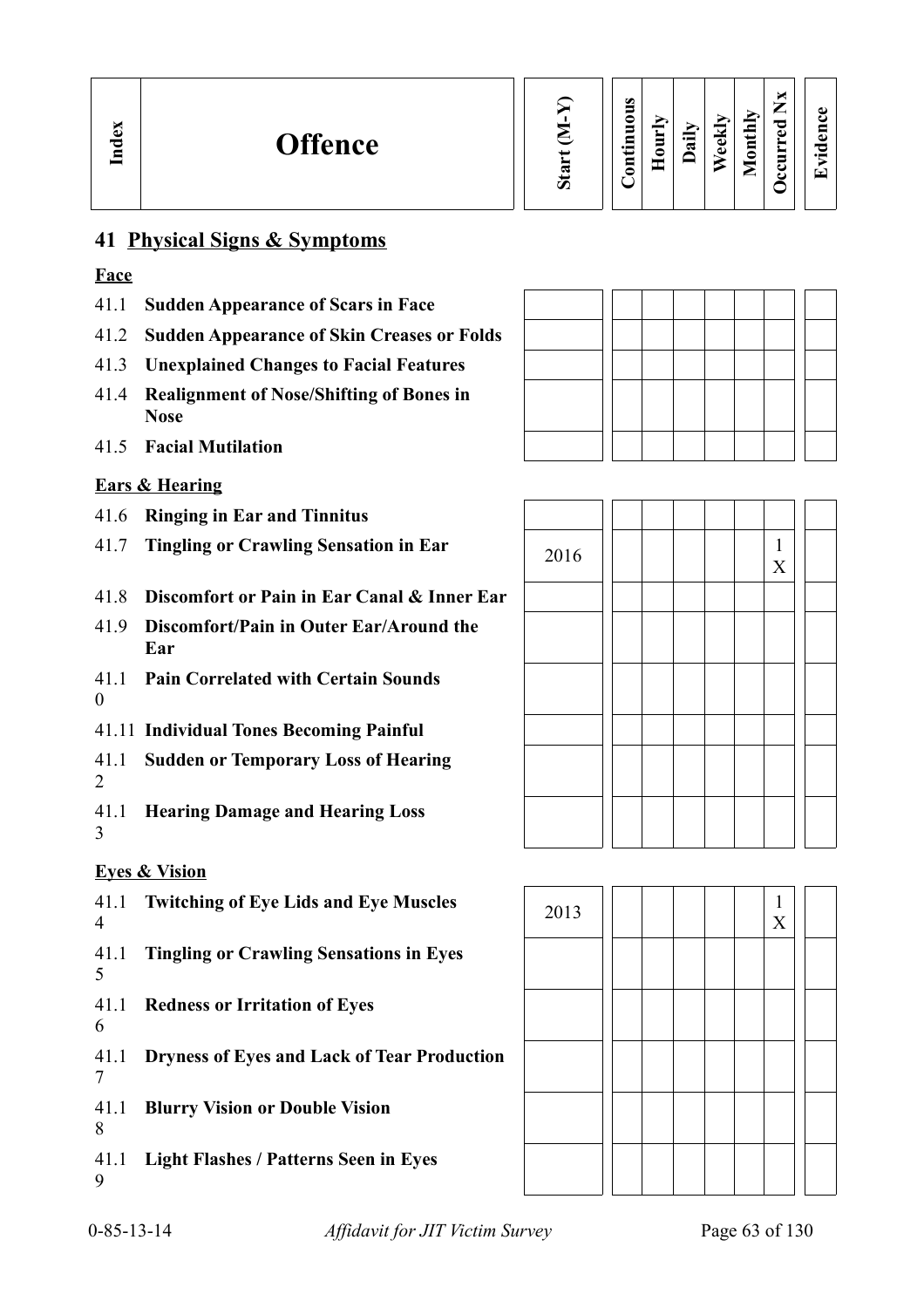| Index                  | <b>Offence</b>                                                 | Start (M-Y) | Continuous | Hourly | Daily | Weekly | Monthly | ×<br>Ž<br><b>D</b> ccurred | Evidence |
|------------------------|----------------------------------------------------------------|-------------|------------|--------|-------|--------|---------|----------------------------|----------|
| 41.2<br>$\overline{0}$ | <b>Sudden Decrease in Sight or Loss in Vision</b>              |             |            |        |       |        |         |                            |          |
| 41.2                   | <b>Changes in Eye Alignment / Pulling in</b><br><b>Muscles</b> |             |            |        |       |        |         |                            |          |
| 41.2<br>2              | <b>Pressure Inside or Behind Eyes</b>                          |             |            |        |       |        |         |                            |          |
| 41.2<br>3              | <b>Pain Inside or Behind Eyes</b>                              |             |            |        |       |        |         |                            |          |
| 41.2<br>4              | <b>Change in the Shape of Eyes</b>                             |             |            |        |       |        |         |                            |          |
| 41.2<br>5              | <b>Sudden/Temporary Loss/Reduction of Vision</b>               |             |            |        |       |        |         |                            |          |
| 41.2<br>6              | Damage to Vision or Loss of Eye Sight                          |             |            |        |       |        |         |                            |          |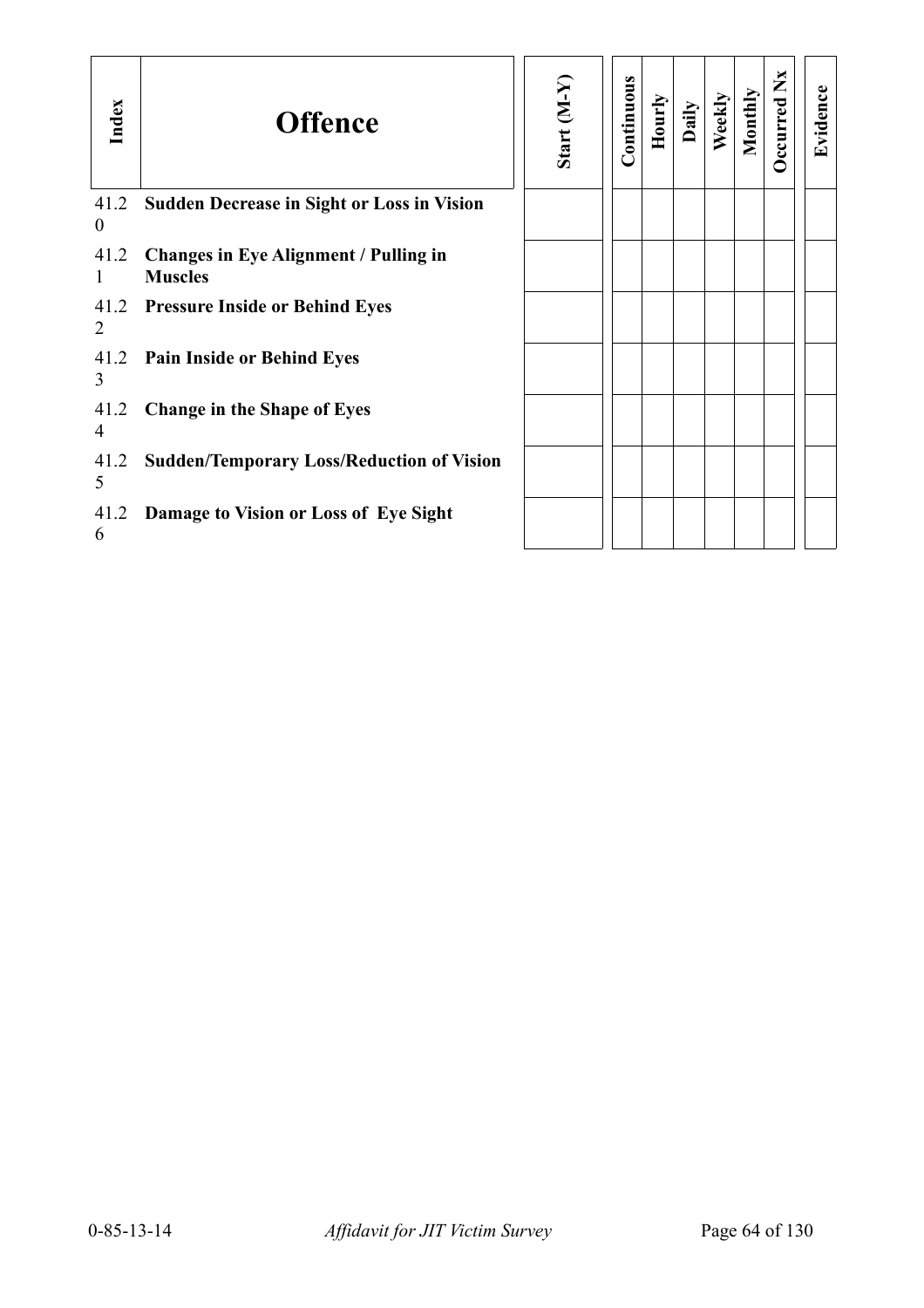| <b>ex</b><br><b>Offence</b><br>▭ | Ø | Ø<br>◓<br>▬<br>⊆<br>$\cdot$ $-$<br>⊖<br>−<br>≏ | 旨<br>$\bullet$<br>- 86 | $\cdot$ $-$<br>ಡ | ≂<br>d.<br>Φ | $\blacksquare$<br>⊆<br>∍ | ⊆ |
|----------------------------------|---|------------------------------------------------|------------------------|------------------|--------------|--------------------------|---|
|----------------------------------|---|------------------------------------------------|------------------------|------------------|--------------|--------------------------|---|

#### **Nose & Smell**

- 41.27 **Tingling or Pain in Nose or Sinuses**
- 41.28 **Frequent Sneezing or Forced Sneezing**
- 41.29 **Unusual Smells**
- 41.30 **Sores Inside Nose**
- 41.31 **Frequent or Unexplained Nosebleeds**
- 41.32 **Bulb or Bulge Inside Nose**
- 41.33 **Unusual Change to Nasal Mucus**
- 41.34 **Sudden Runny Nose Without Having a Cold**
- 41.35 **Swelling of Nose Tissue, Blocking Breathing**
- 41.36 **Sudden or Temporary Loss of Sense of Smell**

#### **Mouth, Taste & Speech**

- 41.37 **Tingling Sensations In or Around Lips**
- 41.38 **Vibrations or Odd Sensations in Tongue**
- 41.39 **Paralysis of Tongue, Sudden Lisp or Accent**
- 41.40 **Slurred Speech or Slowed-Down Speech**
- 41.41 **Problems with Vocal Cords**
- 41.42 **Pain or Pressure near Thyroid or Vocal Cords**
- 41.43 **Throat Ache**
- 41.44 **Dryness of Mouth, Lack of Saliva Production**
- 41.45 **Unusual Tastes in Mouth**

#### **Teeth & Gums**

- 41.46 **Unusual Toothache**
- 41.47 **Teeth Suddenly Cracking Without Reason** <sup>2017</sup> <sup>1</sup>
- 41.48 **Gum Disease or Inflammation of Gums**
- 41.49 **Sudden Tooth Decay**
- 41.50 **Sudden Tooth Loss or Loss of Several Teeth**

#### **Voice**

41.51 **Sudden Hoarseness or Loss of Voice**

41.52 **Change or Damage to Voice or Singing Voice**



**Evid ence**





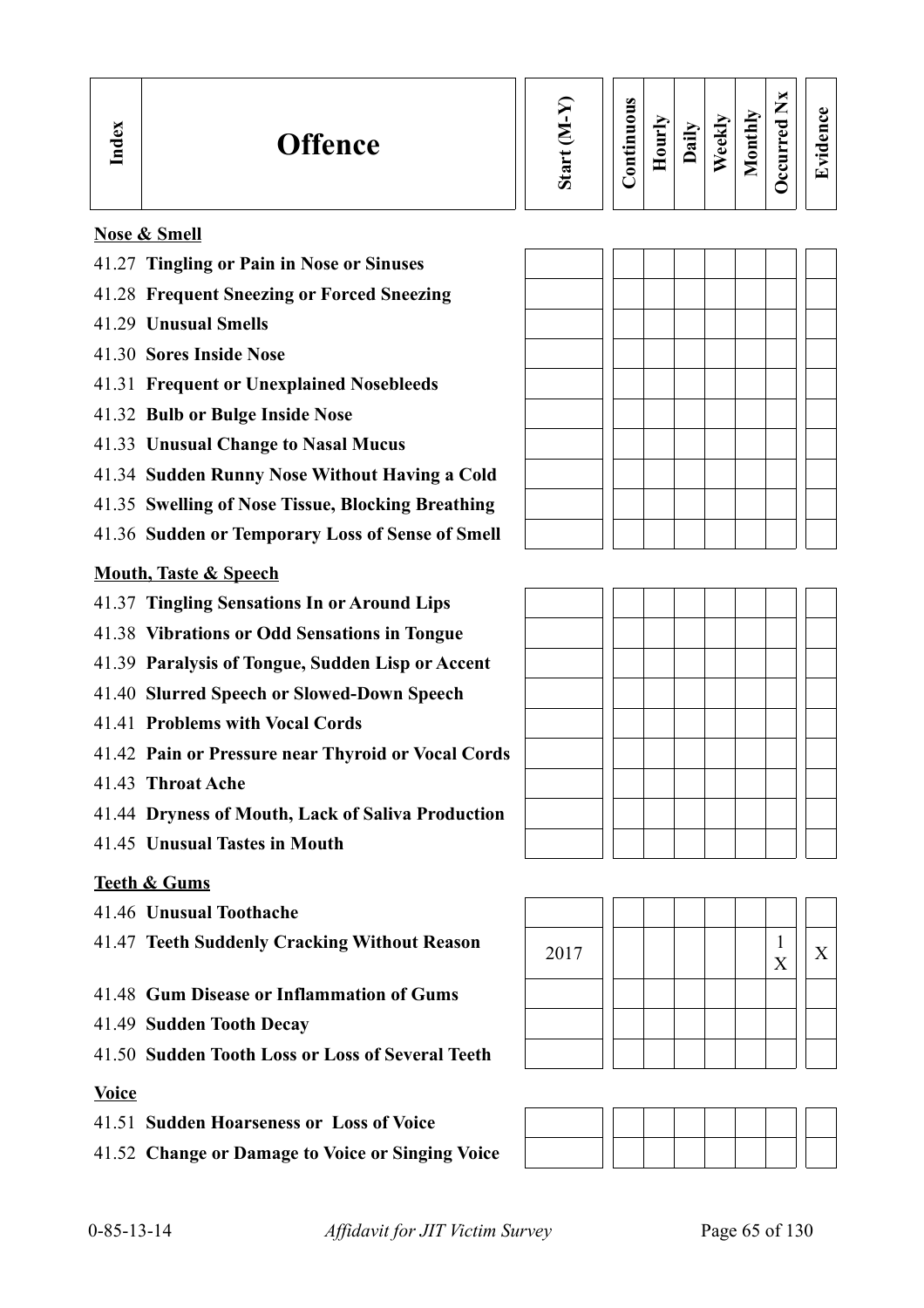| $\mathbf{g}$<br><b>Offence</b><br>ഋ<br>⊟ | ದ<br>Ο | $\bullet$<br>$\blacksquare$<br>◓<br>5<br>9<br>$\cdot$ $-$<br>⊟<br>≏ | Ì<br>c | $\ddot{a}$ | ⊻<br>$\overline{\bullet}$<br>Ō | $\tilde{\mathbf{z}}$<br>≔<br>پ<br>⋚<br>◓<br>_ | ×<br>⇁<br>►<br>ರ<br>D<br>►<br>►<br>5<br>౿<br>ບ | 61<br>$\bullet$ and<br>⇁ |  |
|------------------------------------------|--------|---------------------------------------------------------------------|--------|------------|--------------------------------|-----------------------------------------------|------------------------------------------------|--------------------------|--|
|------------------------------------------|--------|---------------------------------------------------------------------|--------|------------|--------------------------------|-----------------------------------------------|------------------------------------------------|--------------------------|--|

#### **Throat**

- 41.53 **Coughing Without Reason, Forced Coughing**
- 41.54 **Choking Without Reason, Forced Choking**
- 41.55 **Gagging Without Reason, Forced Gagging**
- 41.56 **Swallowing Without Reason, Forced Swallow**
- 41.57 **Hick-Ups Without Reason, Forced Hick-Ups**
- 41.58 **Burping Without Reason, Forced Burping**
- 41.59 **Sense of Pressure or Pain Near Vocal Cords**

#### **Head & Scalp**

- 41.60 **Tapping or Pulsing Sensations on Skull**
- 41.61 **Pain on the Scalp or the Skull**
- 41.62 **Extreme Pain on Skull to Point of Vomiting**
- 41.63 **Pressure Sensation on Scalp or on the Skull**
- 41.64 **Pressure Sensation Inside the Skull**
- 41.65 **Burning Sensation on Scalp or the Skull**
- 41.66 **Pulling or Probing Sensations in Skull**
- 41.67 **Sensations as if Skull/Scalp is Under Current**
- 41.68 **Electrical Pulses or Flash Sensations in Skull**
- 41.69 **Popping/Clicking/Hissing Sounds in the Skull**
- 41.70 **Tender Points, Sores & Inflammation on Scalp**
- 41.71 **Sensation of Blows to Head Without Reason**
- 41.72 **Headaches**
- 41.73 **Migraines**
- 41.74 **Sudden Loss of Balance**

#### 41.75 **Dizziness or Light-Headedness**

41.76 **Fainting or Collapses**

#### **Brain Function**

- 41.77 **Memory Loss & Memory Issues**
- 41.78 Attention Deficit & Short Attention Span
- 41.79 **Distractedness & Absent-Mindedness**

ıг

 $\overline{1}$ 

| 2015 | $\overline{X}$ |  |  |                        | $\mathbf X$ |
|------|----------------|--|--|------------------------|-------------|
|      |                |  |  |                        |             |
| 2012 |                |  |  | $\frac{2}{X}$          |             |
| 2013 |                |  |  | $\frac{1}{\mathbf{X}}$ |             |
|      |                |  |  |                        |             |

| 2008 |  |
|------|--|
| 2008 |  |
| 2008 |  |

0-85-13-14 *Affidavit for JIT Victim Survey* Page 66 of 130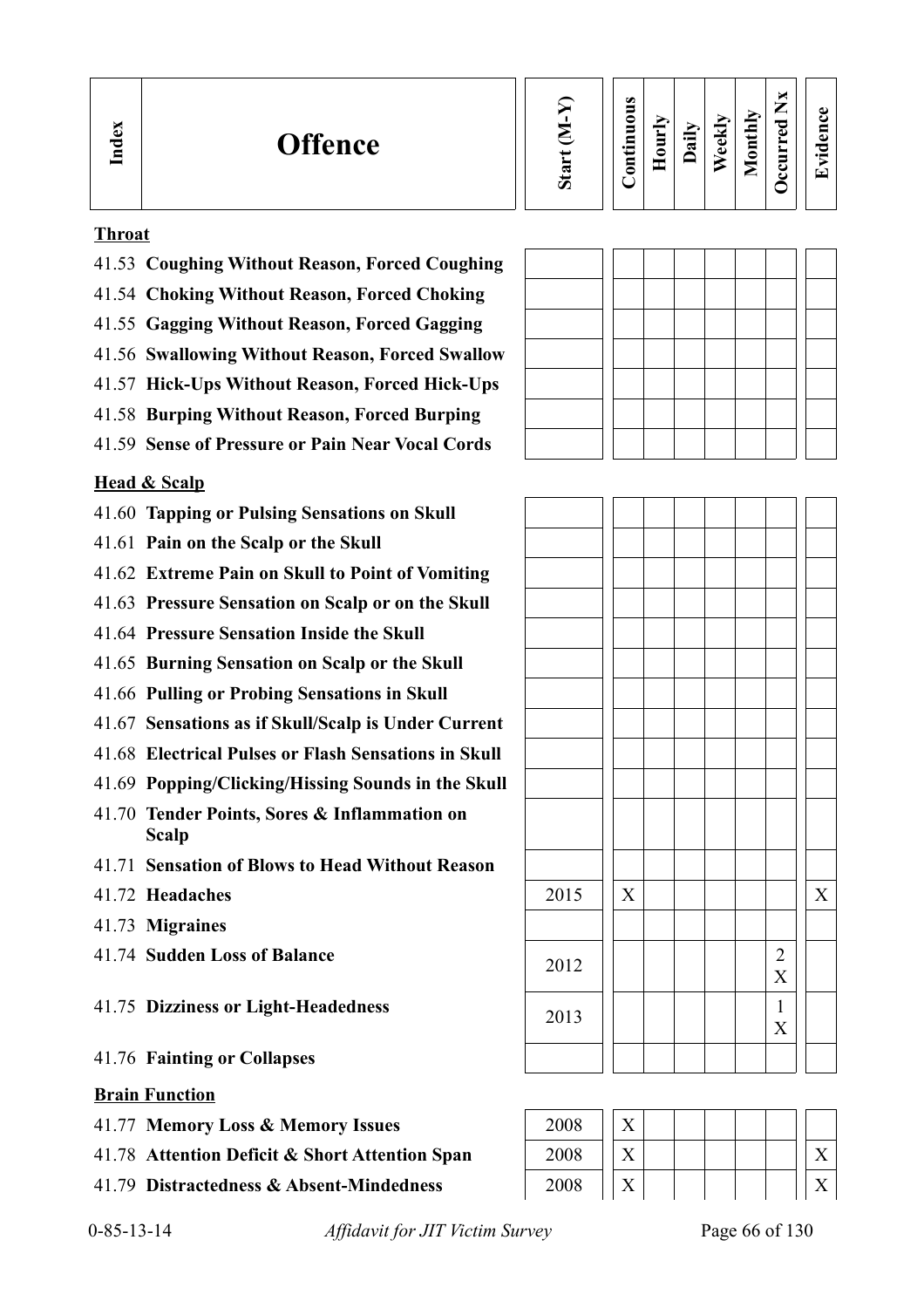| Index | <b>Offence</b>                               |      | $\omega$<br>ខ<br>⊆<br>5 | $\overline{a}$ | еk | onthly | ×<br>≂ | ω<br>$\overline{\phantom{a}}$<br>$\bullet$ $\blacksquare$<br>œ |
|-------|----------------------------------------------|------|-------------------------|----------------|----|--------|--------|----------------------------------------------------------------|
|       | 41.80 Sudden Mood Changes & Intense Emotions | 2013 |                         |                |    |        |        |                                                                |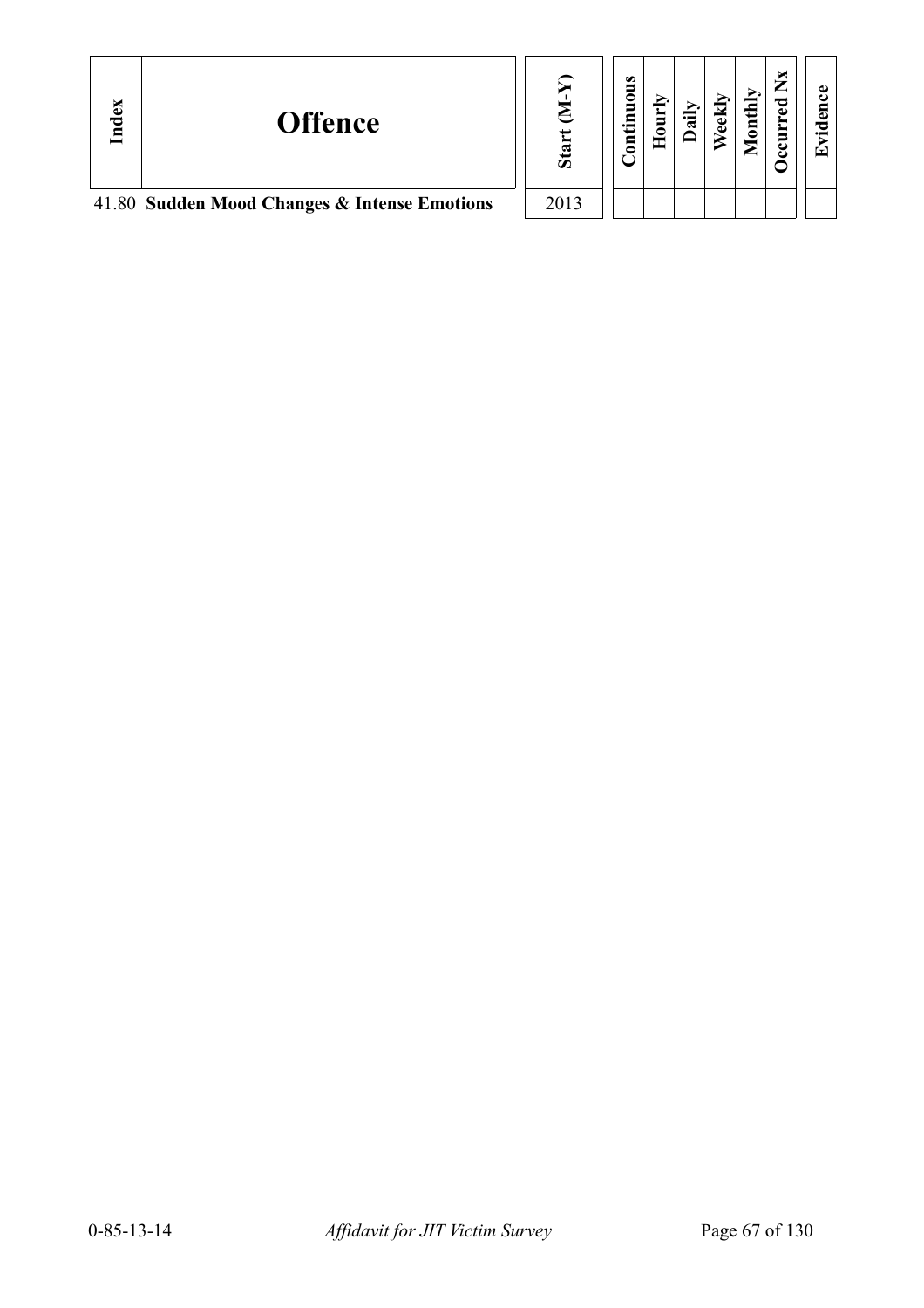#### **Sleep & Waking**

- 41.81 **Sleep Deprivation** 2008 | X
- 41.82 **Sudden or Forced Awakening** 2008 | X
- 41.83 **Sudden or Forced Sleep**
- 41.84 **Sleep-Walking**

# **Hair**

- 41.85 **Change to Hair Texture (Anywhere)**
- 41.86 **Hair Loss (incl. due to Chip Activity & DEW)**
- 41.87 **Appearance of Odd or Unusual New Hairs**
- 

#### **Muscles**

- 41.89 **Muscles Twitches or Muscle Pulsing**
- 41.90 **Muscle Pulling or Muscle Tightening**
- 41.91 **Cramps**
- 41.92 **Tremors**
- 41.93 **Sudden or Unexpected Muscle Relaxation**
- 41.94 **Falls Due to Unexpected Muscle Relaxation**
- 41.95 **Reshaping of Muscle Structure by Itself**

# **Lungs & Breathing**

- 41.96 **Breathing Issues and Shortness of Breath** 2007 X X
- 41.97 **Pain in the Lungs**
- 
- 41.99 **Unexplained Phlegm Without Infection**

#### **Heart & Circulation**

- 41.100 **Heart Pains or Pressure on Heart**
- 41.101 **Heart Racing, Palpitation or Arrhythmia**
- 41.102 **Circulation or Blood Pressure Issues** 2008 X X
- 41.103 **Anaemia**
- 41.104 **Blood/Cell Count change, Blood Cell Damage**
- 41.105 **Synthetic Materials or Fibres in Blood**









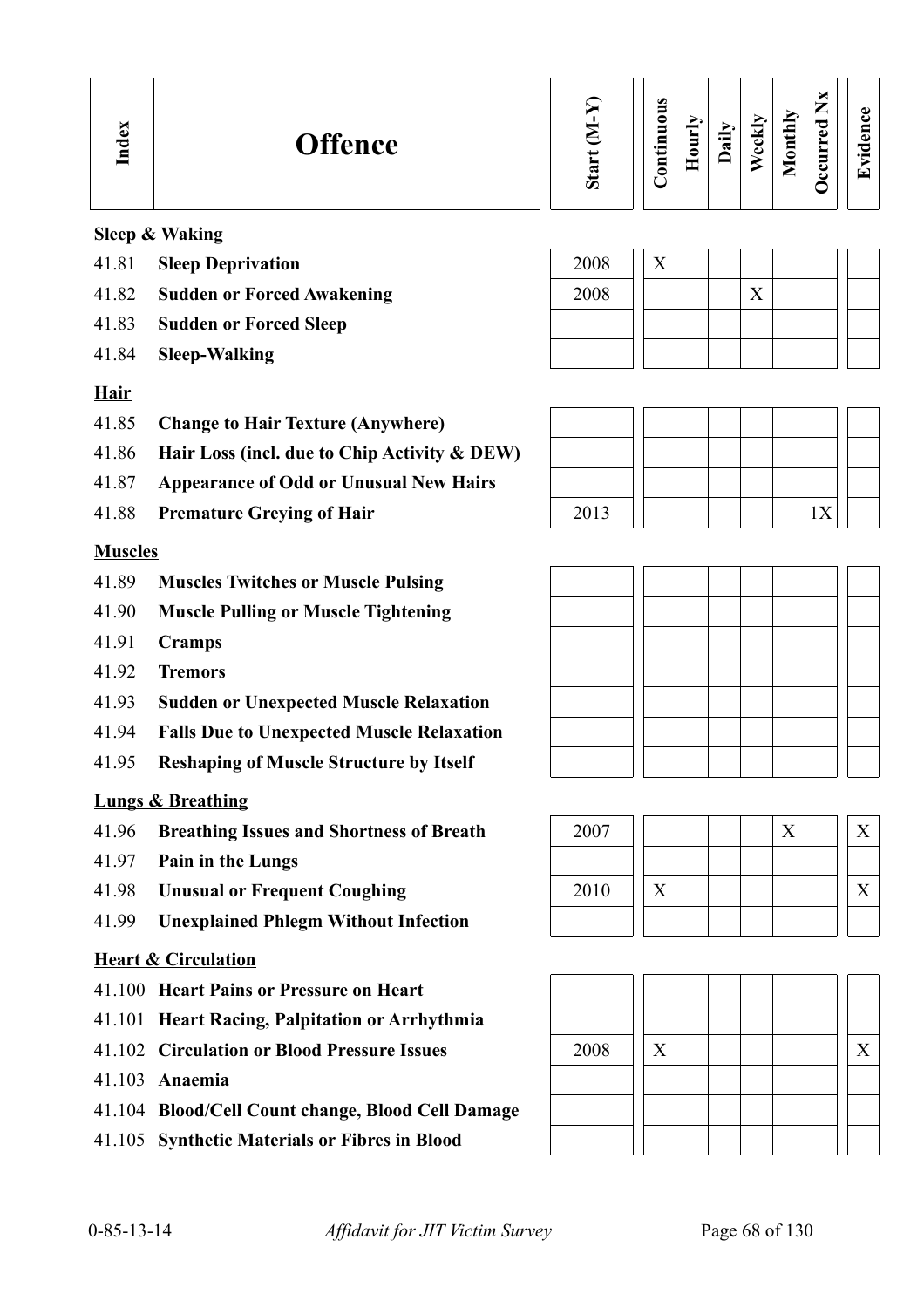| പ<br><b>Offence</b><br>ு | ದ<br>Ω | $\bullet$<br>5<br>≏<br>5<br>⊟<br>≔<br>5 | Ē<br>⊂<br>╾<br>۰ | ↘<br>⊵<br>⊶<br>≂ | $\overline{a}$<br>نه<br>ω | ∽<br>s<br>_ | -<br>_<br>ヮ<br>O) | O)<br>. . |
|--------------------------|--------|-----------------------------------------|------------------|------------------|---------------------------|-------------|-------------------|-----------|
|--------------------------|--------|-----------------------------------------|------------------|------------------|---------------------------|-------------|-------------------|-----------|

# **Skin & Touch**

| 41.106 Recurrent Itching on Patches of Skin                  |      |   |   |        |
|--------------------------------------------------------------|------|---|---|--------|
| 41.107 Tingling or Crawling Sensations on Skin               |      |   |   |        |
| 41.108 Vibrations or Odd Artificial Sensations               |      |   |   |        |
| 41.109 Sudden Cold Sensations and Shivering                  |      |   |   |        |
| 41.110 Hot Sensations, Heat Waves and Hot Spots              |      |   |   |        |
| 41.111 Burning Sensations on Skin                            | 2009 |   | X |        |
| 41.112 Sensations of Shots, Bursts of Pain on Skin           |      |   |   |        |
| 41.113 Altered Sensation on Skin                             |      |   |   |        |
| 41.114 Loss of Sensation on Skin                             |      |   |   |        |
| 41.115 Skin Pigment Changes or Pigment Damage                |      |   |   |        |
| 41.116 Sudden Appearance of Moles                            |      |   |   |        |
| 41.117 Sudden Appearance of Wrinkles, Skin Lines             |      |   |   |        |
| 41.118 Sudden Appearance of Dents or Holes in<br><b>Skin</b> |      |   |   |        |
| 41.119 Sudden Appearance of Scars on Skin                    |      |   |   |        |
| 41.120 Repeated Appearance of Spots/Boils on Skin            |      |   |   |        |
| 41.121 Appearance of Permanent Skin Bumps                    |      |   |   |        |
| 41.122 Appearance of Unexplained Small Bruises               |      |   |   |        |
| 41.123 Appearance of Unexplained Large Bruises               |      |   |   |        |
| 41.124 Burn Marks on Skin, Inexplicable Sun Burn             |      |   |   |        |
| 41.125 Premature Ageing of Skin including Eye-<br>Lids       | 2012 |   |   | 1<br>X |
| 41.126 Rashes and Skin Infections                            |      |   |   |        |
| 41.127 Scales and Scabs                                      |      |   |   |        |
| 41.128 Blisters                                              |      |   |   |        |
| 41.129 Lesions and Open Wounds                               |      |   |   |        |
| 41.130 Synth. Material/Fibres/Structures from Skin           |      |   |   |        |
| 41.131 Broken Capillaries or Blood Vessels on Body           | 2017 | X |   | X      |

**Neck & Spine**

41.132 **Pain on Points in Neck or Along Spine**

41.134 **Sudden Jerking of Head**

41.133 **Sudden Jerking or Jolting of Limbs or Spine**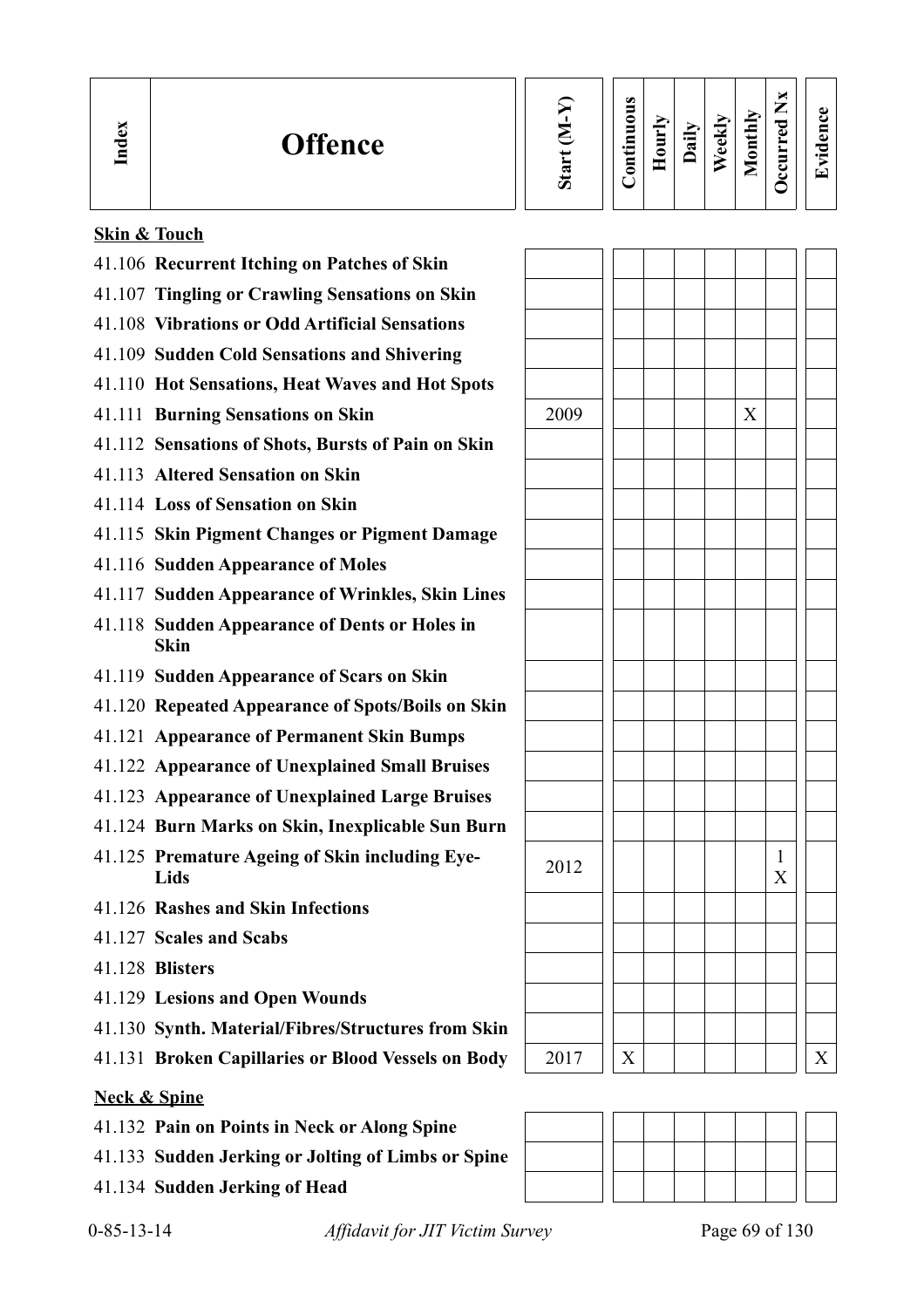| Ð<br><b>Offence</b><br>70<br>、 | " | $\omega$<br>5<br>0<br>5<br>⊆<br>$\overline{\phantom{0}}$<br>- 3<br>5 | Ĕ<br>═ | aily | ∼<br>ekly<br>D | thly<br>$\bar{\mathbf{s}}$<br>▀<br>_ | м<br>$\sim$<br>—<br>_<br>ెం<br>ω<br>−<br>ت<br>ల | O.<br>$\bullet$<br>ſ٣ |
|--------------------------------|---|----------------------------------------------------------------------|--------|------|----------------|--------------------------------------|-------------------------------------------------|-----------------------|
|--------------------------------|---|----------------------------------------------------------------------|--------|------|----------------|--------------------------------------|-------------------------------------------------|-----------------------|

# **Limbs & Torso**

| 41.13<br>5       | <b>Tingling or Crawling Sensations in Body</b>              |      |   |   |   |
|------------------|-------------------------------------------------------------|------|---|---|---|
| 41.13<br>6       | <b>Strange or Wandering Sensations in Body</b>              |      |   |   |   |
| 41.13<br>7       | <b>Vibrations or Pulsing Sensations in Body</b>             |      |   |   |   |
| 41.13<br>8       | <b>Vibrations, Tremors or Shock Waves in</b><br><b>Body</b> |      |   |   |   |
| 41.13<br>9       | <b>Popping/Clicking/Hissing Sounds in Body</b>              |      |   |   |   |
| $\boldsymbol{0}$ | 41.14 Pain in Torso or Limbs                                | 2008 |   | X | X |
|                  | <b>Neurology &amp; Pain</b>                                 |      |   |   |   |
| $\mathbf{1}$     | 41.14 Heaviness of Limbs or Paralysis                       |      |   |   |   |
| $\overline{2}$   | 41.14 Loss of Sensation or Numbness                         | 2010 |   | X | X |
| 41.14<br>3       | <b>Difficulty Coordinating Movement</b>                     |      |   |   |   |
| $\overline{4}$   | 41.14 Stabbing Pain                                         |      |   |   |   |
| 5                | 41.14 Unusual, Wandering or Fast-Switching Pain             |      |   |   |   |
| 6                | 41.14 Chronic Pain or Agonising Pain                        | 2008 | X |   | X |
|                  | Joints & Bones                                              |      |   |   |   |
| 41.14<br>7       | Joint or Bone Pain, Akin to Growing Pain                    | 2008 |   | X | X |
| 41.14<br>8       | <b>Weak or Porous Bones, Stress Fractures</b>               |      |   |   |   |
| 41.14<br>9       | <b>Moving Bones or Dislocating Bones</b>                    |      |   |   |   |

41.15 **Distorting Bones or Changing Bone**  0 **Structure**

# **Legs & Feet**

41.15 **Restless Leg Syndrome**

0-85-13-14 *Affidavit for JIT Victim Survey* Pag

| Page 70 of 130 |  |  |
|----------------|--|--|

| 2008 |                | $\mathbf X$ |  | $\mathbf X$    |
|------|----------------|-------------|--|----------------|
|      |                |             |  |                |
|      |                |             |  |                |
| 2010 |                | $\mathbf X$ |  | $\mathbf X$    |
|      |                |             |  |                |
|      |                |             |  |                |
|      |                |             |  |                |
| 2008 | $\overline{X}$ |             |  | $\overline{X}$ |

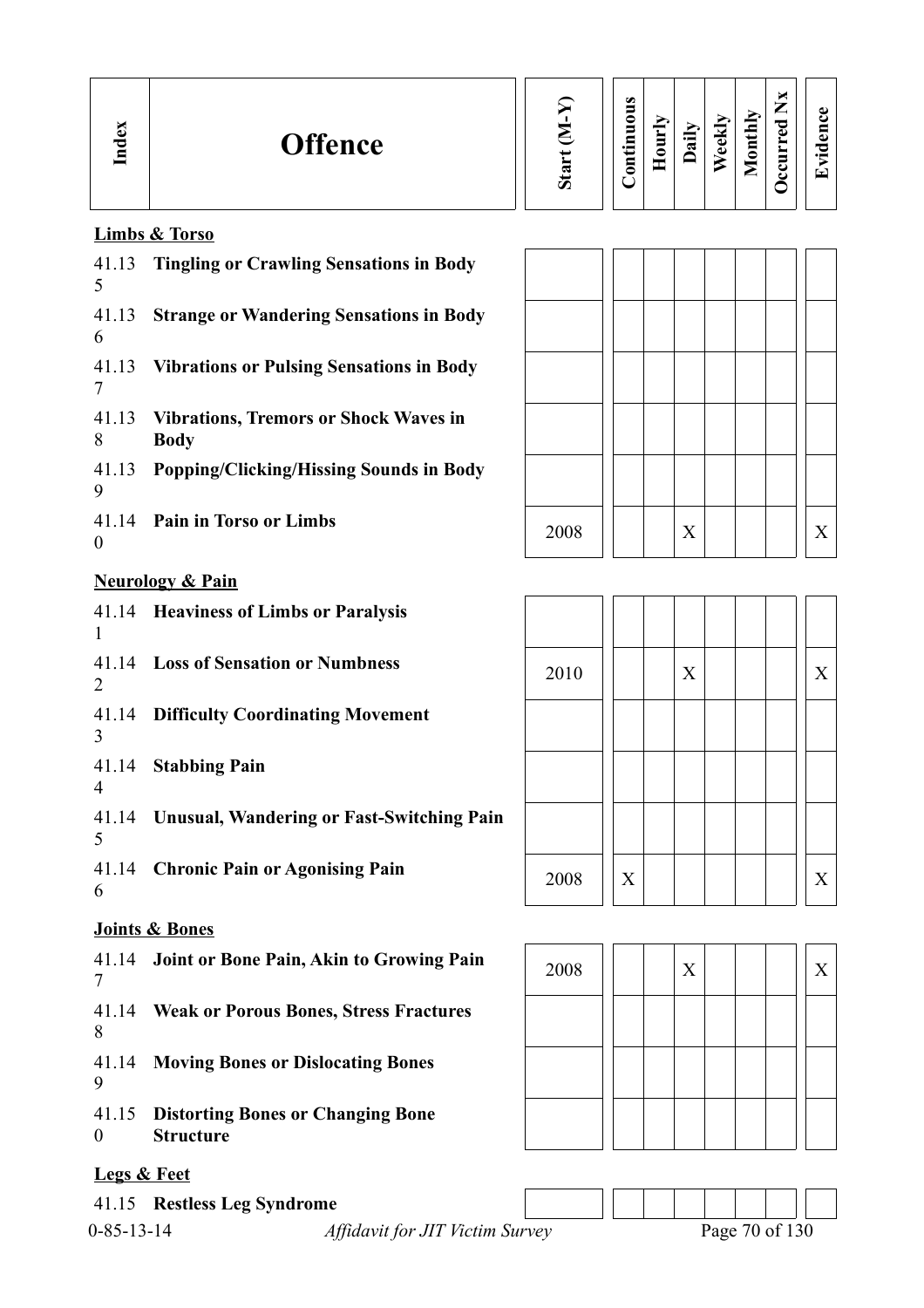| Index      | <b>Offence</b>                                          | Start (M-Y) | Continuous | Hourly | Daily | Weekly | Monthly | Occurred Nx | Evidence |
|------------|---------------------------------------------------------|-------------|------------|--------|-------|--------|---------|-------------|----------|
| 1<br>41.15 | <b>Twitching of Toes or Legs by Themselves</b>          |             |            |        |       |        |         |             |          |
| 2          |                                                         |             |            |        |       |        |         |             |          |
| 41.15<br>3 | <b>Burning of Soles of Feet</b>                         | 2010        |            |        |       |        | X       |             | X        |
| 41.15<br>4 | <b>Cramps in Foot Spreading Toes Apart</b>              |             |            |        |       |        |         |             |          |
| 41.15<br>5 | <b>Leg Cramps</b>                                       |             |            |        |       |        |         |             |          |
|            | <b>Hands &amp; Arms</b>                                 |             |            |        |       |        |         |             |          |
| 41.15<br>6 | <b>Tingling in Fingers, Pins and Needles</b><br>Feeling |             |            |        |       |        |         |             |          |
| 41.15<br>7 | <b>Tingling or Vibrations in Arm</b>                    |             |            |        |       |        |         |             |          |
| 41.15<br>8 | Paralysis of Arm or Feeling Heavy in Arm                |             |            |        |       |        |         |             |          |
| 41.15<br>9 | <b>Twitching of Arm or Closing of Fist by Itself</b>    |             |            |        |       |        |         |             |          |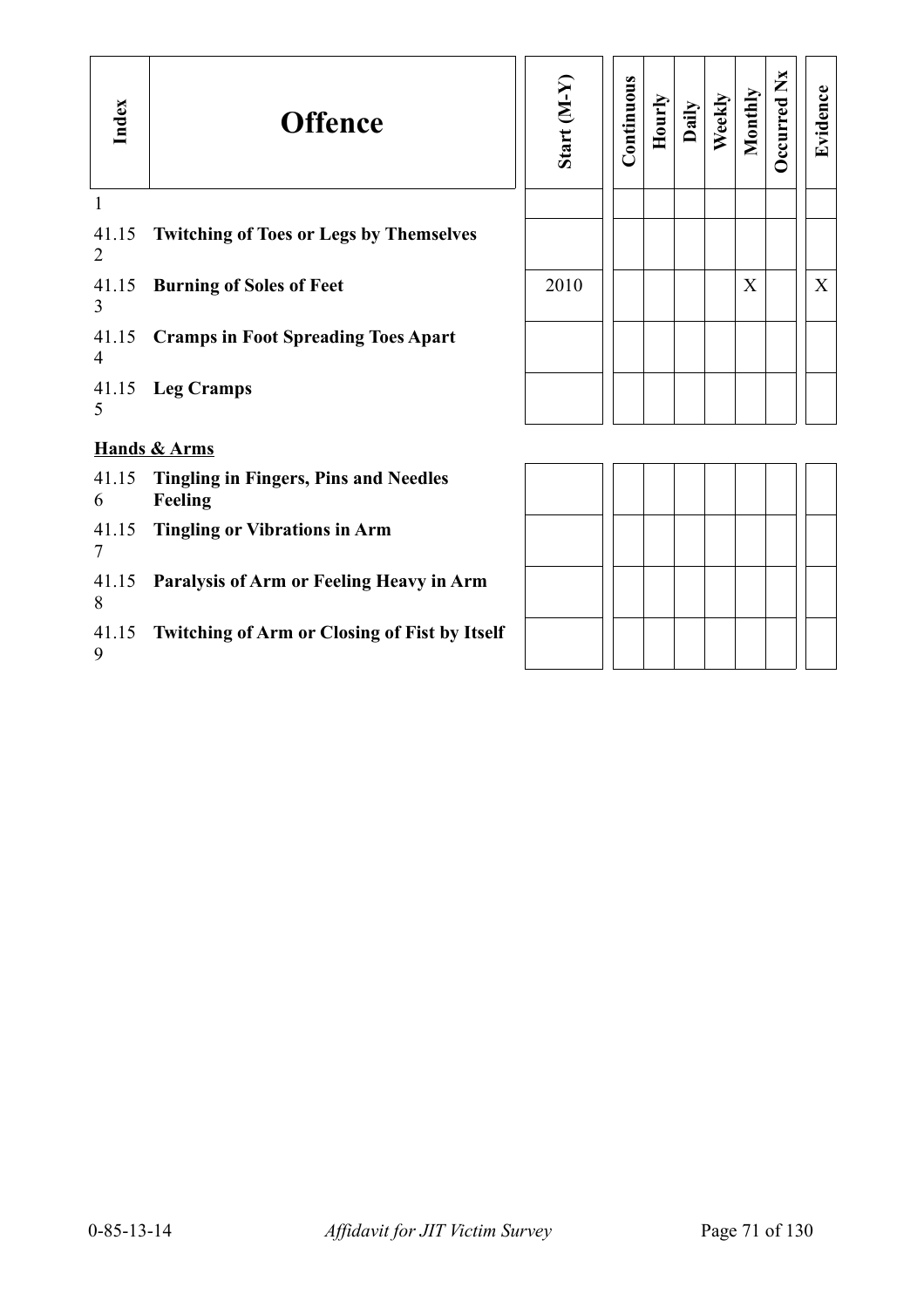# **Breasts**

**In dex**

- 41.160 **Painful Nipples**
- 41.161 Pain in Breast, Dull Ache or Stinging Pain
- 41.162 **Swelling of Breasts**
- 41.163 **Onset of Lactation Without Pregnancy**
- 41.164 Lumps or Small Hard Nodules in Breast

# **Menstruation & Menopause**

- 41.165 **Odd Increased Menstruation Pain or Cramps**
- 41.166 **Unusual Heavy Bleeding**
- 41.167 **Unusual Changes to Menstruation or Cycle**
- 41.168 **Unusual Bleeding Betw. Menstruation Time**
- 41.169 **Early Onset Menopause**

# **Vagina & Ovaries**

- 41.170 **Tingling or Vibrations in Clitoris or Vagina**
- 41.171 **Pain in Vagina**
- 41.172 **Involuntary Arousal or Orgasm**
- 41.173 **Unusually Long or Persistent Arousal**
- 41.174 **Unusual Pain in Ovaries or Womb**
- 41.175 **Lumps or Small Hard Nodules in Vagina**

# **Testicles & Penis**

- 41.176 **Pain in Testicles or Penis**
- 41.177 **Swelling of Testicles or Penis**
- 41.178 **Lumps/Small Hard Nodules in Testicle/Penis**
- 41.179 **Sudden Onset/Temporary Erectile Problems**
- 41.180 **Tingling or Vibration Sensation in Penis**
- 41.181 **Sudden Erections Without Arousal**
- 41.182 **Sudden Ejaculation Without Arousal**

# **Rectal Area**

- 41.183 **Tingling or Vibrations in Rectal Area**
- 41.184 **Pain in Rectal Area**

| 2013 |  | X |   |  |
|------|--|---|---|--|
|      |  |   |   |  |
|      |  |   |   |  |
| 2013 |  |   | X |  |

**Contin uous**







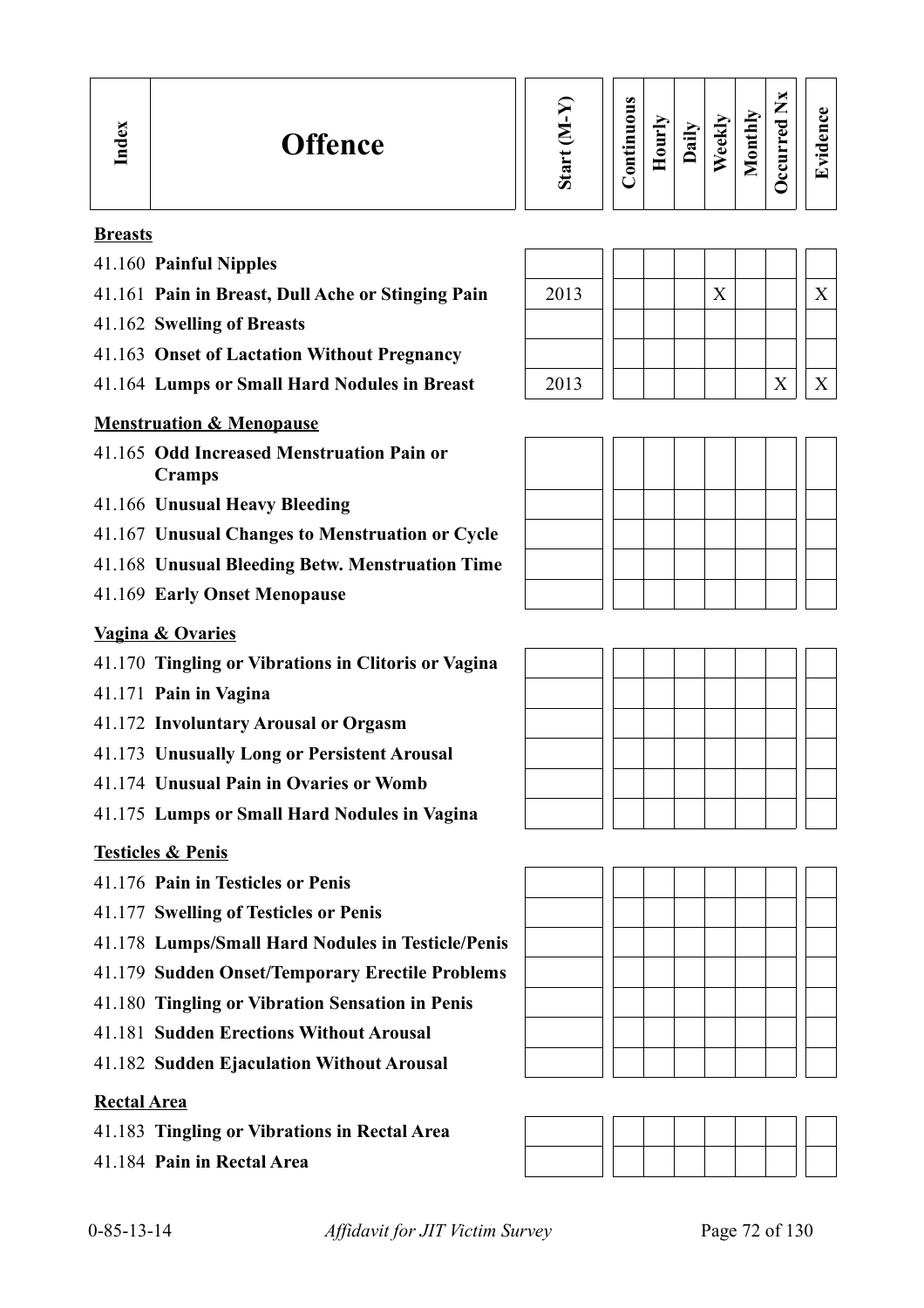|  | α.<br>◚<br>⊆ | <b>Offence</b> | ∾<br>$\omega$ | $\omega$<br>3<br>0<br>5<br>⋴<br>÷<br>Ξ | ₿<br>◓<br>ᄇ | €<br>∾ | ↘<br>E<br>Φ<br>D | thly<br>5<br>═<br>_ | ы<br>ー<br>_<br>ு<br>م<br>ت<br>ల | 61<br>$\bullet$<br>ſ <b>⊤</b> |  |
|--|--------------|----------------|---------------|----------------------------------------|-------------|--------|------------------|---------------------|---------------------------------|-------------------------------|--|
|--|--------------|----------------|---------------|----------------------------------------|-------------|--------|------------------|---------------------|---------------------------------|-------------------------------|--|

#### **Digestive System & Digestion**

- 41.185 **Tingling or Crawling Sensations in Stomach**
- 41.186 **Unusual Stomach Rumbling or Other Sounds**
- 41.187 **Pain in the Guts**
- 
- 41.189 **Irritable Bowel Syndrome**
- 41.190 **Bladder Control Loss, Involuntary Urination**
- 41.191 **Inability to Defecate or Constipation**
- 41.192 **Involuntary Defecation**
- 41.193 **Diarrhoea**
- 41.194 **Vomiting**
- 41.195 **Weight Gain**
- 

#### **Water Retention**

- 41.197 **Increased Water Retention/Swelling of Tissue**
- 41.198 **Dehydration and Dehydration of the Brain**

#### **Urges, Sexual Urges & Orientation**

- 41.199 **Unusual Desires/Urges of Non-Sexual Nature**
- 41.200 **Unusual Sex Desires, Changed Sexual Urges**
- 41.201 **Unusually Frequent or Timed Sexual Urges**
- 41.202 **Sudden Sexual Urges that Feel Unnatural**
- 41.203 **Sudden Out-of-Character Fetishes or Desires**
- 41.204 **Sudden Untypical Sexual Desire for People**
- 41.205 **Change in Sexual Orientation**
- 41.206 **Change in Gender Identity, Wish to Change**

#### **Symptoms in General**

- 41.207 **Sudden or Odd Onset/Subsiding Symptoms**
- 41.208 **Feeling Drunk Without Drinking Alcohol**







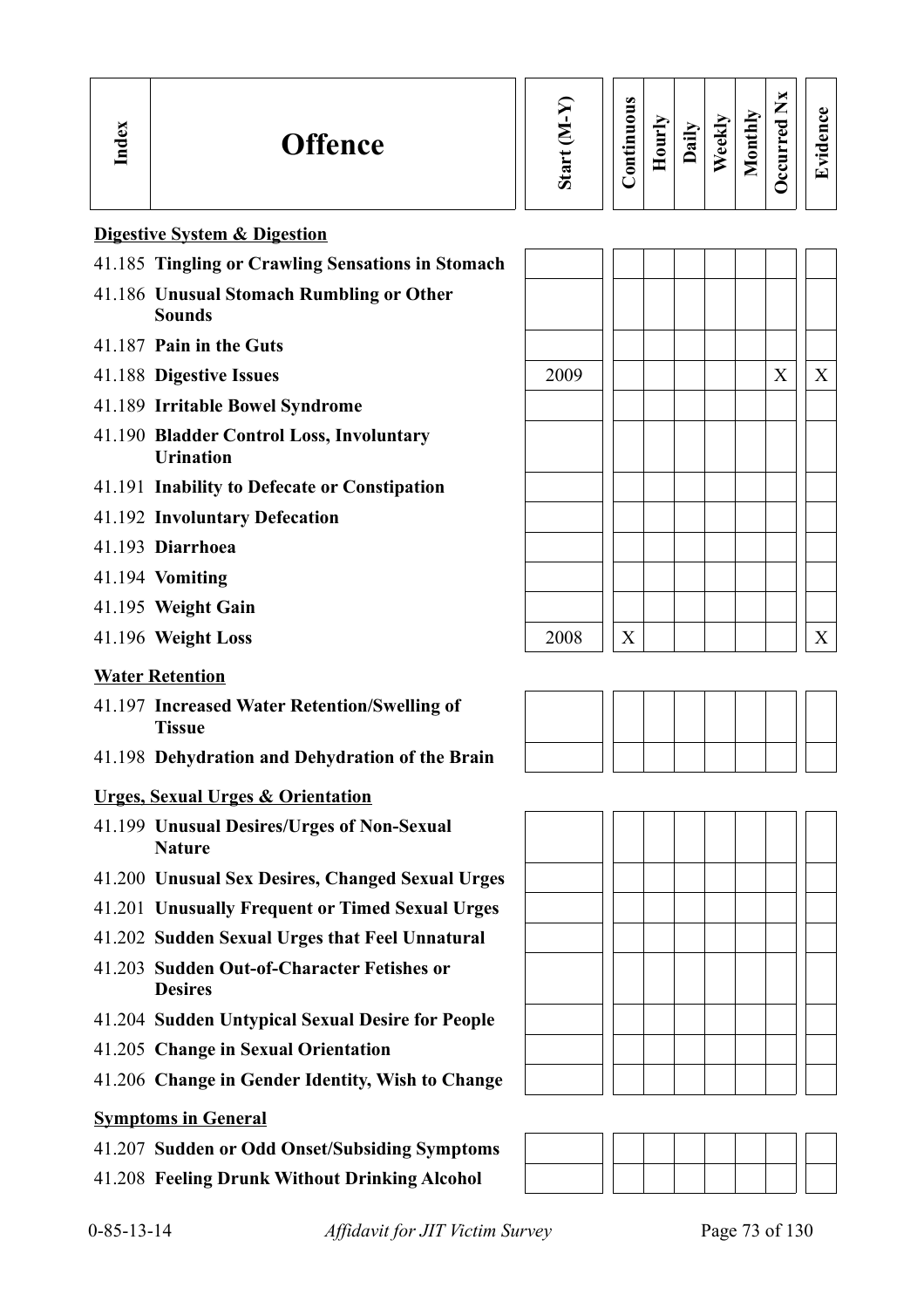| Index                                        | <b>Offence</b> | ā | S<br>inuum<br>3 |  |  | ⊡ |
|----------------------------------------------|----------------|---|-----------------|--|--|---|
| 41.209 Feeling on Drugs Without Taking Drugs |                |   |                 |  |  |   |
| 41.210 Feeling Nauseous Without Vomiting     |                |   |                 |  |  |   |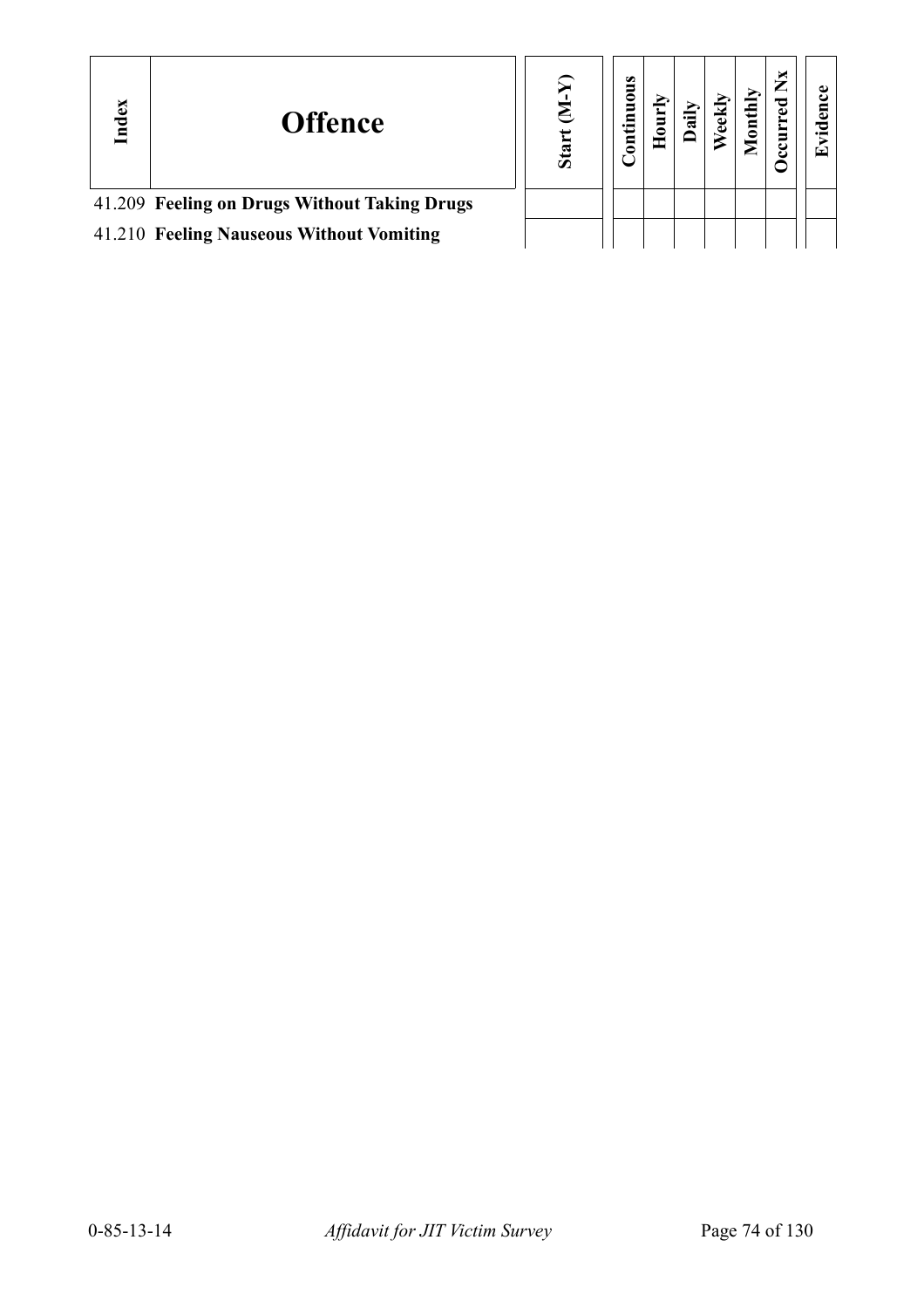# **OccurredNxEvid ence**

**Monthly**

X

# **42 Medical Conditions, Illnesses & Permanent Damage**

- 42.1 **Induced or Timed Medical Incidents/Episodes**
- 42.2 **Side-Effects of Psycho-Pharmaceuticals**

## **Ears, Hearing & Balance**

- 42.3 **Permanent Hearing Damage or Hearing Loss**
- 42.4 **Problems with Balance or Vertigo Episodes** 2012 1



### **Eyes & Vision**

**In dex**

- 42.5 **Permanent Eye Damage or Loss of Eye Sight**
- 42.6 **Glaucomas**

### **Nose & Smell**

- 42.7 **Damage to Olfactory System or Loss of Smell**
- 42.8 **Medical Issues with Sinuses** 2012 X X

### **Mouth & Throat**

- 42.9 **Loss of Taste**
- 42.10 **Severe Dental Problems or Tooth Loss**
- 42.11 **Damage to Vocal Cords**
- 42.12 **Speech Impediments**
- 42.13 **Thyroid Problems**

### **Head & Brain**

- 42.14 **Unexplained Hair Thinning or Baldness**
- 42.15 **Migraines, Migraines with Aura**
- 42.16 **Meningitis**
- 42.17 **Epilepsy**
- 
- 42.19 **Parkinson's**
- 42.20 **Other Neurological Conditions**
- 42.21 **Strokes**
- 42.22 **Aneurysms**
- 
- 

0-85-13-14 *Affidavit for JIT Victim Survey* Page 75 of 130

| 2016 |  |  |  | $\overline{X}$ |  |
|------|--|--|--|----------------|--|
|      |  |  |  |                |  |

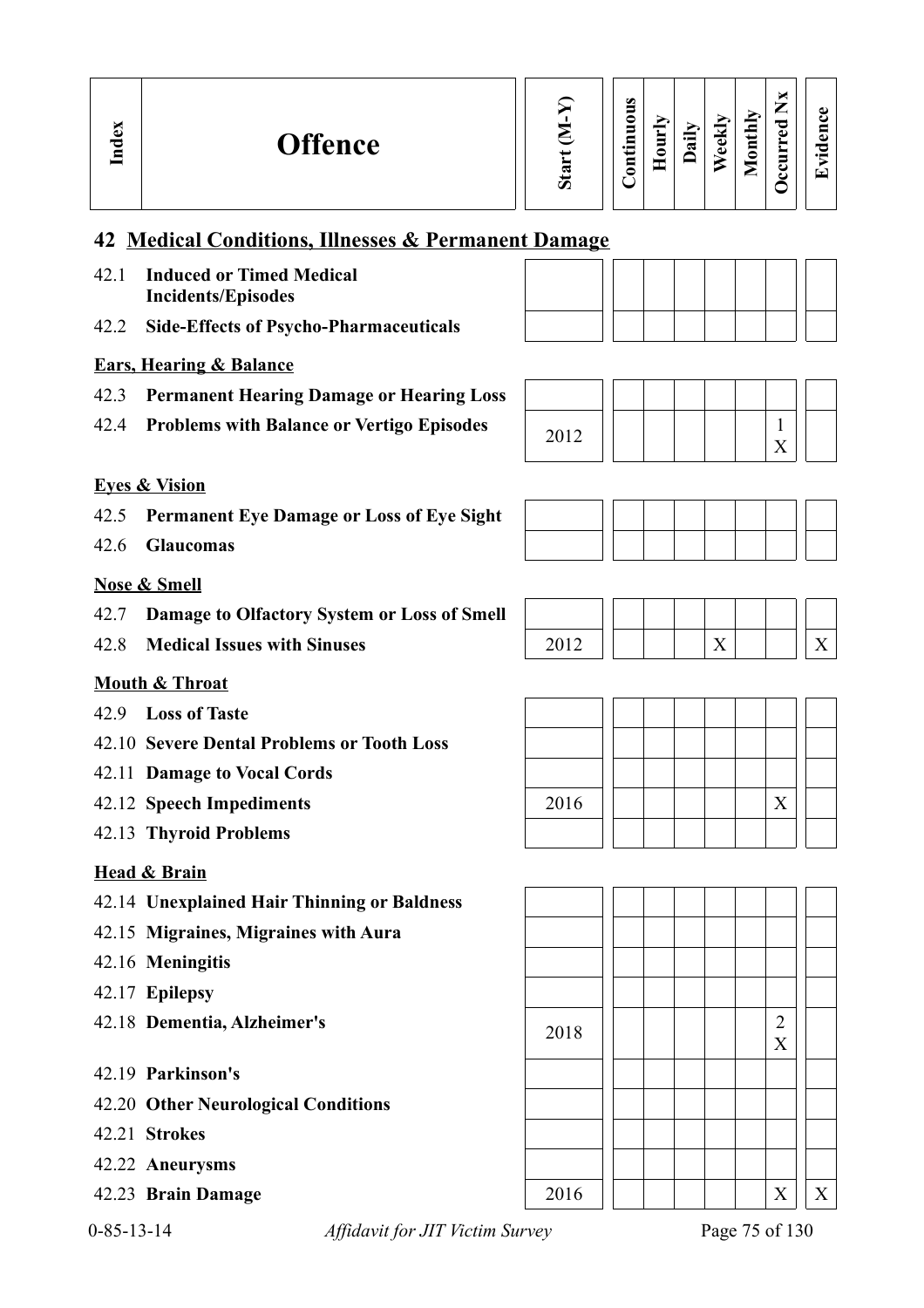### **Spine & Nervous System**

- 42.24 **Spinal Damage**
- 42.25 **Paralysis**
- 42.26 **Fibromyalgia Syndrome (FMS)**
- 42.27 **Neuralgia**
- 42.28 **Neuropathy**

### **Joints & Bones**

- 42.29 **Joint Problems, Joint Damage**
- 42.30 Difficulty Walking or Moving
- 42.31 **Arthritis**
- 42.32 **Broken Bones**

### **Muscles & Ligaments**

- 42.33 **Muscle Atrophy, Muscle Loss**
- 42.34 **Muscle Atrophy Specifically in the Face**
- 42.35 **Torn Muscles or Torn Ligaments**

### **Skin**

- 42.36 **Permanent Skin Damage**
- 42.37 **Medically Certified Operation Scars**
- 42.38 **Skin Diseases**

### **Heart & Circulation**

- 42.39 **Blood Pressure Issue** 2017
- 
- 42.41 **Blood Disorders** 2008
- 42.42 **Heart Attacks**
- 42.43 **Gangrene**

### **Organs**

- 42.44 **Kidney Damage**
- 42.45 **Liver Damage**
- 42.46 **Damage to Pancreas**
- 42.47 **Lung Damage**

### **Digestive System**

| 2008 |  |  |  |  |
|------|--|--|--|--|
| 2008 |  |  |  |  |
| 2008 |  |  |  |  |
|      |  |  |  |  |







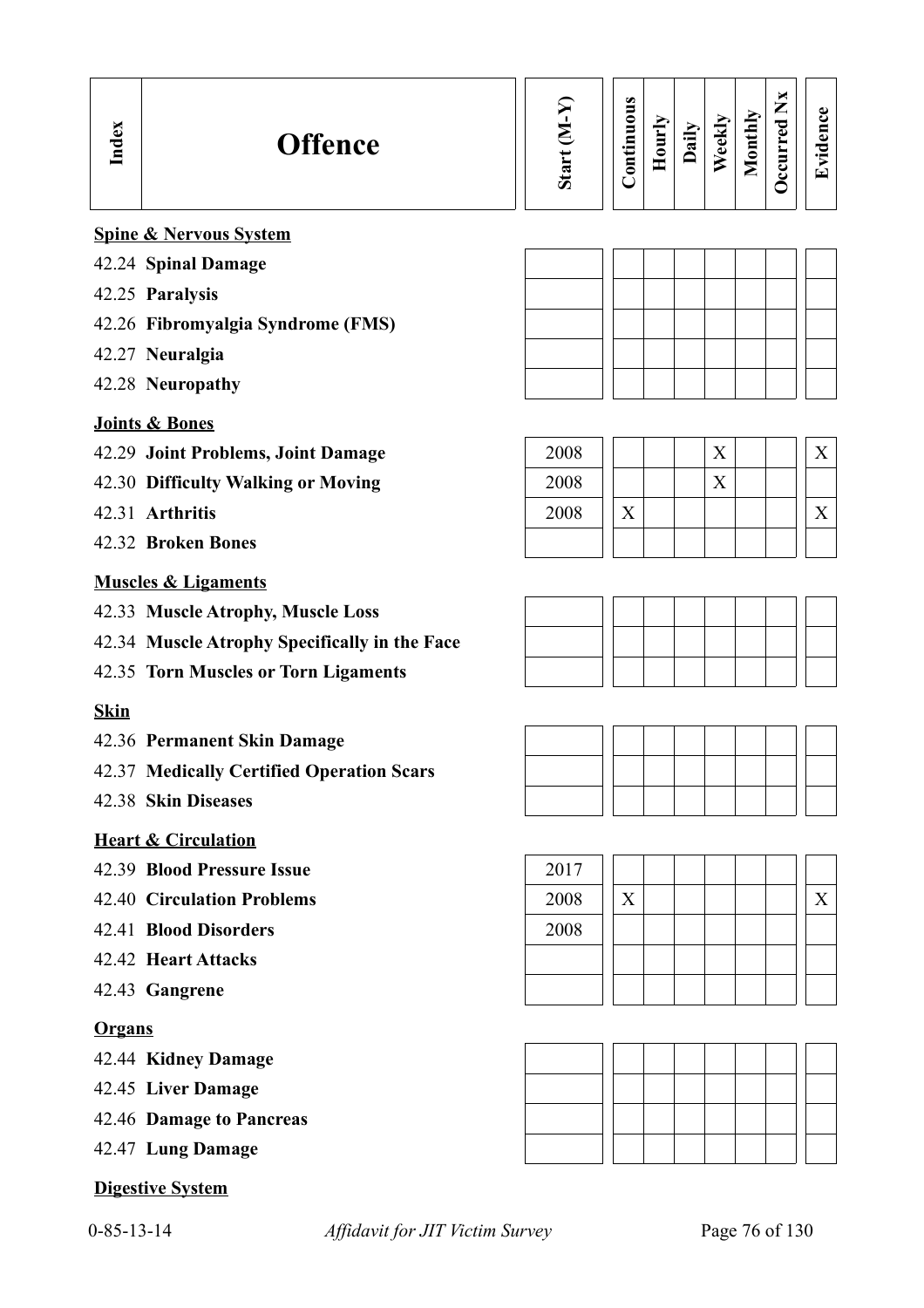| Start $(M-Y)$ | Continuous | Hourly | Daily | Weekly | Monthly | Occurred Nx | Evidence |
|---------------|------------|--------|-------|--------|---------|-------------|----------|
|               |            |        |       |        |         |             |          |

## 42.48 **Tightening or Occlusion of Digestive Tract**

### **Tissue**

- 42.49 **Calcifications**
- 42.50 **Lipomas**
- 

### **Reproductive Organs**

- 42.52 **Erectile Dysfunction or Impotence**
- 42.53 **Infertility (Male & Female)**
- 42.54 **Uterine Fibroids**
- 42.55 **Sex Changes**

### **Loss of Organs or Limbs**

- 42.56 **Removal of a Kidney**
- 42.57 **Hysterectomy**
- 42.58 **Removal of a Testicle**
- 42.59 **Removal of Parts of Organs or Glands**
- 42.60 **Loss of Limbs or Amputations**

### **Tumours & Cancers**

- 42.61 **Skin Tumours or Skin Cancer**
- 42.62 **Brain Tumours or Brain Cancer**
- 42.63 **Lung Tumours or Lung Cancer**
- 42.64 **Pancreatic Tumours or Pancreatic Cancer**
- 42.65 **Breast Tumours or Breast Cancer**
- 42.66 **Testicular or Prostate Tumours or Cancer**
- 42.67 **Throat Tumours or Throat Cancer**
- 42.68 **Leukaemia**
- 42.69 **Other Tumours & Cancers**

### **Injury & Near-Death**

- 42.70 **Severe or Traumatic Injury**
- 42.71 **Medical Near Death Incidents**

### **Diseases**

42.72 **Lyme Disease**











0-85-13-14 *Affidavit for JIT Victim Survey* Page 77 of 130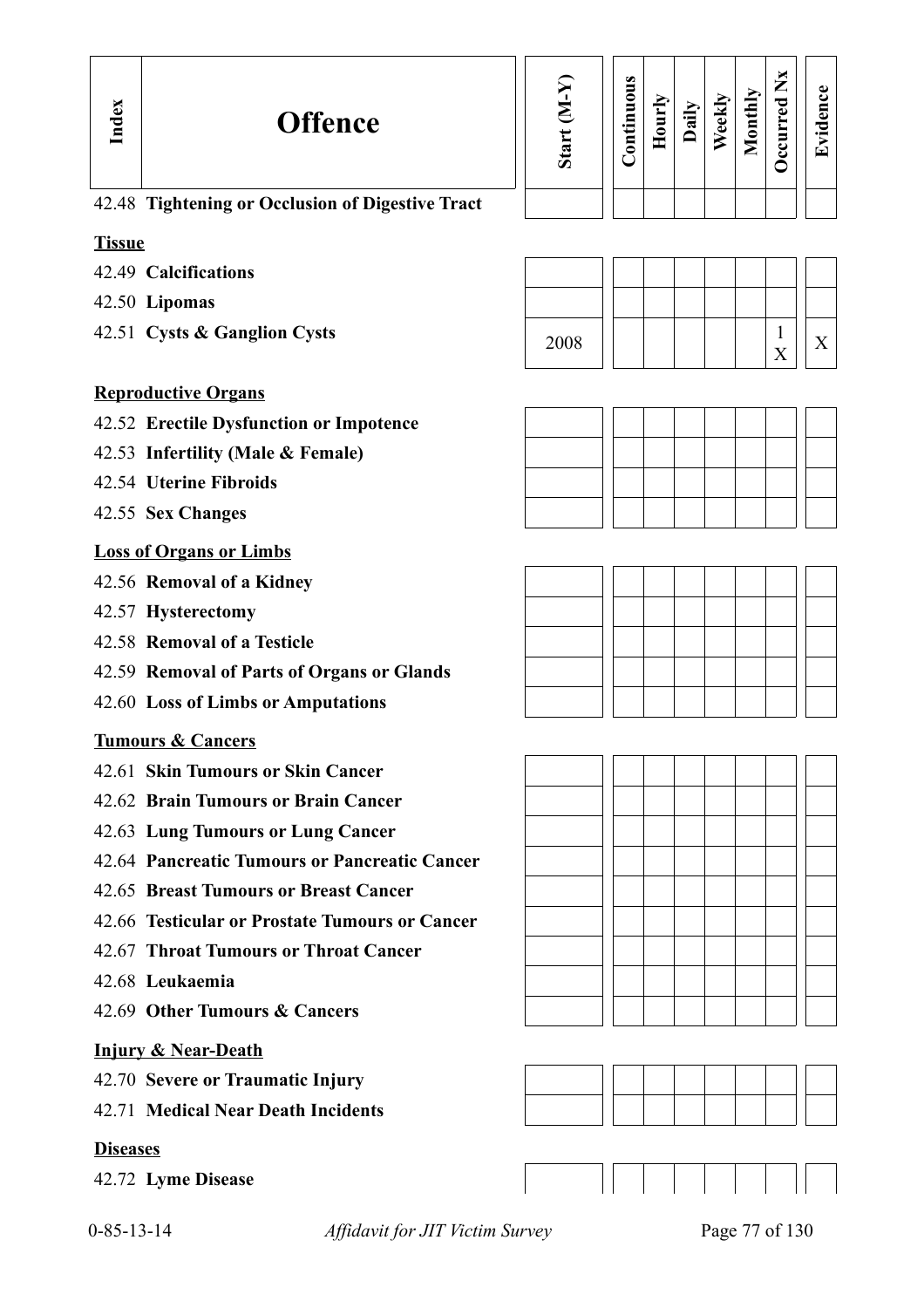| Index      | <b>Offence</b>                              | $(N-N)$<br>Start | Continuous | Hourly | Daily | Weekly | Monthly | $\mathbf{X}$<br><b>Decurred</b> | Evidence |
|------------|---------------------------------------------|------------------|------------|--------|-------|--------|---------|---------------------------------|----------|
| 42.73 AIDS |                                             |                  |            |        |       |        |         |                                 |          |
|            | 42.74 Syphilis                              |                  |            |        |       |        |         |                                 |          |
|            | 42.75 Hepatitis                             |                  |            |        |       |        |         |                                 |          |
|            | 42.76 Diabetes                              |                  |            |        |       |        |         |                                 |          |
|            | 42.77 Sun Allergy                           |                  |            |        |       |        |         |                                 |          |
|            | 42.78 Other Rare or Unidentifiable Diseases | 2008             | X          |        |       |        |         |                                 | X        |
|            |                                             |                  |            |        |       |        |         |                                 |          |

# **43 Medical Tests & Treatments**

- 43.1 **Photographs of Changes, Scars or Injuries**
- 43.2 **Dermatologist's Report**
- 

### 43.4 **Dark-Field Microscopy and Blood Analysis**

- 43.5 **Toxicology Tests**
- 
- 43.7 **MRI**
- 
- 43.9 **Nuclear Bone Scan**
- 
- 43.11 **PET Scan**
- 43.12 **Ultrasound**
- 43.13 **Cardiology Report**
- 43.14 **Hair Analysis**
- 43.15 **Thermal Imaging**
- 43.16 **Operations to Remove Implants**
- 43.17 **Other Operations**

### **Analysis of Removed Implants**

- 43.18 **Microscopy**
- 43.19 **X-Ray Fluorescence**
- 43.20 **Electron Microscopy**

| 43.1 | Photographs of Changes, Scars or Injuries |      |  |                                                                        |   |
|------|-------------------------------------------|------|--|------------------------------------------------------------------------|---|
| 43.2 | <b>Dermatologist's Report</b>             |      |  |                                                                        |   |
| 43.3 | <b>Blood Tests</b>                        | 2008 |  | $\overline{4}$<br>X                                                    | X |
| 43.4 | Dark-Field Microscopy and Blood Analysis  |      |  |                                                                        |   |
| 43.5 | <b>Toxicology Tests</b>                   |      |  |                                                                        |   |
| 43.6 | <b>EEG</b>                                | 2017 |  | 1<br>X                                                                 | X |
| 43.7 | <b>MRI</b>                                |      |  |                                                                        |   |
| 43.8 | X-Ray                                     | 2008 |  | $\overline{2}$<br>$\mathbf X$                                          | X |
| 43.9 | <b>Nuclear Bone Scan</b>                  |      |  |                                                                        |   |
|      | 43.10 CT Scan                             | 2015 |  | $\mathbf{1}$<br>X                                                      | X |
|      | 43.11 PET Scan                            |      |  |                                                                        |   |
|      | 43.12 Ultrasound                          |      |  |                                                                        |   |
|      | 43.13 Cardiology Report                   | 2017 |  | $\mathbf{1}$<br>$\boldsymbol{\mathrm{X}}$<br>$\boldsymbol{\mathrm{X}}$ |   |
|      | 43.14 Hair Analysis                       |      |  |                                                                        |   |
|      | 43.15 Thermal Imaging                     |      |  |                                                                        |   |
|      | 43.16 Operations to Remove Implants       |      |  |                                                                        |   |
|      | 43.17 Other Operations                    |      |  |                                                                        |   |



0-85-13-14 *Affidavit for JIT Victim Survey* Page 78 of 130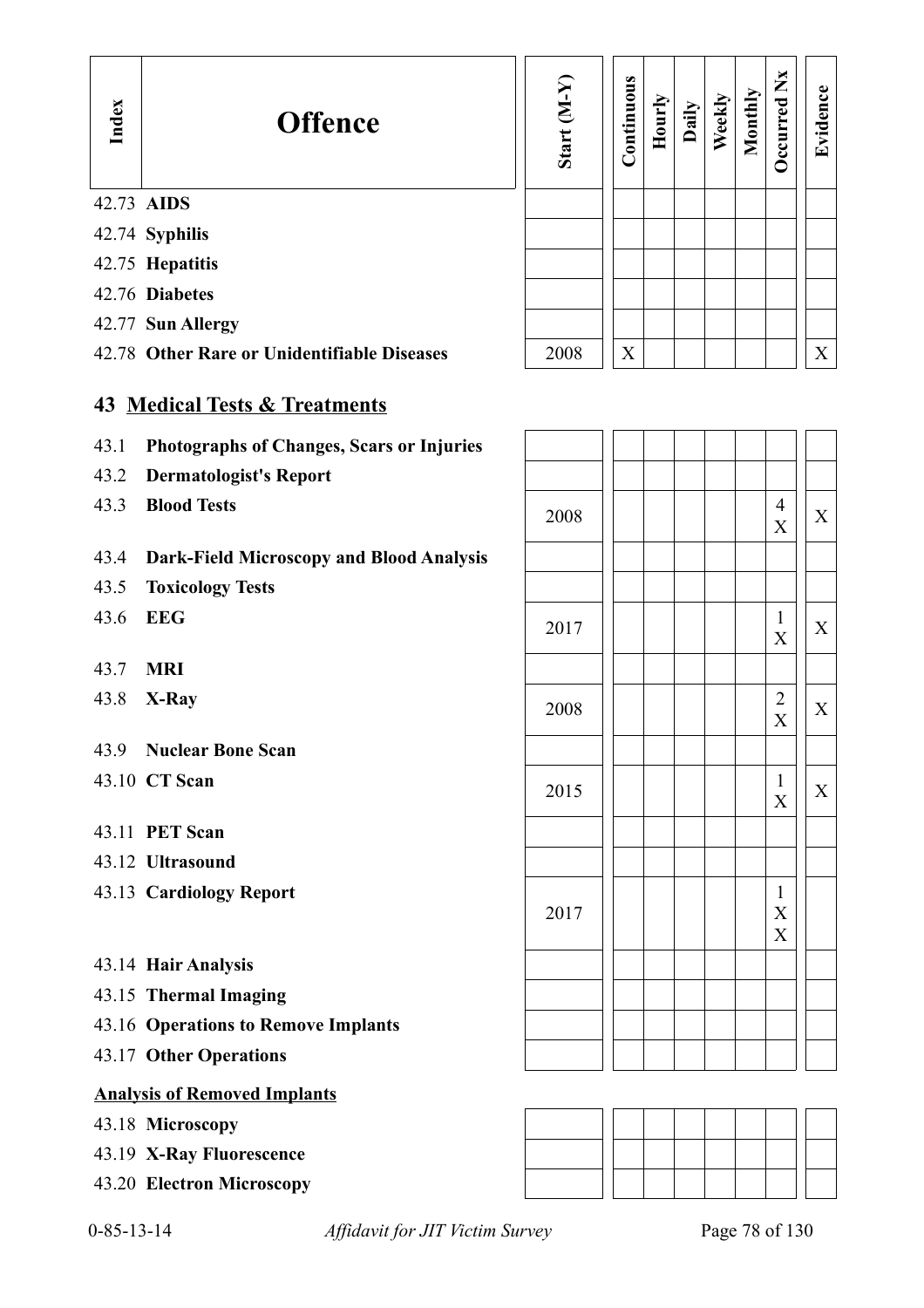| $\sim$<br>ධ<br>77 | <b>Offence</b> |  | ರಾ | S<br>◓<br>$\blacksquare$<br>드<br>◓ | È<br>◓ | aily | ≂<br>-<br>$\bullet$<br>D | ИЦ<br>$\overline{\phantom{a}}$<br>⊟<br>≏<br>▬<br>_ | ×<br>⇁<br>_<br>ு<br>م<br>−<br>ت<br>ے | O.<br>$\bullet$ m<br>⇁ |
|-------------------|----------------|--|----|------------------------------------|--------|------|--------------------------|----------------------------------------------------|--------------------------------------|------------------------|
|-------------------|----------------|--|----|------------------------------------|--------|------|--------------------------|----------------------------------------------------|--------------------------------------|------------------------|

### **44 Measurements**

- 44.1 **Bug Sweep of Home or Car** 44.2 **Surveillance Video of Street & Neighbourhood** 44.3 **Hiring Private Investigator** 44.4 **IT Forensic Investigation of Computers** 44.5 **IP Address Analysis of Internet Accounts** 44.6 **Radioactivity Measurements (Geiger Counter)** 44.7 **Video of Induced Muscle-Twitching & Jerks** 44.8 **Audio or Video of Pulsed Energy Projectiles** 44.9 **Measurements of Pulsed Energy Projectiles** 44.10 **Measurements of DEW Attacks** 44.11 **Low-Frequency Measurements of Attacks** 44.12 **High-Frequency Measurements of Attacks** 44.13 **Measurements of Body Chip Emissions** 44.14 **Thermal Imaging of Body Chips** 44.15 **UV / Black-Light Images of Eye Lens Implants** 44.16 **Measurements of Voice-to-Skull Transmissions**
	- 44.17 **Synthetic Fibres Reacting to Magnetic Fields**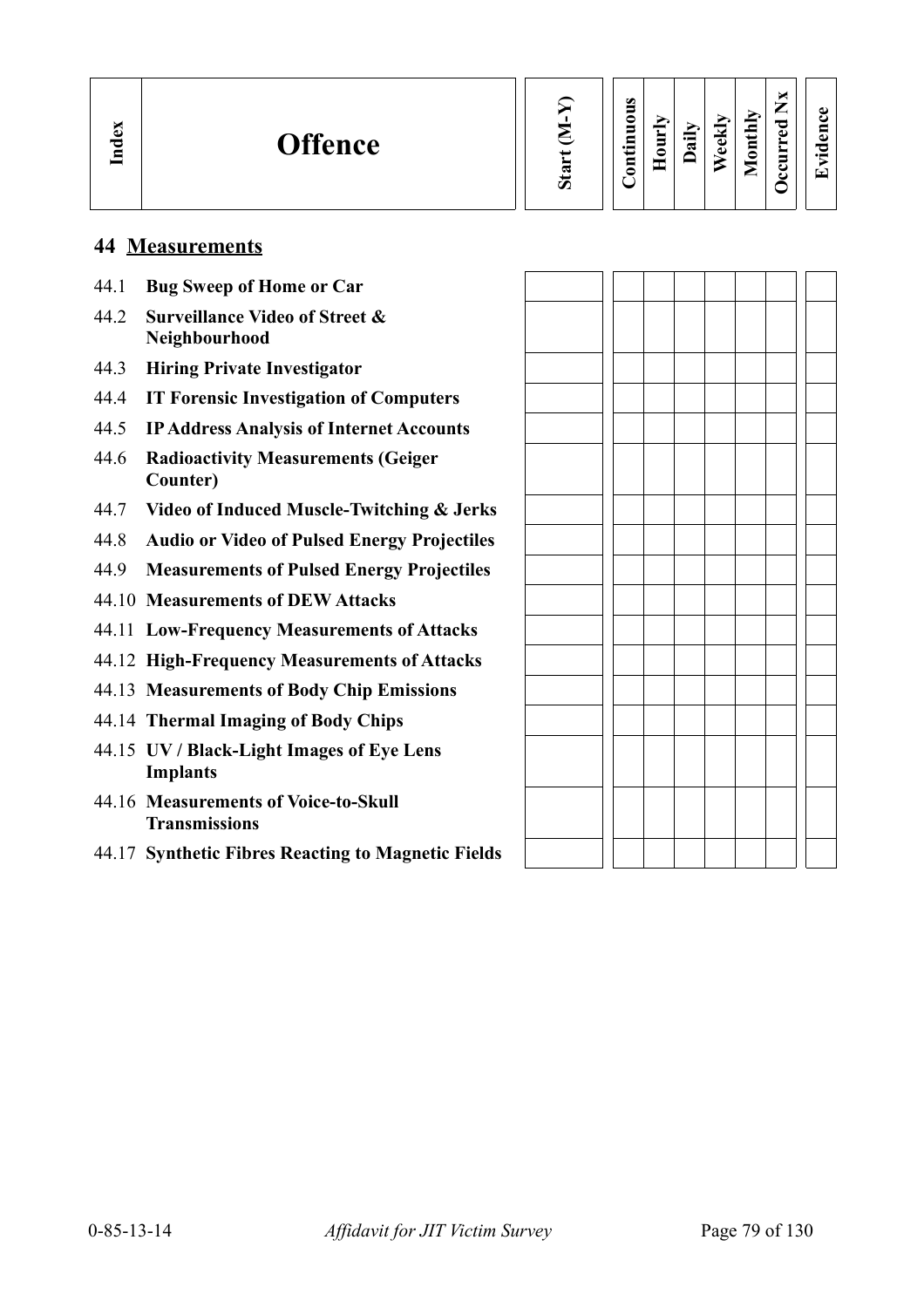

#### **Contin uous Hourly D We ekly aily Monthly OccurredNxEvid ence**

X

X

X

X

# **45 Protective Measures & Shielding**

**In dex**

| 45.1                   | <b>Psychological and Mental Protective</b><br><b>Measures</b> | 2007 |   |  | $\overline{2}$<br>$\boldsymbol{X}$ |
|------------------------|---------------------------------------------------------------|------|---|--|------------------------------------|
| 45.2                   | <b>Changing or Reinforcing Locks for Security</b>             | 2008 |   |  | $\overline{2}$<br>$\boldsymbol{X}$ |
| 45.3                   | <b>Security Camera for Surveillance of the</b><br>Home        |      |   |  |                                    |
| 45.4                   | Home Safe to Protect Items fr. Housebreaking                  |      |   |  |                                    |
| 45.5                   | <b>Dash Cam for Monitoring of Driving</b>                     |      |   |  |                                    |
| 45.6                   | <b>Computer Security, Anti-Virus, Firewalls</b>               |      |   |  |                                    |
| 45.7                   | <b>Faraday Cage for Electromagnetic Shielding</b>             |      |   |  |                                    |
| 45.8                   | <b>Metal Panels for Shielding from DEW</b><br><b>Attacks</b>  |      |   |  |                                    |
| 45.9                   | <b>Metal Shed for Shielding from DEW Attacks</b>              |      |   |  |                                    |
| 45.1<br>$\overline{0}$ | <b>Shielding on Person for Walking Outside</b>                |      |   |  |                                    |
|                        | 45.11 Shielding in Car for Driving                            |      |   |  |                                    |
| 45.1<br>$\overline{2}$ | <b>Shielding for Sleeping at Night</b>                        |      |   |  |                                    |
| 45.1<br>3              | <b>Shielding for Babies and Children</b>                      |      |   |  |                                    |
| 45.1<br>$\overline{4}$ | <b>Shielding for Pets</b>                                     |      |   |  |                                    |
|                        | <b>Failure of Protective Measures &amp; Shielding</b>         |      |   |  |                                    |
| 45.1                   | <b>Failure of Psychological &amp; Mental Measures</b>         | 2008 | X |  |                                    |



| 2008 |  | $\mathbf X$ |  |  |  |
|------|--|-------------|--|--|--|
|      |  |             |  |  |  |
|      |  |             |  |  |  |
|      |  |             |  |  |  |
|      |  |             |  |  |  |
|      |  |             |  |  |  |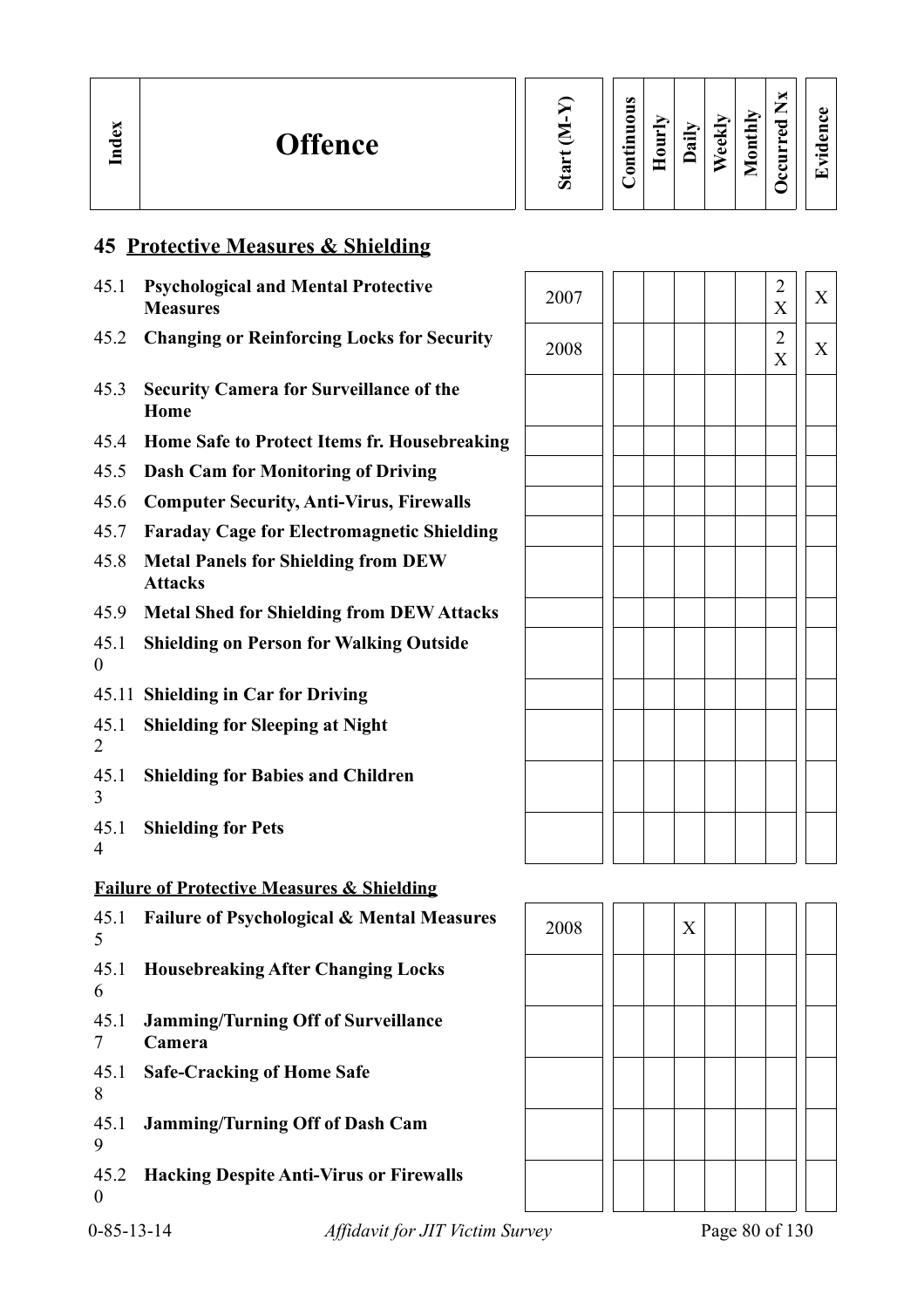| Index                  | <b>Offence</b>                                                 | Start (M-Y) | Continuous | Hourly | Daily | Weekly | Monthly | Occurred Nx | Evidence |
|------------------------|----------------------------------------------------------------|-------------|------------|--------|-------|--------|---------|-------------|----------|
| 45.2                   | <b>Faraday Cage Insufficient to Block DEW</b>                  |             |            |        |       |        |         |             |          |
| 45.2<br>2              | <b>Metal Panels Insufficient to Block DEW</b>                  |             |            |        |       |        |         |             |          |
| 45.2<br>3              | <b>Metal Shed Insufficient to Block DEW</b><br><b>Attacks</b>  |             |            |        |       |        |         |             |          |
| 45.2<br>4              | <b>Shielding on Person Insufficient to Block</b><br><b>DEW</b> |             |            |        |       |        |         |             |          |
| 45.2<br>5              | <b>Shielding in Car Insufficient to Block DEW</b>              |             |            |        |       |        |         |             |          |
| 45.2<br>6              | <b>Bedroom Shielding Insufficient to Block</b><br><b>DEW</b>   |             |            |        |       |        |         |             |          |
| 45.2<br>$\overline{7}$ | <b>Child's Shielding Insufficient to Block DEW</b>             |             |            |        |       |        |         |             |          |
| 45.2<br>8              | Pet's Shielding Insufficient to Block DEW                      |             |            |        |       |        |         |             |          |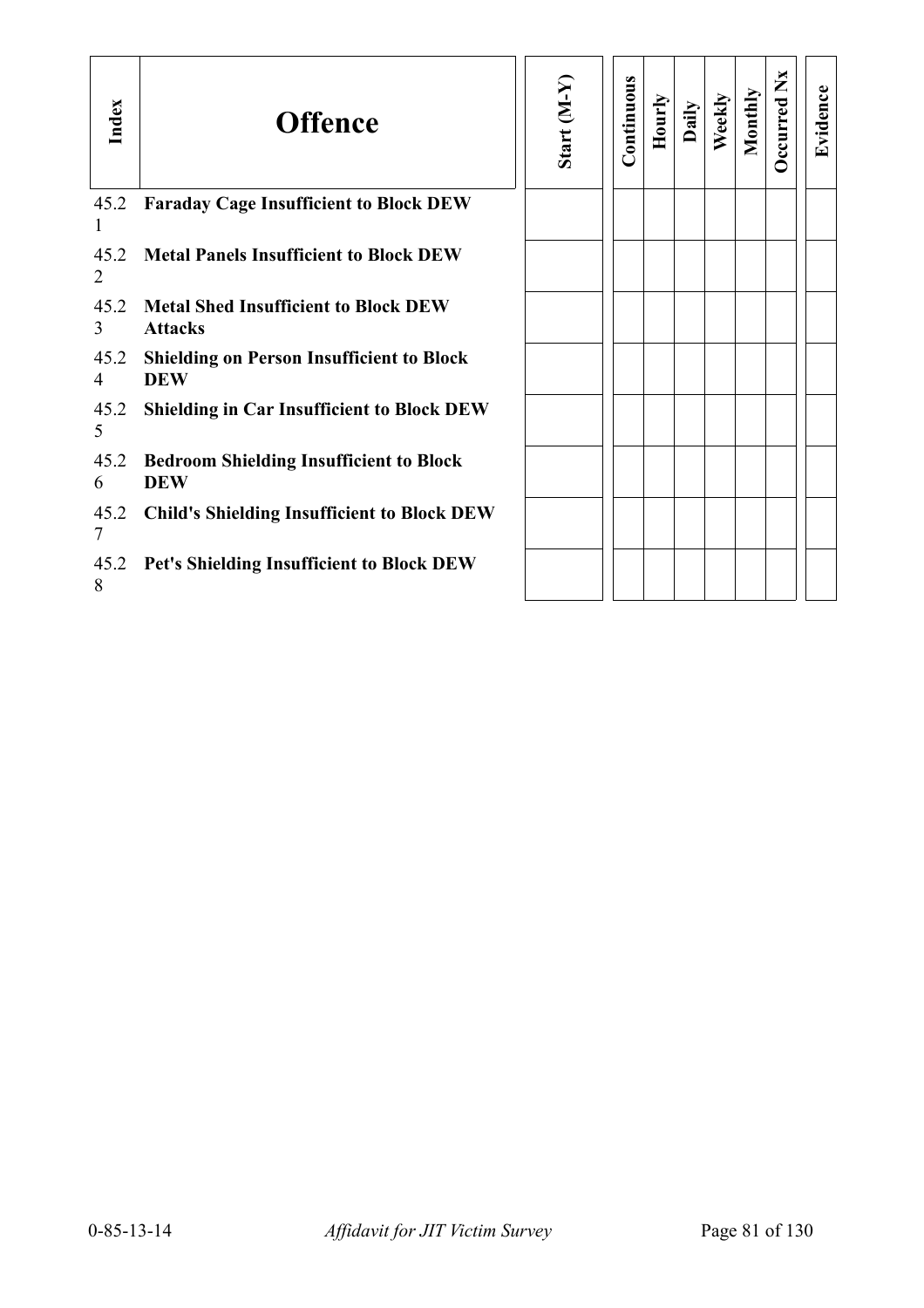### **46 Attacks on Pets & Animals**

- 46.1 **Changed or Odd Behaviour in Pets or Animals**
- 46.2 **Unusual Barking at "Nothing"/Cars/Bags etc.**
- 46.3 **Out-of-Character Attacks by Pets or Animals**
- 46.4 **Signs of Stress or Distress in Pets or Animals**
- 46.5 **Unusual Muscle Fits or Other Fits in Animals**
- 46.6 **Unusual Sleep Behaviour or Sleep Deprivation**
- 46.7 **Reluctance to Move, Lethargy in Animals**
- 46.8 **Timed or Unusual Illness in Pets or Animals**
- 46.9 **Death of Pets or Animals**

| 47 Attacks and Pressure on Family, Friends & Relevant Others |  |  |
|--------------------------------------------------------------|--|--|
|                                                              |  |  |

- 47.1 **Stalking of Family, Friends or Others**
- 47.2 **Intimidation or Targeted Attacks on Them**
- 47.3 **Intimidation or Targeted Attacks on Helpers**
- 47.4 **Unusual Behaviour in Family, Friends, Others** <sup>2007</sup> <sup>X</sup> <sup>X</sup>
- 47.5 Anger Fits or Sudden Depression in These
- 47.6 **Personality Changes in Family/Friends/Others**
- 47.7 **DEW Attacks on Family**
- 47.8 **DEW Attacks on Friends**
- 47.9 **DEW Attacks on Others in the Community**
- 47.10 **Implanting of Family Members**
- 47.11 **Implanting of Friends**
- 47.12 **Implanting of Others in the Community**
- 47.13 **V2K Terror of Family Members**
- 47.14 **V2K Terror of Friends**
- 47.15 **V2K Terror of Others in the Community**
- 47.16 Active Discouragement from Fam./Friends  $2008$   $\begin{vmatrix} x \\ x \end{vmatrix}$  |  $\begin{vmatrix} x \\ x \end{vmatrix}$  |  $\begin{vmatrix} x \\ x \end{vmatrix}$

| 2008 | $\overline{X}$            |    | $\overline{\text{X}}$ |
|------|---------------------------|----|-----------------------|
| 2008 | $\overline{X}$            |    | $\overline{X}$        |
| 2008 |                           | 2X |                       |
| 2007 | $\boldsymbol{\mathrm{X}}$ |    | X                     |
| 2008 | $\overline{\text{X}}$     |    | $\overline{X}$        |
| 2008 | X                         |    |                       |
|      |                           |    |                       |
|      |                           |    |                       |
|      |                           |    |                       |
|      |                           |    |                       |
|      |                           |    |                       |
|      |                           |    |                       |
|      |                           |    |                       |
|      |                           |    |                       |
|      |                           |    |                       |
| 2008 | X                         |    | $\mathbf X$           |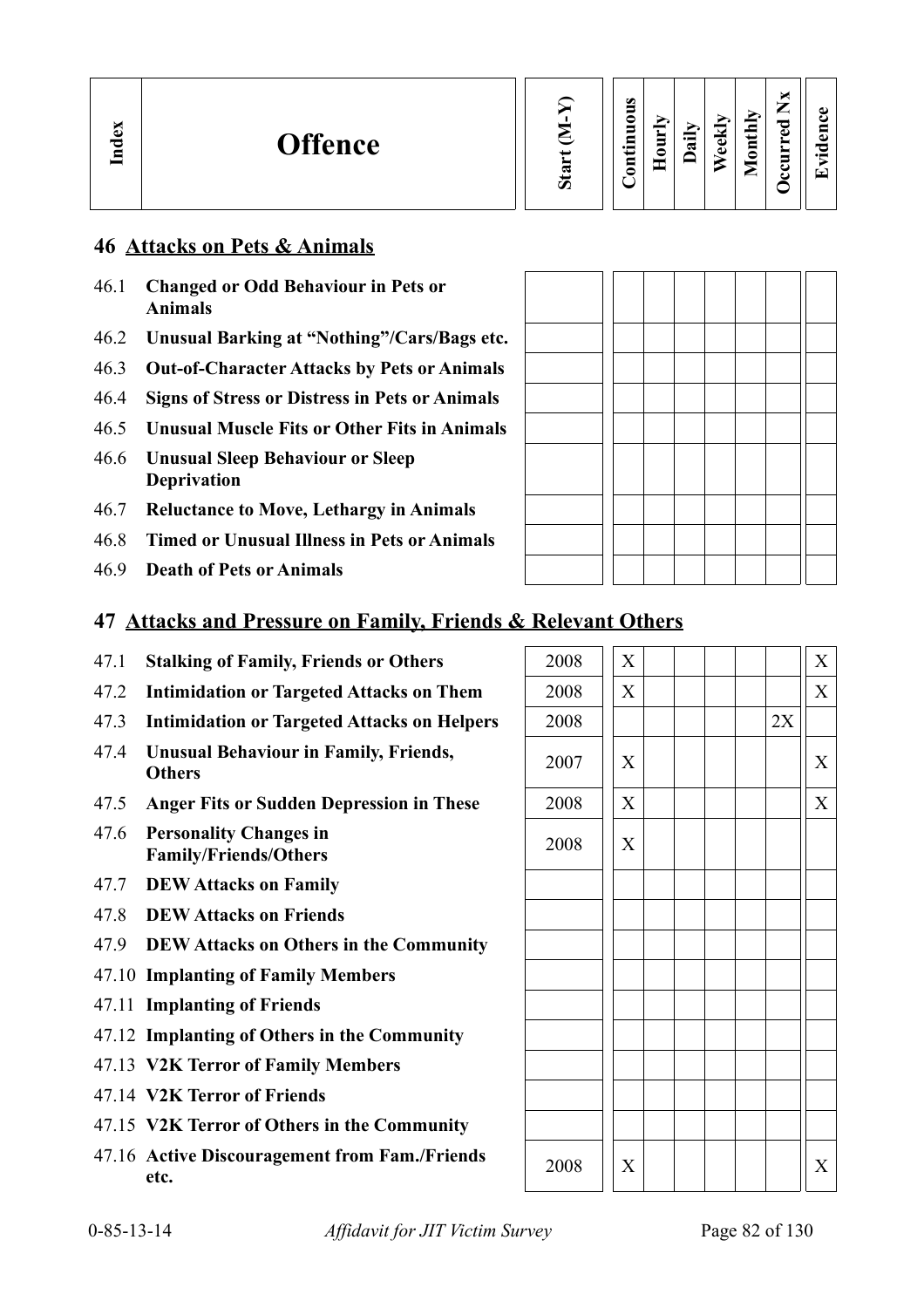| Index | <b>Offence</b>                                              | Sta | $\bullet$<br>$\ddot{\mathbf{5}}$<br>등 | 0 | eel | $_{\text{onth}}$ | ×<br>⇁ | Ō<br>⊵ |
|-------|-------------------------------------------------------------|-----|---------------------------------------|---|-----|------------------|--------|--------|
|       | 47.17 Weaponisation of Family/Friends w<br><b>Neurotech</b> |     |                                       |   |     |                  |        |        |
|       | 47.18 Bio-Robotisation/Hypnosis of Family/Friends           |     |                                       |   |     |                  |        |        |

| 47.18 Bio-Robotisation/Hypnosis of Family/Friends |  |
|---------------------------------------------------|--|
|                                                   |  |

# **48 Accidents and Illnesses in Family, Friends & Relevant Others**

- 48.1 Accidents/Injuries of Family, Friends, Others
- **48.2 Distress or Illness in Family, Friends or**  $\begin{array}{|c|c|c|c|c|c|} \hline \textbf{2008} & x & x & y & z & z \\ \hline \end{array}$
- 48.3 **People with Disabilities in Family**
- 48.4 **Heart Issues/Attacks in Family/Friends/Others**

- 48.5 **Strokes, Aneurysms, Brain Tumours in These**
- 48.6 **Cancer in Family, Friends or Others**
- 48.7 **Rare or Devastating Illness in These**

| 2008 |   | 1X<br>$\mathbf X$ |
|------|---|-------------------|
| 2008 | X | $\boldsymbol{X}$  |
| 2008 | X | $\mathbf X$       |
|      |   |                   |
|      |   |                   |
|      |   |                   |
|      |   |                   |

# **49 Death and Murder of Family, Friends & Relevant Others**

- 49.1 **Suicide of Family, Friends or Others**
- 49.2 **Death of Family Members or Relatives**
- 49.3 **Death of Friends, Helpers or Their Families**
- 49.4 **Death of Neighbours or Community Members**
- 49.5 **Death of Professionals Contacted for Help**
- 49.6 **Death of Other Victims**
- 49.7 **Cremations, Forced or Oddly Fast Cremations**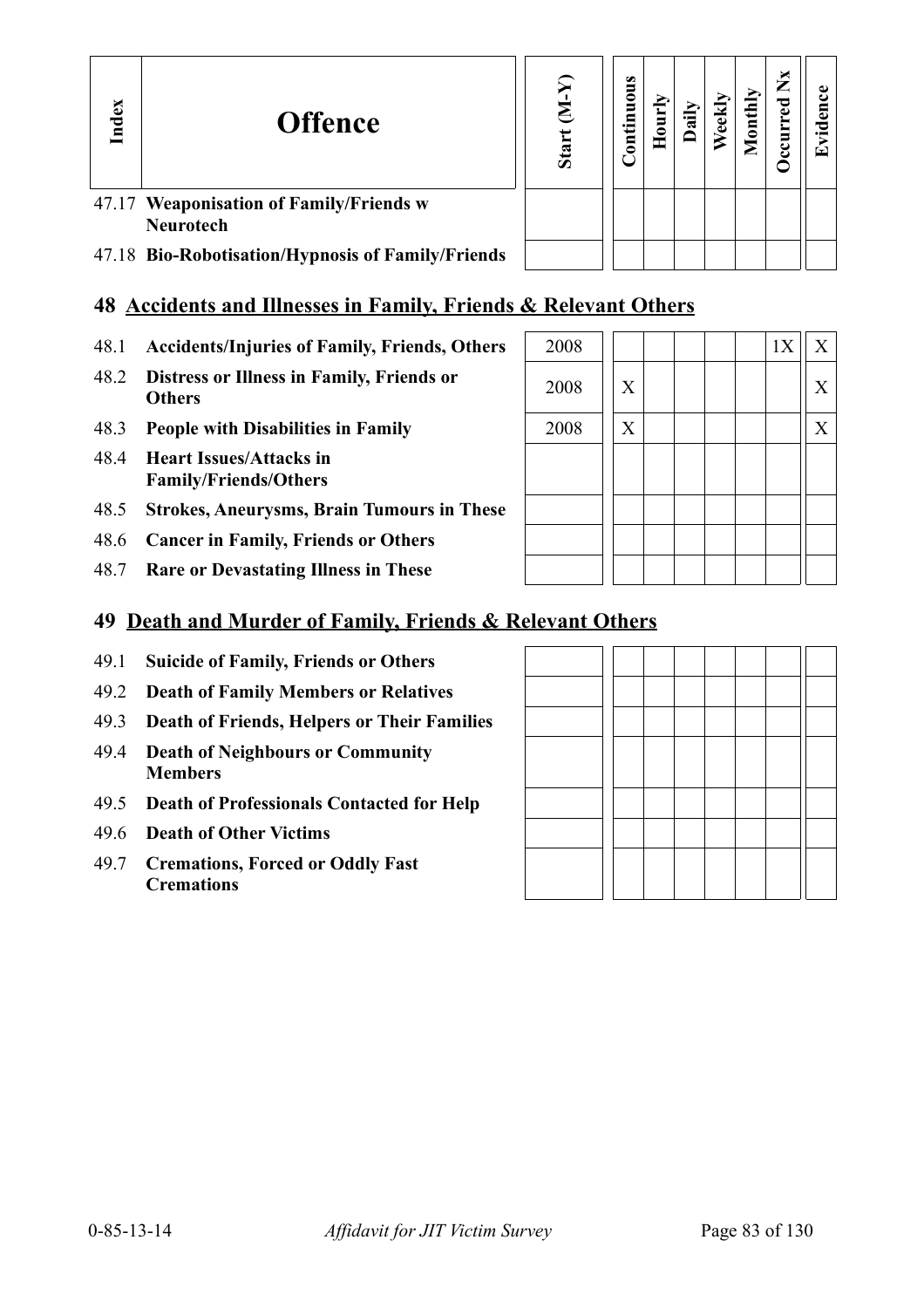### **50 Multi-Generational Targeting & Steering of Life**

- 50.1 **Long-Term Targeting and Multi-Year**
- 50.2 **Interference in Life, Steering of Life or Career** <sup>2008</sup> <sup>X</sup> <sup>X</sup>
- 50.3 **Multi-Generational Targeting of Grandparents** <sup>1941</sup> <sup>1</sup>
- 50.4 **Multi-Generational Targeting of Parents**
- 50.5 **Multi-Generational Targeting of Children**

### **51 Historic Childhood Targeting**

- 51.1 **Unusual Behaviour, Extreme Emotion as Child**
- 51.2 **Abusive Parents in Childhood**
- 51.3 **Epilepsy or Petit Mal Epilepsy in Childhood**
- 51.4 **Hallucinogenics, Unusual Drugs given as Child**
- 51.5 **Hospital Stays as a Child**
- 51.6 **Sleep-Walking in Childhood**
- 51.7 **Dream Manipulation in Childhood**
- 51.8 **Disruption or Sabotage of Life in Childhood**
- 51.9 **Disruption, Sabotage of Medical Care as Child**
- 51.10 **Bullying in Childhood**
- 51.11 **Harassment and Stalking in Childhood**
- 51.12 **Irradiation and Torture in Childhood**
- 51.13 **Implanting in Childhood**
- 51.14 **Physical Injury and Mutilation in Childhood**
- 51.15 **Sexual Harassment, Abuse or Rape as a Child**
- 51.16 **Satanic Ritual Abuse in Childhood**
- 51.17 **VIP Abuse by Public Officials, Famous People**

| <b>Long-Term Targeting and Multi-Year</b><br>Torture          | 2008 | X |  |  |   |  |
|---------------------------------------------------------------|------|---|--|--|---|--|
| Interference in Life, Steering of Life or<br>Career           | 2008 | X |  |  |   |  |
| <b>Multi-Generational Targeting of</b><br><b>Grandparents</b> | 1941 |   |  |  | X |  |
| <b>Multi-Generational Targeting of Parents</b>                |      |   |  |  |   |  |
| <b>Multi-Generational Targeting of Children</b>               |      |   |  |  |   |  |

| 1991 | $\overline{X}$ |  |  |  |  |
|------|----------------|--|--|--|--|
|      |                |  |  |  |  |
|      |                |  |  |  |  |
|      |                |  |  |  |  |
|      |                |  |  |  |  |
|      |                |  |  |  |  |
|      |                |  |  |  |  |
|      |                |  |  |  |  |
|      |                |  |  |  |  |
|      |                |  |  |  |  |
|      |                |  |  |  |  |
|      |                |  |  |  |  |
|      |                |  |  |  |  |
|      |                |  |  |  |  |
|      |                |  |  |  |  |
|      |                |  |  |  |  |
|      |                |  |  |  |  |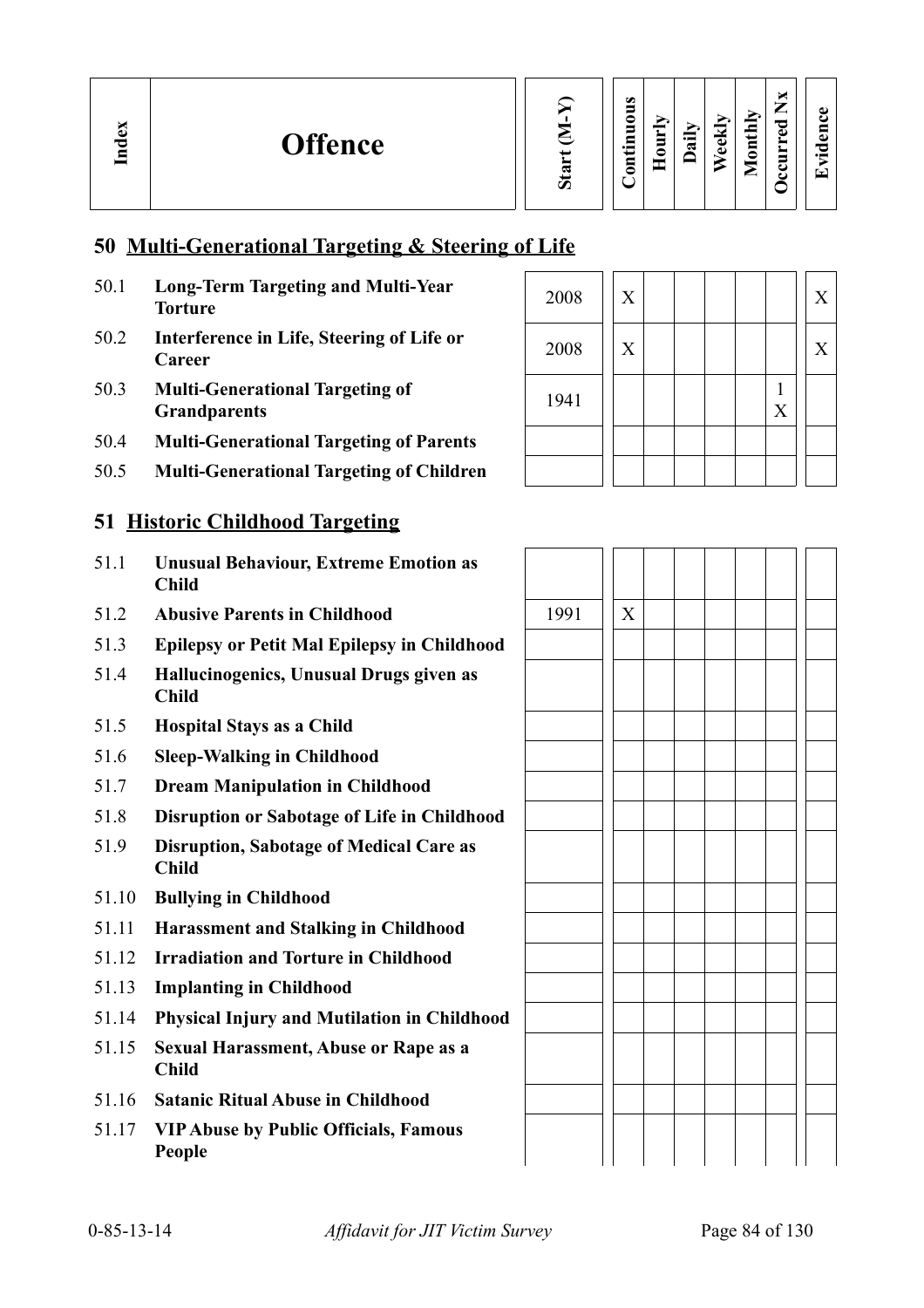| Index | <b>Offence</b> |  | ರಾ | $\bullet$<br>5<br>$\blacksquare$<br>-<br>0 | 旨<br>◓ | ゠<br>≂ | ਚਿੰ<br>$\bullet$<br>ω | Ыy<br>$\overline{\phantom{0}}$<br>⊟<br>◓<br>_ | ×<br>∽<br>⊷<br>ರ<br>$\omega$<br>ల<br>ີ | ω<br>e :<br>⊆<br>ω<br>ᇰ<br>$\cdot$ $\,$<br>⊡ |  |
|-------|----------------|--|----|--------------------------------------------|--------|--------|-----------------------|-----------------------------------------------|----------------------------------------|----------------------------------------------|--|
|-------|----------------|--|----|--------------------------------------------|--------|--------|-----------------------|-----------------------------------------------|----------------------------------------|----------------------------------------------|--|

### **52 MKUltra, Monarch Programming, Satanic Ritual Abuse & Child Abuse**

- 52.1 **Confinement in a Cage as a Young Child**
- 52.2 **Electroshocks as a Child**
- 52.3 Systematic Physical Abuse or Torture as <br>
Child X
- 52.4 **Systematic Sexual Abuse/Humiliation as Child**
- 52.5 **Rape or Violent Rape as a Child**
- 52.6 **Forced to Watch Torture or Murder of Pet**
- 52.7 **Forced to Watch Torture or Murder of a Child**
- 52.8 **Horrific Mutilation, "Carving" Mutilation**

### **Mind-Control Programming**

- 52.9 **"***Alice in Wonderland***" Programming**
- 52.10 **"***Wizard of Oz***" Programming**
- 52.11 **"***Gem Stones***" Programming**
- 52.12 **Other Themed Programming f. Mind-Control**

#### **Psychological Effects**

- 52.13 **Satanic Rituals, Luciferian Worship as a Child**
- 52.14 **Disassociation Issues as a Child or Adult**
- 52.15 **Multiple Personalities as a Child or Adult**
- 52.16 **Cues Triggering Personality Change or Anger**
- 52.17 **Sociopathy or Psychopathy as a Child or Adult**
- 52.18 **Unpredictable, Fast or Extreme Mood Swings**
- 52.19 **Bio-Polar Disorder, Schizophrenia**
- 52.20 **Depression, Manic Depression**

### **Behaviour Under Mind-Control**

- 52.21 **Trance States, Sleep-Walking**
- 52.22 **Sent on Missions under Mind-Control**
- 52.23 **Drug-Running under Mind-Control**
- 52.24 **Sexual Services Performed under Mind-**







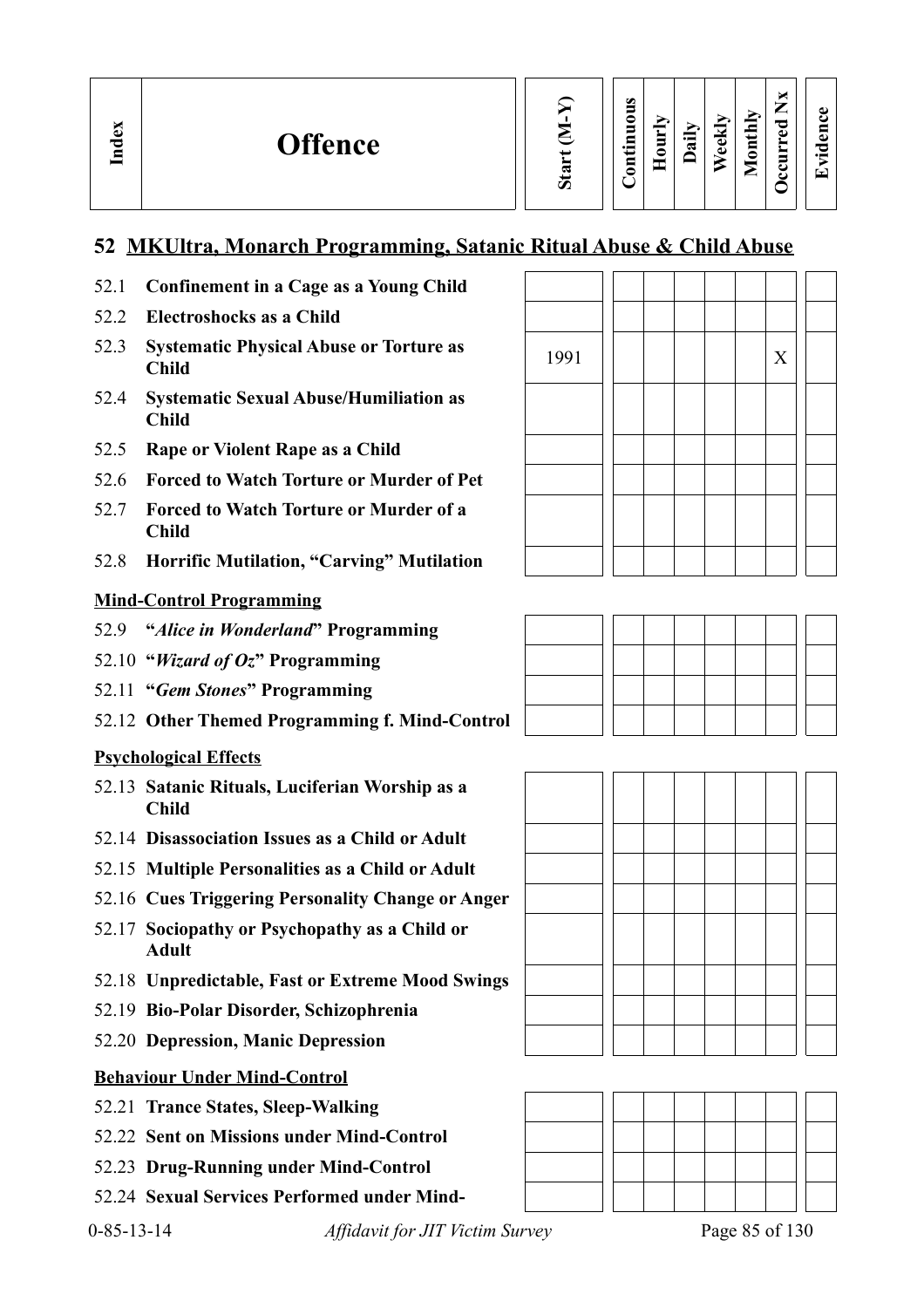### **Contrl**

- 52.25 **Spying Services under Mind-Control**
- 52.26 **Attempted Murder / Murder under Mind-Ctrl**

### **Abuse Location**

- 52.27 Systematic Abuse or Programming at Home
- 52.28 **Systematic Abuse or Progr. at Other Homes**
- 52.29 **Systematic Abuse or Programming in Hospital**
- 52.30 **Systematic Abuse or Progr. in a Care Home**
- 52.31 **Systematic Abuse or Programming in Church**
- 52.32 **Systematic Abuse or Programming in Hotels**
- 52.33 **Systematic Abuse or Progr. in Gov'mt. Buildg.**
- 52.34 **Systematic Abuse or Progr. on a Military Base**
- 52.35 **Systematic Abuse or Progr. in a Research Lab**
- 52.36 **Systematic Abuse or Programming Elsewhere**

### **The Abusers**

- 52.37 Systematic Abuse or Programming by Parent | 1991 | X
- 52.38 **Systematic Abuse or Programming by Relative**
- 52.39 **Systematic Abuse or Programming by Teacher**
- 52.40 **Systematic Abuse or Programming by Trainer**
- 52.41 **Systematic Abuse or Programming by Doctor**
- 52.42 **Systematic Abuse or Programming by Clergy**
- 52.43 **Systematic Abuse or Programming by Official**
- 52.44 **Systematic Abuse or Progr. by Lawyer / Judge**
- 52.45 **Systematic Abuse or Programming by Police**
- 52.46 **Systematic Abuse or Programming by Intel**
- 52.47 **Systematic Abuse or Progr. by Military**
- 52.48 **Systematic Abuse or Progr. by Researchers**

| Start (M-Y) | Continuous | Hourly | Daily | Weekly | Monthly | Occurred Nx | Evidence |
|-------------|------------|--------|-------|--------|---------|-------------|----------|
|             |            |        |       |        |         |             |          |
|             |            |        |       |        |         |             |          |
|             |            |        |       |        |         |             |          |
|             |            |        |       |        |         |             |          |

| 1991 | $\mathbf X$ |  |  |  |  |
|------|-------------|--|--|--|--|
|      |             |  |  |  |  |
|      |             |  |  |  |  |
|      |             |  |  |  |  |
|      |             |  |  |  |  |
|      |             |  |  |  |  |
|      |             |  |  |  |  |
|      |             |  |  |  |  |
|      |             |  |  |  |  |
|      |             |  |  |  |  |
|      |             |  |  |  |  |
|      |             |  |  |  |  |
|      |             |  |  |  |  |



0-85-13-14 *Affidavit for JIT Victim Survey* Page 86 of 130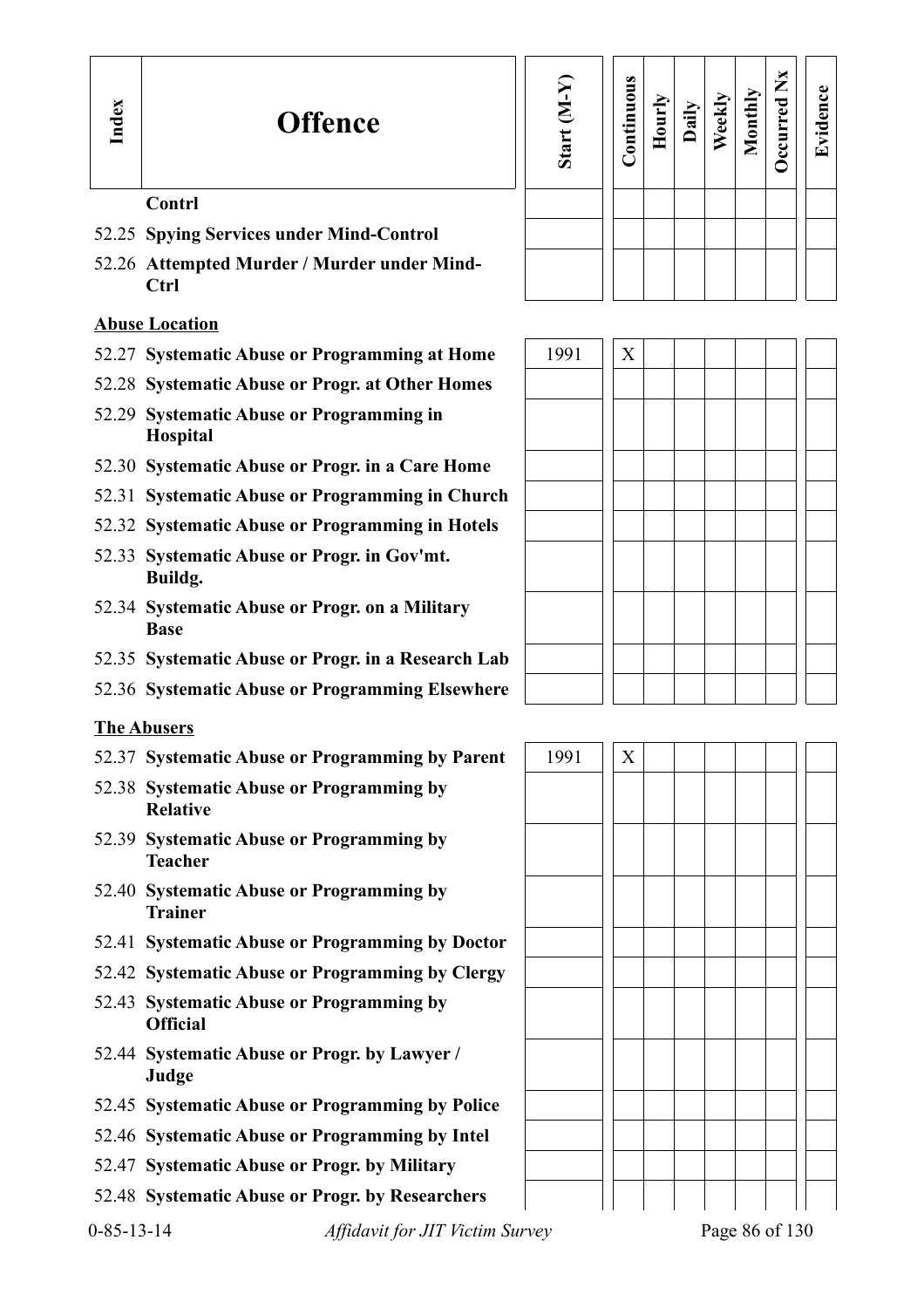| Index | <b>Offence</b>                                          | S.<br>$\bar{\bm{\omega}}$ | $\bullet$<br>tinuous<br>3 | ≣<br>$\blacksquare$ | тік | eekly | onthly | ×<br>⋍<br>P | ω<br>°⊂<br>$\cdot$ $\,$<br>$\mathbf{r}$ |  |
|-------|---------------------------------------------------------|---------------------------|---------------------------|---------------------|-----|-------|--------|-------------|-----------------------------------------|--|
|       | 52.49 Systematic Abuse or Progr. i.<br>Media/Entertain. |                           |                           |                     |     |       |        |             |                                         |  |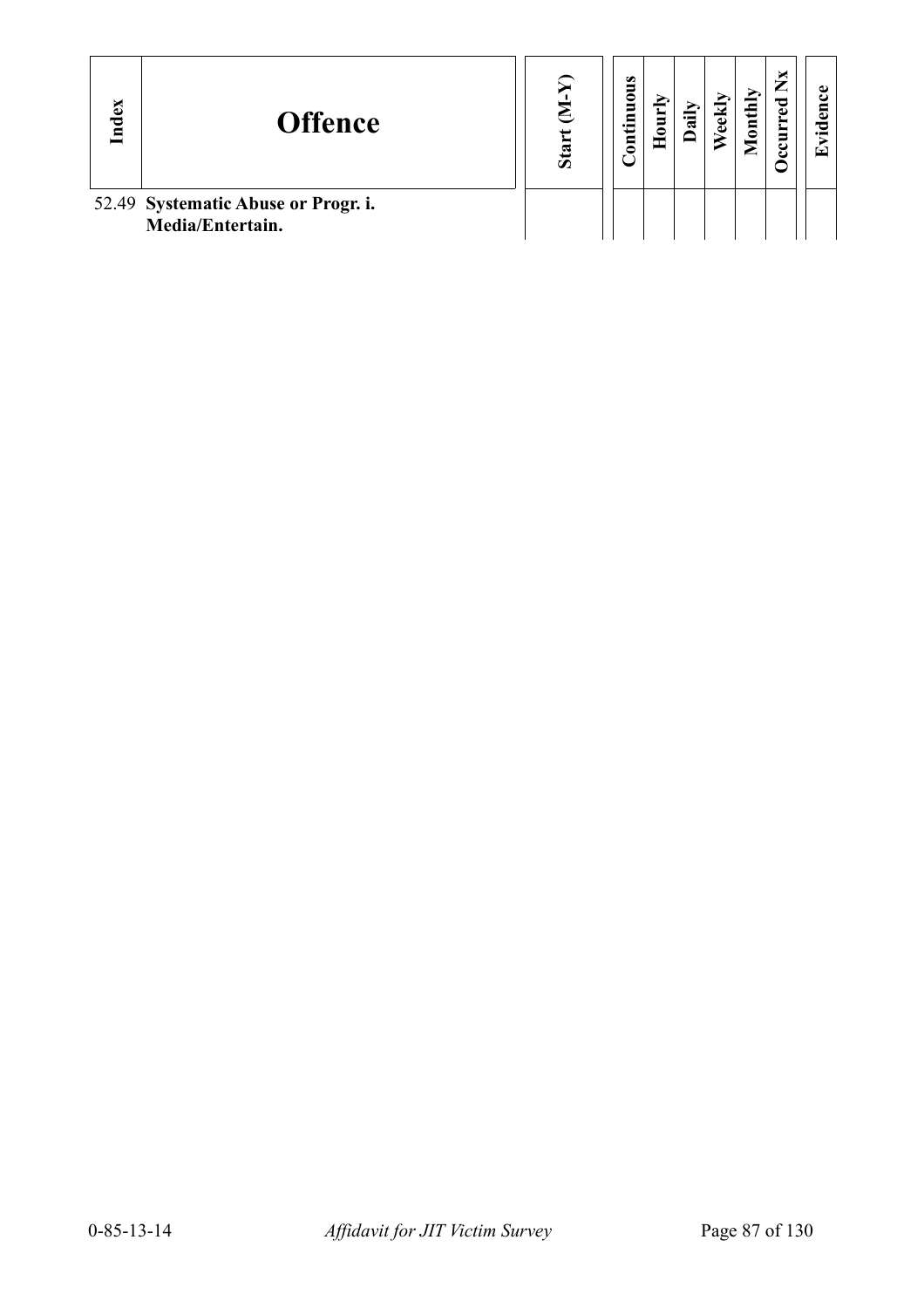# **53 Service in Military, Intelligence & Law Enforcement**

| 53.1 | Surveill./Harassm/Mobbing/Slander in<br><b>Service</b>       |  |  |  |  |
|------|--------------------------------------------------------------|--|--|--|--|
| 53.2 | <b>Physical or Sexual Abuse, Attacks in Service</b>          |  |  |  |  |
| 53.3 | Harassm., Abuse or Attacks in Rehabilitation                 |  |  |  |  |
| 53.4 | <b>Whistleblower Retaliation</b>                             |  |  |  |  |
| 53.5 | Victim of Use of Unusual or Illegal Weapons                  |  |  |  |  |
| 53.6 | Use of Unusual or Illegal Weapons on Others                  |  |  |  |  |
| 53.7 | <b>Witness to Crimes Being Committed</b>                     |  |  |  |  |
| 53.8 | <b>Serious Injuries or Disabilities from Injuries</b>        |  |  |  |  |
| 53.9 | <b>Traumas and Post-Traumatic Stress Disorder</b>            |  |  |  |  |
|      | 53.10 Time Spent Unconscious and Time in<br>Hospital         |  |  |  |  |
|      | 53.11 Consensual Implants                                    |  |  |  |  |
|      | 53.12 Misuse of Consensual Implants                          |  |  |  |  |
|      | 53.13 Non-Consensual Implants                                |  |  |  |  |
|      | 53.14 Enhanced Physical<br><b>Traits/Strength/Endurance</b>  |  |  |  |  |
|      | 53.15 Enhanced Senses/Reactions/Speed of Thought             |  |  |  |  |
|      | 53.16 Feeling or Hearing Others' Thoughts                    |  |  |  |  |
|      | 53.17 Forced Speech                                          |  |  |  |  |
|      | 53.18 Forced Thoughts                                        |  |  |  |  |
|      | 53.19 Active Use of Neurotechnology                          |  |  |  |  |
|      | 53.20 Peers or Superiors Using Hive-Mind for<br><b>Abuse</b> |  |  |  |  |
|      | 53.21 Signed Unknown or Unread Documents                     |  |  |  |  |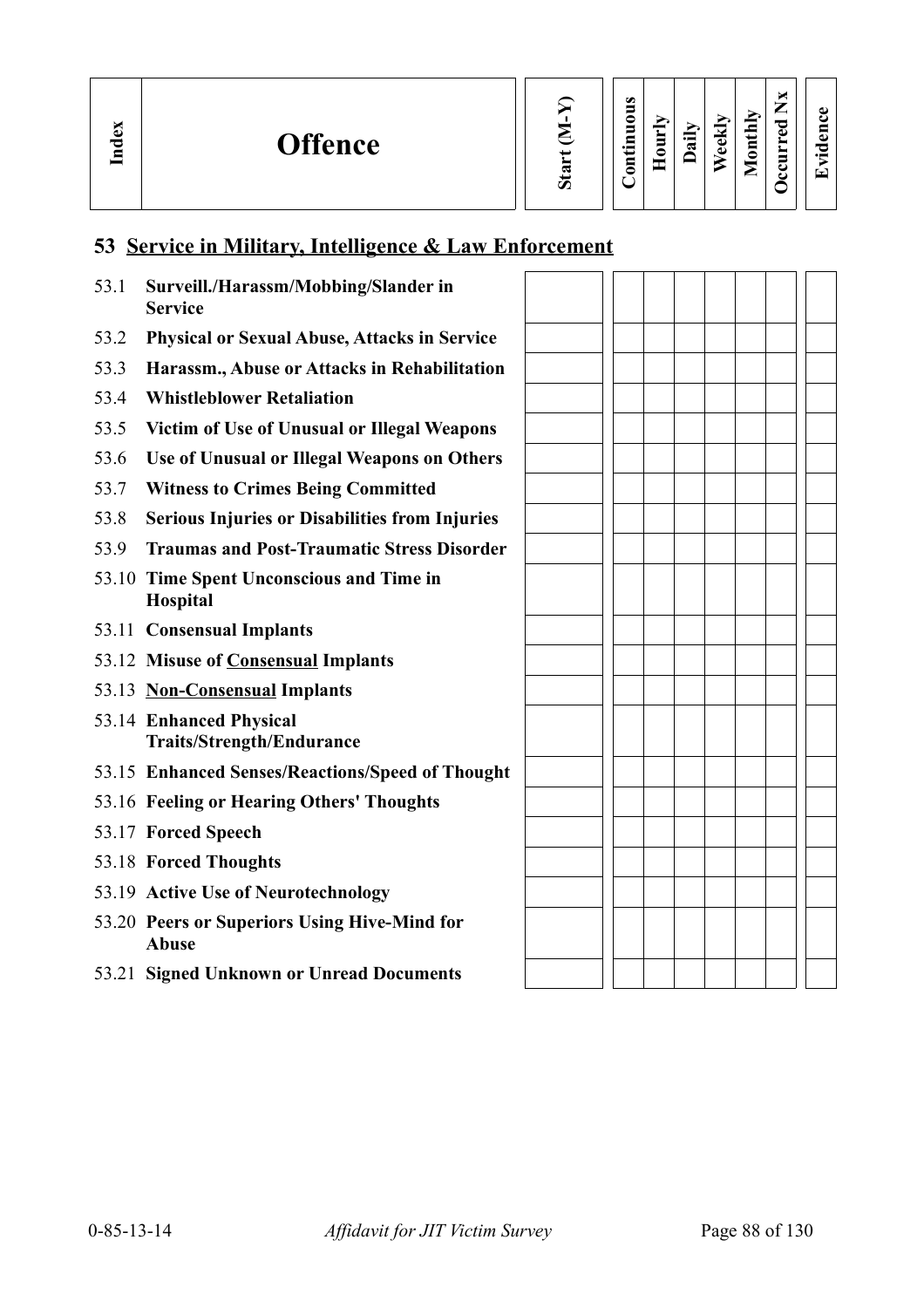| ex<br>$\mathbf{E}$ | <b>Offence</b> | w<br>Ο | ω<br>∍<br>0<br>$\blacksquare$<br>⊟<br>$\cdot$ $\,$<br>3 | È<br>c<br>Ξ | $\oplus$<br>≂ | ∼<br>ਚਿੰ<br>∸<br>$\omega$<br>D | Иų<br>نــ<br>₽<br>◓<br>▀<br>_ | ⇁<br>_<br>ెం<br>ω<br>⊂<br>౿ | 61<br>$\bullet$<br>ſ٣ |
|--------------------|----------------|--------|---------------------------------------------------------|-------------|---------------|--------------------------------|-------------------------------|-----------------------------|-----------------------|
|--------------------|----------------|--------|---------------------------------------------------------|-------------|---------------|--------------------------------|-------------------------------|-----------------------------|-----------------------|

# **54 Agent Operations, Infiltration & Sabotage**

| <b>Harassment and Intimidation by Online Trolls</b><br>54.1    |      |   |   |                     |   |
|----------------------------------------------------------------|------|---|---|---------------------|---|
| <b>Harassment and Intimidation by Stalkers</b><br>54.2         | 2008 | X |   |                     | X |
| Trolls, Agents, Infiltrators Jeering at Victims<br>54.3        |      |   |   |                     |   |
| 54.4<br><b>Trolls/Agents Acting with</b><br>Sadism/Psychopathy | 2013 | X |   |                     | X |
| 54.5<br><b>Fake Personas and People Faking Credentials</b>     |      |   |   |                     |   |
| <b>Agents Acting as Doctors or Professionals</b><br>54.6       |      |   |   |                     |   |
| 54.7<br><b>Arranging or Staging of Events and Incidents</b>    | 2011 |   | X |                     |   |
| 54.8<br><b>Disruption from Infiltrators and Saboteurs</b>      |      |   |   |                     |   |
| Dis-Info Agents Disrupting Finding Help/Info<br>54.9           |      |   |   |                     |   |
| 54.10 Active Sabotage of Getting Help                          | 2008 | X |   |                     | X |
| 54.11 Retaliation for Seeking Help or Publicity                | 2011 | X |   |                     | X |
| 54.12 Agents Contacting Helpers to Discourage<br><b>Help</b>   |      |   |   |                     |   |
| 54.13 Collaborators Harming or Denying Help                    | 2014 |   |   | 1<br>X              |   |
| 54.14 Intimidation, Attacks on Helping<br><b>Professionals</b> |      |   |   |                     |   |
| 54.15 Infiltration, Disruption of Victim<br>Organisation       |      |   |   |                     |   |
| 54.16 Theft, Destruction, Falsification of Evidence            | 2009 | X |   |                     | X |
| 54.17 Slander and Libel Campaigns                              | 2011 | X |   |                     | X |
| 54.18 Intimidation Campaigns                                   | 2008 | X |   |                     | X |
| 54.19 Hounding with Large Groups of People                     |      |   |   |                     |   |
| 54.20 Dead or Mutilated Animals Left as Threats                |      |   |   |                     |   |
| 54.21 Set-Ups and Entrapment                                   | 2008 |   |   | 1<br>X              |   |
| 54.22 Drugging (for Kidnap, Sedation, Truth Drugs)             |      |   |   |                     |   |
| 54.23 Kidnapping and Attempted Kidnapping                      |      |   |   |                     |   |
| 54.24 Rape by Agents                                           |      |   |   |                     |   |
| 54.25 Blackmail                                                | 2002 |   |   | $\overline{2}$<br>X | X |
| 54.26 Death Threats                                            | 2008 |   |   | $\mathbf{1}$        |   |

0-85-13-14 *Affidavit for JIT Victim Survey* Page 89 of 130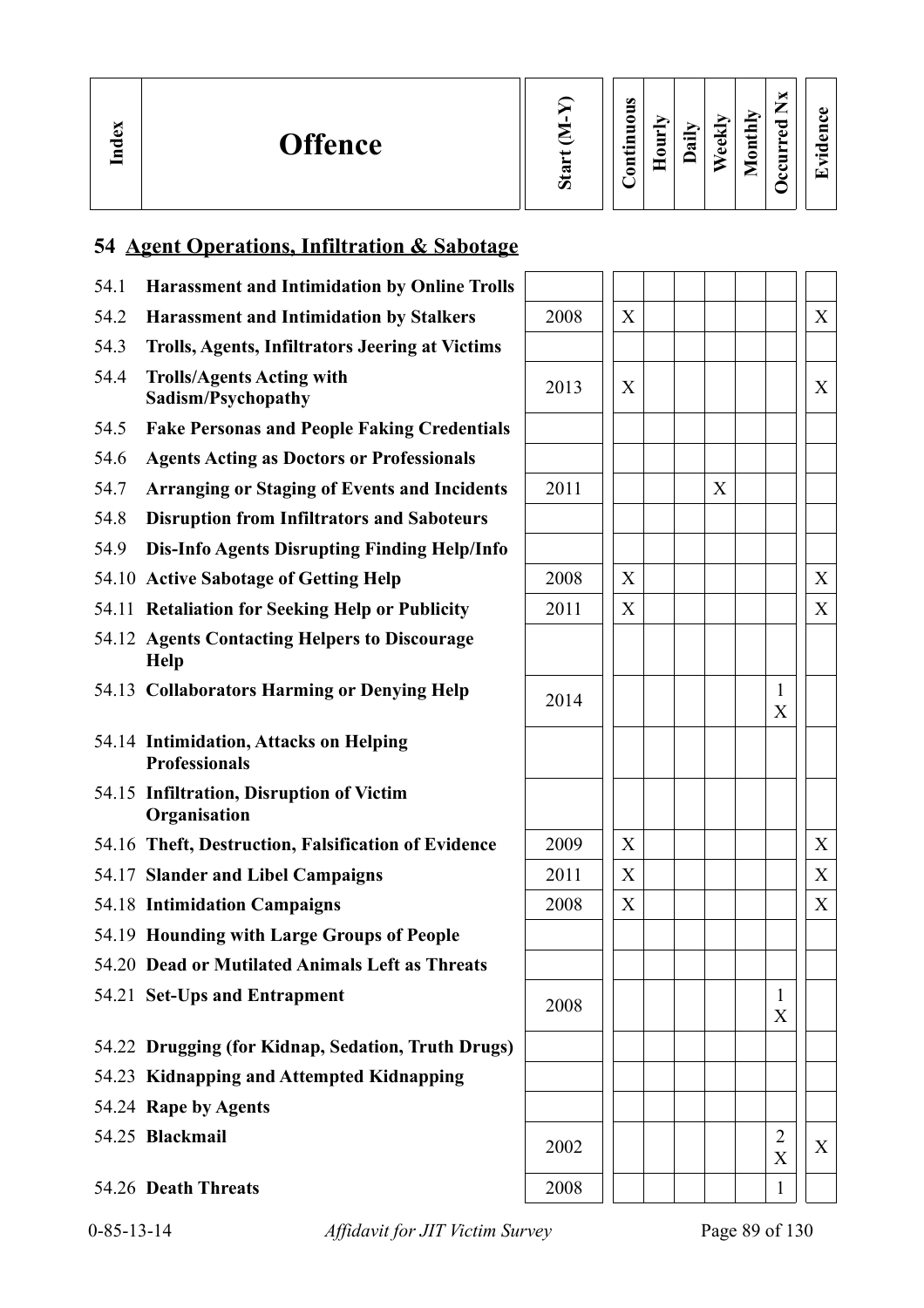| Index | <b>Offence</b>                                    | ξ.<br>Star | ontinuous | $\mathbf{H}$ |  | ×<br>► | Œ |
|-------|---------------------------------------------------|------------|-----------|--------------|--|--------|---|
|       |                                                   |            |           |              |  | X      |   |
|       | 54.27 Assassination Attempts                      |            |           |              |  |        |   |
|       | 54.28 Murder of Victims, Helpers, Group Leaders   |            |           |              |  |        |   |
|       | 54.29 Recruitment Requests to Join Secret Service |            |           |              |  |        |   |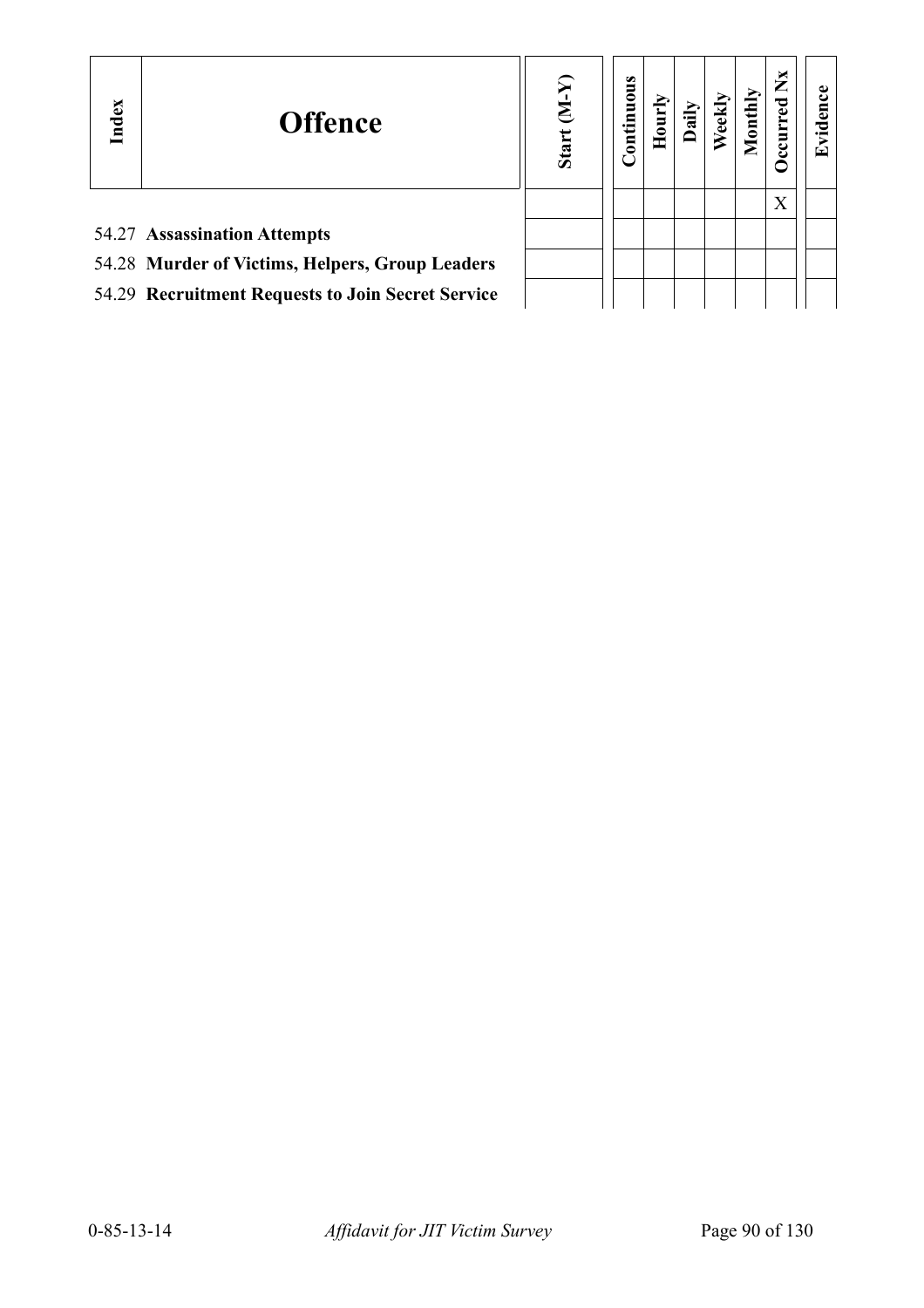### **55 Psychological Operations**

- 55.1 **Mirroring or Echoing of Events, Words, People** <sup>2009</sup> <sup>X</sup>
- 55.2 **Deception**
- 55.3 **Development of Abusive or Harmful "Memes"**
- 55.4 **Holographic Projections and Visual Deception**
- 55.5 **Supernatural Looking Phenomena and Tricks**
- 55.6 Mind Games
- 55.7 **Psychological Attrition**
- 55.8 **Behavioural Modification**

### **56 Signs & Symbolism**

- 56.1 **Signs and Symbols Related to Victim's Life**
- 56.2 **Signalling (Colour-Coding, Licence Plates etc.)**
- 56.3 **Hand-Signs, Body-Signs, Mimicry by Agents**
- 56.4 Masonic, Illuminati and Satanic Symbols
- 56.5 **Nazi and Ku Klux Klan Symbols**
- 56.6 **Sex Abuse and Child Abuse Symbols**
- 56.7 **MKUltra and Monarch Programming Symbols**
- 56.8 **Illness and Injury Symbols**
- 56.9 **Aggression and Violence Symbols**
- 56.1 **Death and Destruction Symbols**

0

| 2009 |                           |  | $\mathbf X$ |  |  |
|------|---------------------------|--|-------------|--|--|
|      |                           |  |             |  |  |
|      |                           |  |             |  |  |
|      |                           |  |             |  |  |
|      |                           |  |             |  |  |
| 2013 | $\mathbf X$               |  |             |  |  |
| 2008 | $\boldsymbol{\mathrm{X}}$ |  |             |  |  |
|      |                           |  |             |  |  |

| 2014 |  |  | $\frac{1}{\mathbf{X}}$ |             |
|------|--|--|------------------------|-------------|
|      |  |  |                        |             |
| 2014 |  |  | $\frac{1}{\mathbf{X}}$ | $\mathbf X$ |
|      |  |  |                        |             |
|      |  |  |                        |             |
|      |  |  |                        |             |
|      |  |  |                        |             |
|      |  |  |                        |             |
|      |  |  |                        |             |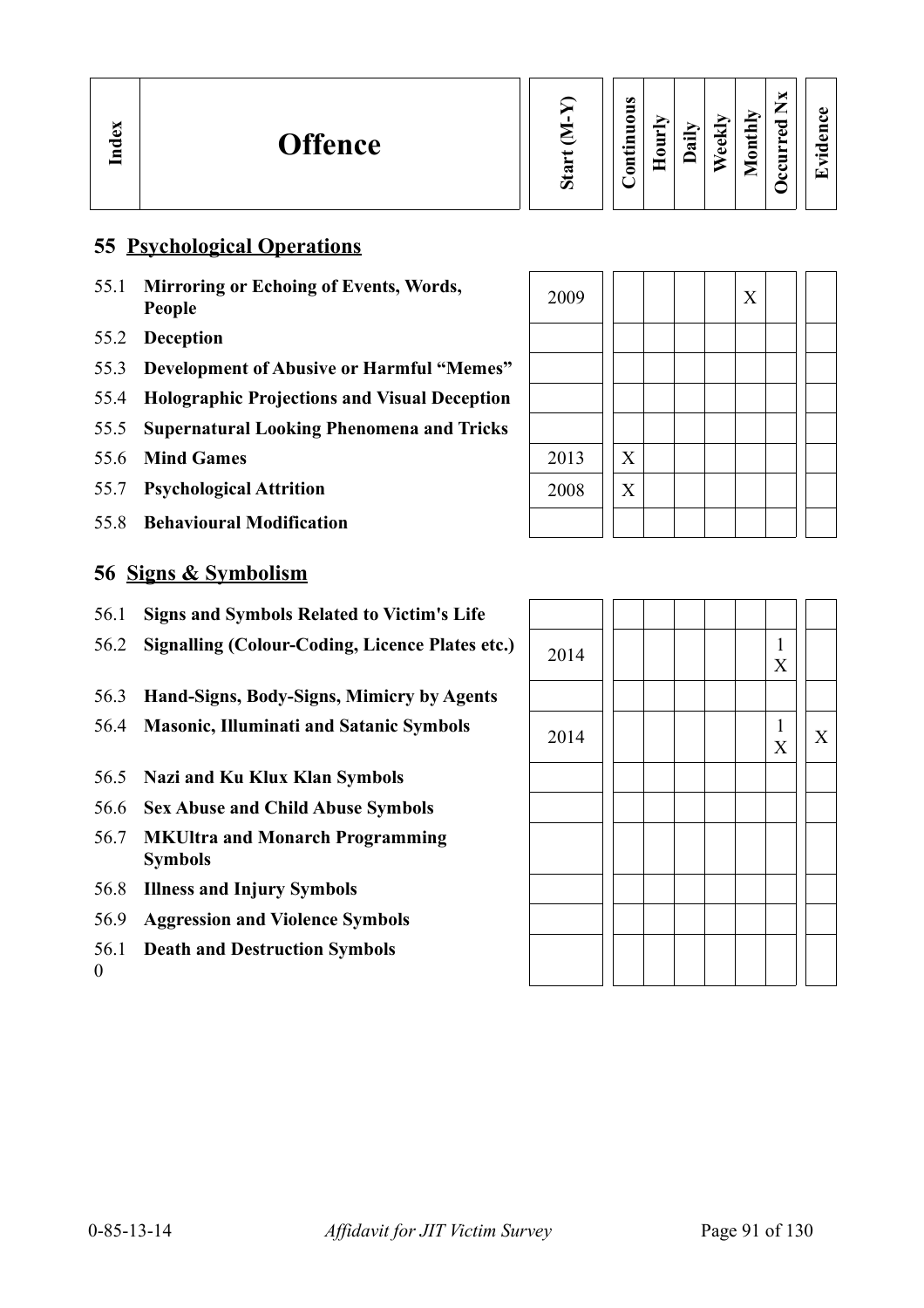

#### **Contin uous Hourly D We ekly aily Monthly OccurredNxEvid ence**

# **57 Masons, Illuminati & Other Secret Societies**

- 57.1 **Secret Society Connections to Your Targeting**
- 57.2 **Any Personal Connections to Secret Societies**
- 57.3 **Asked to Join A Secret Society**
- 57.4 **Taken Part In or Forced Into Initiation Rituals**

## **Freemasons & Illuminati**

- 57.5 **Membership in the Masons or Illuminati**
- 57.6 **Family Members are Masons or Illuminati**
- 57.7 **Known Perpetrators are Masons or**

### **Order of Knights**

- 57.8 **Membership in Order of Knights**
- 57.9 **Family Members in Order of Knights**
- 57.10 **Known Perpetrators in Order of Knights** X X

### **Jesuits**

**In dex**

- 57.11 **Membership in the Jesuits**
- 57.12 **Family Members are Jesuits**
- 57.13 **Known Perpetrators are Jesuits**

### **Opus Dei**

- 57.14 **Membership in Opus Dei**
- 57.15 **Family Members are in Opus Dei**
- 57.16 **Known Perpetrators are in Opus Dei**

### **Scientology**

- 57.17 **Membership in Scientology**
- 57.18 **Family Members Who are in Scientology**
- 57.19 **Known Perpetrators Who are in Scientology**

### **Other Secret Societies**

- 52.20 **Membership in Other Secret Societies**
- 57.21 **Family Members in Secret Societies**
- 57.22 **Known Perpetrators in Secret Societies** 2017 X X

| 2008 | v |  |  |  |  |
|------|---|--|--|--|--|
|      |   |  |  |  |  |
|      |   |  |  |  |  |
|      |   |  |  |  |  |
|      |   |  |  |  |  |













0-85-13-14 *Affidavit for JIT Victim Survey* Page 92 of 130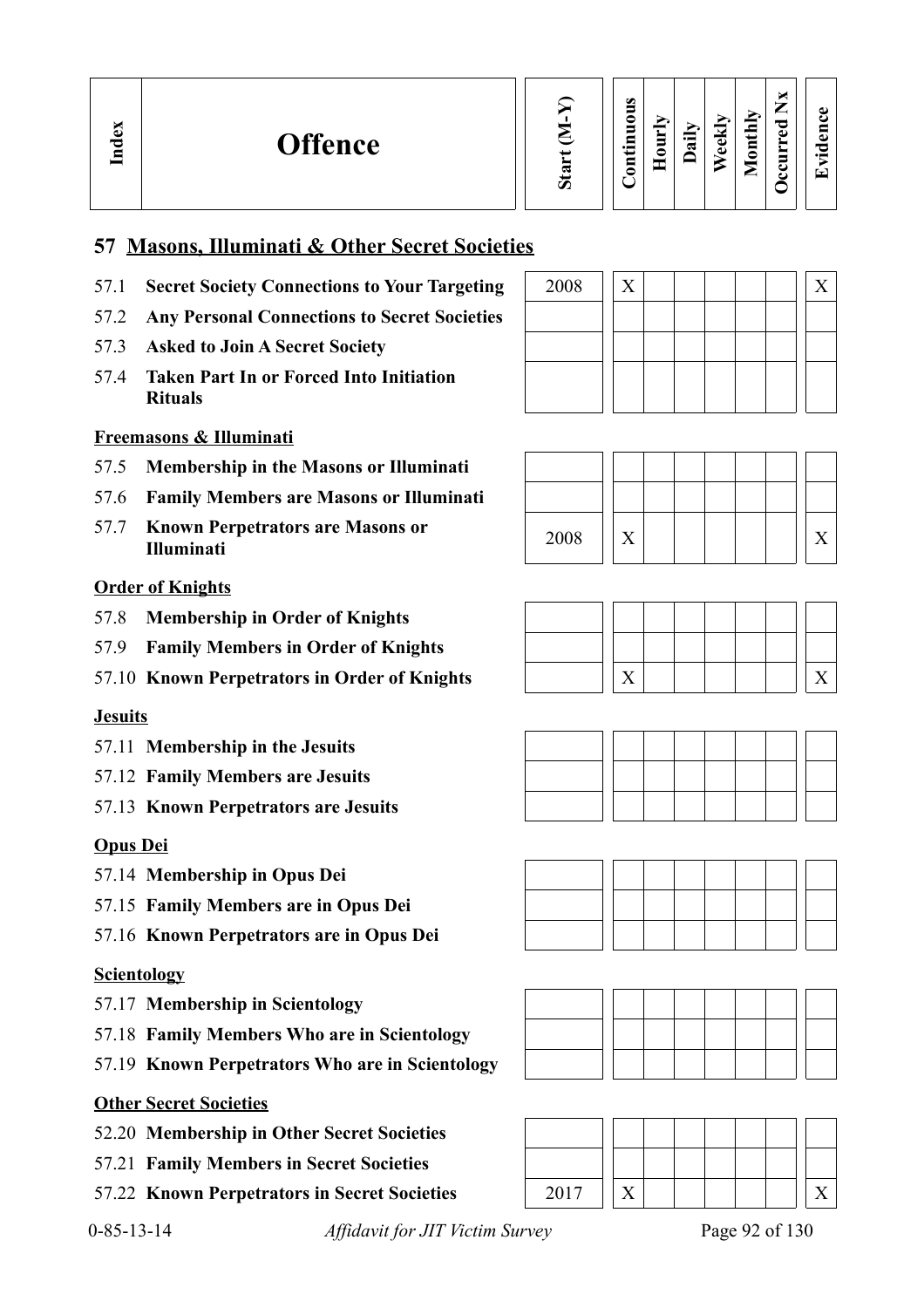| Index | <b>Offence</b> |  | œ<br>78<br>◡ |  | Ø<br>0<br>Ξ<br>Ξ<br>$\cdot$ $\,$<br>Ξ<br>⊂<br>$\sim$ | È<br>◓<br>Ξ | $\ddot{a}$ | <u>raj</u><br>ه | ∼<br>thiy<br>$\bar{\mathbf{s}}$<br>-<br>◚ | ×<br>⇁<br>⊷<br>ರ<br>Φ<br>➤<br>➤<br>5<br>ఒ<br>ပ | ٥<br>پ<br>$\blacksquare$<br>¢<br>ರ<br>- -<br>Œ |  |
|-------|----------------|--|--------------|--|------------------------------------------------------|-------------|------------|-----------------|-------------------------------------------|------------------------------------------------|------------------------------------------------|--|
|-------|----------------|--|--------------|--|------------------------------------------------------|-------------|------------|-----------------|-------------------------------------------|------------------------------------------------|------------------------------------------------|--|

# **58 Medical Staff & Hospitals**

| 58.1  | <b>Difficulty Finding Doctors or Treatment</b>         |      |  |    |   |
|-------|--------------------------------------------------------|------|--|----|---|
| 58.2  | <b>Lying from Doctors or Medical Staff</b>             |      |  |    |   |
| 58.3  | <b>Sudden Rejection or Change of Attitude</b>          |      |  |    |   |
| 58.4  | <b>Refusal to Treat Illnesses or Symptoms</b>          |      |  |    |   |
| 58.5  | <b>Refuse Accept Fact of Implants or Morgellons</b>    |      |  |    |   |
| 58.6  | <b>Ref. to Treat Morgellons / Nanotech Poisoning</b>   |      |  |    |   |
| 58.7  | <b>Refusal to Scan for Implants, Falsified Scans</b>   |      |  |    |   |
| 58.8  | <b>Refusal to Remove Implants and Trivialisation</b>   |      |  |    |   |
| 58.9  | <b>Mental Health Smears from Doctors</b>               |      |  |    |   |
| 58.10 | <b>Cover-Up of DEW/Chips/Neurotech by Doctors</b>      |      |  |    |   |
| 58.11 | <b>Misdiagnoses or Inability to Diagnose Disease</b>   |      |  |    |   |
| 58.12 | <b>Misinformation from Nurses, Unqualified Staff</b>   |      |  |    |   |
| 58.13 | <b>False Drugs or Falsified Medical Records</b>        |      |  |    |   |
| 58.14 | Theft of Blood, Tissue Sample or Lab Tests             |      |  |    |   |
|       | 58.15 Forced Blood or Tissue Sample Taken              |      |  |    |   |
|       | 58.16 Forced Procedures, Treatments or Operations      |      |  |    |   |
|       | 58.17 Severe Side-Effects from Drugs or Treatment      | 2014 |  | 1X | X |
| 58.18 | <b>Malpractice, Abuse, Unnecessary Treatments</b>      |      |  |    |   |
| 58.19 | <b>Surgical Error, Irregularities During Surgery</b>   |      |  |    |   |
| 58.20 | <b>Attacks and Harm from Doctors, Medical Staff</b>    |      |  |    |   |
| 58.21 | <b>Irregularities in Hospitals or in Treatment</b>     |      |  |    |   |
|       | 58.22 Harassm./Theatre fr. Visitors, Patients, Doctors |      |  |    |   |
|       | 58.23 Sexual/Other Humiliation in Hospital, Surgery    |      |  |    |   |
|       | 58.24 Physical/Sexual Abuse in Hospital or by Doctor   |      |  |    |   |
|       | 58.25 Directed Energy Weapon Attacks in Hospital       |      |  |    |   |
|       | 58.26 V2K, Implant or Neurotech Torture in Hospital    |      |  |    |   |
|       | 58.27 V2K or Hive-Mind Abuse by Doctors or Staff       |      |  |    |   |
|       | 58.28 Non-Consensual Implanting in Hospit./Surgery     |      |  |    |   |
|       | 58.29 Forced or Tricked Into Signing Agreements        | 2017 |  | 2X | X |

# **59 Psychiatrists & Psychologists**

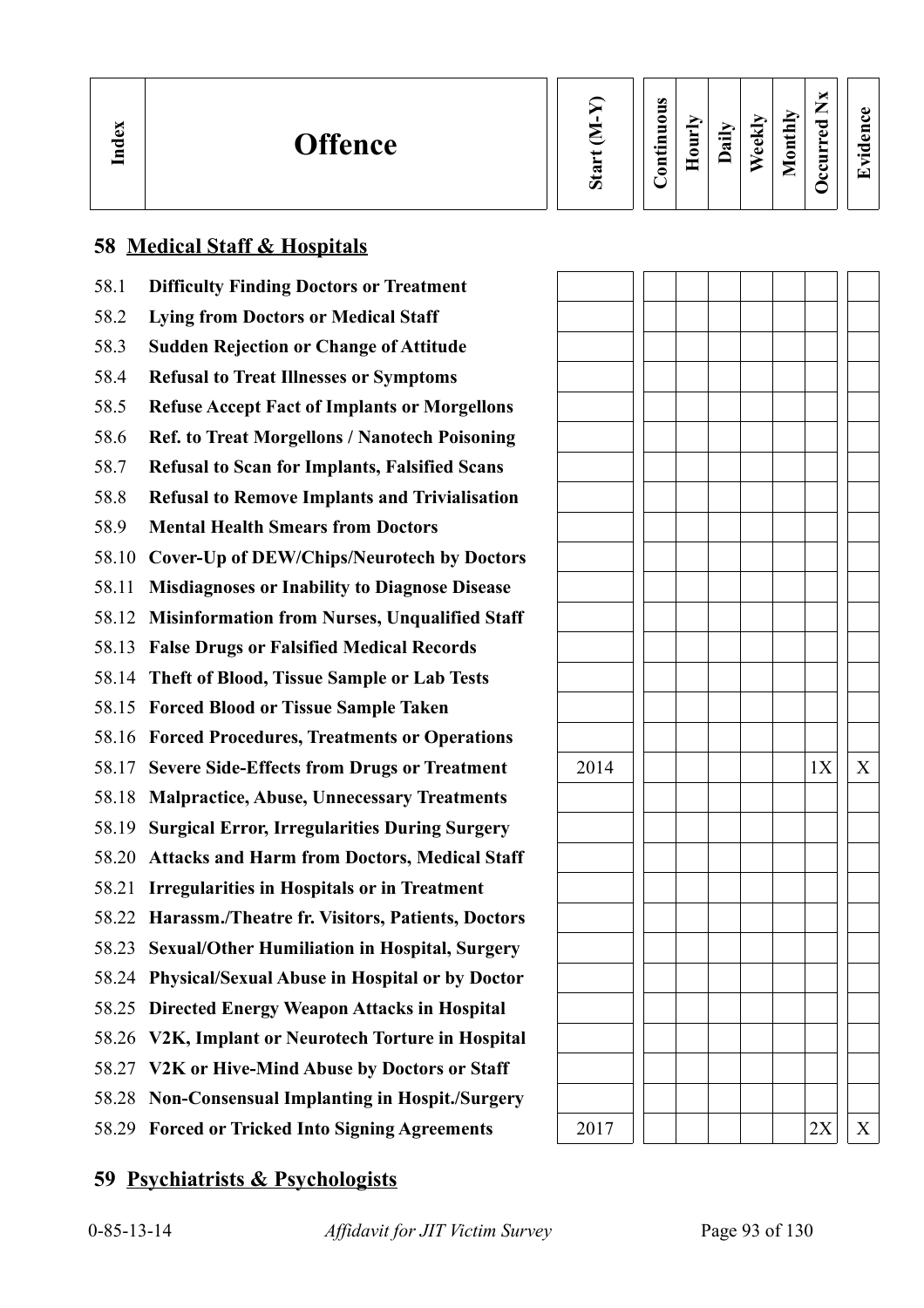| Index | <b>Offence</b>                                         | Start $(M-Y)$ | Continuous | Hourly | Daily | Weekly | Monthly | Occurred Nx | Evidence |
|-------|--------------------------------------------------------|---------------|------------|--------|-------|--------|---------|-------------|----------|
| 59.1  | <b>Difficulty Finding Psychologists, Psychiatrists</b> | 2010          | X          |        |       |        |         |             |          |
| 59.2  | <b>Refusal to Give Mental Health Certification</b>     | 2010          | X          |        |       |        |         |             | X        |
| 59.3  | Lying from Psychiatrists or Psychiatric Staff          | 2010          | X          |        |       |        |         |             |          |
| 59.4  | <b>Refusal to Accept Qualifications, Science Facts</b> | 2010          | X          |        |       |        |         |             | X        |
| 59.5  | <b>Refusal to Accept Existence of Implants</b>         |               |            |        |       |        |         |             |          |
| 59.6  | <b>Refusal to Accept Existence of Morgellons</b>       |               |            |        |       |        |         |             |          |
| 59.7  | <b>Refusal to Accept Existence o. Nano/Neurotech</b>   |               |            |        |       |        |         |             |          |
| 59.8  | <b>Irrelevant/Odd Questions, Psychological Abuse</b>   | 2012          | X          |        |       |        |         |             | X        |
| 59.9  | <b>Questions About Income, Property and Assets</b>     |               |            |        |       |        |         |             |          |
| 59.10 | <b>Mental Health Smears, Libel and Entrapment</b>      | 2012          | X          |        |       |        |         |             | X        |
| 59.11 | <b>Involuntary or Forced Psychiatric Testing</b>       |               |            |        |       |        |         |             |          |
|       | 59.12 Fraud and Falsification of Psychiatric Testing   |               |            |        |       |        |         |             |          |
|       | 59.13 Biases, Misdiagnoses and False Diagnoses         | 2010          | X          |        |       |        |         |             |          |
|       | 59.14 Swapped or Falsified Medical Records             | 2012          |            |        |       |        |         | 2X          |          |
|       | 59.15 False or Swapped Medication                      |               |            |        |       |        |         |             |          |
|       | 59.16 Severe Side-Effects of Psychotropic Drugs        |               |            |        |       |        |         |             |          |
|       | 59.17 Issue Unchanged Despite Psychotropics Drugs      |               |            |        |       |        |         |             |          |
|       | 59.18 Attempt to Fraudulently Section or Baker Act     | 2012          |            |        |       |        |         | 1X          |          |
|       | 59.19 Fraudulent Sectioning, Psychiatric Committal     |               |            |        |       |        |         |             |          |
|       | 59.20 Irregularities in Psychiatric Hospitals          |               |            |        |       |        |         |             |          |
| 59.21 | Harassment, Theatre and Abuse in Psychiatry            | 2012          | X          |        |       |        |         |             |          |
|       | 59.22 Sexual or Other Humiliation in Psychiatry        |               |            |        |       |        |         |             |          |
| 59.23 | <b>Physical or Sexual Abuse in Psychiatry</b>          |               |            |        |       |        |         |             |          |
|       | 59.24 DEW Attacks in Psychiatry                        |               |            |        |       |        |         |             |          |
|       | 59.25 V2K, Implant/Neurotech Torture in Psychiatry     |               |            |        |       |        |         |             |          |
|       | 59.26 V2K or Hive-Mind Abuse by Psychiatrist, Staff    |               |            |        |       |        |         |             |          |
|       | 59.27 Non-Consensual Implanting in Psychiatry          |               |            |        |       |        |         |             |          |
|       | 59.28 Forced or Tricked Into Signing Agreements        |               |            |        |       |        |         |             |          |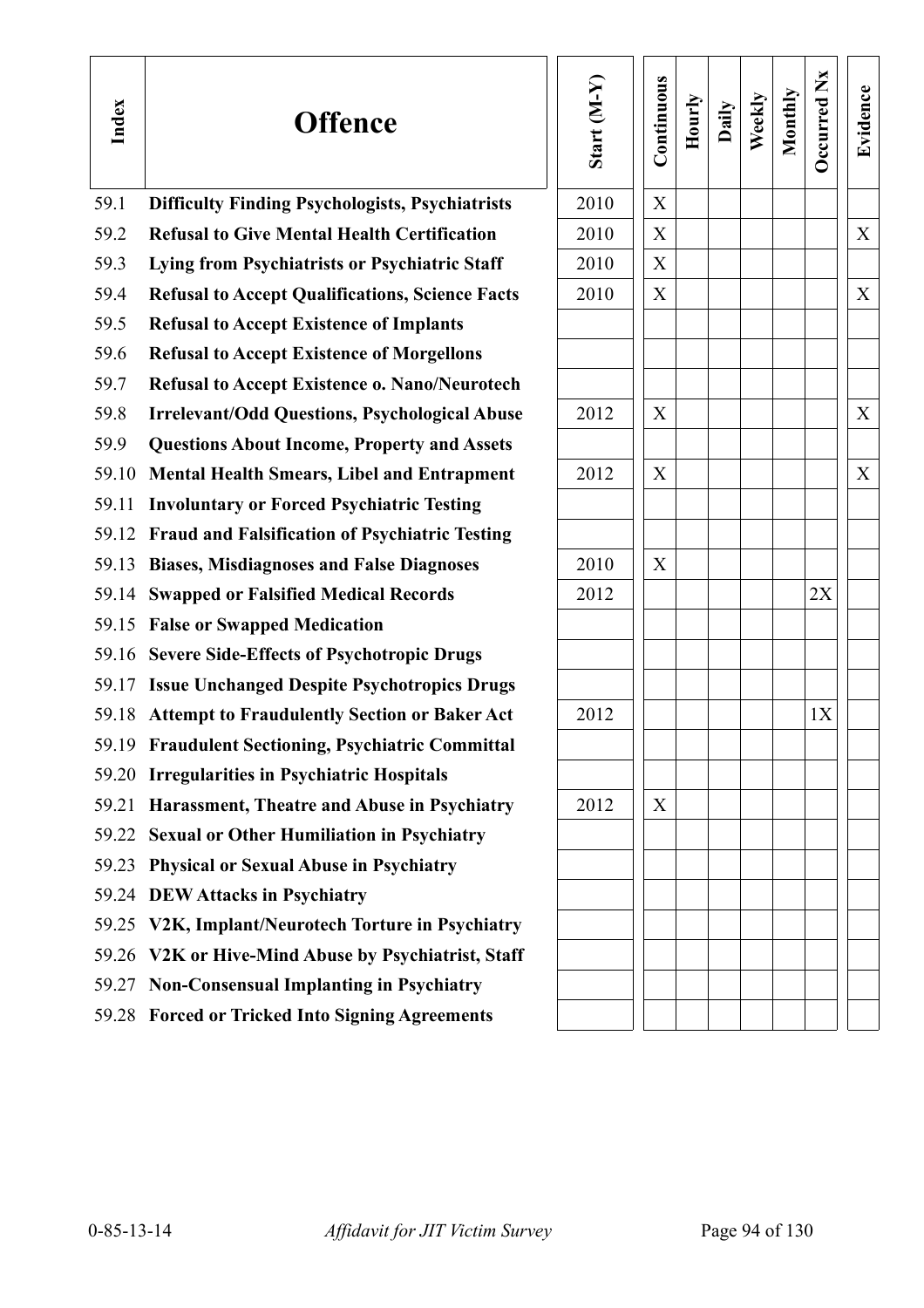| $\mathbf{g}$<br><b>Offence</b><br>ਚ<br>⊟ |  | ο<br>≏<br>5<br>5<br>⊑<br>$\cdot$ $-$<br>=<br>3 | ≔<br>≂ | ≂<br>ω<br>Φ | ∼<br>$\sim$<br>_<br>Š<br>∼<br>≘<br>ω<br>نست<br>⊟<br>0<br>ະ<br>⊂ | 61<br>$\bullet$<br>$\overline{\phantom{a}}$ |
|------------------------------------------|--|------------------------------------------------|--------|-------------|-----------------------------------------------------------------|---------------------------------------------|
|------------------------------------------|--|------------------------------------------------|--------|-------------|-----------------------------------------------------------------|---------------------------------------------|

# **60 School & Nursery**

| 60.1 | <b>Difficulties Finding a Place, Rejections</b>                |  |  |  |  |
|------|----------------------------------------------------------------|--|--|--|--|
| 60.2 | <b>Irregularities at School or in Nursery</b>                  |  |  |  |  |
| 60.3 | <b>Unusual Change in Behaviour of Kid/Student</b>              |  |  |  |  |
| 60.4 | <b>Fearfulness, Suicidal Thoughts in</b><br><b>Kid/Student</b> |  |  |  |  |
| 60.5 | <b>False/Fraudulent School Reports, Staff Lying</b>            |  |  |  |  |
| 60.6 | <b>Misleading of Pupils, False Teaching</b>                    |  |  |  |  |
| 60.7 | <b>Brainwashing or NLP of Children or</b><br><b>Students</b>   |  |  |  |  |
| 60.8 | <b>Overwhelming Extreme Pressure to Perform</b>                |  |  |  |  |
| 60.9 | <b>Neglect, Exclusion, Discrimination</b>                      |  |  |  |  |
|      | 60.10 Sabotage of Child/Student's<br><b>Develop./Progress</b>  |  |  |  |  |
|      | 60.11 Bullying by Children, Youngsters or Staff                |  |  |  |  |
|      | 60.12 Unusual Rejection of Kid/Student by Teacher              |  |  |  |  |
|      | 60.13 Humiliation or Abuse in School or in Nursery             |  |  |  |  |
|      | 60.14 Intimidation and Threats in School or<br><b>Nursery</b>  |  |  |  |  |
|      | 60.15 Sexual Abuse in School or Nursery                        |  |  |  |  |
|      | 60.16 DEW Attacks in School or Nursery                         |  |  |  |  |
|      | 60.17 V2K, Implant or Neurotech Torture in School              |  |  |  |  |
|      | 60.18 V2K or Hive-Mind Abuse by Teachers                       |  |  |  |  |
|      | 60.19 Unannounced IQ Tests, Unusual Testing                    |  |  |  |  |
|      | 60.20 Unusual Science/Research Projects w<br><b>Students</b>   |  |  |  |  |
|      | 60.21 Human Experimentation on Kids or Students                |  |  |  |  |
|      | 60.22 Human Trafficking of Children and Students               |  |  |  |  |
|      | 60.23 Fraudulent Report to Child Protection<br><b>Agency</b>   |  |  |  |  |
|      | 60.24 School Board Members Connected to<br><b>Military</b>     |  |  |  |  |
|      | 60.25 School Board Member Connected to NASA<br>etc             |  |  |  |  |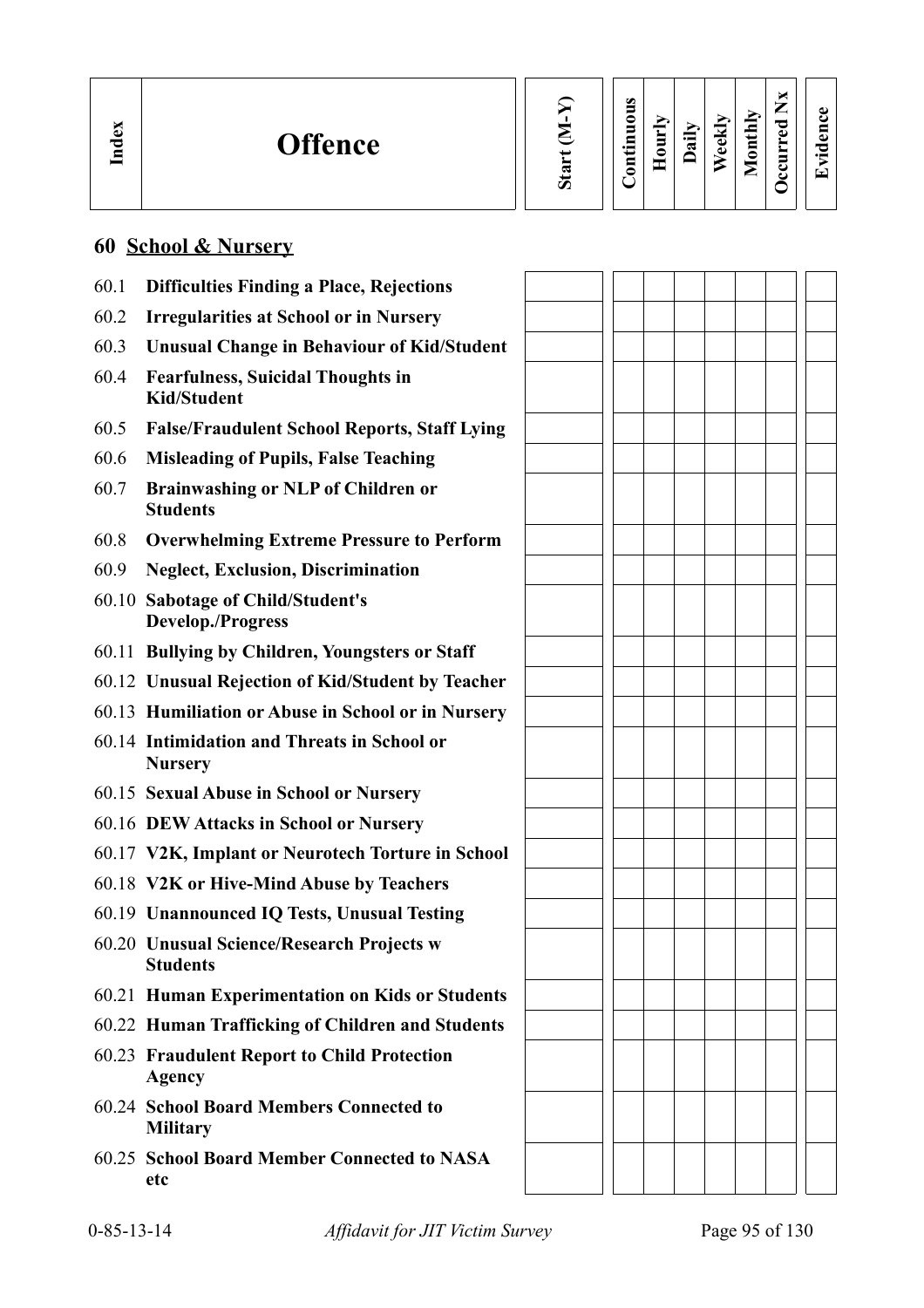| Index | <b>Offence</b>                                            | $(Y-N)$<br>Start | <b>Continuous</b> | $H_{\rm 0III}$ | Dai |  | ž | 67 |
|-------|-----------------------------------------------------------|------------------|-------------------|----------------|-----|--|---|----|
|       | 60.26 School Board Member Connect to Arms<br><b>Trade</b> |                  |                   |                |     |  |   |    |
|       | 60.27 School Board Member Connected to<br>Research        |                  |                   |                |     |  |   |    |
|       | 60.28 Government or Contractors Accessing School          |                  |                   |                |     |  |   |    |
|       | 60.29 Masonic/Illuminati/Crown Symbols in School          |                  |                   |                |     |  |   |    |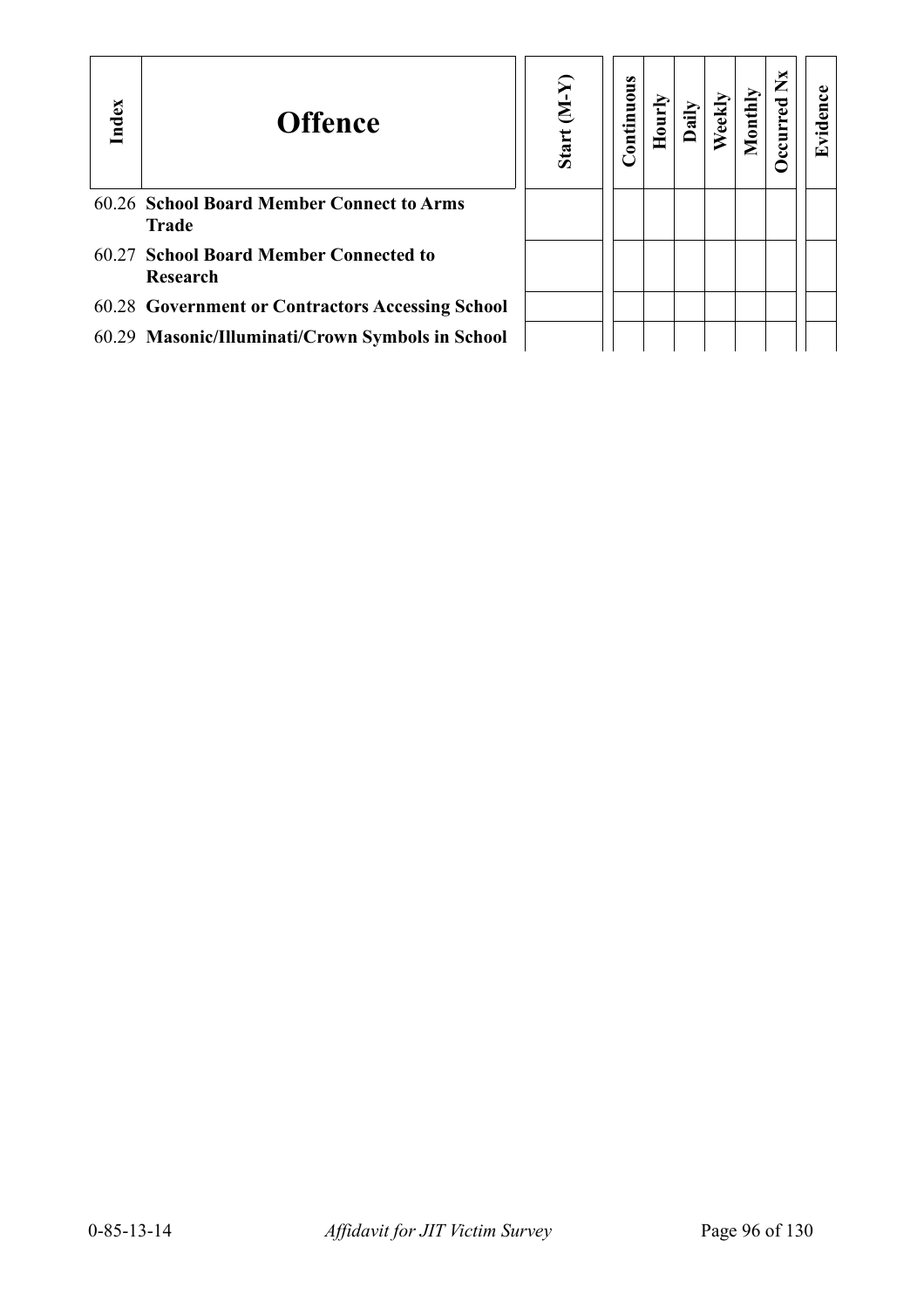**In dex**

| Start |  |
|-------|--|
|       |  |

| Continuous | Hourly | Daily | Weekly | Monthly | Occurred N <sub>x</sub> |
|------------|--------|-------|--------|---------|-------------------------|
|------------|--------|-------|--------|---------|-------------------------|

**Evid ence**

# **61 Care Homes for Children, the Disabled & the Elderly**

| 61.1 | <b>Difficulty Finding a Care Home, Rejections</b>          |  |  |  |  |
|------|------------------------------------------------------------|--|--|--|--|
| 61.2 | <b>State Kidnap to Care Homes, Forced Care</b>             |  |  |  |  |
| 61.3 | <b>Barring Access to Relatives and Family</b>              |  |  |  |  |
| 61.4 | <b>Irregularities at a Care Home</b>                       |  |  |  |  |
| 61.5 | Lying, False Reporting from Care Home Staff                |  |  |  |  |
| 61.6 | <b>Bad Care and Neglect at a Care Home</b>                 |  |  |  |  |
| 61.7 | <b>Withholding of Food, Medicine or Other</b><br>Care      |  |  |  |  |
| 61.8 | <b>Barring from Exit or Leisure Activities</b>             |  |  |  |  |
| 61.9 | <b>Sexual or Other Humiliation in Care Home</b>            |  |  |  |  |
|      | 61.10 Embarrassment or Danger by Mixing of<br><b>Sexes</b> |  |  |  |  |
|      | 61.11 Psychological/Sexual/Physical Abuse in Care          |  |  |  |  |
|      | 61.12 False, Falsified or Swapped Medical Records          |  |  |  |  |
|      | 61.13 False or Swapped Medication                          |  |  |  |  |
|      | 61.14 Severe Side-Effects from Drugs or Treatment          |  |  |  |  |
|      | 61.15 Active Poisoning or Injury in Care Home              |  |  |  |  |
|      | 61.16 Non-Consensual Implanting in Care Home               |  |  |  |  |
|      | 61.17 DEW Attacks in Care Home                             |  |  |  |  |
|      | 61.18 V2K, Implant or Neurotech Torture in Care            |  |  |  |  |
|      | 61.19 V2K or Hive-Mind Abuse by Care Staff                 |  |  |  |  |
|      | 61.20 Human Experimentation in Care Home                   |  |  |  |  |
|      | 61.21 Human Trafficking in Care Home                       |  |  |  |  |
|      | 61.22 Forced or Tricked Into Signing Agreements            |  |  |  |  |
|      | 61.23 Attempted Murder in Care Home                        |  |  |  |  |
|      | 61.24 Murder in Care Home                                  |  |  |  |  |
|      | 61.25 Care Board Members Connected to Military             |  |  |  |  |
|      | 61.26 Care Board Member Connect to Arms Trade              |  |  |  |  |
|      | 61.27 Care Board Member Connected to Research              |  |  |  |  |
|      | 61.28 Government or Contractors Accessing Care             |  |  |  |  |
|      | 61.29 Masonic/Illuminati/Crown Symbols in Care             |  |  |  |  |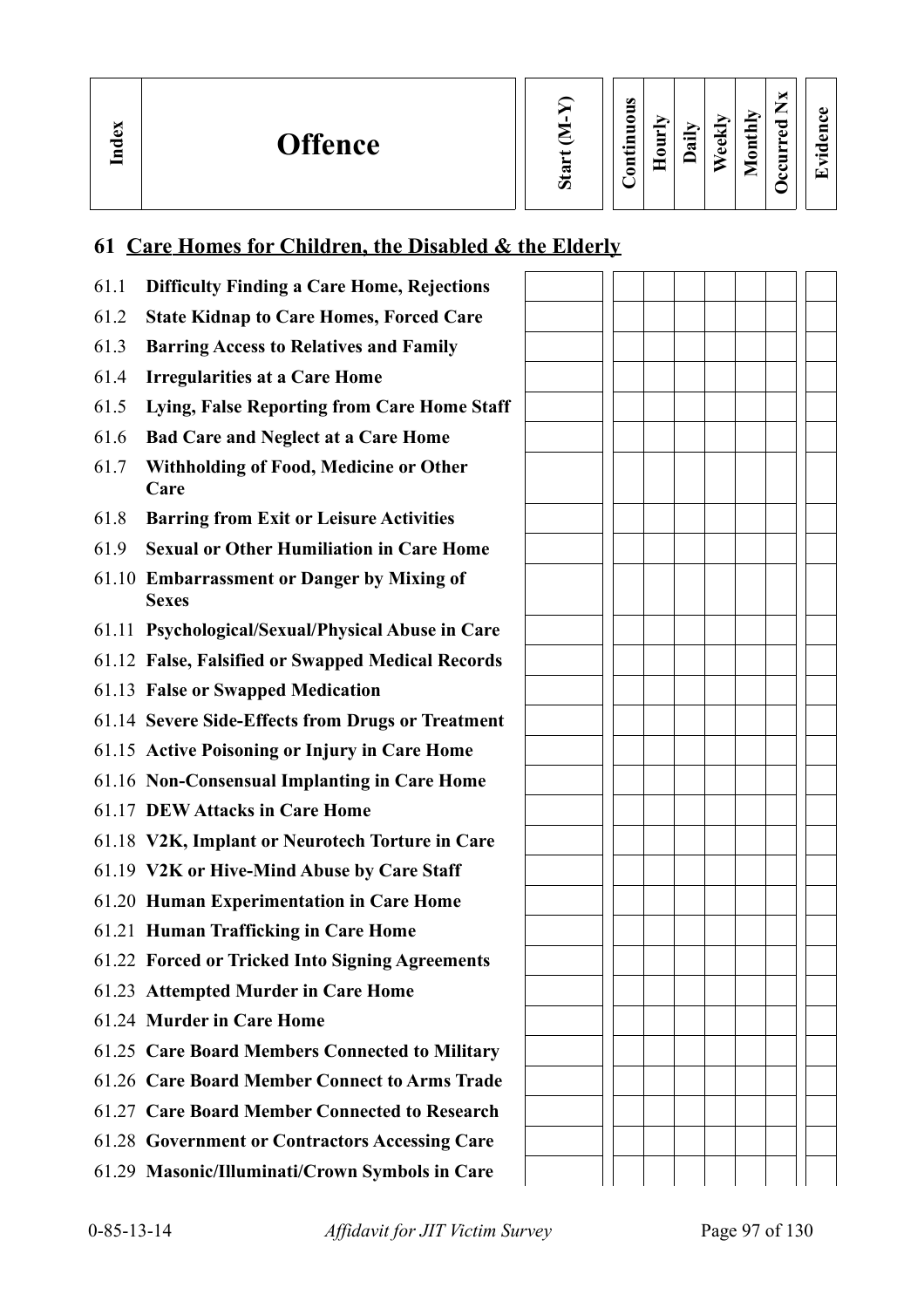**Evid ence**

## **62 Universities & Research Facilities**

### **University or Research Facility Contacted for Help**

- 62.1 **Irregularities, Lack of Interest by** 2014  $\begin{bmatrix} 2 & 2 \\ 2 & 2 \end{bmatrix}$   $\begin{bmatrix} 2 & 2 \\ 2 & 2 \end{bmatrix}$
- 62.2 **Sudden Rejection or Change of Attitude**
- 62.3 **Refusal to Investigate by Researchers**
- 62.4 **Falsification or Omission of Evidence**
- 62.5 **Stone-Walling, Dishonesty, Lying or Sabotage**
- 62.6 **Part of Government or Research Study Group**

#### **Study or Work at University or Research Facility**

- 62.7 **Stalking/Harass./Theatre by Students or Staff**
- 62.8 **Control of Grades or Falsification of Grades**
- 62.9 **Sexual Harassment by Staff or Students at Uni**
- 62.10 **Sexual Abuse, Attempted Rape or Rape at Uni**
- 62.11 **Non-Consensual Implanting at University**
- 62.12 **DEW Attacks at Uni or at Research Facility**
- 62.13 **V2K, Implant or Neurotech Torture at Uni**
- 62.14 **Illegal Human Experimentation at University**
- 62.15 **Murder at University**

#### **Student or Staff Accommodation**

- 62.16 **Harassment or Abuse in Uni Accommodation**
- 62.17 **Noise Harassment or Sleep Deprivation**
- 62.18 **Surveillance in Uni Accommodation**
- 62.19 **Break-Ins into Uni Accommodation**
- 62.20 **Theft from Uni Accommodation**
- 62.21 **Sabotage of Fittings in Uni Accommodation**
- 62.22 **Physical Violence in Uni Accommodation**
- 62.23 **Rape, Attempted Rape in Uni Accommodation**
- 62.24 **Non-Consensual Implanting in Uni Accomm.**

| 2014 |  |  | $\frac{2}{X}$                  | X |
|------|--|--|--------------------------------|---|
|      |  |  |                                |   |
|      |  |  |                                |   |
|      |  |  |                                |   |
| 2018 |  |  | $\mathbf{1}$<br>$\overline{X}$ | X |
|      |  |  |                                |   |



0-85-13-14 *Affidavit for JIT Victim Survey* Page 98 of 130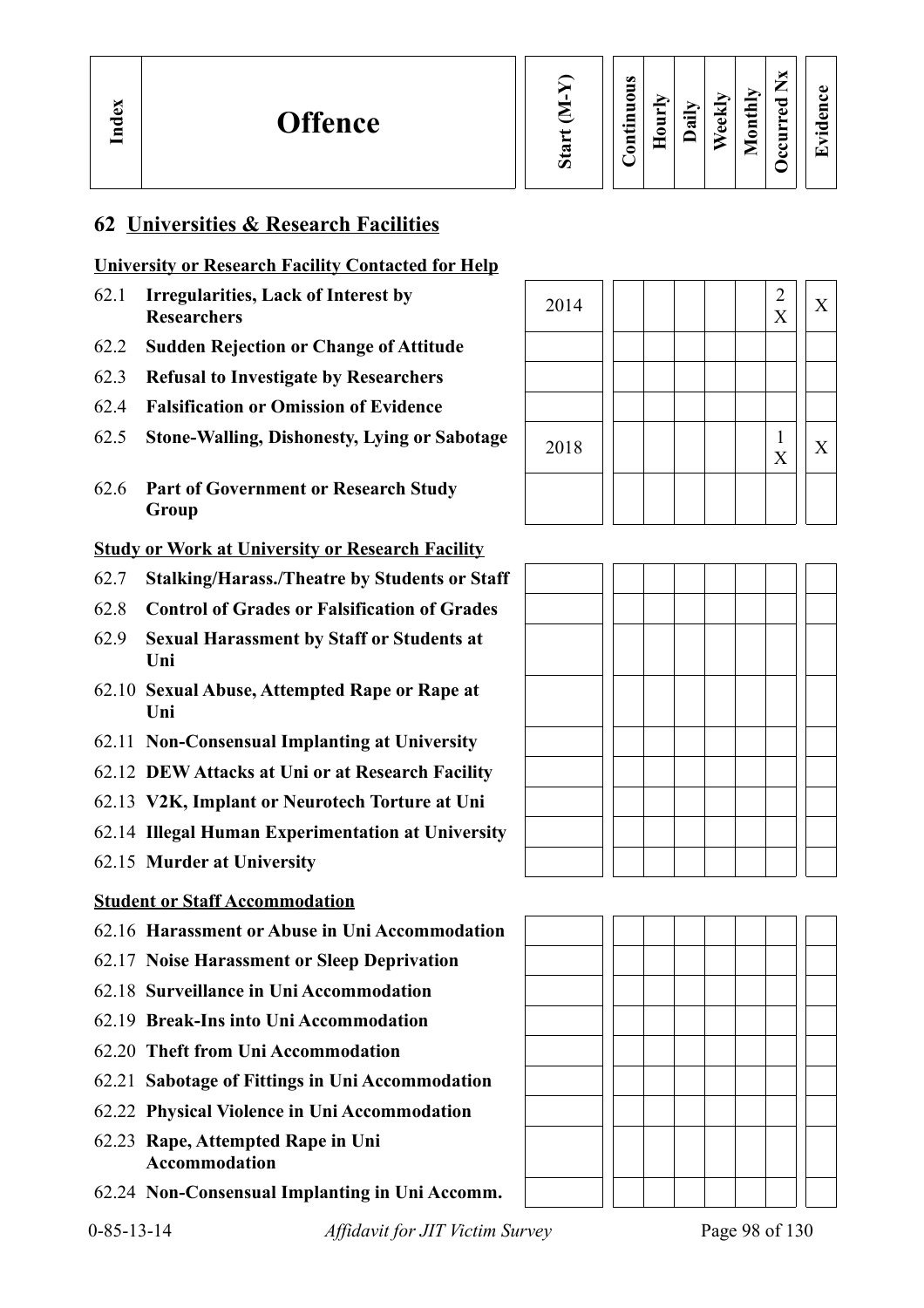| Index | <b>Offence</b>                               | ë. | s<br>uou<br>5 |  |  | × |  |
|-------|----------------------------------------------|----|---------------|--|--|---|--|
|       | 62.25 DEW Attacks in Uni Accommodation       |    |               |  |  |   |  |
|       | 62.26 Weaponisation of WLAN in Uni Accommod. |    |               |  |  |   |  |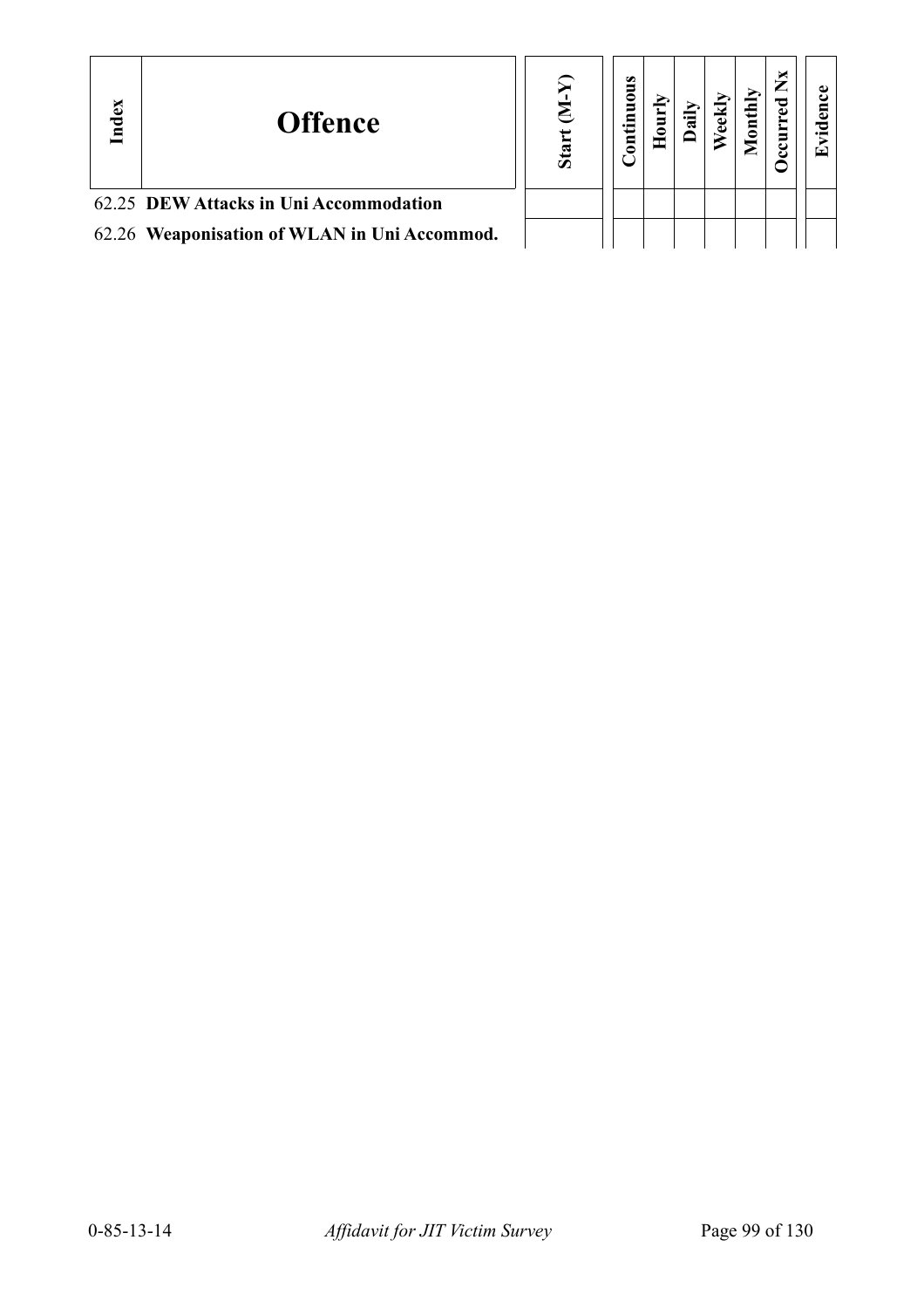### **63 Police, Law Enforcement & Prisons**

- 63.1 **Irregularities or Lack of Interest by Police**
- 63.2 **Denial of Assistance and Refusal to**
- 63.3 **Belittling, Mocking and Jeering from Police**
- 63.4 **Dishonesty, Lying, Intimidation, Sabotage**
- 63.5 **Malicious Smears, Slander or Libel by Police**
- 63.6 Mental Health Smears or Forced Sectioning
- 63.7 **Ignoring, Withholding, Destroying of** 2008  $\begin{array}{|c|c|c|c|c|c|} \hline \end{array}$   $\begin{array}{c|c|c|c|c} \hline \end{array}$   $\begin{array}{c|c|c} \hline \end{array}$   $\begin{array}{c|c|c} \hline \end{array}$   $\begin{array}{c|c} \hline \end{array}$   $\begin{array}{|c|c|c|c|c|} \hline \end{array}$
- 63.8 **Fraud or Falsification of Records or Evidence**
- 63.9 **Staged Call-Outs, Set-Ups, Entrapment**
- 63.10 **Stalking and Street Theatre by Police**
- 63.11 **Sudden Frequent Pass-By of Police Vehicles**
- 63.12 **Police Officers Pointing Phones at Victim**
- 63.13 **DEW Attacks from Police or Police Vehicles**
- 63.14 **Threats and Intimidation by Police**

63.15 Vexatious Behaviour, Power Games by Police

- 63.16 **Aggression and Physical Violence by Police**
- 63.17 **Sexual Harassment by Police Officers**
- 63.18 Sex Abuse, Attempted Rape, Rape by Police
- 63.19 **DEW, Implant or Neuro Torture in Custody**
- 63.20 **V2K or Hive-Mind Abuse by Police**
- 63.21 **Solitary Confinement in Prison**
- 63.22 **Sexual or Other Humiliation in Prison**
- 63.23 **Physical or Sexual Abuse in Prison**
- 63.24 **Attempted Rape or Rape in Prison**
- 63.25 **Food Contaminated or Poisoned in Prison**

| <b>Irregularities or Lack of Interest by Police</b>       | 2007 | X | X                        |
|-----------------------------------------------------------|------|---|--------------------------|
| <b>Denial of Assistance and Refusal to</b><br>Investigate | 2008 | X | X                        |
| <b>Belittling, Mocking and Jeering from Police</b>        | 2008 | X |                          |
| <b>Dishonesty, Lying, Intimidation, Sabotage</b>          | 2008 | X | X                        |
| <b>Malicious Smears, Slander or Libel by Police</b>       |      |   |                          |
| <b>Mental Health Smears or Forced Sectioning</b>          | 2013 | X |                          |
| Ignoring, Withholding, Destroying of<br><b>Evidence</b>   | 2008 | X | X                        |
| <b>Fraud or Falsification of Records or Evidence</b>      | 2008 | X | $\boldsymbol{X}$         |
| <b>Staged Call-Outs, Set-Ups, Entrapment</b>              | 2008 |   | 1<br>X<br>X              |
| <b>Stalking and Street Theatre by Police</b>              | 2018 |   | 1<br>X<br>X              |
| <b>Sudden Frequent Pass-By of Police Vehicles</b>         |      |   |                          |
| <b>Police Officers Pointing Phones at Victim</b>          |      |   |                          |
| <b>DEW Attacks from Police or Police Vehicles</b>         |      |   |                          |
| <b>Threats and Intimidation by Police</b>                 | 2003 |   | 1<br>X<br>X              |
| <b>Vexatious Behaviour, Power Games by Police</b>         | 2003 |   | $\overline{2}$<br>X<br>X |
| <b>Aggression and Physical Violence by Police</b>         |      |   |                          |
| <b>Sexual Harassment by Police Officers</b>               |      |   |                          |
| <b>Sex Abuse, Attempted Rape, Rape by Police</b>          | 2008 |   | 1<br>X<br>X              |
| <b>DEW, Implant or Neuro Torture in Custody</b>           |      |   |                          |
| V2K or Hive-Mind Abuse by Police                          |      |   |                          |
| <b>Solitary Confinement in Prison</b>                     |      |   |                          |
| <b>Sexual or Other Humiliation in Prison</b>              |      |   |                          |
| <b>Physical or Sexual Abuse in Prison</b>                 |      |   |                          |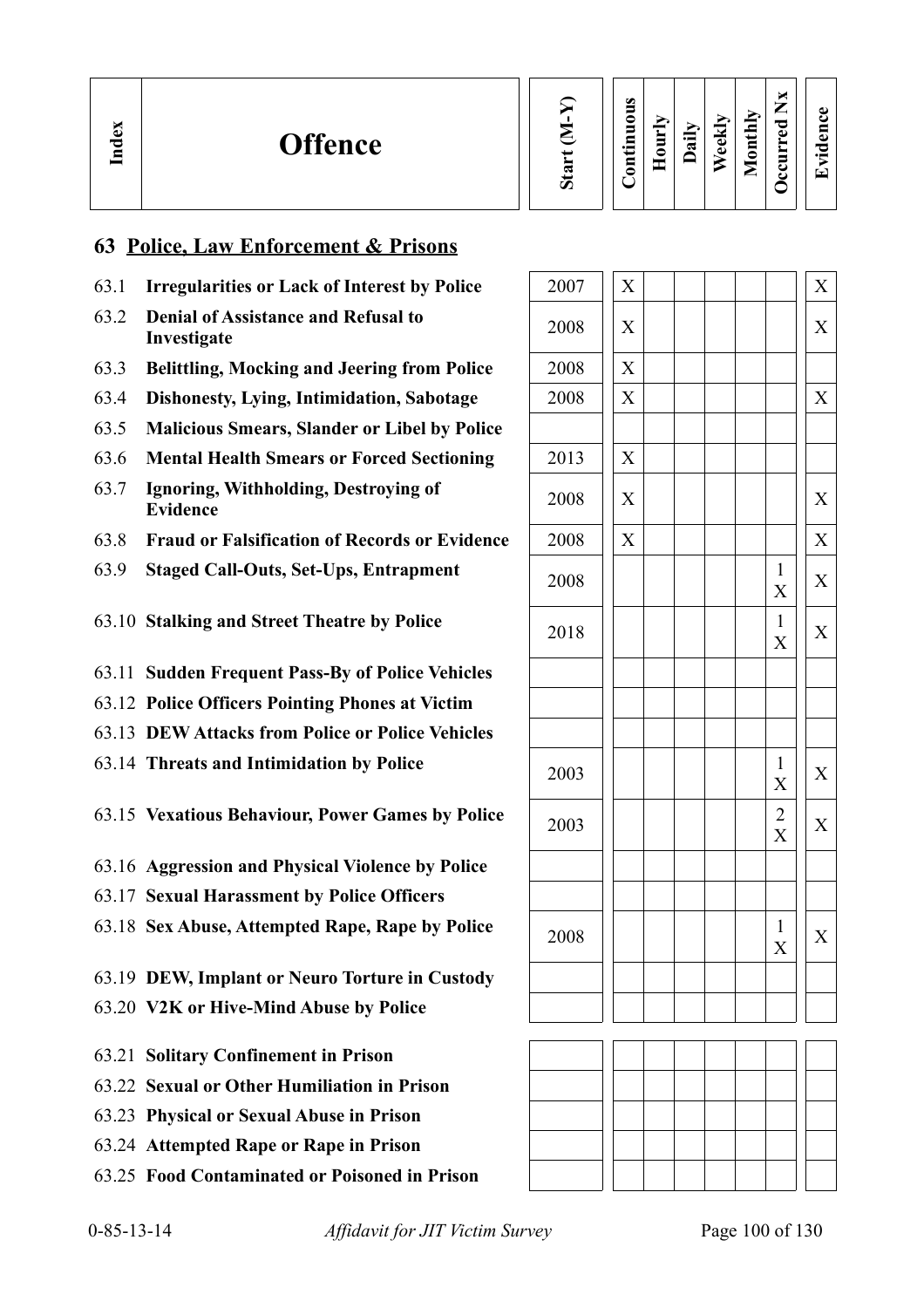| Index | <b>Offence</b>                                    | $(Y-N)$<br>Start | <b>Continuous</b> |  |  | × | ⊡ |
|-------|---------------------------------------------------|------------------|-------------------|--|--|---|---|
|       | 63.26 DEW Attacks in Prison                       |                  |                   |  |  |   |   |
|       | 63.27 V2K, Implant or Neurotech Torture in Prison |                  |                   |  |  |   |   |
|       | 63.28 Covert Human Experimentation in Prison      |                  |                   |  |  |   |   |
|       | 63.29 Prison Refusing Release or Granting Parole  |                  |                   |  |  |   |   |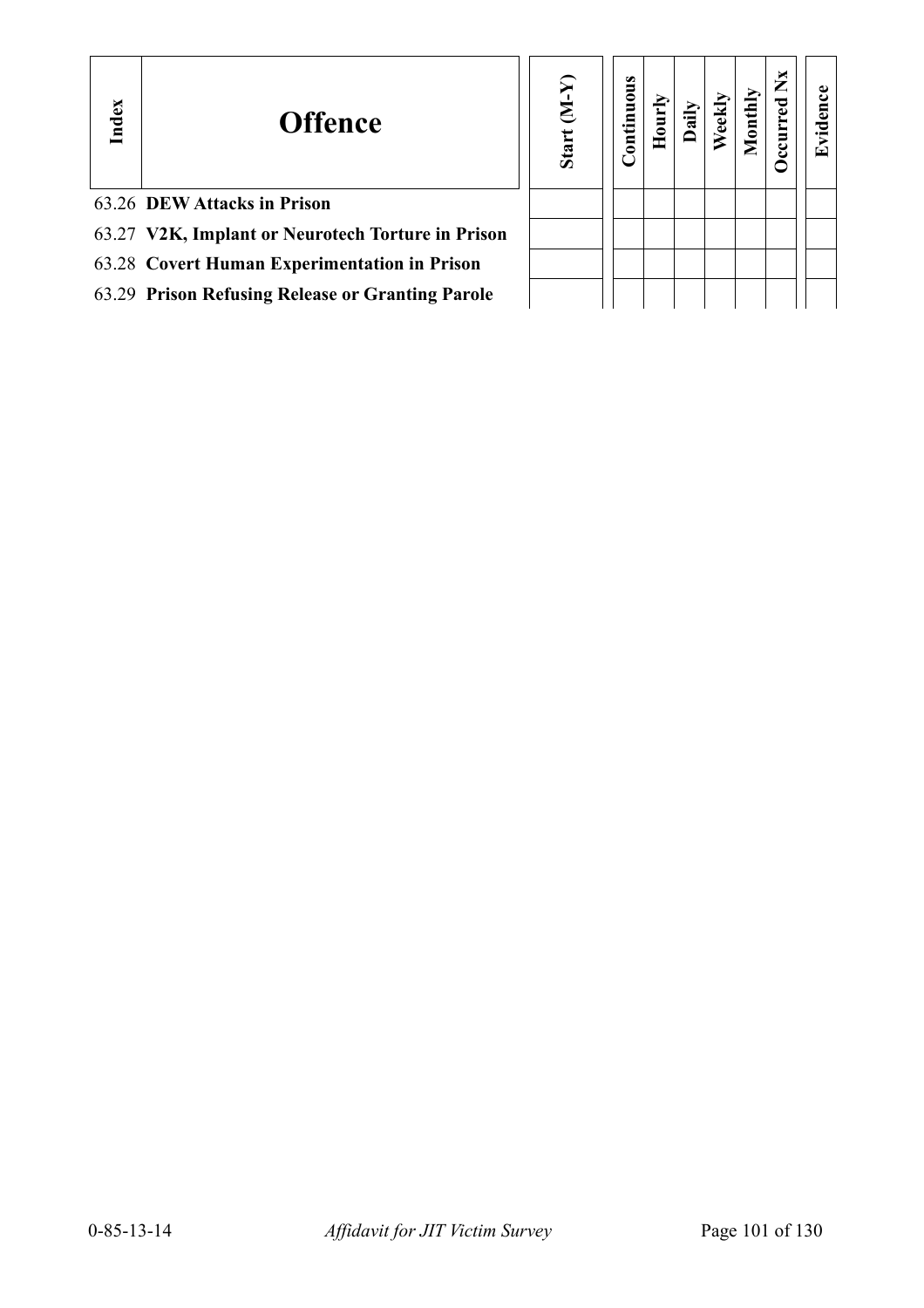| E<br>$\sin$ |
|-------------|
|             |

| $O$ ccurred $NX$<br>Continuous<br>Monthly<br>Weekly<br>Hourly<br>Daily |
|------------------------------------------------------------------------|
|------------------------------------------------------------------------|

# **64 Military, Military Police & Secret Services (Intel)**

- 64.1 **Irregularities, Lack of Interest by Milit./Intel**
- 64.2 **Denial of Assistance and Refusal to**

**In dex**

- 64.3 **Belittling, Mocking or Jeering from Mil./Intel**
- 64.4 **Dishonesty, Lying, Intimidation or Sabotage**
- 64.5 **Malicious Smears or Libel by Military or Intel** <sup>2011</sup> <sup>X</sup> <sup>X</sup>
- 64.6 Mental Health Smears, Forced Sectioning
- 64.7 **Ignoring, Withholding, Destroying of**  Evidence **Example 2011**  $\begin{pmatrix} 2011 & 2011 & 2011 & 2011 & 2011 & 2011 & 2011 & 2011 & 2011 & 2011 & 2011 & 2011 & 2011 & 2011 & 2011 & 2011 & 2011 & 2011 & 2011 & 2011 & 2011 & 2011 & 2011 & 2011 & 2011 & 2011 & 2011 & 2011 & 2011 & 2011 & 2011 & 201$
- 64.8 **Fraud, Falsification of Records or Evidence**
- 64.9 **Hacking by Military or Intel**
- 64.10 **Staged Call-Outs, Set-Ups, Entrapment**
- 64.11 **Stalking or Street Theatre by Military or Intel** <sup>2011</sup> <sup>X</sup> <sup>X</sup>
- 64.12 **Military Personnel in Neighbourhood Warfare** <sup>2018</sup> <sup>X</sup> <sup>X</sup>
- 64.13 Threats and Intimidation by Military or Intel
- 64.14 Vexatious Behaviour, Power Games by These
- 64.15 **Directed Energy Weapon Attacks by Mil./Intel**
- 64.16 **V2K or Hive-Mind Abuse by Military or Intel**
- 64.17 **Sudden Frequent Pass-By of Military Vehicles**
- 64.18 **Sudden Frequent Pass-By of Helicopters**
- 64.19 **Intimidation Campaigns w. Military Aircraft**
- 64.20 **DEW Attacks from Military Aircraft/Vehicles**
- 64.21 **Aggression or Physical Violence by Mil./Intel**
- 64.22 **Sexual Harassment, Sex Abuse, Rape by Them**
- 64.23 **Abduction and Kidnap by Military or Intel**
- 64.24 **Non-Consensual Implanting and Operations**
- 64.25 **Covert Human Experimentation by Mil./Intel**

| <b>Irregularities, Lack of Interest by Milit./Intel</b>       | 2008 | X |              | X |
|---------------------------------------------------------------|------|---|--------------|---|
| <b>Denial of Assistance and Refusal to</b><br>Investigate     | 2008 | X |              | X |
| <b>Belittling, Mocking or Jeering from Mil./Intel</b>         | 2008 | X |              |   |
| <b>Dishonesty, Lying, Intimidation or Sabotage</b>            | 2011 | X |              | X |
| <b>Malicious Smears or Libel by Military or</b><br>Intel      | 2011 | X |              | X |
| <b>Mental Health Smears, Forced Sectioning</b>                | 2013 | X |              | X |
| Ignoring, Withholding, Destroying of<br><b>Evidence</b>       | 2011 | X |              | X |
| <b>Fraud, Falsification of Records or Evidence</b>            |      |   |              |   |
| <b>Hacking by Military or Intel</b>                           |      |   |              |   |
| <b>Staged Call-Outs, Set-Ups, Entrapment</b>                  |      |   |              |   |
| <b>Stalking or Street Theatre by Military or</b><br>Intel     | 2011 |   | $\mathbf{X}$ | X |
| <b>Military Personnel in Neighbourhood</b><br><b>Warfare</b>  | 2018 |   | $\mathbf{X}$ | X |
| <b>Threats and Intimidation by Military or Intel</b>          | 2008 | X |              | X |
| <b>Vexatious Behaviour, Power Games by These</b>              | 2013 | X |              |   |
| <b>Directed Energy Weapon Attacks by</b><br>Mil./Intel        |      |   |              |   |
| V2K or Hive-Mind Abuse by Military or Intel                   |      |   |              |   |
| <b>Sudden Frequent Pass-By of Military</b><br><b>Vehicles</b> |      |   |              |   |
| <b>Sudden Frequent Pass-By of Helicopters</b>                 |      |   |              |   |
| <b>Intimidation Campaigns w. Military Aircraft</b>            |      |   |              |   |
| <b>DEW Attacks from Military Aircraft/Vehicles</b>            |      |   |              |   |
| <b>Aggression or Physical Violence by Mil./Intel</b>          |      |   |              |   |
| <b>Sexual Harassment, Sex Abuse, Rape by</b><br><b>Them</b>   |      |   |              |   |
| <b>Abduction and Kidnap by Military or Intel</b>              |      |   |              |   |
| <b>Non-Consensual Implanting and Operations</b>               |      |   |              |   |
| <b>Covert Human Experimentation by Mil./Intel</b>             |      |   |              |   |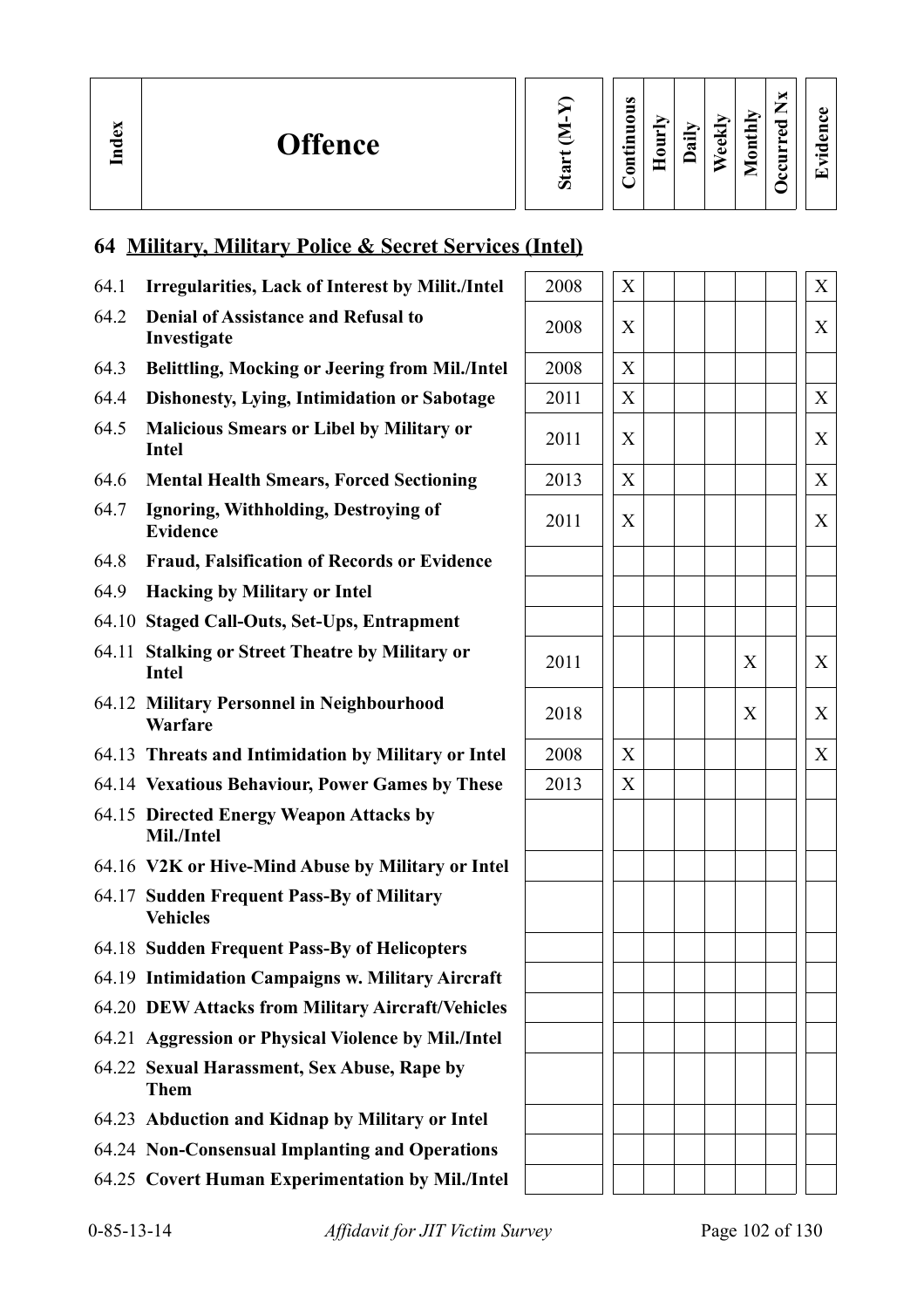| Index | <b>Offence</b>                                         | Star | tinuous<br>$\bar{\mathsf{g}}$ |  |  | ×<br>∽ | Œ |
|-------|--------------------------------------------------------|------|-------------------------------|--|--|--------|---|
|       | 64.26 Assassination Attempts by Military or Intel      |      |                               |  |  |        |   |
|       | 64.27 Fraudulent Victim Life Insurance by<br>Mil/Intel |      |                               |  |  |        |   |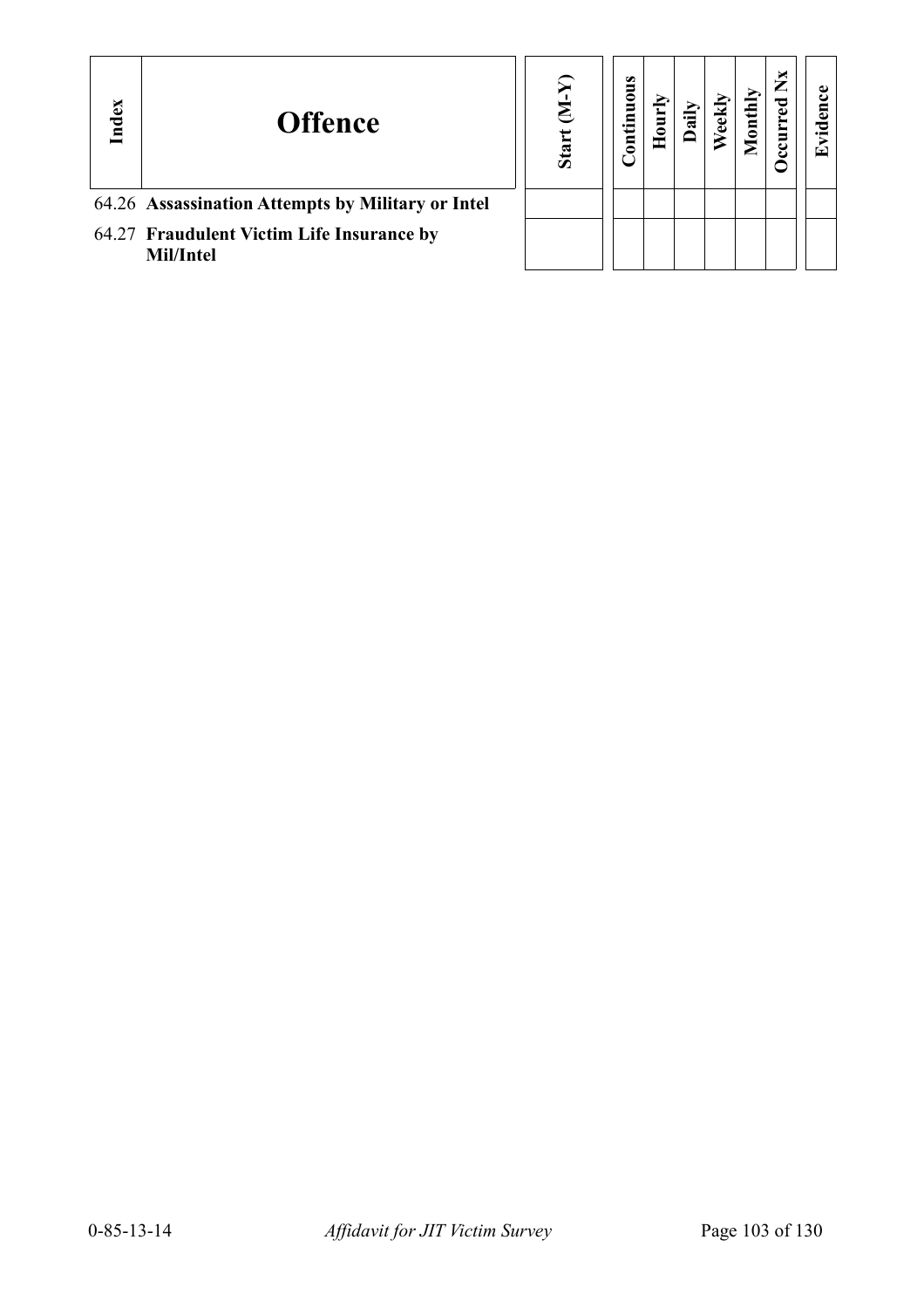| $\bullet$<br>0<br>dex<br>ರ<br>$\blacksquare$<br><b>Offence</b><br>∼<br>ں<br>$\bullet$ and<br>$\bullet$<br>∍<br>⋴<br>≂<br>. .<br>ه<br>≏<br>≏<br>ਜ਼<br>ರಾ<br>0<br>_<br>Ο | ◡<br>⇁<br>ω<br>►<br>ᇰ<br>⊑<br>م<br>ω<br>ಾ<br>−<br>$\cdot$ $\,$<br>−<br>-<br>◡<br>☞<br>◡ |
|------------------------------------------------------------------------------------------------------------------------------------------------------------------------|-----------------------------------------------------------------------------------------|
|------------------------------------------------------------------------------------------------------------------------------------------------------------------------|-----------------------------------------------------------------------------------------|

### **65 Journalists, Press & Media**

| 65.1 | <b>Irregularities, Lack of Interest by Journalists</b>   | 2010 | X |  |  | ∠<br>$\mathbf{v}$ | X |
|------|----------------------------------------------------------|------|---|--|--|-------------------|---|
| 65.2 | <b>Refusal to Report by Journalists, Press,</b><br>Media | 2010 | X |  |  | 3<br>X            | X |
| 65.3 | <b>Falsification/Omission of Evidence by</b><br>Journal. |      |   |  |  |                   |   |
| 65.4 | <b>Disappearance and Loss of Interview Footage</b>       |      |   |  |  |                   |   |
| 65.5 | <b>Tricked into Interviews Without Publishing</b>        |      |   |  |  |                   |   |
| 65.6 | <b>Negative, Dishonest or False Reporting</b>            |      |   |  |  |                   |   |
| 65.7 | <b>Mental Health Smears by Journ., Press,</b><br>Media   |      |   |  |  |                   |   |
| 65.8 | <b>Breach of Confidentiality by Journalists</b>          |      |   |  |  |                   |   |
|      |                                                          |      |   |  |  |                   |   |

# **66 Telecom Regulator & Frequency Licensing Agency**

- 66.1 **Irregularities, Lack of Interest by Regulator**
- 66.2 **Refusal to Investigate by Regulator**
- 66.3 **Stone-Walling and Denial of Info by Regulator**
- 66.4 **False Information Given by Regulator**
- 66.5 **Mental Health Smears by Regulator**

### **67 Human Rights Charities & Other Charities**

- 67.1 **Irregularities, Lack of Interest from Charities** 2014 1
- 67.2 **Refusal to Assist by Charities**
- 67.3 **Falsification/Omission of Evidence by Charity**
- 67.4 **Mental Health Smears by Charities**
- 67.5 **Breach of Confidentiality by Charities**

| 2014 |  | $\overline{X}$ |  |
|------|--|----------------|--|
| 2014 |  | $\overline{X}$ |  |
|      |  |                |  |
|      |  |                |  |
|      |  |                |  |

| 2000 | $\overline{\mathrm{X}}$ |  |  |  |                   |
|------|-------------------------|--|--|--|-------------------|
| 2017 | $\rm\overline{X}$       |  |  |  |                   |
| 2017 | $\rm\overline{X}$       |  |  |  | $\rm\overline{X}$ |
|      |                         |  |  |  |                   |
|      |                         |  |  |  |                   |
|      |                         |  |  |  |                   |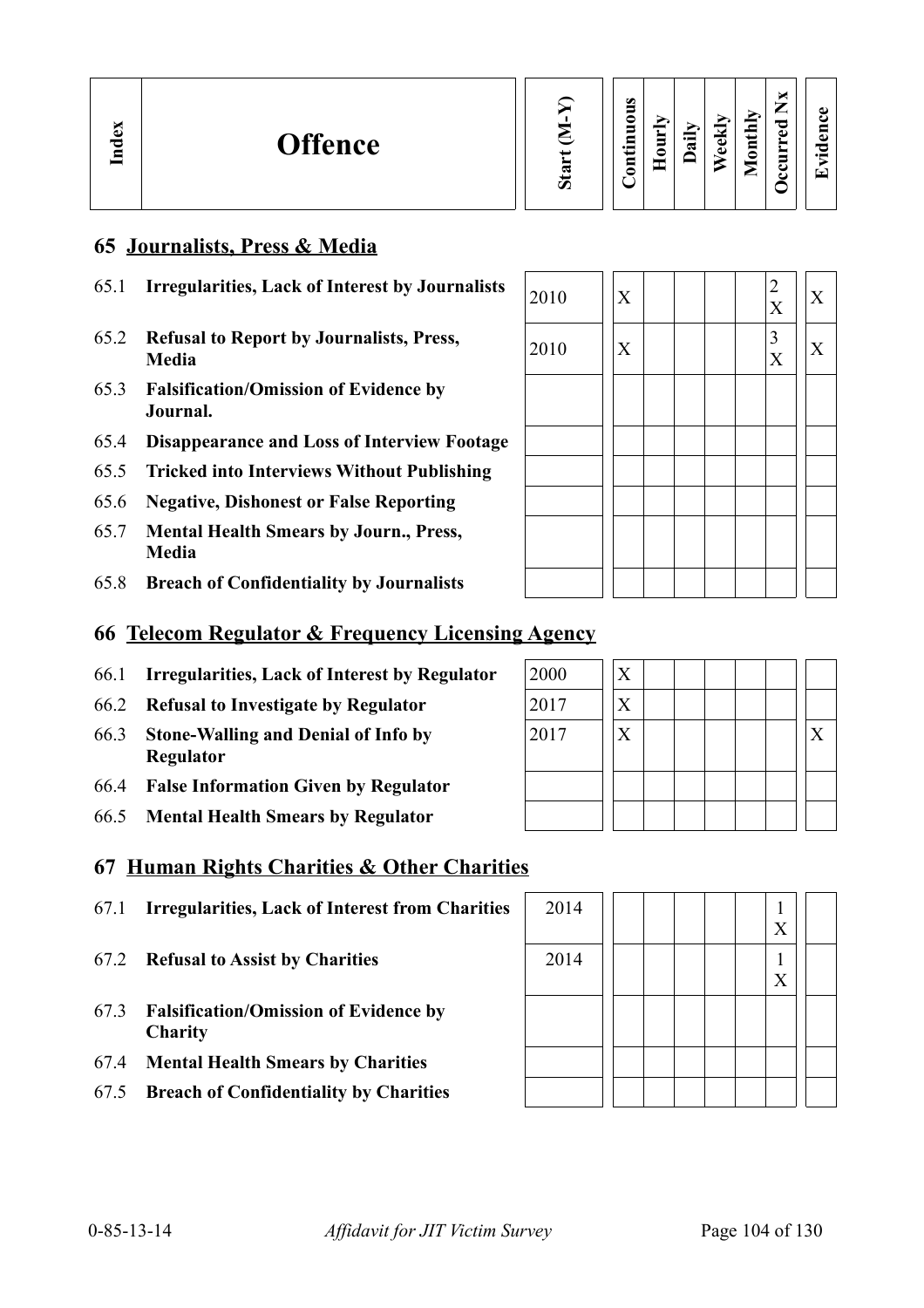| ∼<br>U.<br>—<br>痴<br>$\bf{z}$<br>=<br>$\mathbf{e}$ x<br>ాం<br>⋍<br>॒<br>◡<br>ڡ<br><b>Offence</b><br>Ĕ<br>پ<br>$\cdot$ $\,$<br>U<br>$\omega$<br>≂<br>3<br>ದ<br>$\cdot$ $-$<br>$\bullet$<br>c<br>르<br>$\overline{\phantom{0}}$<br>U<br>Ξ<br>−<br>ت<br>U<br>⊏<br>ఒ | $\bullet$<br>$\overline{\phantom{0}}$ |
|-----------------------------------------------------------------------------------------------------------------------------------------------------------------------------------------------------------------------------------------------------------------|---------------------------------------|
|-----------------------------------------------------------------------------------------------------------------------------------------------------------------------------------------------------------------------------------------------------------------|---------------------------------------|

### **68 Official Dishonesty, Fraud & Sabotage**

- 68.1 **Denial of Assistance by Official**
- 68.2 **Ridicule/Belittling/Delaying Tactics by Official**
- 68.3 **Sabotage of Process by Official**
- 68.4 **Dishonesty or Ignorance Feigned by Official**
- 68.5 **Mental Health Smear/Slander/Libel by Official**
- 68.6 **Withholding, Falsification of Facts by Official**
- **68.7 Removal or Destruction of Evidence by** 2014  $\begin{bmatrix} \begin{bmatrix} \begin{bmatrix} \end{bmatrix} \end{bmatrix} X \end{bmatrix}$
- 68.8 **Fraud and Falsification of Official Documents** 2008 X X
- 68.9 **Destruction or Theft of Official Documents**
- 68.10 **Harassment, Theatre or Abuse by Official**
- 68.11 **Sexual Harassment, Sexual Abuse by Official**
- 68.12 **Attempted Rape or Rape by Official**
- 68.13 **Participation in Set-Ups, Entrapm. by Official**
- 68.14 **DEW, Implant or Neuro Torture by Official**
- 68.15 **V2K or Hive-Mind Abuse by Official**
- 68.16 **Officials Participating in Human Trafficking**
- 68.17 **Assassination Attempts Ordered by Officials**

### **69 Government & Legislature**

- 69.1 **Irregularities or Harassment by Local Council**
- 69.2 **Lack of Interest, Refusal by Mayor or Council** X X X
- 69.3 **Lack of Interest, Refusal by Governm.**  Each of interest, Kerusar by Governme.<br>Services
- 69.4 **Lack of Interest, Refusal by State Officials** X  $\mid X \mid X \mid \mid$  X  $\mid \mid X \mid$
- 69.5 **Lack of Interest, Refusal by Parliamentarians**
- 69.6 **Lack of Interest, Refusal by Senators/Congress**
- 69.7 **Lack of Interest, Refusal by Ambassadors**
- 69.8 **Lack of Interest, Refusal by Head of State** X X X
- 

| 2008 | $\overline{X}$            |  |  |  | $\mathbf X$    |
|------|---------------------------|--|--|--|----------------|
|      |                           |  |  |  |                |
| 2010 | $\overline{X}$            |  |  |  | $\overline{X}$ |
| 2008 | $\overline{X}$            |  |  |  | $\overline{X}$ |
|      |                           |  |  |  |                |
| 2010 | $\boldsymbol{\mathrm{X}}$ |  |  |  | X              |
| 2014 | X                         |  |  |  |                |
| 2008 | $\overline{X}$            |  |  |  | X              |
| 2013 | $\overline{X}$            |  |  |  |                |
|      |                           |  |  |  |                |
|      |                           |  |  |  |                |
|      |                           |  |  |  |                |
|      |                           |  |  |  |                |
|      |                           |  |  |  |                |
|      |                           |  |  |  |                |
|      |                           |  |  |  |                |
|      |                           |  |  |  |                |

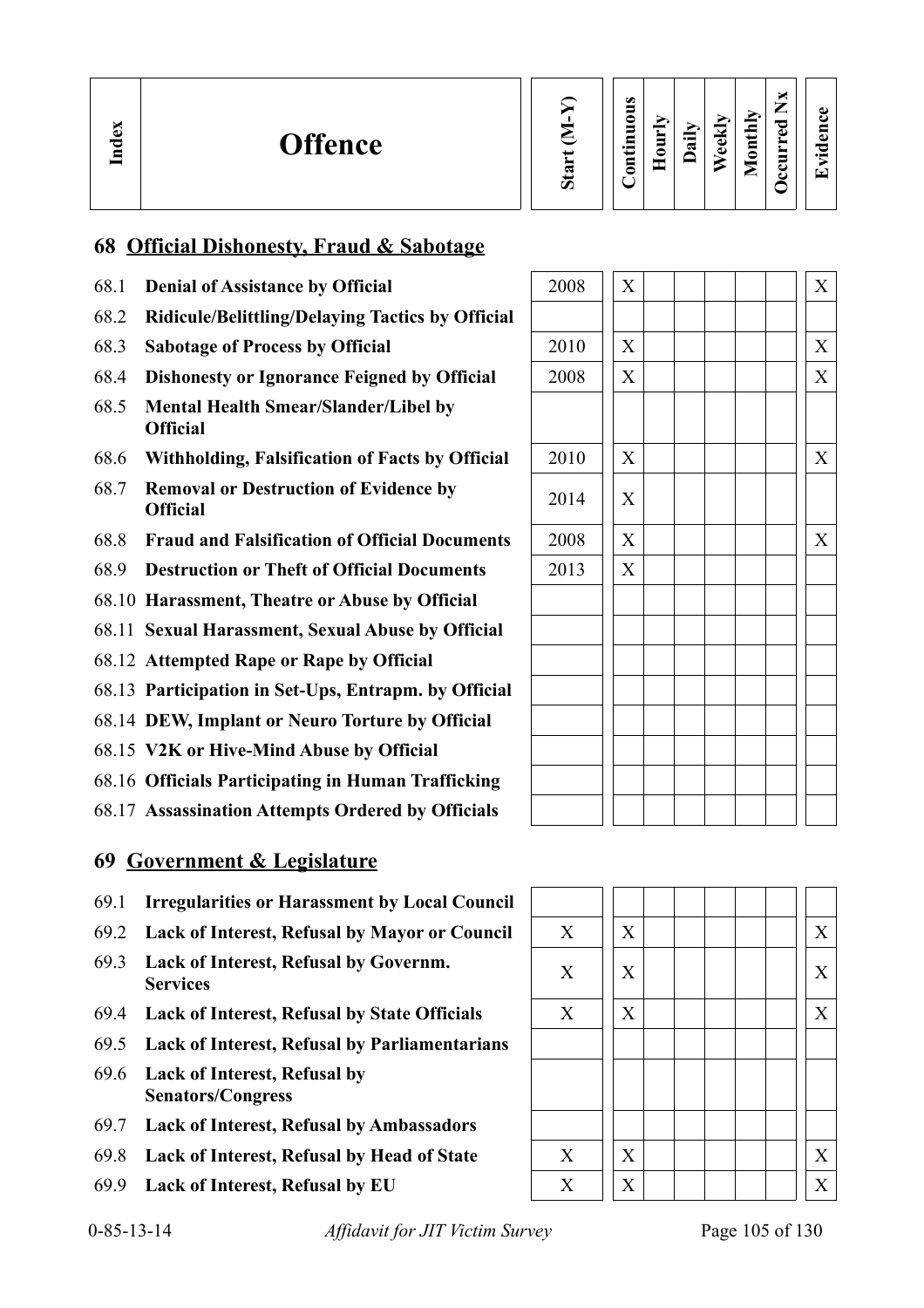| Index | <b>Offence</b>                        | Star | $\bullet$<br>inuous<br>i i<br>$\bar{\mathbf{g}}$ | Š.<br>$\bar{5}$<br>$\blacksquare$ | <b>Ally</b> | /eekly | <b>Tonthly</b><br>▱ | ×<br>∸<br>P    | ω<br>5<br>ಾ<br>$\cdot$ $\,$<br>$\mathbf{E}$ |
|-------|---------------------------------------|------|--------------------------------------------------|-----------------------------------|-------------|--------|---------------------|----------------|---------------------------------------------|
|       | 69.10 Lack of Interest, Refusal by UN | 2014 |                                                  |                                   |             |        |                     | $\overline{f}$ | $\Lambda$                                   |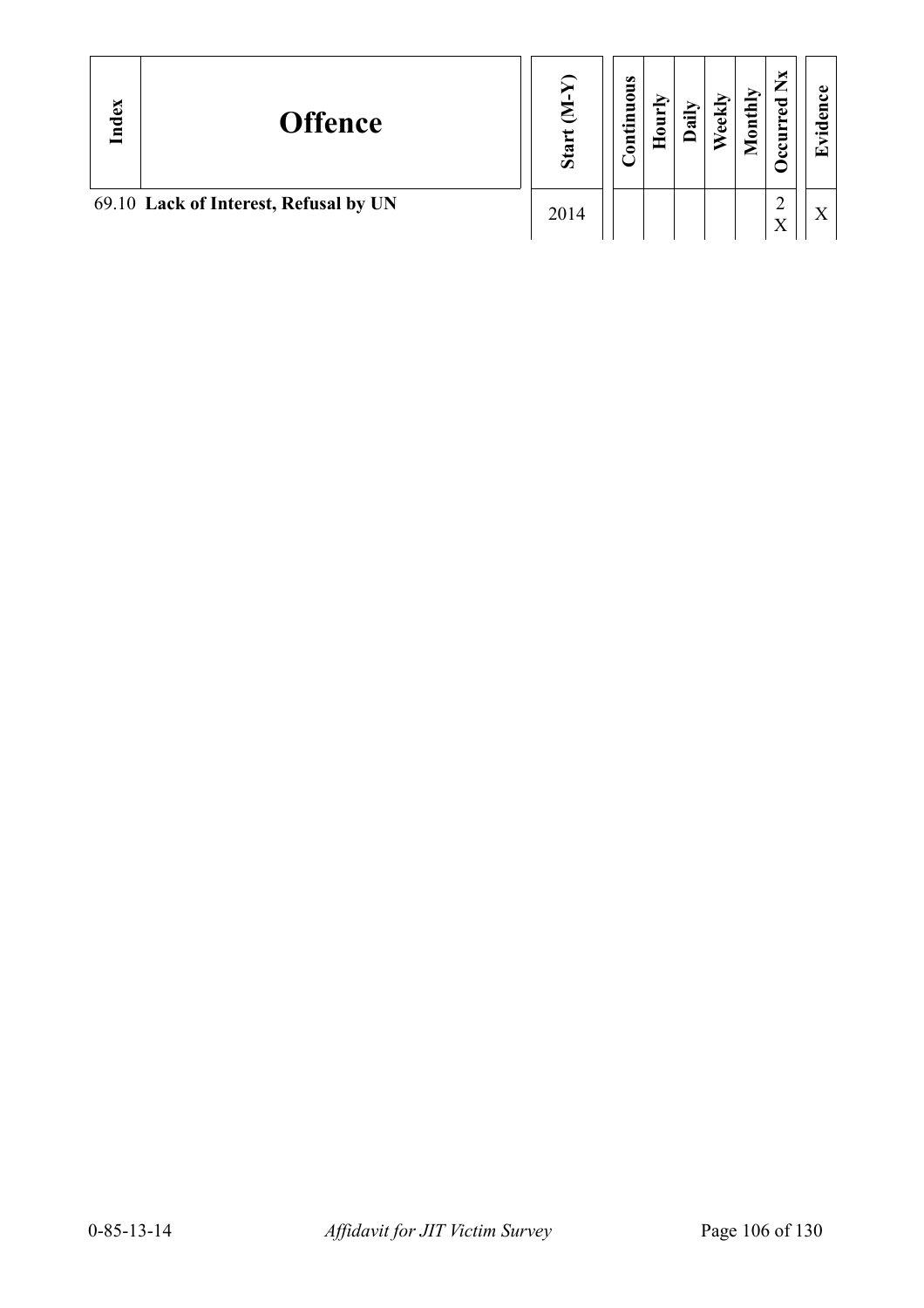### **70 Lawyers, Judges & Courts**

### **Lawyers**

- 70.1 **Difficulty Getting Lawyer, Refuse to Take Case**
- 70.2 **Irregularities or Lack of Interest by Lawyers**
- 70.3 **Sudden Change of Attitude of Lawyers**
- 70.4 **Lawyer Suddenly Declines Case or Passes Brief**
- 70.5 **Forced to Take Court Appointed/Spec. Lawyer**
- 70.6 **Masonic or Illuminati Signalling from Lawyer**
- 70.7 **Dishonesty, Sabotage, Overcharging f. Services**
- 70.8 **Falsification/Destruction of Records/Evidence**
- 70.9 **Perverting the Course of Justice by Lawyers**
- 70.10 Sabotaging of Cases by Lawyers
- 70.11 **Intellectual Prop. Theft, Espionage by Lawyers**
- 70.12 **V2K or Hive-Mind Abuse by Lawyers**

### **Attorney Generals**

- 70.13 **Irregularities or Lack of Interest by Att. Gen.**
- 70.14 **Refusal to Investigate or Prosecute by Att. Gen.**
- 70.15 **Blocking or Sabotage of Cases by Att. Gen.**

### **Clerks & Court Administration**

- 70.16 **Court Admin. or Clerks Refuse Assistance**
- 70.17 **Case Not Announced or Public Barred fr Court**
- 70.18 **Falsification of Transcripts and Judgements** 2009 X X **Judges & Court**
- 70.19 **Refusal to Admit Evidence by Judges**
- 70.20 **Irregularities and Sabotage by Judges**
- **70.21 Collusion Between Lawyers and Judges**
- 70.22 **Delaying of Court Cases to Sabotage Litigant**

| 2008 | $\overline{X}$            |  |  |  | $\mathbf X$               |
|------|---------------------------|--|--|--|---------------------------|
| 2008 | $\mathbf X$               |  |  |  | $\mathbf X$               |
|      |                           |  |  |  |                           |
|      |                           |  |  |  |                           |
|      |                           |  |  |  |                           |
|      |                           |  |  |  |                           |
| 2010 | $\boldsymbol{\mathrm{X}}$ |  |  |  | $\boldsymbol{\mathrm{X}}$ |
|      |                           |  |  |  |                           |
| 2009 | $\mathbf X$               |  |  |  | X                         |
| 2009 | $\mathbf X$               |  |  |  | $\mathbf X$               |
|      |                           |  |  |  |                           |
|      |                           |  |  |  |                           |

| 2010 | X |  |
|------|---|--|
| 2010 |   |  |
|      |   |  |
| 2010 |   |  |



| 2009 |  |  |  |  |
|------|--|--|--|--|
| 2009 |  |  |  |  |
| 2012 |  |  |  |  |
|      |  |  |  |  |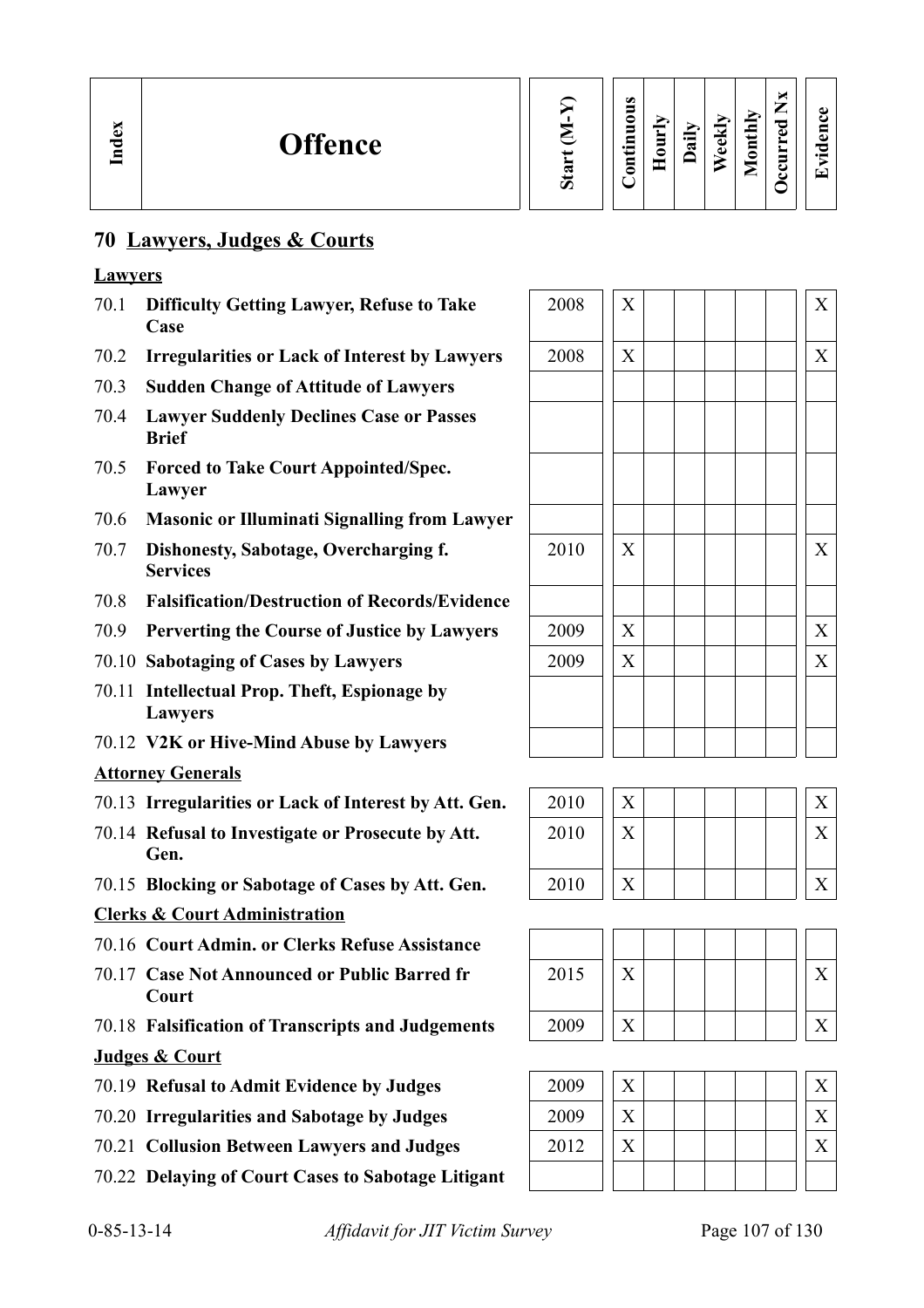| Index | <b>Offence</b>                                              | Start $(M-Y)$ | $\mathop{\mathtt{Continuous}}$ | Hour | Dail | Weekl | Aonth | ×<br>$\overline{\phantom{a}}$ | vidence<br>نغا |
|-------|-------------------------------------------------------------|---------------|--------------------------------|------|------|-------|-------|-------------------------------|----------------|
|       | 70.23 Demeaning, Fraudulent, Rejecting<br><b>Judgements</b> | 2010          | X                              |      |      |       |       |                               | X              |
|       | 70.24 Blocking of Appeals by Judges and Courts              | 2010          | X                              |      |      |       |       |                               | X              |
|       | 70.25 DEW Attacks in Court and Before a Judge               |               |                                |      |      |       |       |                               |                |
|       | 70.26 V2K, Implant and Neurotech Torture in<br>Court        |               |                                |      |      |       |       |                               |                |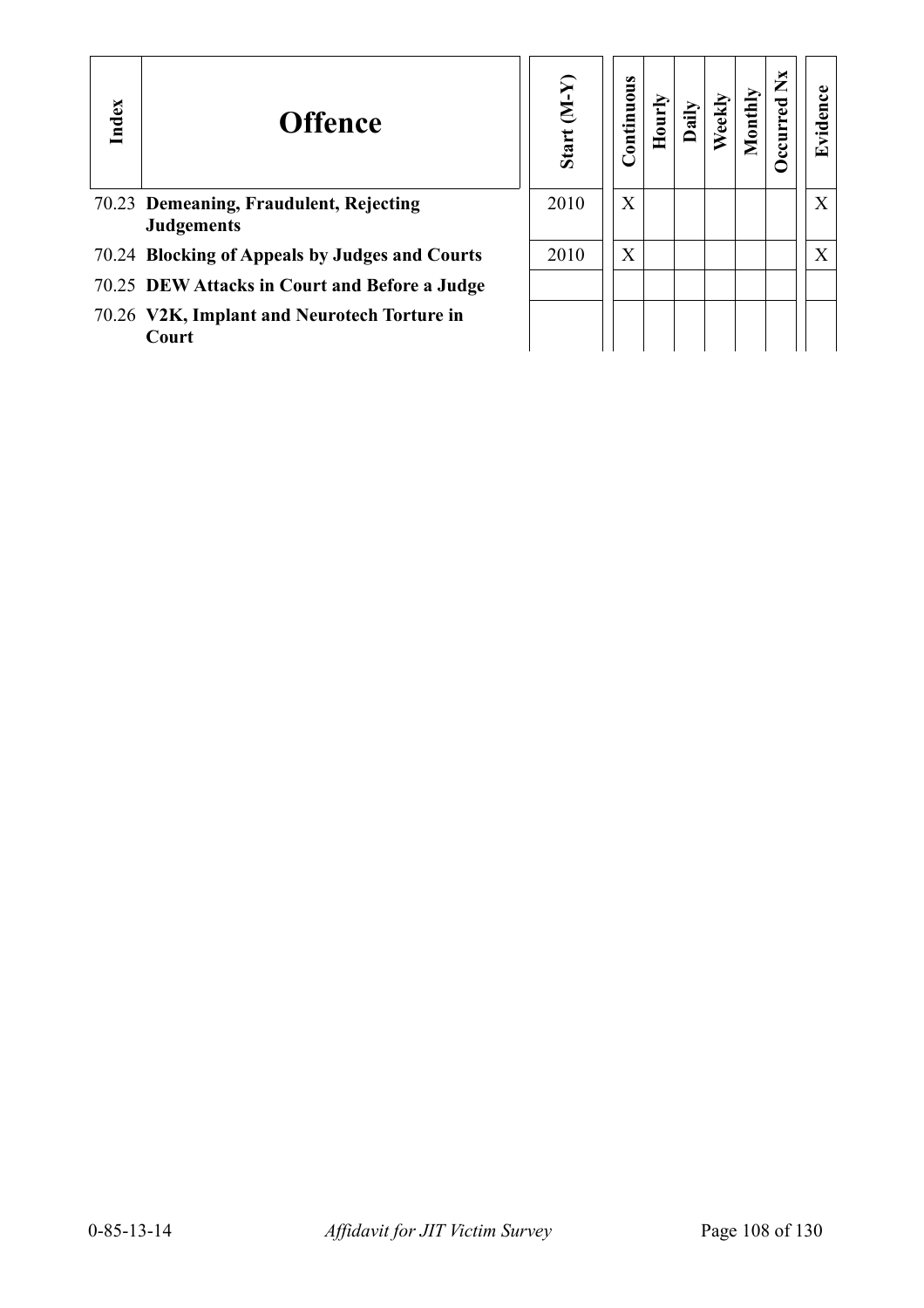| Index<br><b>Offence</b> | ರಾ | ×<br>U.<br>⇁<br>ല<br>$\overline{\phantom{a}}$<br>▭<br>∼<br>A)<br>ω<br>$\cdot$ .<br>ല<br>−<br>⊂<br>ಷ<br>$\Phi$<br>◠<br>-<br>$\bullet$ and $\bullet$<br>┍<br>-<br>-<br>Ξ<br>_<br>↽ |
|-------------------------|----|----------------------------------------------------------------------------------------------------------------------------------------------------------------------------------|
|-------------------------|----|----------------------------------------------------------------------------------------------------------------------------------------------------------------------------------|

### **71 Other Issues of Importance (Chosen by the Author)**

- 71.1 **Big time organised crime by the Registry and Federal Security Service along with Ministry of Internal Affairs for real estate assetstripping across the country, at the rate of 100 apartments only in my city daily (!). Legitimate owners of apartments ibecome homeless every day at the above mentioned rate.**
- 71.2 **Fraud and embezzlement of federal budget, various schemes, covered up by the Intell, military and the President Administration**
- 71.3 **Legislature aimed at genocide and promotion of organized crime**<br>**of organized crime** 2008 ||X| | | | | | | X
- 71.4 **Big time financial crimes of all sorts against all population across ex-USSR and the Russian Federation in particular and assetstripping of the population**
- 71.5 **Misappropriation of every Russian Federation citizen's personal budget and federal funds allocated to cover his/her social and other within 26 years; cover-up of big time financial crimes committed against every RF citizen on an annual basis for 26 years on, international cover up for these crimes and the political grounds set internationally for this reap-off of the country and its population to take place**
- 71.6 **Extortion and asset stripping by means of gang-stalking committed by military and intell**
- 71.7 **Tax evasion by businesses across the country covered up by intell and military for personal gain and racket**

71.8 71.9 71.10 71.11 71.12 71.13

| $0 - 85 - 13 - 14$ |  |  |  |
|--------------------|--|--|--|
|                    |  |  |  |

2008 2008 X 1993  $||x|| + ||x|| + ||x||$ 1993 X X  $2008$   $\vert x \vert$   $\vert x \vert$   $\vert x \vert$   $\vert x \vert$  $2008$   $\vert x \vert$   $\vert x \vert$   $\vert x \vert$   $\vert x \vert$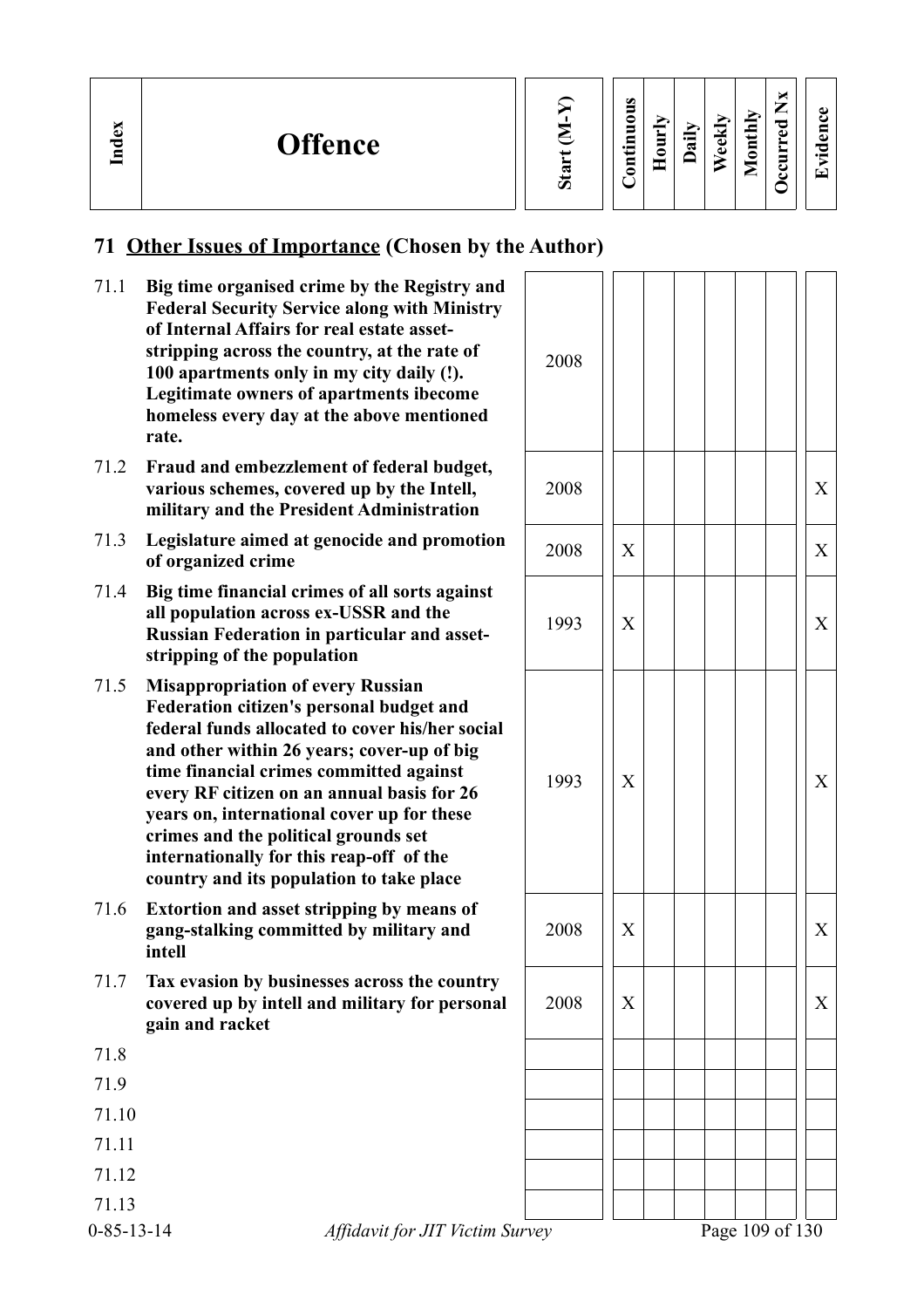| Index | <b>Offence</b> | Start (M-Y) | Continuous | Hourly | Daily | Weekly | Monthly | Occurred Nx | Evidence |
|-------|----------------|-------------|------------|--------|-------|--------|---------|-------------|----------|
| 71.14 |                |             |            |        |       |        |         |             |          |
| 71.15 |                |             |            |        |       |        |         |             |          |
| 71.16 |                |             |            |        |       |        |         |             |          |
| 71.17 |                |             |            |        |       |        |         |             |          |
| 71.18 |                |             |            |        |       |        |         |             |          |
| 71.19 |                |             |            |        |       |        |         |             |          |
| 71.20 |                |             |            |        |       |        |         |             |          |
| 71.21 |                |             |            |        |       |        |         |             |          |
| 71.22 |                |             |            |        |       |        |         |             |          |
| 71.23 |                |             |            |        |       |        |         |             |          |
| 71.24 |                |             |            |        |       |        |         |             |          |
| 71.25 |                |             |            |        |       |        |         |             |          |
| 71.26 |                |             |            |        |       |        |         |             |          |
| 71.27 |                |             |            |        |       |        |         |             |          |
| 71.28 |                |             |            |        |       |        |         |             |          |
| 71.29 |                |             |            |        |       |        |         |             |          |

# **72 Threats & Retaliation for Writing This Affidavit**

- 
- 72.2 **Verbal Threats or Threats Via Voice-to-Skull**
- 72.3 **Increase in Implant Torture**
- 72.4 **Increase in Directed Energy Weapon Attacks**
- 72.5 **Increase in Other Physical Assaults**
- 72.6 **Intimidation, Assaults on Witnesses or Experts**
- 72.7 **Assassination Attempts**
- 72.8 **Attacks on Pets, Family, Friends or Others**
- 72.9 **Termination of Job or Rental Contract**
- 72.10 **Induced Illnesses, Injuries or Accidents**

### **73 Warfare Operations**

- 
- 73.2 **Physical Warfare w. Military Equip./Personnel**



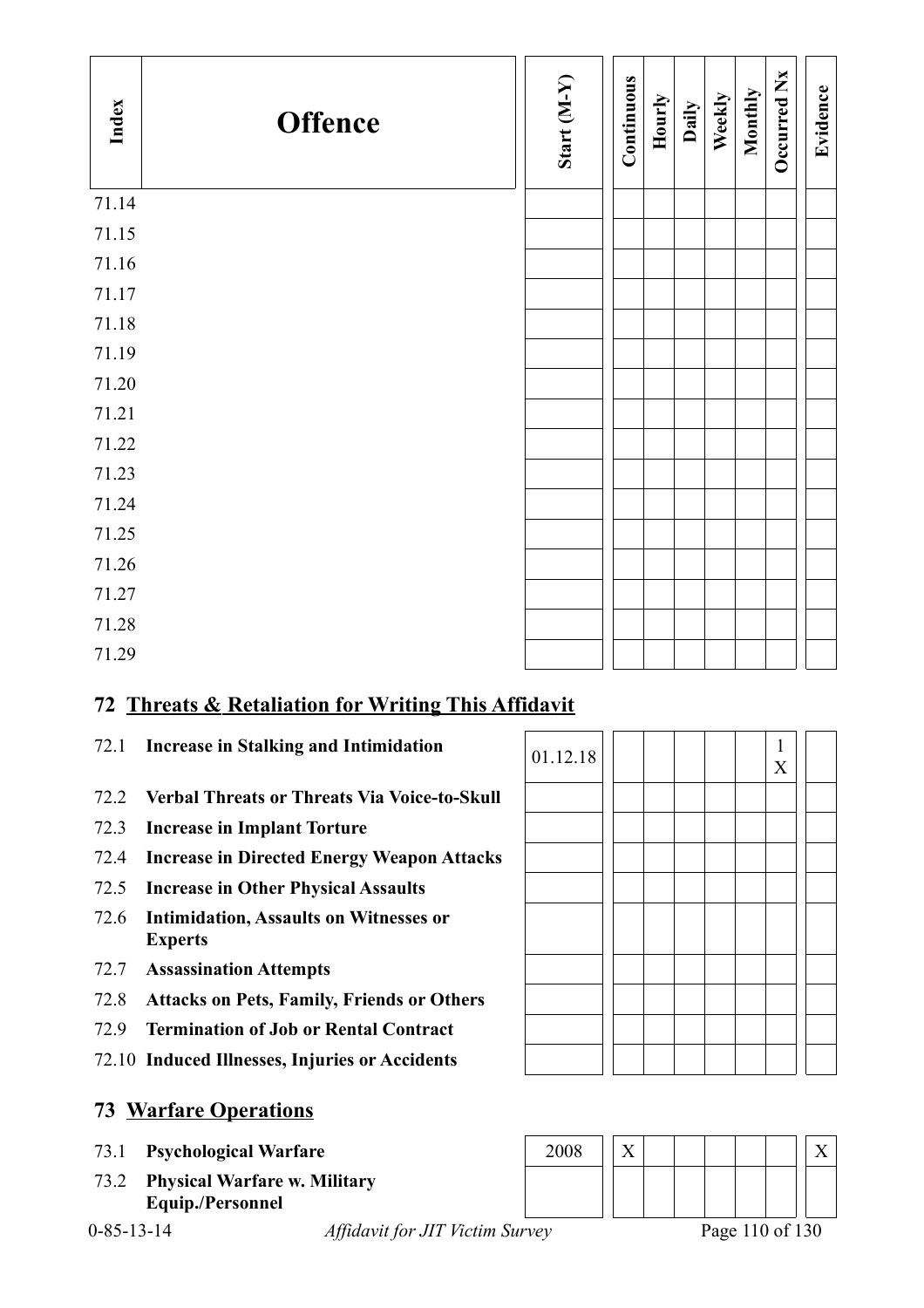| Index | <b>Offence</b>                                        | Start $(M-Y)$ | Continuous | Hourly | Daily | Weekly | Monthly | Ž<br><b>Occurred</b> | Evidence    |
|-------|-------------------------------------------------------|---------------|------------|--------|-------|--------|---------|----------------------|-------------|
| 73.3  | <b>Guerilla and Civil Warfare</b>                     |               |            |        |       |        |         |                      |             |
| 73.4  | <b>Destruction of Leadership and Intelligentsia</b>   | 2008          | X          |        |       |        |         |                      | X           |
| 73.5  | <b>Biological Warfare</b>                             |               |            |        |       |        |         |                      |             |
| 73.6  | <b>Chemical Warfare</b>                               |               |            |        |       |        |         |                      |             |
| 73.7  | <b>Radioactive Warfare</b>                            |               |            |        |       |        |         |                      |             |
| 73.8  | <b>Directed Energy and Electromagnetic</b><br>Warfare |               |            |        |       |        |         |                      |             |
| 73.9  | <b>Financial and Economic Warfare</b>                 | 2008          | X          |        |       |        |         |                      | X           |
|       | 73.10 Administrative Warfare                          | 2012          | X          |        |       |        |         |                      | X           |
|       | 73.11 Information Warfare                             | 2008          | X          |        |       |        |         |                      | X           |
|       | 73.12 Cyber Warfare                                   | 2008          | X          |        |       |        |         |                      | X           |
|       | 73.13 Neuro-Warfare                                   | 2017          | X          |        |       |        |         |                      | $\mathbf X$ |
|       | <b>73.14 Holocaust or Genocide</b>                    | 2008          | X          |        |       |        |         |                      | $\mathbf X$ |
|       | 73.15 Destruction of Ecosystems, Burnt-Earth Ops.     | 2017          | X          |        |       |        |         |                      | X           |
|       | 73.16 Destruction of Social Support Networks          | 2008          | X          |        |       |        |         |                      | X           |
|       | 73.17 Rewriting of History, Falsification of Records  |               |            |        |       |        |         |                      |             |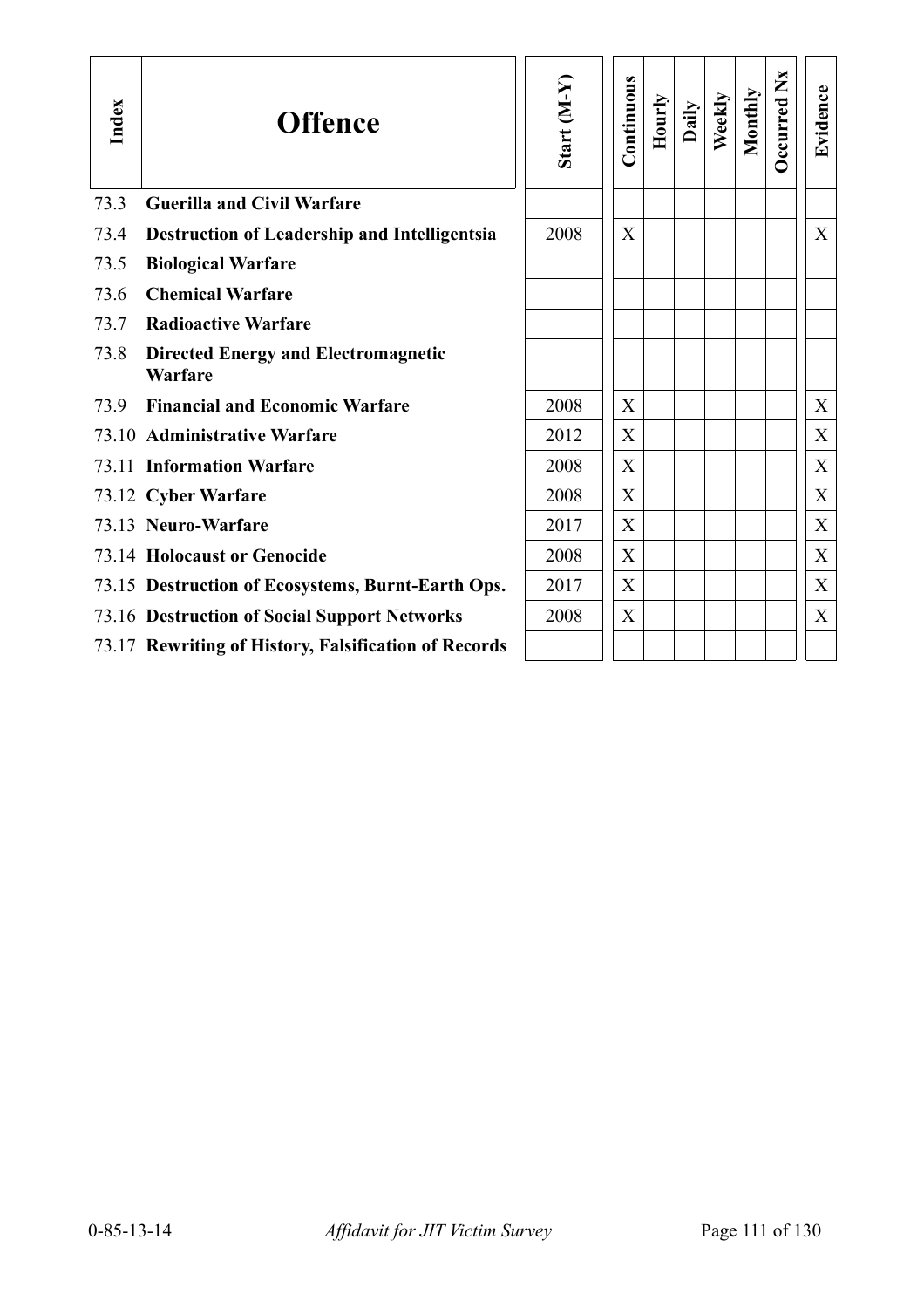s.

# **74 Violation of Universal Human Rights (Viol. of R. / VoR.)**

| 74.1               | <b>Violation of Freedom and Human Dignity</b>                    | 2008 | X |                 | X                 |
|--------------------|------------------------------------------------------------------|------|---|-----------------|-------------------|
| 74.2               | Viol. of Rights by Inequality &<br><b>Discrimination</b>         | 2008 | X |                 | X                 |
| 74.3               | <b>Violation of Right to Life, Liberty, Security</b>             | 2008 | X |                 | $\boldsymbol{X}$  |
| 74.4               | <b>Holding in Slavery or Servitude</b>                           |      |   |                 |                   |
| 74.5               | <b>Torture, Cruel or Degrading Treatment</b>                     | 2008 | X |                 | X                 |
| 74.6               | Viol. of Recognition as Person before the Law                    | 2016 | X |                 | $X_{\mathcal{I}}$ |
| 74.7               | Viol. of Equality/Equal Protection before<br>Law                 | 2008 | X |                 | $\boldsymbol{X}$  |
| 74.8               | <b>Right to Effective Remedy by Nation.</b><br><b>Tribunal</b>   | 200P | X |                 | $\boldsymbol{X}$  |
| 74.9               | <b>Arbitrary Arrest, Detention or Exile</b>                      |      |   |                 |                   |
|                    | 74.10 Viol. of Fair, Public Hearing by Tribunal                  | 2009 | X |                 | X                 |
|                    | 74.11 Viol. of Right to be Considered Innocent                   | 2013 | X |                 | X                 |
|                    | 74.12 Interference w Privacy, Family, Home,<br>Corres.           | 2008 | X |                 | X                 |
|                    | 74.13 Attacks upon Honour and Reputation                         | 2008 | X |                 | X                 |
|                    | 74.14 Viol. of Freedom of Movement and Residence                 | 2008 | X |                 | X                 |
|                    | 74.15 Viol. of Right to Asylum in other Countries                | 2014 |   |                 | 1<br>X            |
|                    | 74.16 Viol. of Right to Nationality and To Change It             |      |   |                 |                   |
|                    | 74.17 Viol. of R. to Marriage, Family, Its Protection            | 2008 | X |                 | X                 |
|                    | 74.18 VoR. to Own Property, Arbitrary Deprivation                | 2008 | X |                 | X                 |
|                    | 74.19 Viol. of Freedom of Thought and Religion                   |      |   |                 |                   |
|                    | 74.20 Viol. of Freedom of Opinion and Information                | 2018 | X |                 | $\mathbf X$       |
|                    | 74.21 Viol. of R. to Free, Peaceful Assembly &<br>Assoc.         |      |   |                 |                   |
|                    | 74.22 Viol. of Right to Participate in Gov. &<br><b>Election</b> | 2014 | X |                 |                   |
|                    | 74.23 Viol. of R. to Equal Access to Public Service              | 2018 | X |                 | X                 |
|                    | 74.24 Viol. of R. to Social Security                             | 2008 | X |                 | X                 |
|                    | 74.25 Viol. of R. to Economic, Social, Cultural Dev.             | 2008 | X |                 | X                 |
|                    | 74.26 VoR. to Work, Its Free Choice, Just                        | 2013 | X |                 | X                 |
| $0 - 85 - 13 - 14$ | Affidavit for JIT Victim Survey                                  |      |   | Page 112 of 130 |                   |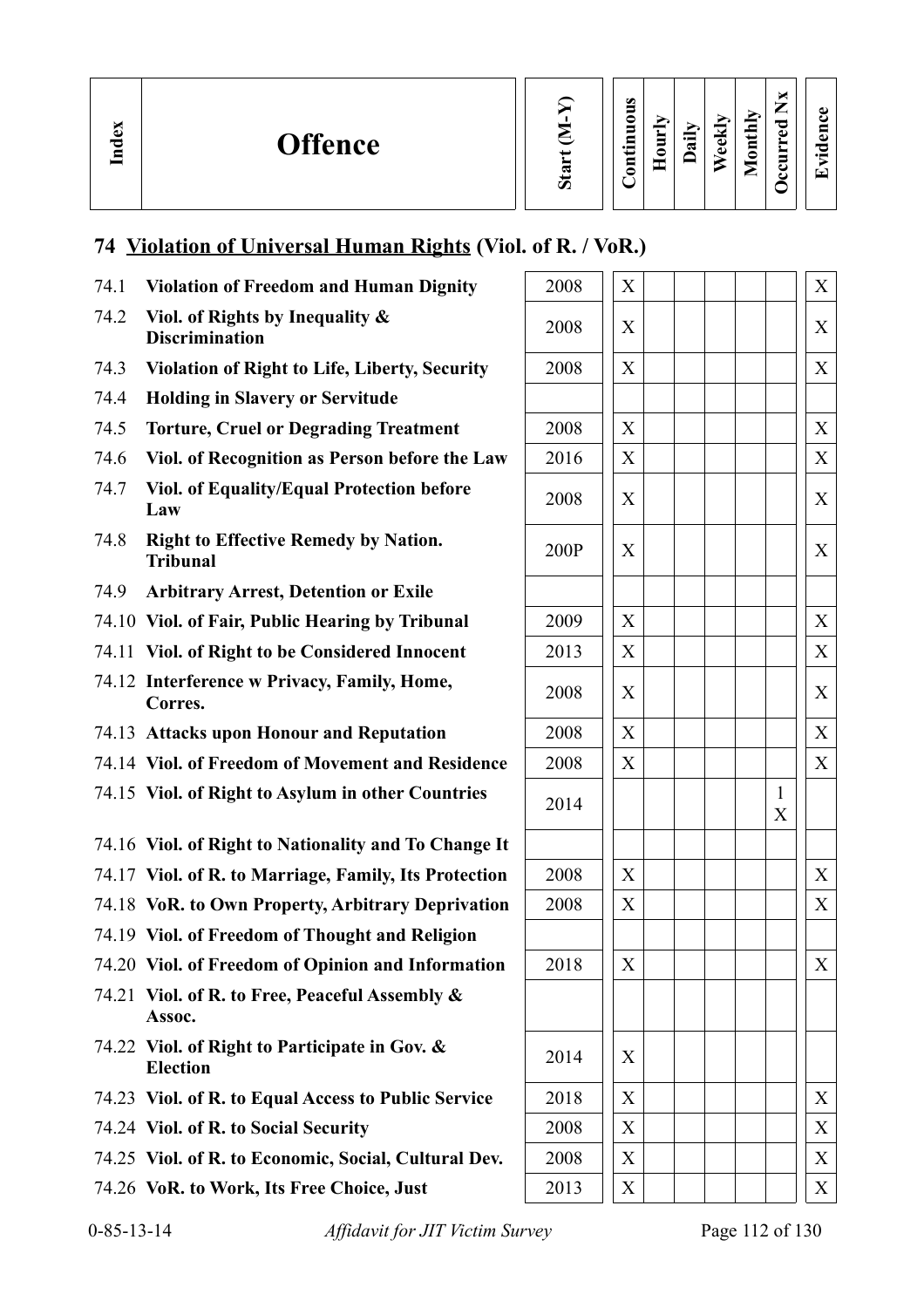| Index | <b>Offence</b>                                    | E<br>Start | <b>Continuous</b> | $\bar{\mathbf{H}}$ |  | $\boldsymbol{\breve{\mathsf{z}}}$ | ⊡ |
|-------|---------------------------------------------------|------------|-------------------|--------------------|--|-----------------------------------|---|
|       | <b>Condition</b>                                  |            |                   |                    |  |                                   |   |
|       | 74.27 Viol. of R. to Equal Pay for Equal Work     |            |                   |                    |  |                                   |   |
|       | 74.28 VoR. to Just Remuneration. Ensuring Dignity | 2004       | X                 |                    |  |                                   | X |
|       | 74.29 Viol. of R. to Form or Join Trade Unions    |            |                   |                    |  |                                   |   |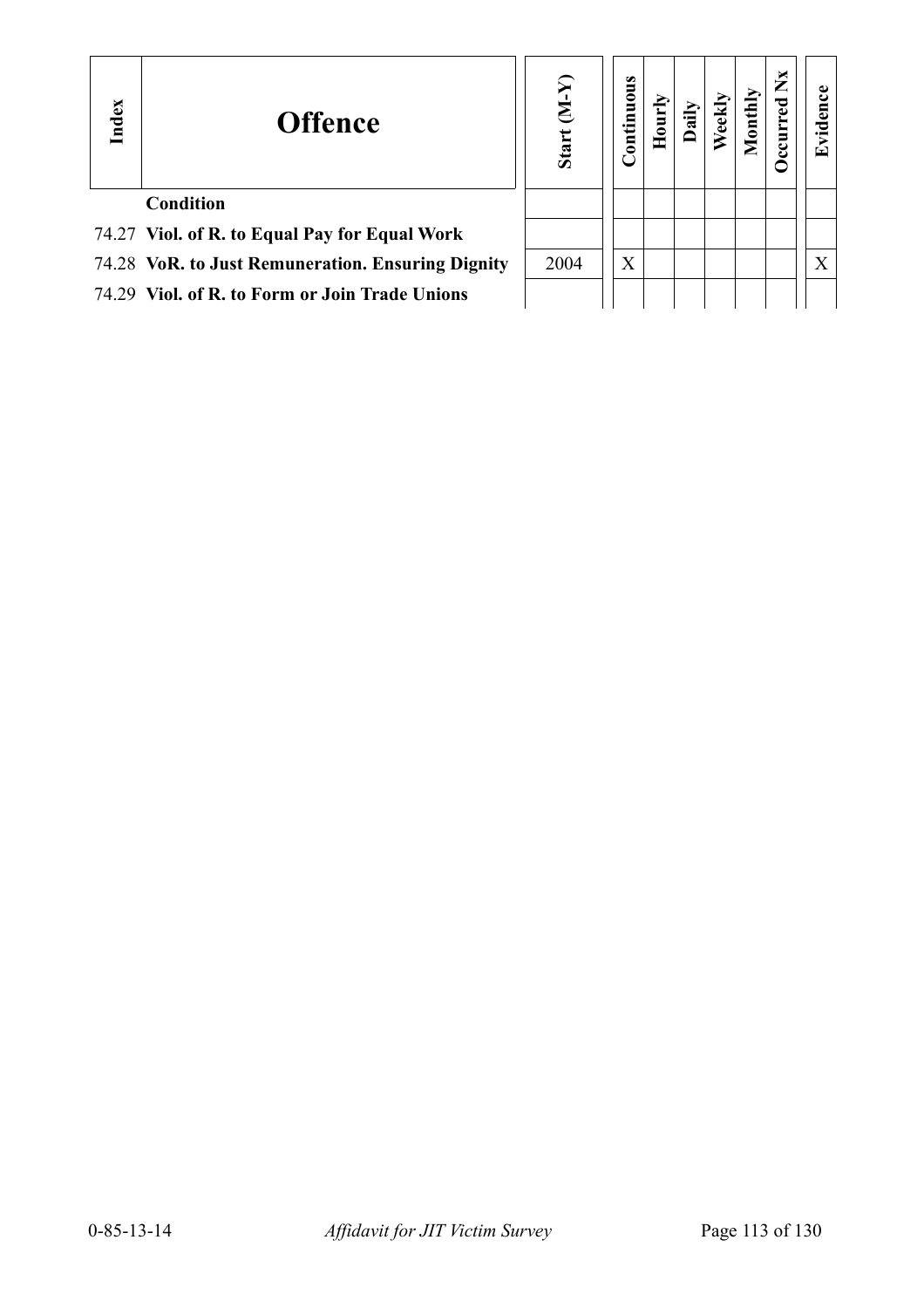| Index                  | <b>Offence</b>                                               | Start $(M-Y)$ | Continuous | Hourly | Daily | Weekly | Monthly | Occurred Nx                      | Evidence     |
|------------------------|--------------------------------------------------------------|---------------|------------|--------|-------|--------|---------|----------------------------------|--------------|
| 74.3<br>$\theta$       | VoR. to Rest, Leisure, Work Limit & Holidays                 |               |            |        |       |        |         |                                  |              |
| 74.3<br>$\mathbf{1}$   | VoR. to Food, Clothing, Housing, Medical<br>Care             | 2008          | X          |        |       |        |         |                                  | X            |
| 74.3<br>$\overline{2}$ | VoR. to Special Care f.<br>Motherhood/Childhood              |               |            |        |       |        |         |                                  |              |
| 74.3<br>$\overline{3}$ | <b>Violation of Right to Education</b>                       | 2010          | X          |        |       |        |         |                                  | X            |
| 74.3<br>$\overline{4}$ | <b>VoR to Education to Strengthen Human</b><br><b>Rights</b> |               |            |        |       |        |         |                                  |              |
| 74.3<br>5              | <b>VoR. of Parents to Choose Child's Education</b>           |               |            |        |       |        |         |                                  |              |
| 74.3<br>6              | Viol. of Right to Participate in Cultural Life               |               |            |        |       |        |         |                                  |              |
| 74.3<br>$\tau$         | VoR. to Share in Scientific Advance & Benefits               |               |            |        |       |        |         |                                  |              |
| 74.3<br>8              | <b>VoR. to Protection of Intellectual Property</b>           |               |            |        |       |        |         |                                  |              |
| 74.3<br>9              | <b>VoR Realisation by Social/International Order</b>         | 2018          |            |        |       |        |         | $\overline{2}$<br>$\overline{X}$ | $\mathbf{X}$ |
| 74.4<br>$\theta$       | Viol. of Community Duties for Free & Full<br>Dev.            |               |            |        |       |        |         |                                  |              |
| 74.4<br>1              | <b>Destruction of Human Rights and Freedoms</b>              | 2008          | X          |        |       |        |         |                                  | X            |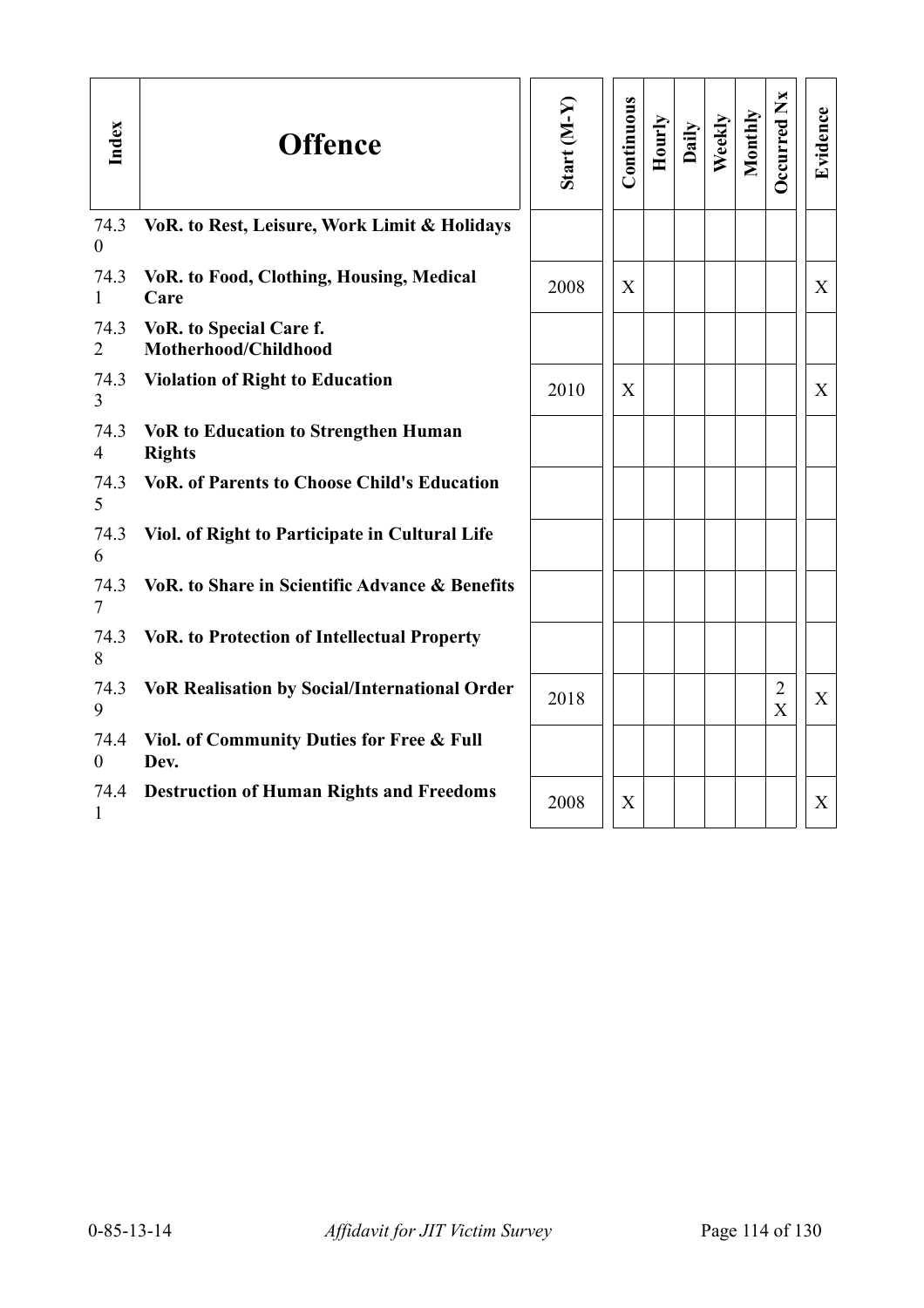| ×<br><b>Inde</b> | <b>Offence</b> | অ<br>$\omega$ | Ø<br>5<br>0<br>5<br>▭<br>$\bullet$ and<br>⊟<br>⊝ | ➤<br>Ξ<br>-<br>⌒ | $\bullet$ and $\bullet$<br>≂ | ≂<br>$\omega$<br>$\bullet$ | $\bf \Sigma$<br>c<br>ند<br>⋚<br>◓<br>_ | ×<br>–<br>−<br>P<br>ω<br>►<br>5<br>ັ<br>ఆ | ڡ<br>⊟<br>ω<br>P<br>$\cdot$ $\,$<br>$\lceil - \rceil$ |  |
|------------------|----------------|---------------|--------------------------------------------------|------------------|------------------------------|----------------------------|----------------------------------------|-------------------------------------------|-------------------------------------------------------|--|
|------------------|----------------|---------------|--------------------------------------------------|------------------|------------------------------|----------------------------|----------------------------------------|-------------------------------------------|-------------------------------------------------------|--|

#### **75 Violation of the Geneva Conventions & Crimes Against Humanity**

#### **Grave Breaches of Geneva Conventions**

- 75.1 **Inhumane or Cruel Treatment**
- 75.2 **Torture**
- 75.3 **Mutilation**
- 75.4 **Wilful Killing**
- 75.5 **Biological or Scientific Experiments**
- 75.6 Wilfully Causing Great Suffering
- 75.7 Causing Serious Injury to Body or Health
- 75.8 **Extensive, Unlawful or Wanton Destruction**
- 75.9 **Compelled to Serve in Hostile Armed Forces**
- 75.10 **Deprivation of Right to a Fair & Regular Trial**
- 75.11 **Unlawful Deportation or Transfer**
- 75.12 **Unlawful Confinement**
- 75.13 **Taking of Hostages**

#### **Other War Crimes**

- 75.14 **Attack on Individual Civilians or Population**
- 75.15 **Attack on Humanitarian Assistance**
- 75.16 **Attack on Non-Defended/Demilitarised Zone**
- 75.17 **Bombarding Dwellings by Whatever Means**
- 75.18 **Attack on Person Who is Incapable of Fighting**
- 75.19 **Attack on Wounded, Sick, Old, Children**
- 75.20 **Attack on Mothers and Expectant Mothers**
- 
- 75.22 **Attack on Transport or Care of Wounded/Sick**
- 75.23 **Attacking Hospitals With Wounded and Sick**
- 75.24 **Viol. of the Care for the Wounded and Sick**
- 75.25 **Wilful Injury to Civilians**
- 75.26 **Seriously Endangered Physical/Mental Health** 2008 X X
- 75.27 **Killing or Wounding Civilians Treacherously**
- 75.28 **Weapons Cause Unnecessary Suffering/Injury**

| 2008 | X                         |  |  |  | $\mathbf X$               |
|------|---------------------------|--|--|--|---------------------------|
| 2008 | $\boldsymbol{\mathrm{X}}$ |  |  |  | $\mathbf X$               |
|      |                           |  |  |  |                           |
|      |                           |  |  |  |                           |
|      |                           |  |  |  |                           |
| 2008 | $\mathbf X$               |  |  |  | $\mathbf X$               |
| 2008 | $\mathbf X$               |  |  |  |                           |
| 2008 | $\boldsymbol{\mathrm{X}}$ |  |  |  |                           |
|      |                           |  |  |  |                           |
| 2009 | $\boldsymbol{\mathrm{X}}$ |  |  |  | $\boldsymbol{\mathrm{X}}$ |
|      |                           |  |  |  |                           |
|      |                           |  |  |  |                           |
|      |                           |  |  |  |                           |

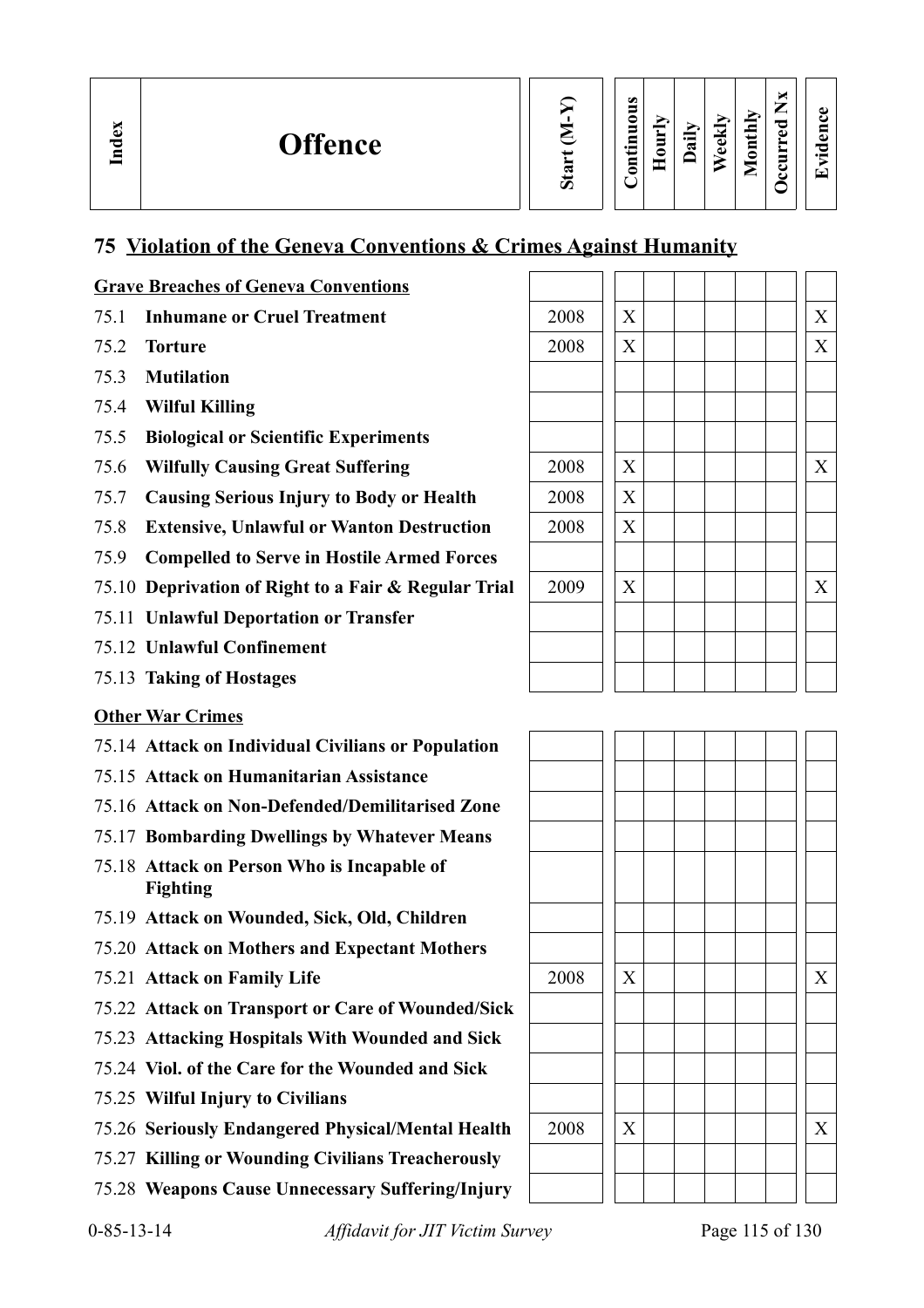| Index | <b>Offence</b>                                                  | Start (M-Y) | Continuous       | Hourly | Daily | Weekly | Monthly | <b>Decurred Nx</b> | Evidence |
|-------|-----------------------------------------------------------------|-------------|------------------|--------|-------|--------|---------|--------------------|----------|
|       | <b>75.29 Employing Poisons</b>                                  |             |                  |        |       |        |         |                    |          |
|       | 75.30 Unwarranted Removal of Tissue or Organs                   |             |                  |        |       |        |         |                    |          |
|       | 75.31 Denial of Medical Care Demanded by Health                 | 2008        |                  |        |       |        |         | 3<br>X             | X        |
|       | 75.32 Viol. Personal Dignity, Degrading Treatment               | 2008        | X                |        |       |        |         |                    | X        |
|       | 75.33 Indecently Assaulted or Raped                             | 2008        | X                |        |       |        |         |                    | X        |
|       | 75.34 Forced into Prostitution, Trafficking                     |             |                  |        |       |        |         |                    |          |
|       | 75.35 Lack of Protection in the Hands of the Enemy              |             |                  |        |       |        |         |                    |          |
|       | 75.36 Refusal of Protection Against Threat or<br><b>Insults</b> | 2013        | X                |        |       |        |         |                    | X        |
|       | 75.37 Refusal of Protection Against Public Curiosity            | 2013        | $\boldsymbol{X}$ |        |       |        |         |                    | X        |
|       | 75.38 Refusal to Respect Honour and Family Rights               | 2013        | X                |        |       |        |         |                    | X        |
|       | <b>75.39 Refusal to Respect Religious Practices</b>             |             |                  |        |       |        |         |                    |          |
|       | 75.40 Using Children Under 15 Years in Hostilities              |             |                  |        |       |        |         |                    |          |
|       | 75.41 Protected Civilians Forced to Give Info                   |             |                  |        |       |        |         |                    |          |
|       | 75.42 Civilians Punished for Offence Not<br><b>Committed</b>    |             |                  |        |       |        |         |                    |          |
|       | 75.43 Abolishing Rights in a Court of Law                       |             |                  |        |       |        |         |                    |          |
|       | 75.44 Extra-Judicial Sentences and Executions                   | 2013        | X                |        |       |        |         |                    | X        |
|       | 75.45 Settling of Occupiers Into Conquered Zone                 |             |                  |        |       |        |         |                    |          |
|       | <b>Crimes Against Humanity</b>                                  |             |                  |        |       |        |         |                    |          |

- 75.46 **Murder**
- 75.47 **Extermination**
- 75.48 **Enslavement**
- 75.49 **Deportation or Forcible Transfer**
- 75.50 **Imprisonment, Deprivation of Physical Liberty**
- **75.51 Torture**
- 75.52 **Rape, Sexual Slavery, Enforced Prostitution**
- 75.53 Persecutions Against Any Identifiable Group
- 75.54 **Enforced Disappearances of Persons**
- 75.55 **Crime of Apartheid**
- 75.56 Inhumane Acts, Serious Injury to Body / Mind

| 2008 | $\mathbf X$    |  |  |  | $\mathbf X$ |
|------|----------------|--|--|--|-------------|
|      |                |  |  |  |             |
| 2008 | $\mathbf X$    |  |  |  | $\mathbf X$ |
|      |                |  |  |  |             |
|      |                |  |  |  |             |
| 2008 | $\overline{X}$ |  |  |  | $\mathbf X$ |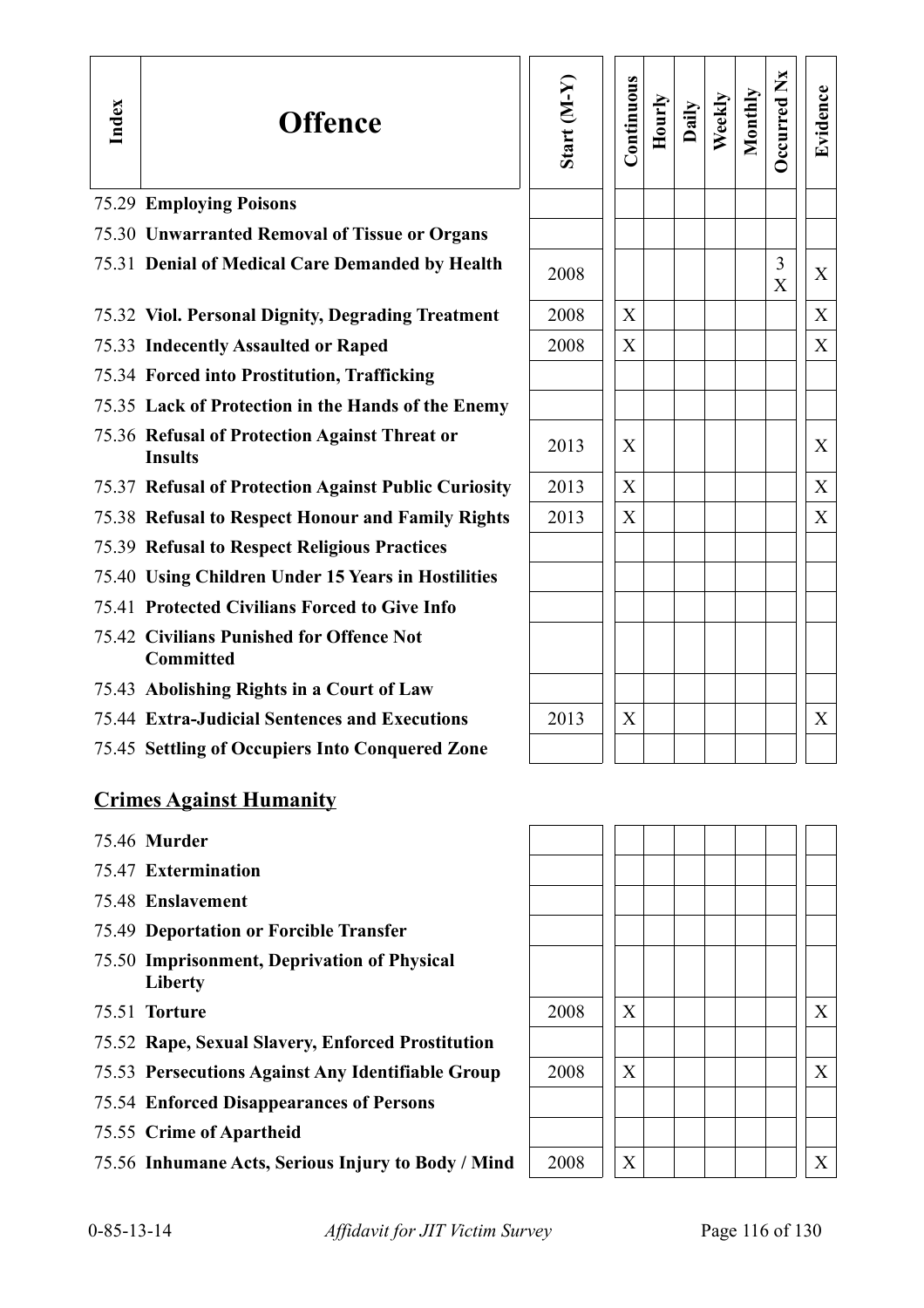# **76 Violation of the European Convention on Human Rights (Viol. of HR)**

| 76.1 | <b>Failure/Refusal to Secure Rights and</b><br><b>Freedoms</b> | 2008 | X                         | X |
|------|----------------------------------------------------------------|------|---------------------------|---|
| 76.2 | <b>Violation of the Human Right to Life</b>                    |      |                           |   |
| 76.3 | <b>Violation of the Prohibition of Torture</b>                 | 2008 | X                         | X |
| 76.4 | Viol. of Prohibition of Slavery/Forced Labour                  |      |                           |   |
| 76.5 | <b>Violation of Right to Liberty and Security</b>              | 2008 | $\boldsymbol{\mathrm{X}}$ | X |
| 76.6 | <b>Violation of Right to a Fair Trial</b>                      | 2009 | X                         | X |
| 76.7 | <b>Punishments Without Law</b>                                 | 2013 | X                         | X |
| 76.8 | Viol. of HR to Respect for Private/Family Life                 | 2008 | X                         | X |
| 76.9 | V. of Freedom of Thought/Conscience/Religion                   |      |                           |   |
|      | 76.10 Viol. of Freedom of Expression                           |      |                           |   |
|      | 76.11 Viol. of Freedom of Assembly and Association             |      |                           |   |
|      | 76.12 Violation of Right to Marry                              |      |                           |   |
|      | 76.13 Violation of Right to an Effective Remedy                | 2009 | $\boldsymbol{X}$          | X |
|      | 76.14 Violation of Prohibition of Discrimination               |      |                           |   |
|      | 76.15 Violation of Prohibition of Abuse of Rights              | 2009 | $\boldsymbol{X}$          | X |
|      | 76.16 Violation of Protection of Property                      | 2008 | X                         | X |
|      | 76.17 Violation of Right to Education                          | 2010 | $\boldsymbol{\mathrm{X}}$ | X |
|      | 76.18 Viol. of Prohibition of Imprisonment for Debt            |      |                           |   |
|      | 76.19 Viol. of Freedom of Movement and Residence               | 2008 | X                         | X |
|      | 76.20 Viol. of Prohibition of Expulsion of Nationals           |      |                           |   |
|      | 76.21 Viol. of Right to Appeal in Criminal Matters             |      |                           |   |
|      | 76.22 Denied Compensation f. Wrongful Conviction               |      |                           |   |
|      | 76.23 Viol. of Right Not to be Tried/Punished Twice            |      |                           |   |
|      | 76.24 Violation of Equality Between the Spouses                |      |                           |   |

# **77 Violation of Other Rights and Regulations**

- 77.1 **Violation of Protection from Harassment Act**
- 77.2 Violation of Employment Rights
- 77.3 Violation of Health and Safety Regulations

| X<br>X<br>2008<br>$\mathbf X$<br>2008<br>X |  |
|--------------------------------------------|--|
|                                            |  |
|                                            |  |
|                                            |  |
|                                            |  |
| $\overline{X}$<br>X<br>2009                |  |
| $\overline{X}$<br>X<br>2013                |  |
| $\overline{X}$<br>$\overline{X}$<br>2008   |  |
|                                            |  |
|                                            |  |
|                                            |  |
|                                            |  |
| X<br>2009<br>X                             |  |
|                                            |  |
| $\overline{X}$<br>2009<br>X                |  |
|                                            |  |
| $\overline{X}$<br>X<br>2008                |  |
| $\overline{X}$<br>X<br>2010                |  |
|                                            |  |
| X<br>X<br>2008                             |  |
|                                            |  |
|                                            |  |
|                                            |  |
|                                            |  |
|                                            |  |

| 2013 |  |  |  |  |
|------|--|--|--|--|
| 1999 |  |  |  |  |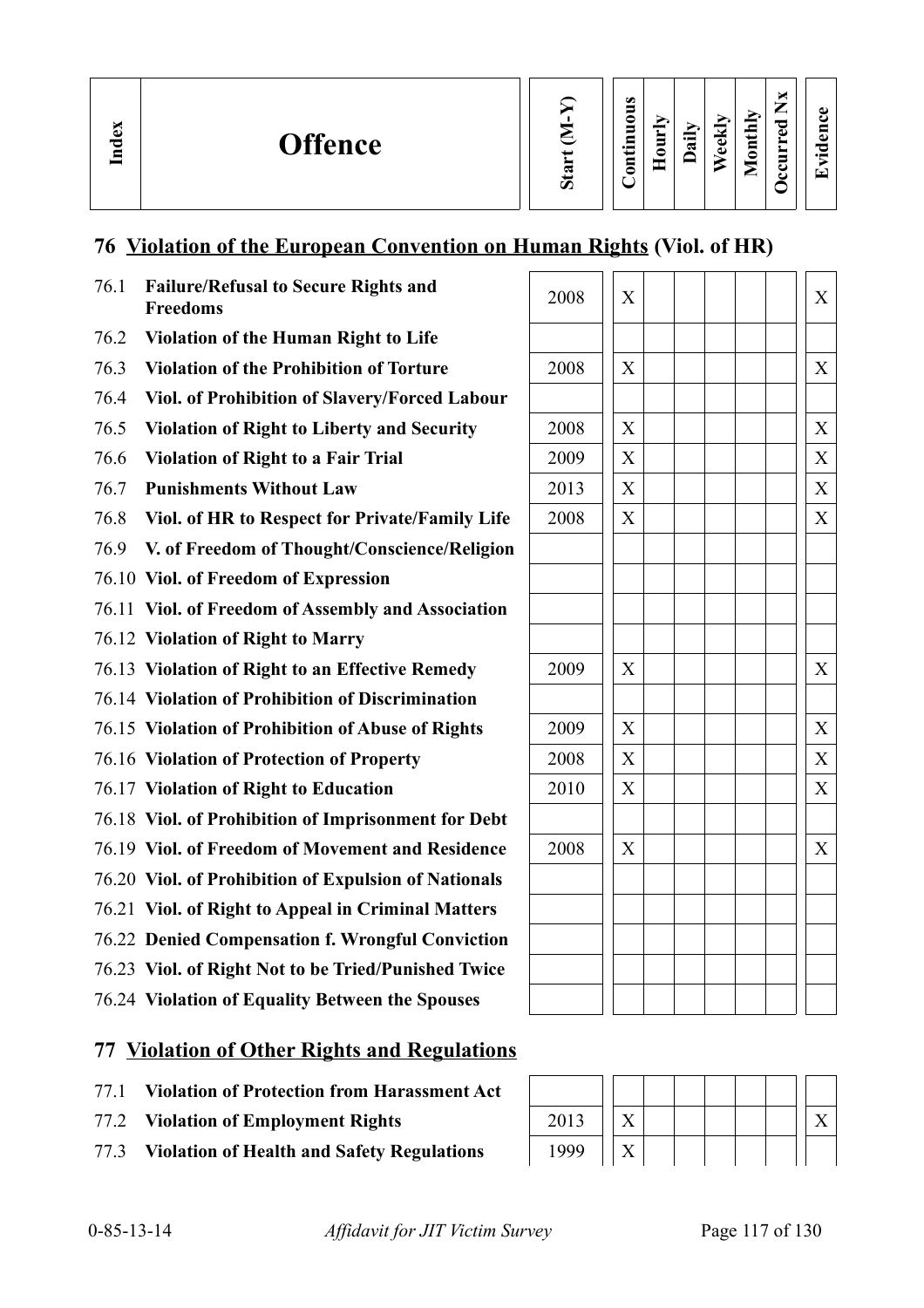**We ekly**

**Monthly Occurred**

**Nx**

| د<br>င့ |
|---------|
| ▭       |
|         |
|         |
|         |

## **78 Denial of Help**

- 78.1 **Denial of Help by Spouse or Partner**
- 78.2 **Denial of Help by Family**
- 78.3 **Denial of Help by Friends**
- 78.4 **Denial of Help by Colleagues**
- 78.5 **Denial of Help by Human Rights Charities**
- 78.6 **Denial of Help by Social Institutions**
- 78.7 **Denial of Help by Church**
- 78.8 **Denial of Help by Journalists, Press & Media**
- 78.9 **Denial of Help by Professionals & Researchers**
- 78.10 **Denial of Help by Doctors and Hospitals**
- 78.11 **Denial of Help by Psychiatrists, Psychologists**
- 78.12 **Denial of Help by Police**
- 78.13 **Denial of Help by Counter-Terrorism & Intel**
- 78.14 **Denial of Help by Military & Military Police**
- 78.15 **Denial of Help by Frequency Use Regulators**
- 78.16 **Denial of Help by Lawyers**
- 78.17 **Denial of Help by Attorney Generals**
- 78.18 **Denial of Help by Courts**
- 78.19 **Denial of Help by Ambassadors**
- 78.20 **Denial of Help by Parliam., Senators, Congress**
- 78.21 **Denial of Help by EU**
- 78.22 **Denial of Help by UN** 2013 X X

### **79 Self-Help**

- 79.1 **Shielding**
- 79.2 **Forensic Investigation**
- 79.3 **Mutual Victim Support**
- 79.4 Outreach and Public Interest Work
- 79.5 **Groups/Charities/Teams Joined or Founded**

| 2007 | $\boldsymbol{\mathrm{X}}$ |    | $\boldsymbol{\mathrm{X}}$ |
|------|---------------------------|----|---------------------------|
| 2010 | $\boldsymbol{\mathrm{X}}$ |    |                           |
| 2013 | $\overline{X}$            |    | X                         |
| 2014 |                           | 1X |                           |
| 2014 |                           | 2X |                           |
|      |                           |    |                           |
| 2010 | $\boldsymbol{\mathrm{X}}$ |    | $\mathbf X$               |
| 2014 | X                         |    | X                         |
|      |                           |    |                           |
| 2010 | $\boldsymbol{\mathrm{X}}$ |    | X                         |
| 2008 | $\overline{X}$            |    | $\overline{X}$            |
| 2013 | $\boldsymbol{\mathrm{X}}$ |    | $\boldsymbol{\mathrm{X}}$ |
| 2008 | $\overline{X}$            |    | X                         |
| 2009 | $\boldsymbol{\mathrm{X}}$ |    |                           |
| 2008 | X                         |    | $\boldsymbol{\mathrm{X}}$ |
| 2009 | $\boldsymbol{\mathrm{X}}$ |    | X                         |
| 2009 | $\overline{X}$            |    | $\overline{X}$            |
|      |                           |    |                           |
|      |                           |    |                           |
| 2013 | $\boldsymbol{\mathrm{X}}$ |    | X                         |
| 2013 | $\bar{\mathbf{Y}}$        |    | $\overline{\mathbf{Y}}$   |

| 2010 | X                 |  |  |  |  |
|------|-------------------|--|--|--|--|
|      |                   |  |  |  |  |
| 2014 | $\rm\overline{X}$ |  |  |  |  |
|      |                   |  |  |  |  |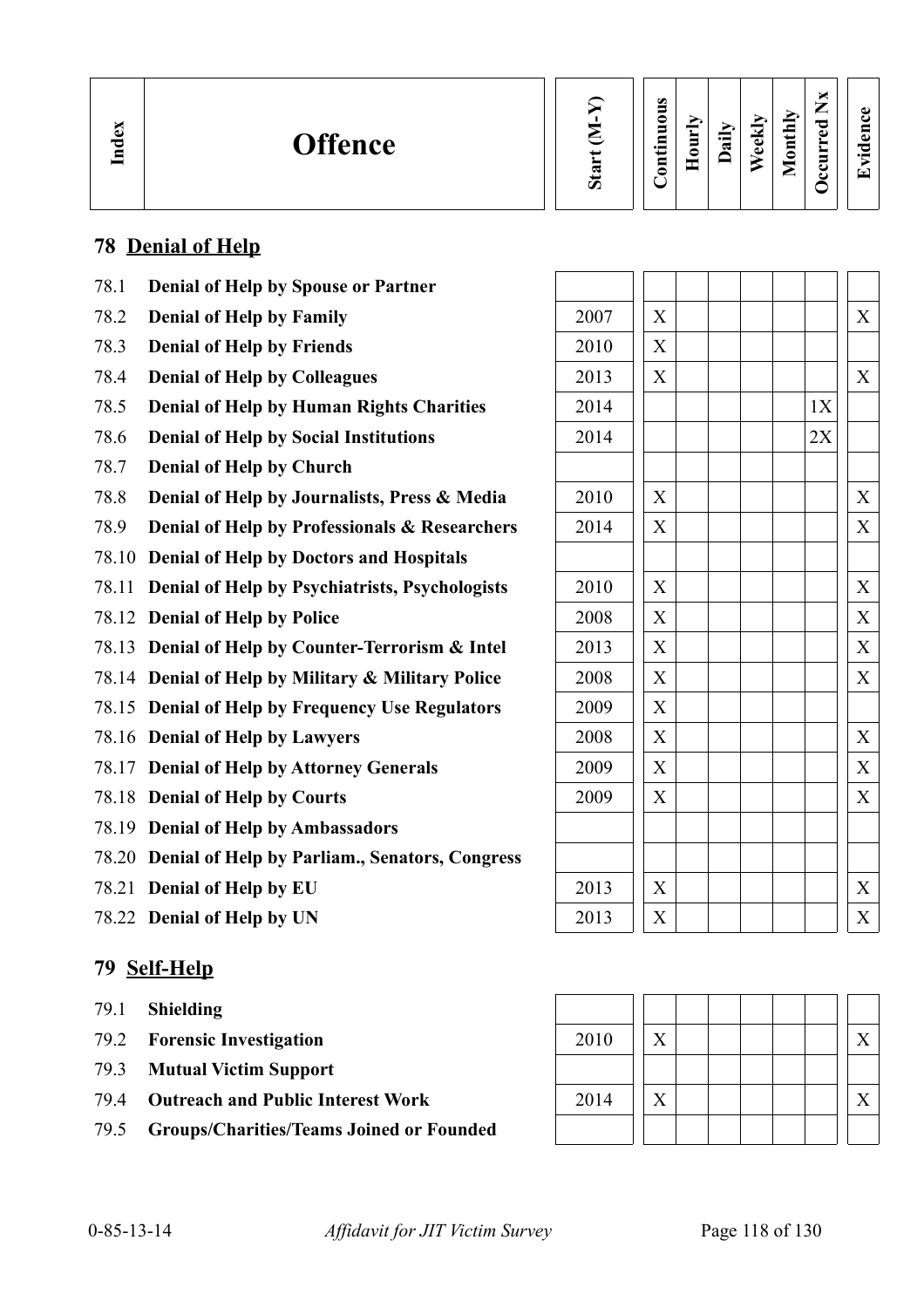

**Sum**

# **80 Costs Incurred (Rounded to Integer Sums)**

**In dex**

| 80.1 | Value of Money Stolen and of Items Stolen                                                                                                                                    | <b>USD</b> | <b>BEYOND</b><br><b>CALCULATION</b><br><b>WITHOUGH</b><br><b>FORENSIC</b><br><b>FINANCIAL</b><br><b>ASSISTANCE</b> | X                 |
|------|------------------------------------------------------------------------------------------------------------------------------------------------------------------------------|------------|--------------------------------------------------------------------------------------------------------------------|-------------------|
| 80.2 | <b>Costs of Property Damage</b>                                                                                                                                              | <b>USD</b> | 3,000.00                                                                                                           | X                 |
| 80.3 | Repair Costs, Including IT Support & Repair                                                                                                                                  | <b>USD</b> | 500.00                                                                                                             |                   |
| 80.4 | <b>Costs of Medical Appointments and Tests</b>                                                                                                                               | <b>USD</b> | 500.00                                                                                                             |                   |
| 80.5 | <b>Costs of Experts</b>                                                                                                                                                      | <b>USD</b> | 9,000.00                                                                                                           |                   |
| 80.6 | <b>Costs of Measuring Devices</b>                                                                                                                                            |            |                                                                                                                    |                   |
| 80.7 | <b>Costs of Shielding</b>                                                                                                                                                    |            |                                                                                                                    |                   |
| 80.8 | <b>Costs of Self-Help and Victim Support</b>                                                                                                                                 | <b>USD</b> | 300.00                                                                                                             | X                 |
| 80.9 | <b>Travel Expenses Due to Attacks / Getting</b><br><b>Help</b>                                                                                                               | <b>USD</b> | 10,000.00                                                                                                          | X                 |
|      | 80.10 Refuge & Exile Expenses Due to Attacks                                                                                                                                 | <b>EUR</b> | 70,000.00                                                                                                          | X                 |
|      | 80.11 Loss in Earnings                                                                                                                                                       | <b>RUB</b> | 1,200,000.00                                                                                                       |                   |
|      | 80.12 Loss in Business Income                                                                                                                                                |            |                                                                                                                    |                   |
|      | 80.13 Loss in Pensions                                                                                                                                                       | <b>RUB</b> | <b>BEYOND</b><br><b>CALCULATION</b><br><b>WITHOUGH</b><br><b>FORENSIC</b><br><b>FINANCIAL</b><br><b>ASSISTANCE</b> |                   |
|      | 80.14 RENT DUE TO LOSS OF HOUSING                                                                                                                                            | <b>USD</b> | 120,000.00                                                                                                         | X                 |
|      | <b>80.15 COURT AND LEGAL EXPENSES</b>                                                                                                                                        | <b>USD</b> | 5,000.00                                                                                                           |                   |
|      | 80.16 LEGAL BOOKS                                                                                                                                                            | <b>USD</b> | 300.00                                                                                                             | $X_{\mathcal{I}}$ |
|      | <b>80.17 FINES AND FEES FOR LATE</b><br><b>SUBMISSION OF COURSE PAPERS WITH</b><br><b>ALTERNATIVE MEDICINE SCHOOL DUE</b><br>TO INABILITY TO CONCENTRATE AND<br><b>STUDY</b> | <b>USD</b> | 1,500.00                                                                                                           | X                 |
|      | 80.18 ASSET-STRIPPING                                                                                                                                                        | <b>USD</b> | 750,000.00                                                                                                         | X                 |
|      | <b>80.19 FALSE BANK AND 'MICRO-FINANCIAL</b><br><b>ORGANISATIONS' CHARGES FOR</b><br><b>FALSIFIED LIABILITIES AND DEBTS</b>                                                  | <b>USD</b> | 30,000.00                                                                                                          | $X_{\mathcal{I}}$ |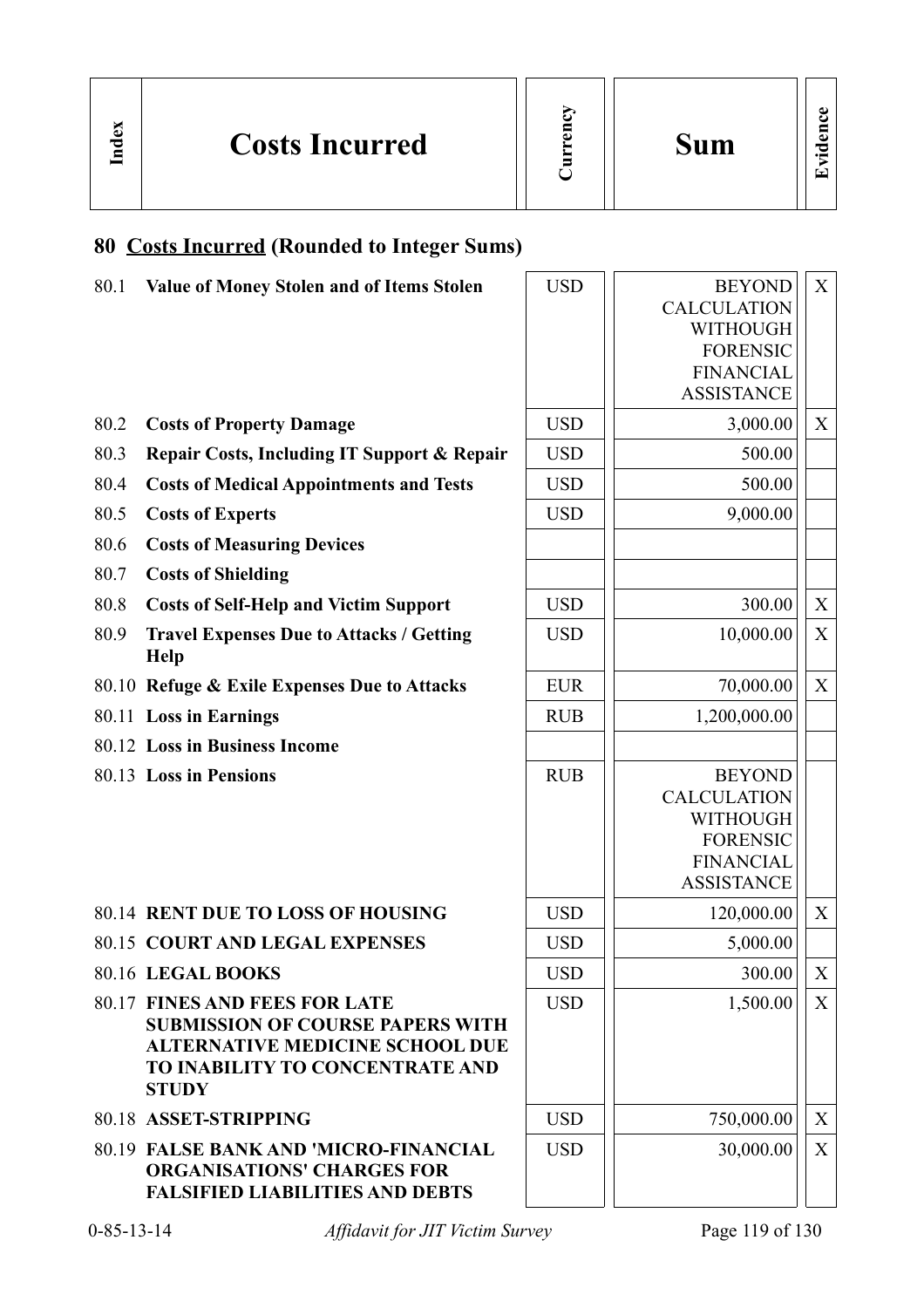

### **81a Male Diagram of Most Common Attack, Pain and Injury Locations**

**81b Female Diagram of Most Common Attack, Pain and Injury Locations**

**82a Male Diagram of RFID Sniper-Shots/Chip Implant Locations (If Known)**

### **82b Female Diagram of RFID Sniper-Shots/Chip Implant Location (If Known)**

#### **83 Perpetrators (Anonymous)**

The following individuals have committed offences against me. I am listing them **anonymously** to testify publicly about the type of people involved in my abuse.

| 1                       | Federal ministers, including Defense ministry and Internal Affairs ministry among others |
|-------------------------|------------------------------------------------------------------------------------------|
| $\overline{2}$          | Mayor and ex-mayor and Chechen mafia under masonic ex-mayor, his long-standing allies    |
| 3                       | Military, intelligence and investigative bodies officials                                |
| $\overline{\mathbf{4}}$ | Banksters and bank cartel members including the Central Banks                            |
| 5                       | Prosecutors and judiciary                                                                |
| 6                       | Family members                                                                           |
| 7                       | Judges                                                                                   |
| 8                       | Psychiatrists                                                                            |
| 9                       | Journalists and media, including director of a major international browser               |
| 10                      | <b>Federal Registry</b>                                                                  |
| 11                      | Private corporate security services                                                      |
| 12                      | Police in two countries, EU and Russia                                                   |
| 13                      | Manager of a block of houses                                                             |
| 14                      | Members of masonic lodges                                                                |
| 15                      | Head of intelligence and its generals                                                    |
| 16                      | Presidential Administration and President of the country                                 |
| 17                      | Psychiatrist                                                                             |